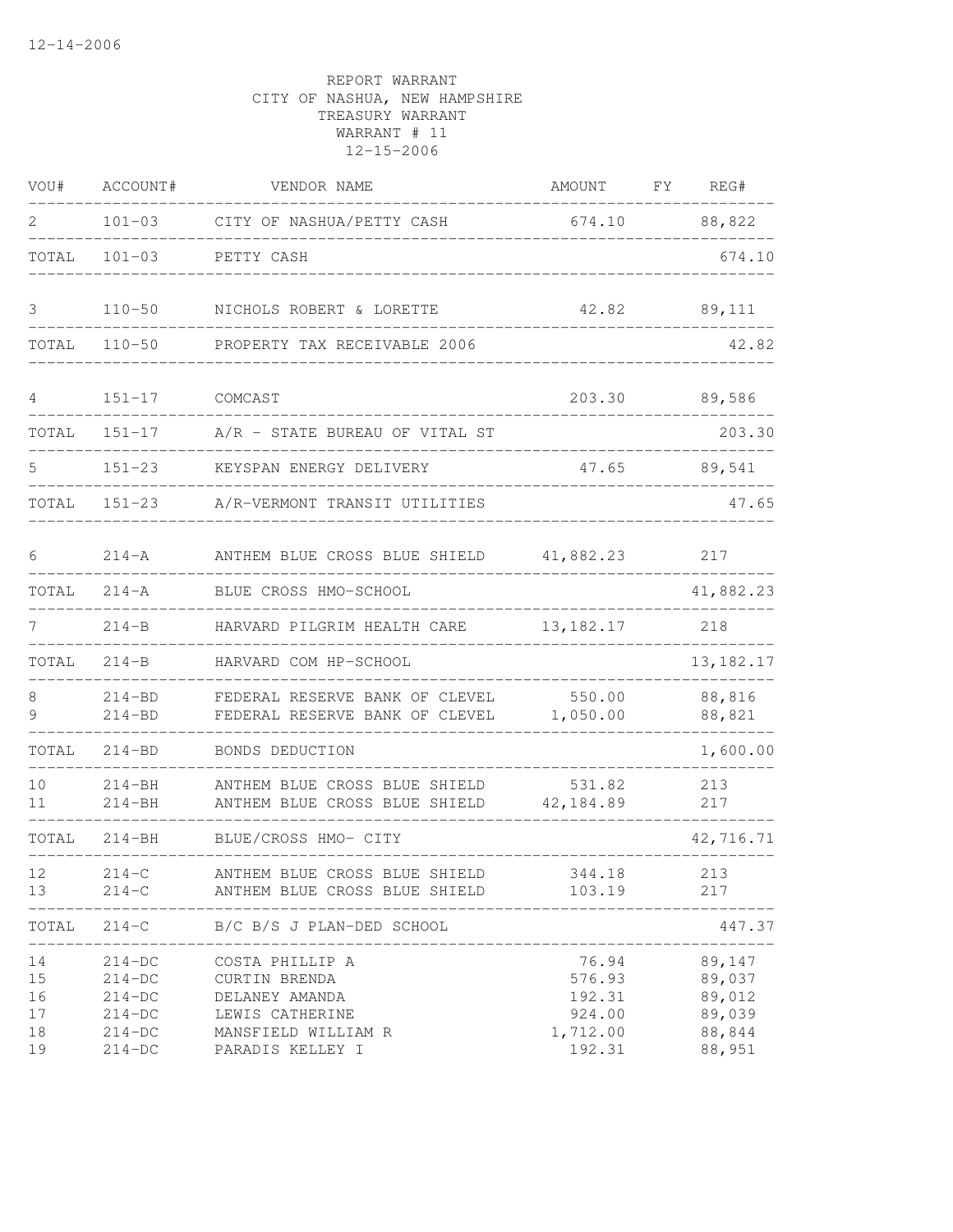| VOU#                 | ACCOUNT#                                             | VENDOR NAME                                                                                         | AMOUNT                                      | FY. | REG#                           |
|----------------------|------------------------------------------------------|-----------------------------------------------------------------------------------------------------|---------------------------------------------|-----|--------------------------------|
| TOTAL                | $214-DC$                                             | DEPENDENT CARE DEDUCTION                                                                            |                                             |     | 3,674.49                       |
| 20                   | $214-FS$                                             | BENEFIT STRATEGIES INC                                                                              | 15, 473.56                                  |     | 214                            |
| TOTAL                | $214-FS$                                             | FLEXIBLE SPENDING ACCOUNT -                                                                         |                                             |     | 15, 473.56                     |
| 21                   | $214-HC$                                             | HARVARD PILGRIM HEALTH CARE                                                                         | 370.11                                      |     | 218                            |
| TOTAL                | $214-HC$                                             | HARVARD COM HP                                                                                      |                                             |     | 370.11                         |
| 22<br>23             | $214 - HJ$<br>$214-HJ$                               | ANTHEM BLUE CROSS BLUE SHIELD<br>ANTHEM BLUE CROSS BLUE SHIELD                                      | 36,052.17<br>67, 218.32                     |     | 213<br>217                     |
| TOTAL                | $214 - HJ$                                           | BC/BS J PLAN DED-CITY                                                                               |                                             |     | 103,270.49                     |
| 24                   | $214 - K$                                            | CHASE INSURANCE                                                                                     | 116.21                                      |     | 221                            |
| TOTAL                | $214 - K$                                            | KEMPER TERM LIFE INSURANCE                                                                          |                                             |     | 116.21                         |
| 25<br>26             | $214-P$<br>$214-P$                                   | NORTHEAST DELTA<br>NORTHEAST DELTA                                                                  | 5.11<br>13, 147.63                          |     | 215<br>219                     |
| TOTAL                | $214-P$                                              | NORTHEAST DELTA DEDUCTION                                                                           |                                             |     | 13, 152.74                     |
| 27<br>28<br>29<br>30 | $214 - PO$<br>$214 - PQ$<br>$214 - PO$<br>$214 - PQ$ | ANTHEM BLUE CROSS BLUE SHIELD<br>ANTHEM BLUE CROSS BLUE SHIELD<br>BARRY ROBERT C<br>LABARGE CYNTHIA | 37,069.47<br>26, 148.55<br>220.07<br>498.70 |     | 213<br>217<br>88,877<br>89,394 |
| TOTAL                | $214 - PO$                                           | BC/BS POINT OF SERV- CITY                                                                           |                                             |     | 63,936.79                      |
| 31                   | $214-SL$                                             | SUN LIFE ASSURANCE COMPANY OF                                                                       | 3,569.28                                    |     | 211                            |
| TOTAL                | $214-SL$                                             | BPW GROUP INS-SUN LIFE                                                                              |                                             |     | 3,569.28                       |
| 32                   | $214 - TD$                                           | GOULET KAREN                                                                                        | 82.77                                       |     | 89,116                         |
| TOTAL                | $214 - TD$                                           | TEACHER DENTAL                                                                                      |                                             |     | 82.77                          |
| 33<br>34<br>35       | 214-TS<br>$214-TS$<br>$214-TS$                       | AMERIPRISE FINANCIAL INC<br>FIDELITY INVESTMENTS<br>FIDELITY INVESTMENTS                            | 100.00<br>500.00<br>340.00                  |     | 89,467<br>88,819<br>88,820     |
| TOTAL                | $214-TS$                                             | TSA DEDUCTION                                                                                       |                                             |     | 940.00                         |
| 36                   | $214 - W$                                            | BOSTON MUTUAL LIFE INSURANCE                                                                        | 16,741.36                                   |     | 220                            |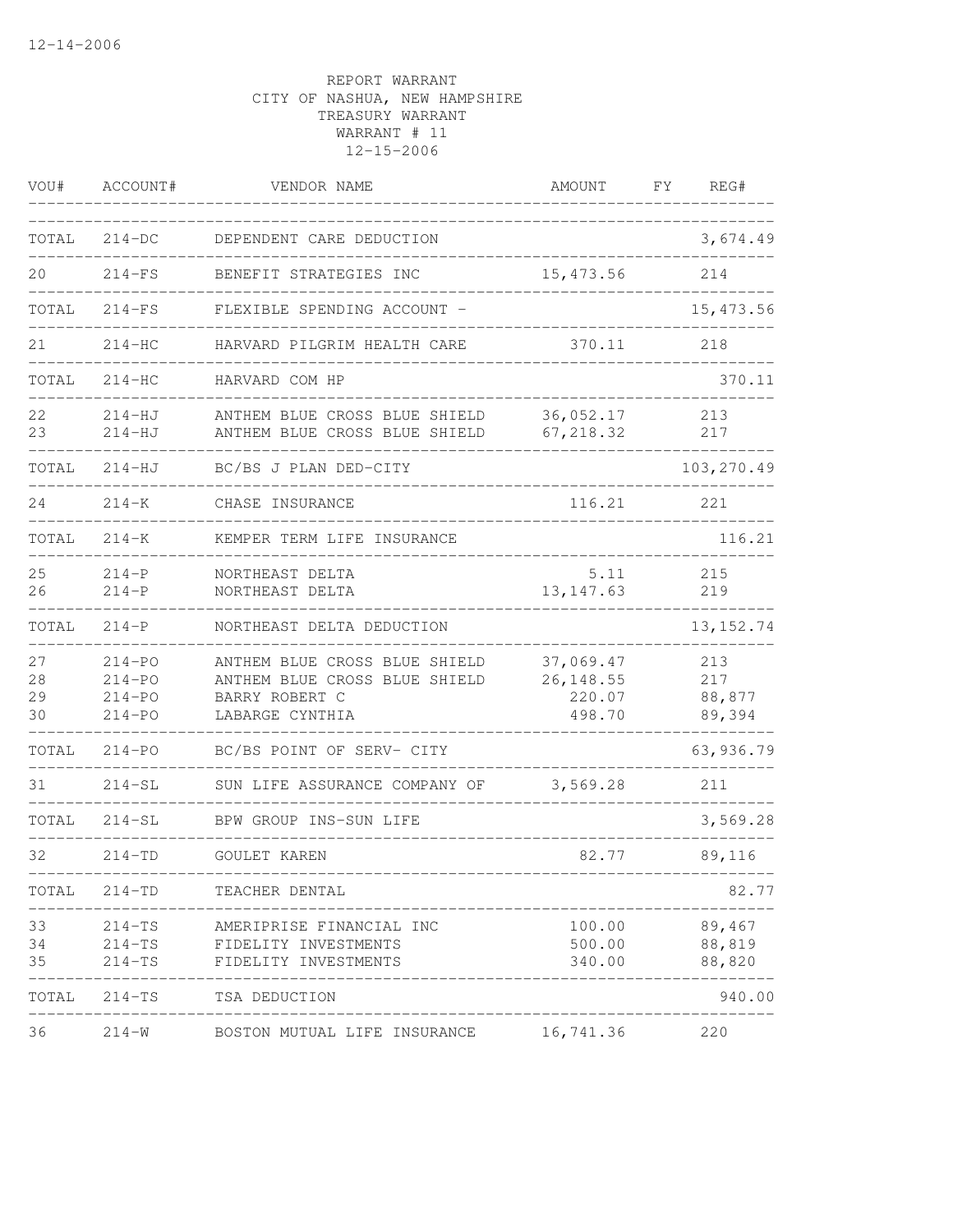|                      |                                                  | VOU# ACCOUNT# VENDOR NAME<br><u>____________________</u>             | AMOUNT FY                              | REG#                                 |
|----------------------|--------------------------------------------------|----------------------------------------------------------------------|----------------------------------------|--------------------------------------|
|                      |                                                  | TOTAL 214-W WHOLE LIFE DEDUCTION                                     |                                        | 16,741.36                            |
|                      |                                                  | 37 257-00 CVS PAVING                                                 | 210.00                                 | 89,103                               |
|                      |                                                  | TOTAL 257-00 MV REFUND PENDING                                       |                                        | 210.00                               |
| 38<br>39<br>40       | $258 - 00$<br>$258 - 00$<br>$258 - 00$           | ALICEA ABIGAIL<br>ARNOLD MICHAEL R<br>BABIN EDMUND P                 | 35.00<br>10.00<br>10.00                | 89,096<br>89,097<br>89,098           |
| 41<br>42<br>43<br>44 | $258 - 00$<br>$258 - 00$<br>$258 - 00$<br>258-00 | CACCIOLA MARY ANNE<br>GAGNON ANDRE<br>RUNYAN PAULA<br>SOBECKY NINA J | 25.00<br>35.00<br>60.00<br>105.00      | 89,102<br>89,099<br>89,104<br>89,101 |
|                      |                                                  | TOTAL 258-00 TVB REFUND PENDING                                      | -------------------------------------- | 280.00                               |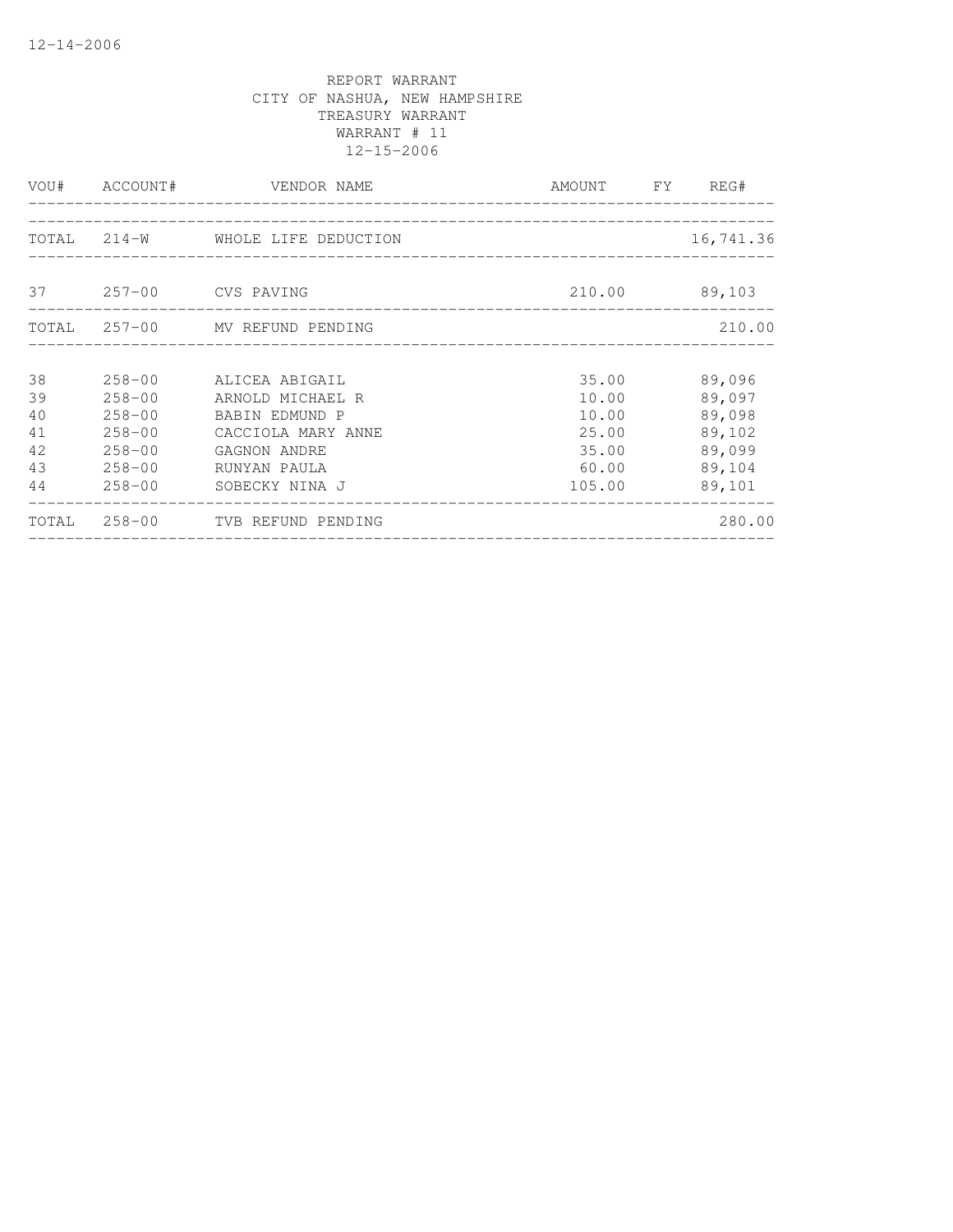| VOU#     | ACCOUNT#               | VENDOR NAME                                                    | AMOUNT                  | FΥ | REG#       |
|----------|------------------------|----------------------------------------------------------------|-------------------------|----|------------|
| 45       | 305-49075              | TAPE SERVICES INC                                              | 296.30                  |    | 89,105     |
| 46       | 305-59100              | ANDERSON CECIL                                                 | 237.50                  |    | 89,048     |
| 47       | 305-59100              | HOOPER STEVE                                                   | 50.00                   |    | 89,094     |
| 48       | 305-59100              | JEYNES MIKE                                                    | 200.00                  |    | 88,980     |
| 49       | 305-59100              | JOHNSON PETER N                                                | 125.00                  |    | 89,047     |
| 50       | 305-59100              | LAMB ANDREW                                                    | 50.00                   |    | 89,092     |
| 51       | 305-59100              | O'BRIEN KOREY                                                  | 50.00                   |    | 89,125     |
| 52       | 305-59100              | PINKHAM LEAROSE                                                | 50.00                   |    | 89,126     |
| 53       | 305-59100              | SHAHOOD THOMAS W III                                           | 125.00                  |    | 89,015     |
| 54       |                        | 305-59100 WALLENT FRANK J                                      | 140.00                  |    | 88,935     |
| TOTAL    | 305                    | SRF - CIVIC & COMM ACTIVITIES                                  |                         |    | 1,323.80   |
|          |                        |                                                                |                         |    |            |
| 55       | $308 - 05$             | PUBLIC SERVICE OF NH                                           | 7.96                    |    | 89,590     |
| 56       | 308-83012<br>308-83013 | ANTHEM BLUE CROSS BLUE SHIELD                                  | 158,290.28              |    | 213        |
| 56<br>57 |                        | ANTHEM BLUE CROSS BLUE SHIELD<br>HARVARD PILGRIM HEALTH CARE   | 158, 351.35             |    | 213        |
|          | 308-83017              |                                                                | 11, 215.63<br>22,893.48 |    | 218        |
| 58<br>59 | 308-83018<br>308-83018 | ANTHEM BLUE CROSS BLUE SHIELD<br>ANTHEM BLUE CROSS BLUE SHIELD | 41, 911.86              |    | 213<br>217 |
| 60       | 308-83019              | ANTHEM BLUE CROSS BLUE SHIELD                                  | 38,659.56               |    | 213        |
| 61       | 308-83019              | ANTHEM BLUE CROSS BLUE SHIELD                                  | 22,545.90               |    | 217        |
| 62       | 308-83020              | NORTHEAST DELTA                                                | 9,533.94                |    | 215        |
| 62       | 308-83021              | NORTHEAST DELTA                                                | 3,300.45                |    | 215        |
| 63       | 308-83021              | NORTHEAST DELTA                                                | 1,874.67                |    | 219        |
| 64       | 308-83028              | BENEFIT STRATEGIES INC                                         | 1,250.00                |    | 214        |
| 65       | 308-83041              | DEVINE MILLIMET & BRANCH PA<br>W                               | 2,806.28                |    | 89,148     |
| 66       | 308-83051              | NH SPINE INSTITUTE                                             | 83.00                   |    | 89,606     |
| 67       | 308-83053              | ASSOCIATED RADIOLOGISTS PA<br>W/                               | 31.00                   |    | 89,144     |
| 68       | 308-83053              | DARTMOUTH-HITCHCOCK CLINIC                                     | 119.00                  |    | 89,202     |
| 69       | 308-83053              | EMPI INC<br>W/C                                                | 695.00                  |    | 89,206     |
| 70       | 308-83053              | FIRST SCRIPT NETWORK SERVICES                                  | 382.86                  |    | 89,061     |
| 71       | 308-83053              | FOUR SEASONS ORTHOPAEDIC CTR                                   | 2,571.00                |    | 89,180     |
| 72       | 308-83053              | GRANITE STATE NEUROSURGERY                                     | 83.00                   |    | 89,033     |
| 73       | 308-83053              | GREATER NASHUA EMERGENCY PHYS                                  | 213.00                  |    | 89,165     |
| 74       | 308-83053              | NASHUA EYE ASSOCIATES PA W/C                                   | 275.00                  |    | 89,154     |
| 75       | 308-83053              | NASHUA RADIOLOGY PA<br>W/C                                     | 33.00                   |    | 89,145     |
| 76       | 308-83053              | OCCUPATIONAL HEALTH CTRS SOUTH                                 | 738.32                  |    | 89,019     |
| 77       | 308-83053              | SJH SURGICENTER LLCD                                           | 5,303.14                |    | 89,088     |
| 78       | 308-83053              | SO NH REGIONAL MEDICAL CENTER                                  | 3,690.15                |    | 89,146     |
| 79       | 308-83053              | ST JOSEPH'S HOSPITAL W/C                                       | 3,368.20                |    | 88,908     |
| 80       | 308-83053              | TEEBOOM KEVIN                                                  | 235.00                  |    | 89,079     |
| 81       | 308-83053              | THIRD PARTY SOLUTIONS<br>W/C                                   | 229.15                  |    | 89,169     |
| 82       | 308-83053              | WALGREEN CO<br>W/C                                             | 37.74                   |    | 89,153     |
| 83       | 308-83053              | WOLF RALPH R<br>W/C<br>MD                                      | 246.00                  |    | 89,150     |
| 84       | 308-83054              | APPLE NASHUA<br>W/C                                            | 921.00                  |    | 88,917     |
| 85       | 308-83054              | ASSOCIATED RADIOLOGISTS PA<br>W/                               | 57.00                   |    | 89,144     |
| 86       | 308-83054              | CONCORD ORTHOPAEDICS PA                                        | 80.00                   |    | 89,021     |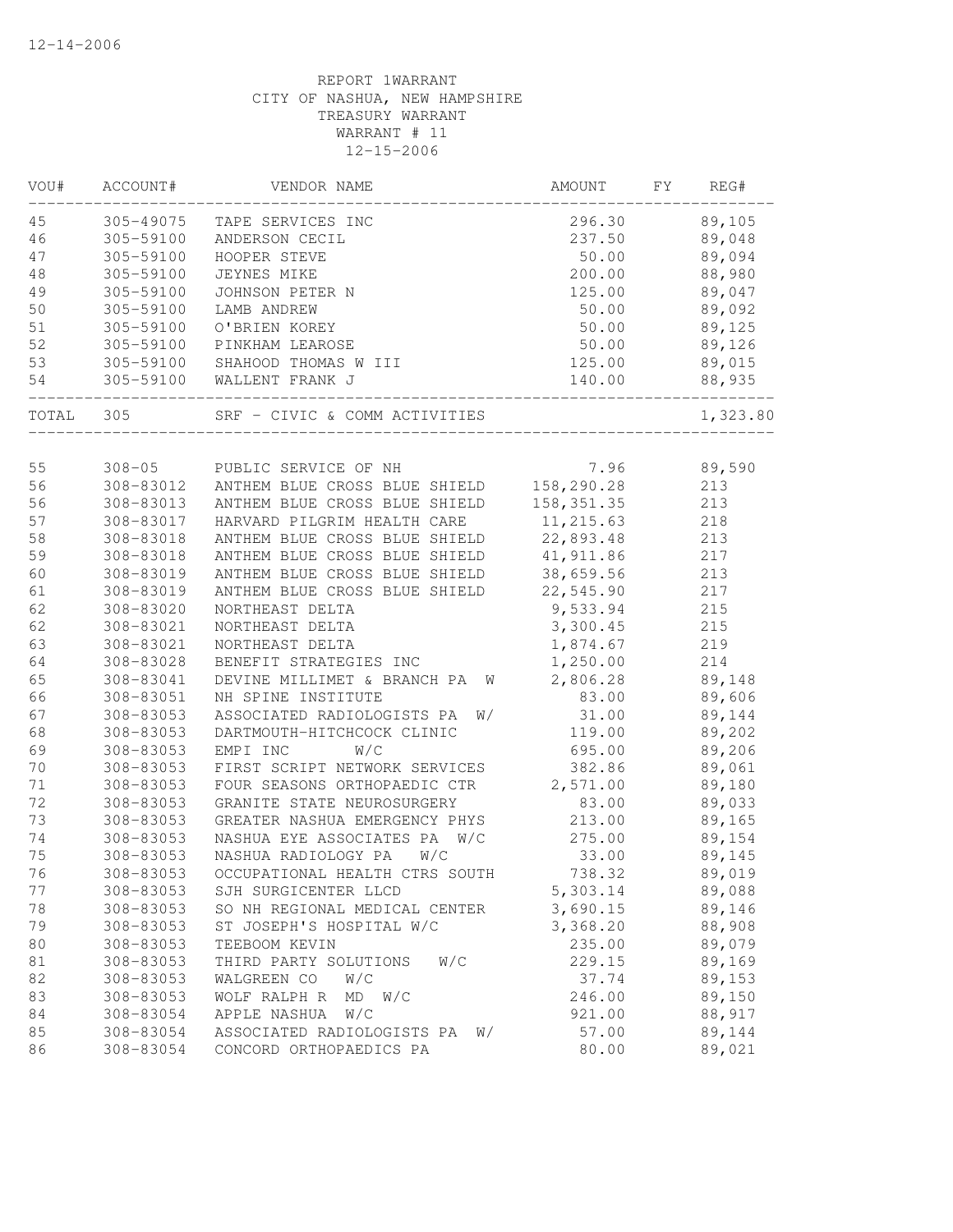| VOU#  | ACCOUNT#           | VENDOR NAME                              | AMOUNT   | FY | REG#       |
|-------|--------------------|------------------------------------------|----------|----|------------|
| 87    | 308-83054          | W/C<br>CPTE-NASHUA                       | 1,038.00 |    | 88,898     |
| 88    | 308-83054          | DARTMOUTH-HITCHCOCK CLINIC               | 1,713.00 |    | 89,202     |
| 89    | 308-83054          | DEDHAM MEDICAL ASSOC GROUP               | 2,440.00 |    | 88,963     |
| 90    | 308-83054          | DIEHL SCOTT J MD W/C                     | 85.00    |    | 88,909     |
| 91    | 308-83054          | FOUR SEASONS ORTHOPAEDIC CTR             | 8,579.00 |    | 89,180     |
| 92    | 308-83054          | GRANITE STATE ANESTHESIOLOGIST           | 1,423.00 |    | 88,888     |
| 93    | 308-83054          | GREATER NASHUA EMERGENCY PHYS            | 44.00    |    | 89,165     |
| 94    | 308-83054          | KING RAYMOND T MD<br>W/C                 | 95.00    |    | 88,855     |
| 95    | 308-83054          | LEWIS PHYSICAL MEDICINE ASSOC            | 750.00   |    | 88,832     |
| 96    | 308-83054          | MASSACHUSETTS GENERAL HOSPITAL           | 7,725.00 |    | 89,120     |
| 97    | 308-83054          | MERRIMACK VALLEY PT LLC                  | 950.00   |    | 88,954     |
| 98    | 308-83054          | NASHUA EYE ASSOCIATES PA<br>W/C          | 85.00    |    | 89,154     |
| 99    | 308-83054          | NASHUA RADIOLOGY PA<br>W/C               | 35.00    |    | 89,145     |
| 100   | 308-83054          | OCCUPATIONAL HEALTH CTRS SOUTH           | 475.30   |    | 89,019     |
| $101$ | 308-83054          | SJ PHYSICIAN SERVICES<br>W/C             | 85.00    |    | 88,838     |
| 102   | 308-83054          | SJH SURGICENTER LLCD                     | 7,703.33 |    | 89,088     |
| 103   | 308-83054          | SO NH REGIONAL MEDICAL CENTER            | 1,481.39 |    | 89,146     |
| 104   | 308-83054          | ST JOSEPH'S HOSPITAL W/C                 | 1,991.00 |    | 88,908     |
| 105   | 308-83054          | THIRD PARTY SOLUTIONS<br>W/C             | 3,550.48 |    | 89,169     |
| 106   | 308-83054          | WALGREEN CO<br>W/C                       | 127.39   |    | 89,153     |
| 107   | 308-83054          | WOLF RALPH R MD<br>W/C                   | 899.00   |    | 89,150     |
| 108   | 308-83055          | DEVINE MILLIMET & BRANCH PA<br>W         | 1,616.61 |    | 89,148     |
| 109   | 308-83055          | TREASURER STATE OF NH                    | 250.00   |    | 89,534     |
| 110   | 308-83056          | NEXTEL COMMUNICATIONS                    | 36.63    |    | 89,530     |
| 111   | 308-83057          | LEMIEUX MAUREEN                          | 88.62    |    | 89,468     |
| 112   | 308-83057          | PRIMA                                    | 175.00   |    | 89,540     |
| 113   | 308-83064          | BELAND JOHN                              | 934.69   |    | 89,123     |
| 114   | 308-83199          | STANLEY ELEVATOR CO INC                  | 2,851.59 |    | 89,127     |
| TOTAL | 308                | SRF - INSURANCE                          |          |    | 539,260.95 |
|       |                    |                                          |          |    |            |
|       | 189,889 3086-44005 | ECOLOR PRINTING                          | 444.54   |    | 89,405     |
|       | 189,890 3086-49050 | AMAZON CREDIT PLAN                       | 88.16    |    | 89,610     |
|       | 189,891 3086-49050 | COTE RICHARD                             | 155.00   |    | 89,259     |
|       | 189,892 3086-49050 | <b>NAGC</b>                              | 65.00    |    | 89,425     |
|       | 189,893 3086-49075 | COTE RICHARD                             | 63.49    |    | 89,259     |
|       | 3086-83009         | NORTHEAST DELTA                          | 134.65   |    | 219        |
|       | 3086-91040         | CITIZENS BANK                            | 1,259.00 |    | 212        |
|       | 189,893 3086-91040 | COTE RICHARD                             | 56.07    |    | 89,259     |
|       |                    | 189,894 3086-91040 FORAN MARY C          | 94.34    |    | 89,372     |
|       | 189,895 3086-91040 | NAGC                                     | 1,276.00 |    | 89,425     |
| TOTAL | 308                | JAVITS GRANT PROGRAM                     |          |    | 3,636.25   |
|       |                    |                                          |          |    |            |
|       |                    | 189,896 3097-43005 UNITED PARCEL SERVICE | 21.84    |    | 89,240     |
|       | 189,897 3097-49075 | CENTRAL PAPER PRODUCTS CO                | 8,334.74 |    | 89,450     |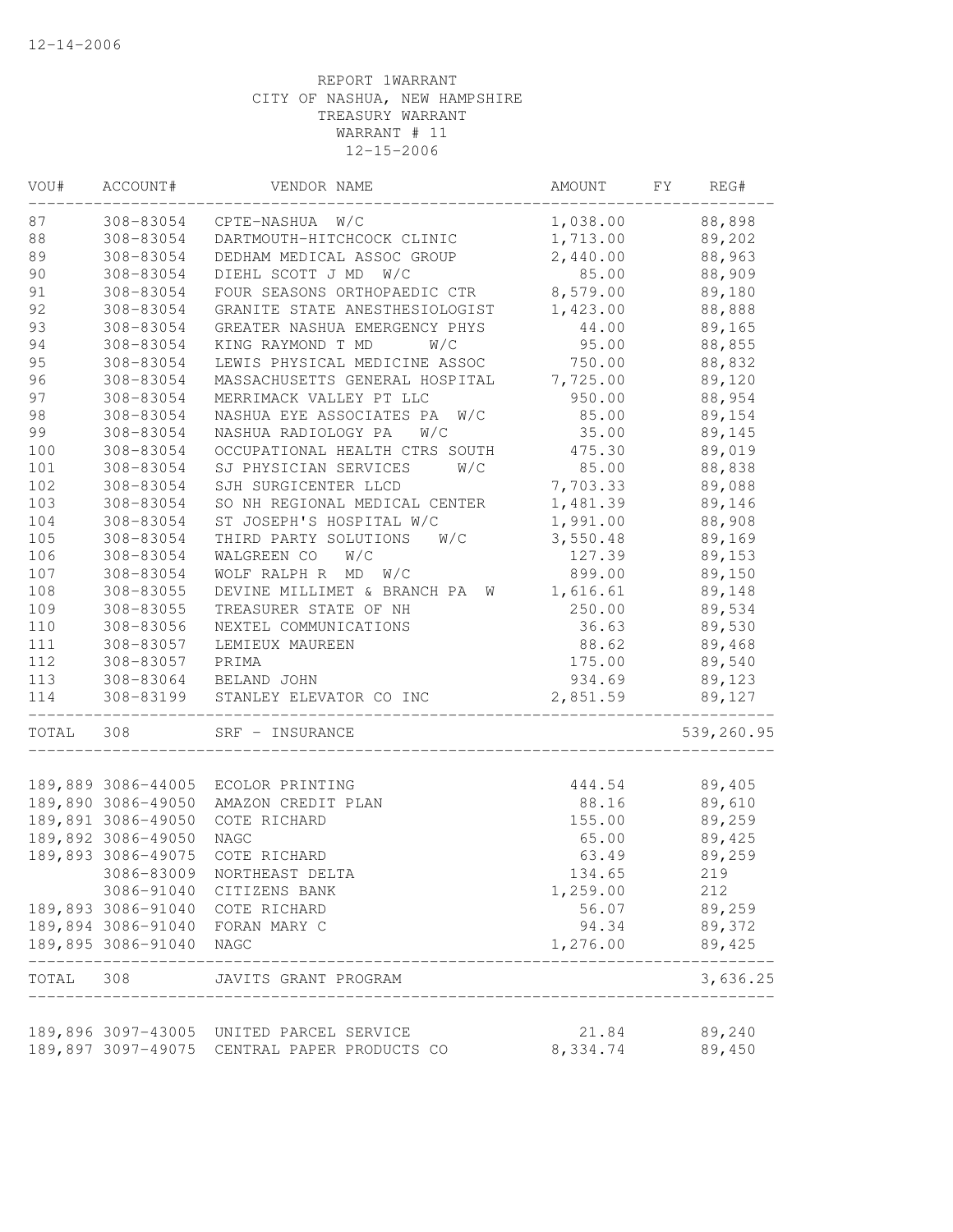| WOU#       | ACCOUNT#            | VENDOR NAME                                          | AMOUNT                                 | FY | REG#             |
|------------|---------------------|------------------------------------------------------|----------------------------------------|----|------------------|
|            | 189,898 3097-49075  | SERV-PAK CORPORATION                                 | 2,510.20                               |    | 89,010           |
|            | 189,899 3097-49085  | COCA COLA                                            | 4,548.50                               |    | 89,288           |
|            | 189,900 3097-49085  | COSTA FRUIT & PRODUCE CO INC                         | 16, 191.85                             |    | 89,465           |
|            | 189,900 3097-49085  | COSTA FRUIT & PRODUCE CO INC                         | 33, 235.96                             |    | 89,466           |
|            | 189,901 3097-49085  | EAST SIDE ENTREES INC                                | 1,027.93                               |    | 89,349           |
|            | 189,902 3097-49085  | FANTINI BAKING CO., INC.                             | 3,065.66                               |    | 89,376           |
|            | 189,902 3097-49085  | FANTINI BAKING CO., INC.                             | 1,569.80                               |    | 89,377           |
|            | 189,903 3097-49085  | GARELICK FARMS-LYNN                                  | 16,045.31                              |    | 89,141           |
|            | 189,904 3097-49085  | GILL'S PIZZA CO.                                     | 7,855.65                               |    | 89,353           |
|            | 189,905 3097-49085  | <b>GUSTIN KAREN</b>                                  | 30.69                                  |    | 89,331           |
|            | 189,906 3097-49085  | M SAUNDERS INC                                       | 7,157.12                               |    | 89,335           |
|            | 189,906 3097-49085  | M SAUNDERS INC                                       | 1,183.69                               |    | 89,336           |
|            | 189,907 3097-49085  | MCKEE FOODS CORP                                     | 1,085.32                               |    | 89,025           |
|            | 189,908 3097-49085  | NATURE'S FIRST INC.                                  | 168.60                                 |    | 89,393           |
|            | 189,909 3097-49085  | NEW ENGLAND ICE CREAM                                | 2,052.13                               |    | 89,363           |
|            | 189,910 3097-49085  | ORIGINAL CRISPY PIZZA CRUST CO                       | 39.80                                  |    | 89,070           |
|            | 189, 911 3097-49085 | SURPLUS DISTRIBUTION SECTION                         | 815.65                                 |    | 89,128           |
|            | 189, 912 3097-64335 | KIMBELL JEANETTE                                     | 36.09                                  |    | 89,294           |
|            | 189, 913 3097-64335 | NORTHEAST FOOD SVC EQUIPMENT &                       | 597.31                                 |    | 88,897           |
|            | 189,914 3097-707    | ROXAS EMILY                                          | 24.75                                  |    | 89,414           |
|            | 189, 915 3097-74092 | AFFILIATED HVAC SERVICES LLC                         | 371.50                                 |    | 89,310           |
|            | 189,916 3097-74092  | BASSETT SERVICES CORPORATION                         | 338.10                                 |    | 89,312           |
|            | 189,917 3097-74092  | CASCO                                                | 46.50                                  |    | 88,867           |
|            | 189,918 3097-74092  | HOBART SERVICE                                       | 158.00                                 |    | 88,886           |
|            | 3097-83006          | HARVARD PILGRIM HEALTH CARE                          | 7,205.67                               |    | 218              |
|            | 3097-83009          | NORTHEAST DELTA                                      | 1,549.37                               |    | 219              |
|            | 189,919 3097-91005  | GILBERT DIANA T                                      | 22.70                                  |    | 89,351           |
|            | 189,920 3097-91005  | <b>GUSTIN KAREN</b>                                  | 15.26                                  |    | 89,331           |
|            | 189, 921 3097-91005 | KIMBELL JEANETTE                                     | 45.84                                  |    | 89,294           |
|            | 189,922 3097-91005  | RALPH PAULE                                          | 41.94                                  |    | 89,255           |
|            |                     | 189,923 3097-91005 SILVA RICHARD                     | 8.90                                   |    | 89,306           |
|            | 189,924 3097-91005  | SLOSEK ODETTE<br>_________________                   | 30.93<br>_____________________________ |    | 89,276           |
| TOTAL      | 309                 | SRF - FOOD SERVICES                                  |                                        |    | 117, 433.30      |
|            |                     | 189,925 3118-49050 PAPANICOLAU MICHELLE              | 35.09                                  |    | 89,392           |
| TOTAL      | 311                 | SUMMER SCHOOL                                        |                                        |    | 35.09            |
|            |                     |                                                      |                                        |    |                  |
| 119<br>120 | $312 - 705$         | 312-43005 PRINTGRAPHICS OF MAINE<br>D & R TOWING INC | 692.81<br>530.00                       |    | 88,944<br>89,431 |

121 312-705 DECELLES AUTO CLINIC INC 360.00 89,192 122 312-705 FROES FREDERICK 140.00 89,122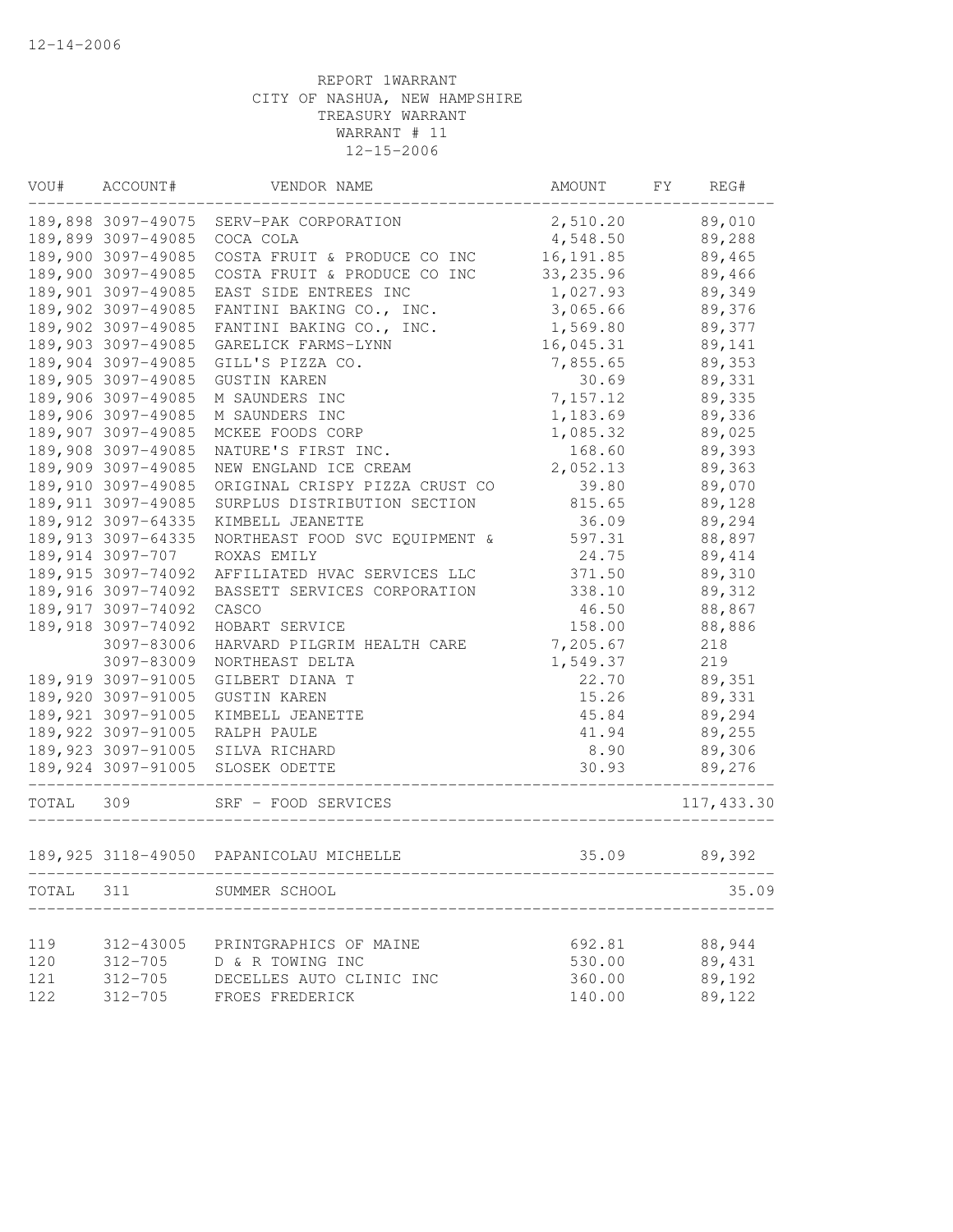| VOU#      | ACCOUNT#      | VENDOR NAME                                                                                                     | AMOUNT                   | <b>FY</b> | REG#             |
|-----------|---------------|-----------------------------------------------------------------------------------------------------------------|--------------------------|-----------|------------------|
| TOTAL     | 312           | SRF - FINANCIAL SERVICES                                                                                        |                          |           | 1,722.81         |
|           |               | 189,926 3122-49035 ROUSSEAU TRACY                                                                               | 100.15                   |           | 89,416           |
|           |               | 189,927 3122-705 GRANT CLAUDETTE<br>189,928 3122-705 PATTEN JUDY                                                | 160.00                   |           | 89,417           |
|           |               |                                                                                                                 | 30.00                    |           | 89,418           |
|           |               | 189,929 3122-91040 PAPANICOLAU MICHELLE                                                                         | 22.21<br>_______________ |           | 89,392           |
| TOTAL 312 |               | ADULT ED/CONTINUING ED                                                                                          |                          |           | 312.36           |
|           |               | 3132-91040 CITIZENS BANK                                                                                        | 1,613.08 212             |           |                  |
| TOTAL 313 |               | TRAINING FOR ALL TEACHERS                                                                                       |                          |           | 1,613.08         |
| 124       |               | 320-01340 BARTLETT AVE PRODUCTIONS INC                                                                          | 500.00 89,095            |           |                  |
| TOTAL     | 320           | SRF - HUNT BUILDING                                                                                             |                          |           | 500.00           |
| 125       |               | 323-64045 GATEWAY COMPANIES INC                                                                                 | 2,303.00                 |           | 89,080           |
| TOTAL     | 323           | $SRF - GIS$                                                                                                     |                          |           | 2,303.00         |
|           |               | 189,930 3247-49075 HOLOVAK & COUGHLIN SPORTING GO 1,500.00<br>189,930 3247-64192 HOLOVAK & COUGHLIN SPORTING GO | 146.00                   |           | 89,338<br>89,338 |
| TOTAL     | 324           | ATHLETICS-ENTERPRISE FUND                                                                                       |                          |           | 1,646.00         |
| 126       | 331-01430     | NEXTEL COMMUNICATIONS                                                                                           | 246.32                   |           | 89,548           |
| 127       | 331-01500     | LAW REALTY CO INC                                                                                               | 400.00                   |           | 89,589           |
| 128       | 331-01500     | RAPID REAL ESTATE LLC                                                                                           | 1,400.00                 |           | 89,562           |
| 129       | 331-31050     | CINGULAR WIRELESS LLC                                                                                           | 22.97                    |           | 89,555           |
| 130       | 331-59100     | MANCHESTER POLICE DEPT                                                                                          | 9,157.20                 |           | 89,584           |
| 131       | 331-63015     | APPLE BUSINESS FURNITURE CORP                                                                                   | 4,901.00                 |           | 89,117           |
| 132       | 331-64030     | CENTURY INC                                                                                                     | 778.87                   |           | 89,109           |
| 133       | $331 - 64030$ | MANCHESTER POLICE DEPT                                                                                          | 818.60                   |           | 89,584           |
| 134       | $331 - 64030$ | TOWN OF MILFORD                                                                                                 | 817.94                   |           | 89,583           |
| 135       | $331 - 64060$ | GATE CITY FENCE CO INC                                                                                          | 1,760.00                 |           | 89,007           |
| 136       | $331 - 64060$ | OPTIONS PLUS INC                                                                                                | 1,098.00                 |           | 89,112           |
| 137       | $331 - 64255$ | ADAMSON INDUSTRIES CORP                                                                                         | 4,595.80                 |           | 89,011           |
| 138       | 331-78007     | BEST FORD                                                                                                       | 5.96                     |           | 88,866           |
| 139       | 331-78007     | CARPARTS OF NASHUA                                                                                              | 348.80                   |           | 88,865           |
| 140       | 331-78007     | GOODYEAR AUTO SERVICE CENTER                                                                                    | 36.00                    |           | 88,835           |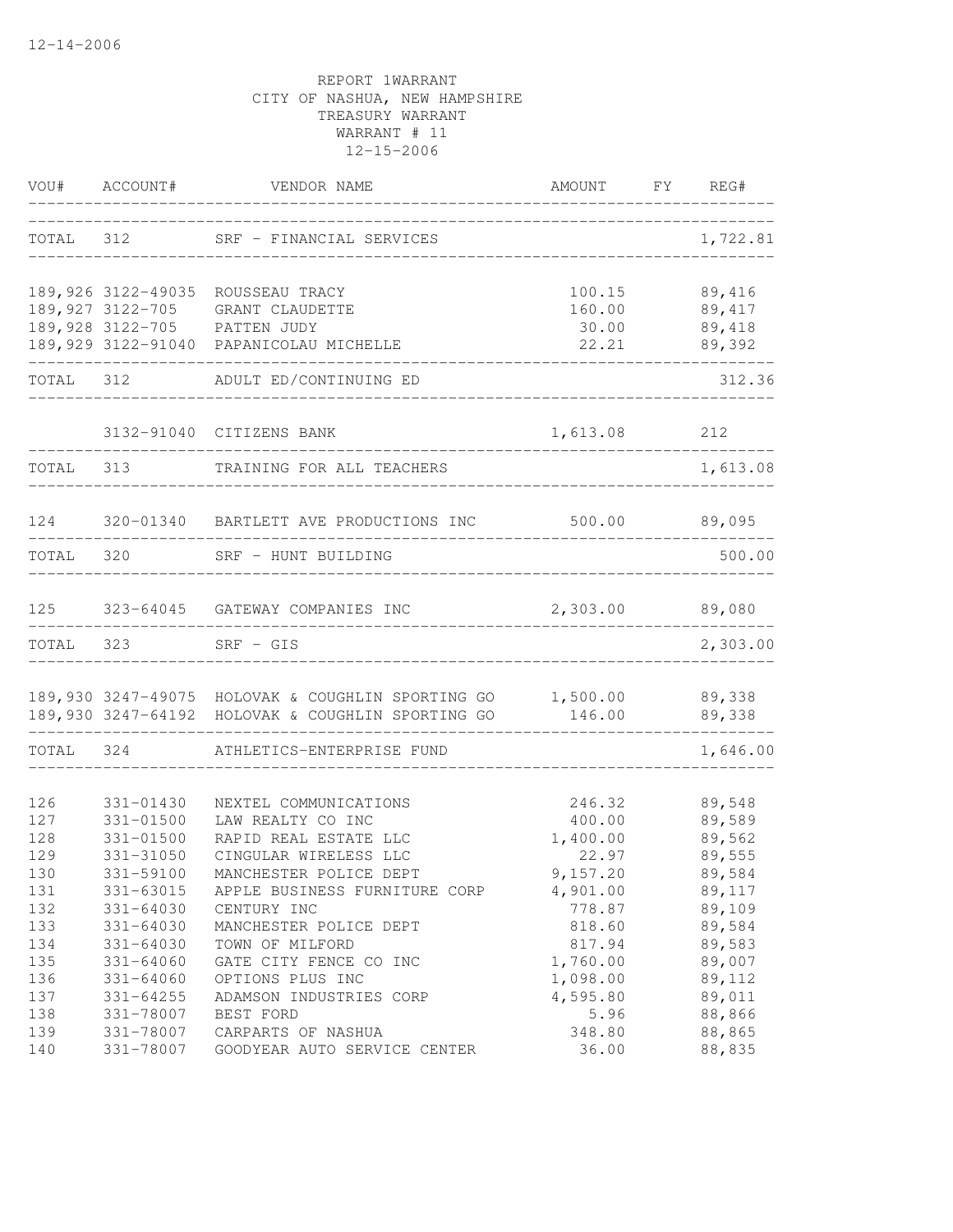| VOU#      | ACCOUNT#                     | VENDOR NAME                                    | AMOUNT            | FY | REG#         |
|-----------|------------------------------|------------------------------------------------|-------------------|----|--------------|
| 141       | 331-78007                    | ROBBINS AUTO PARTS INC                         |                   |    | 74.87 89,083 |
|           | 142 331-78007                | TOWERS MOTOR PARTS CORP                        |                   |    | 45.95 89,190 |
| 143       | 331-98036                    | NASHUA CRIME LINE INC                          | 1,502.00          |    | 88,818       |
| TOTAL     | 331                          | SRF - POLICE DEPARTMENT                        |                   |    | 28,010.28    |
|           |                              |                                                |                   |    |              |
| 144       | 332-49025                    | PSYCHOLOGICAL ASSESSMENT RESOU 231.00          |                   |    | 89,075       |
| 145       | 332-53006                    | OCCUPATIONAL HEALTH CTRS SOUTH 6,241.00        |                   |    | 89,019       |
| 146       | 332-64040                    | INFORMATION MANAGEMENT CORP                    | 31,575.00         |    | 88,983       |
| 147       | 332-64094                    | FIRE & RESCUE INSTITUTE                        | 15,278.41         |    | 89,004       |
| TOTAL 332 |                              | SRF - FIRE DEPARTMENT<br>_________________     |                   |    | 53, 325.41   |
|           |                              |                                                |                   |    |              |
|           | 189,931 3347-49035 HEINEMANN |                                                |                   |    | 75.45 89,286 |
|           |                              | 189,932 3347-49075 JEANNOTTE'S MARKET          | 92.57             |    | 88,962       |
|           |                              | TOTAL 334 TITLE I SCHL IMPRV AMHERST ST        |                   |    | 168.02       |
|           |                              |                                                |                   |    |              |
|           | 3357-83006<br>3357-83009     | HARVARD PILGRIM HEALTH CARE<br>NORTHEAST DELTA | 1,000.79<br>80.23 |    | 218<br>219   |
|           | 189,933 3357-91040           | GEER BRUCE                                     | 34.15             |    | 89,264       |
|           | 189,934 3357-91040           | MOREHOUSE LINDA                                | 32.00             |    | 89,271       |
|           | 189,935 3357-91040           | PAQUETTE JOANNE D                              | 68.30             |    | 89,274       |
|           | 189,936 3357-91040           | RILEY NANCY                                    | 328.83            |    | 89,256       |
|           | 189,937 3357-91040           | WILLIAMS DIANE                                 | 34.15             |    | 89,390       |
| TOTAL 335 |                              | TITLE IB READ 1ST MT PLEASANT                  |                   |    | 1,578.45     |
|           |                              |                                                |                   |    |              |
|           |                              | 189,938 3387-53103 YOUTH COUNCIL (THE)         | 8,200.00 89,326   |    |              |
| TOTAL 338 |                              | TITLE IV SDF YOUTH COUNCIL                     |                   |    | 8,200.00     |
|           |                              |                                                |                   |    |              |
| 150       |                              | 341-01924 M E O'BRIEN & SONS INC               | 645.00            |    | 88,998       |
| 151       | 341-01966                    | COMMUNITY COUNCIL OF NASHUA NH                 | 6,244.81          |    | 89,225       |
| 152       | 341-01966                    | HARBOR HOMES INC                               | 62,360.04         |    | 89,068       |
| 153       | 341-01966                    | SOUTHERN NEW HAMPSHIRE                         | 4,998.11          |    | 89,576       |
| 154       | 341-31015                    | NEXTEL COMMUNICATIONS                          | 250.75            |    | 89,530       |
| 155       | 341-41015                    | STAPLES BUSINESS ADVANTAGE                     | 138.28            |    | 89,231       |
| 156       | 341-44020                    | ETKIND PAUL                                    | 66.00             |    | 88,958       |
| 157       | 341-53025                    | JSI RESEARCH & TRAINING INSTIT                 | 3,444.00          |    | 88,961       |
| 158       | 341-91025                    | ARIAS DONNA                                    | 220.24            |    | 89,057       |
| 159       | 341-91030                    | NACCHO                                         | 700.00            |    | 89,602       |
| 160       | 341-94014                    | ARIAS DONNA                                    | 26.51             |    | 89,057       |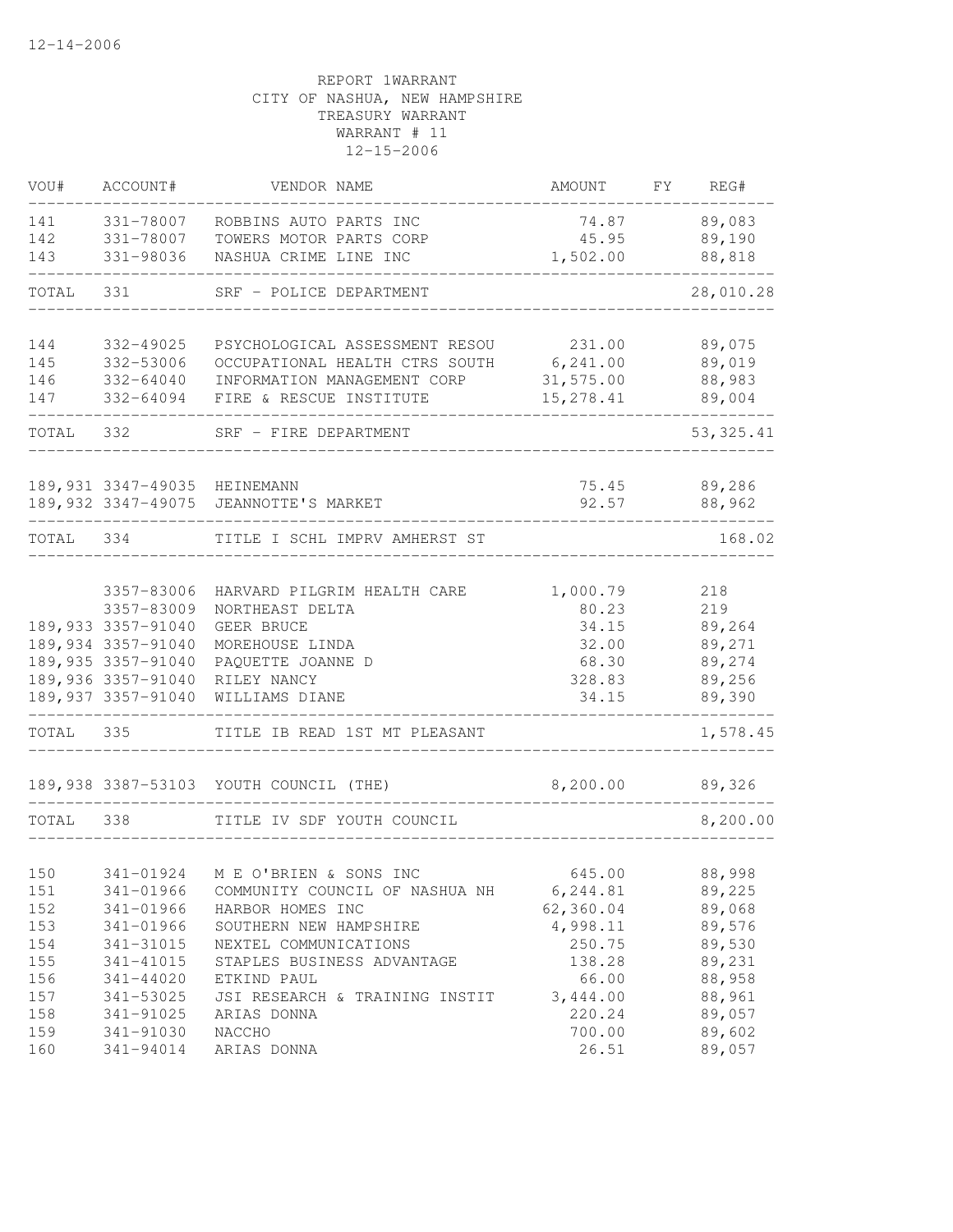|           | VOU# ACCOUNT#                    | VENDOR NAME                                   | AMOUNT FY REG#     |               |
|-----------|----------------------------------|-----------------------------------------------|--------------------|---------------|
| TOTAL 341 |                                  | SRF - COMMUNITY SERVICES                      |                    | 79,093.74     |
| 161       | 342-31045                        | NEXTEL COMMUNICATIONS                         | 68.36              | 89,530        |
| 162       | 342-47010                        | NH MEDICAL/DENTAL SUPPLY LLC/D                | 495.15             | 89,043        |
| 163       | 342-91025                        | WENDT BETTY                                   | 77.20              | 89,221        |
| 164       | 342-94025                        | FELICIANO SANDRA                              | 290.00             | 88,837        |
| TOTAL 342 |                                  | SRF - COMMUNITY HEALTH                        |                    | 930.71        |
|           | 189,939 3440-31005               | NEXTEL COMMUNICATIONS                         |                    | 113.07 89,524 |
|           | 189,940 3440-49075               | GARELICK FARMS-LYNN                           | 16.78              | 89,141        |
|           | 189,941 3440-49075               | SALAZAR LUDIS                                 | 27.25              | 88,946        |
|           |                                  | 189,942 3440-49075 WALMART COMMUNITY          | 86.62              | 89,235        |
| TOTAL 344 |                                  | AFTER SCHOOL PROGRAM                          |                    | 243.72        |
|           |                                  | 189,943 3447-31050 NEXTEL COMMUNICATIONS      |                    | 306.66 89,524 |
|           | 189,944 3447-53103               | STATE OF NH CRIMINAL RECORDS                  | 156.00             | 89,469        |
|           | 3447-83009                       | NORTHEAST DELTA                               | 42.67              | 219           |
| TOTAL 344 |                                  | TITLE IV SDF 21ST CENTURY                     |                    | 505.33        |
|           |                                  |                                               |                    |               |
|           | 189, 945 3507-49035              | AMAZON CREDIT PLAN                            | 408.00             | 89,610        |
|           | 3507-83006<br>189,946 3507-91040 | HARVARD PILGRIM HEALTH CARE<br>CARLTON CECILE | 1,851.45<br>144.58 | 218<br>89,262 |
|           | 3507-91040                       | CITIZENS BANK                                 | 2,837.10           | 212           |
|           | 189,947 3507-91040               | COHEN MICHELLE                                | 132.85             | 89,342        |
|           |                                  | 189,948 3507-91040 HENAULT SR. MARIE          | 749.04             | 89,384        |
| TOTAL 350 |                                  | TITLE 11A TEACHER QUALITY                     |                    | 6, 123.02     |
|           |                                  | 3516-83009 NORTHEAST DELTA                    | 80.23              | 219           |
|           | TOTAL 351                        | TITLE IID ENHANCE ED THRU TECH                |                    | 80.23         |
|           |                                  |                                               |                    |               |
| 169       | 352-49075                        | CITIZENS BANK                                 | 645.71             | 212           |
| 170       | 352-59020                        | BOSTON RED SOX                                | 7,660.00           | 89,570        |
| 171       | 352-59020                        | PAINTER SCOTT                                 | 92.83              | 89,470        |
| 172       | 352-59020                        | THE SPARTANS INC                              | 2,415.00           | 88,926        |
| 173       | $352 - 705$                      | KARKHANIS LISA                                | 180.00             | 89,115        |
| 174       | $352 - 705$                      | MARISON ERIC                                  | 135.00             | 89,113        |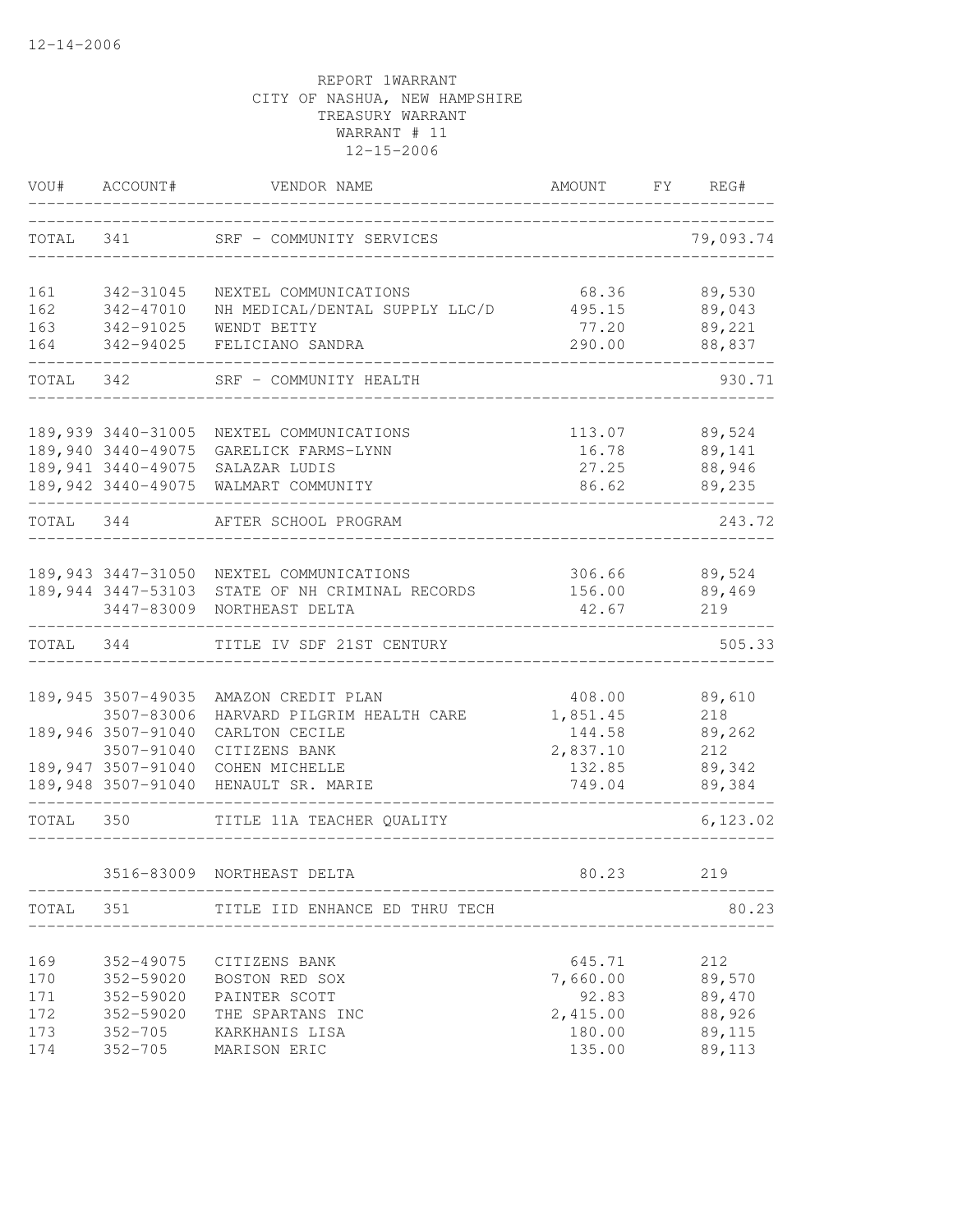|                          | VOU# ACCOUNT#                                    | VENDOR NAME                                                                                                        | AMOUNT FY REG#                                 |                                      |
|--------------------------|--------------------------------------------------|--------------------------------------------------------------------------------------------------------------------|------------------------------------------------|--------------------------------------|
|                          |                                                  | TOTAL 352 SRF - PARKS AND RECREATION                                                                               | ______________________________                 | 11,128.54                            |
|                          | 189,949 3557-49075<br>3557-83006<br>3557-83009   | SCHOOL SPECIALTY<br>HARVARD PILGRIM HEALTH CARE<br>NORTHEAST DELTA                                                 | 279.43<br>1,000.79<br>80.23                    | 89,285<br>218<br>219                 |
|                          | TOTAL 355                                        | TITLE IB READING 1ST FES                                                                                           |                                                | 1,360.45                             |
|                          |                                                  | 189,950 3657-49050 WALMART COMMUNITY                                                                               |                                                | 120.06 89,235                        |
| TOTAL 365                |                                                  | _______________________<br>NHS - PAW SHOP                                                                          |                                                | 120.06                               |
|                          |                                                  | 189,951 3658-49050 COLLEGE HOUSE INC                                                                               | 1,974.40 89,358                                |                                      |
|                          |                                                  | TOTAL 365 SOUTH STUDENT SHOP                                                                                       |                                                | 1,974.40                             |
|                          |                                                  | 177 371-53025 BRETZ LINDA                                                                                          | 1,920.00 89,118                                |                                      |
| TOTAL 371                |                                                  | SRF - COMMUNITY DEVELOPMENT                                                                                        |                                                | 1,920.00                             |
| 178<br>179<br>180        | 374-07070<br>374-07090<br>374-07120              | BOYS & GIRLS CLUB OF GREATER N 1,345.46<br>NASHUA SOUP KITCHEN & SHELTER<br>NASHUA AREA HEALTH CENTER              | 4,727.27<br>2,681.81                           | 88,901<br>89,002<br>89,220           |
| 181<br>182<br>183<br>183 | 374-07143<br>374-07143<br>374-07145<br>374-07188 | HDB/CRAM & FERGUSON INC<br>TURNSTONE CORPORATION<br>NEIGHBORHOOD HOUSING SERVICES<br>NEIGHBORHOOD HOUSING SERVICES | 4,435.00<br>10, 350.00<br>4,545.45<br>2,369.64 | 88,985<br>88,890<br>89,084<br>89,084 |
| 184<br>185<br>186<br>187 | 374-07263<br>374-07340<br>374-07340<br>374-07340 | HARBOR HOMES INC<br>HILLSBOROUGH COUNTY TREASURER<br>NEXTEL COMMUNICATIONS<br>TELEGRAPH PUBLISHING CO              | 250,000.00<br>40.00<br>28.90<br>1,997.55       | 89,107<br>89,446<br>89,530<br>89,615 |
| 188<br>189<br>190        | 374-08070<br>374-09031<br>374-09031              | EASTMAN REALTY INC<br>LOOMIS FARGO & CO<br>TRANSIT MANAGEMENT OF NASHUA                                            | 13,440.00<br>128.00<br>139.29                  | 88,942<br>88,991<br>209              |
| 191<br>192<br>193        | 374-09031<br>374-09043<br>374-09043              | TRANSIT MANAGEMENT OF NASHUA<br>P & L LANDSCAPING LLC<br>PROTECTION ONE INC                                        | 365.64<br>2,250.00<br>311.36                   | 216<br>89,086<br>89,566              |
| 194<br>195<br>196<br>197 | 374-09054<br>374-09061<br>374-09061<br>374-09061 | VERMONT TRANSIT CO INC<br>ARAMARK UNIFORM SERVICES<br>COASTAL TRUCK & AUTO BODY INC<br>SAFETY KLEEN SYSTEMS INC    | 232.50<br>133.14<br>5, 517.75<br>875.45        | 89,603<br>88,982<br>88,873<br>88,900 |
| 198                      | 374-09071                                        | SHATTUCK MALONE OIL CO                                                                                             | 8,433.35                                       | 89,521                               |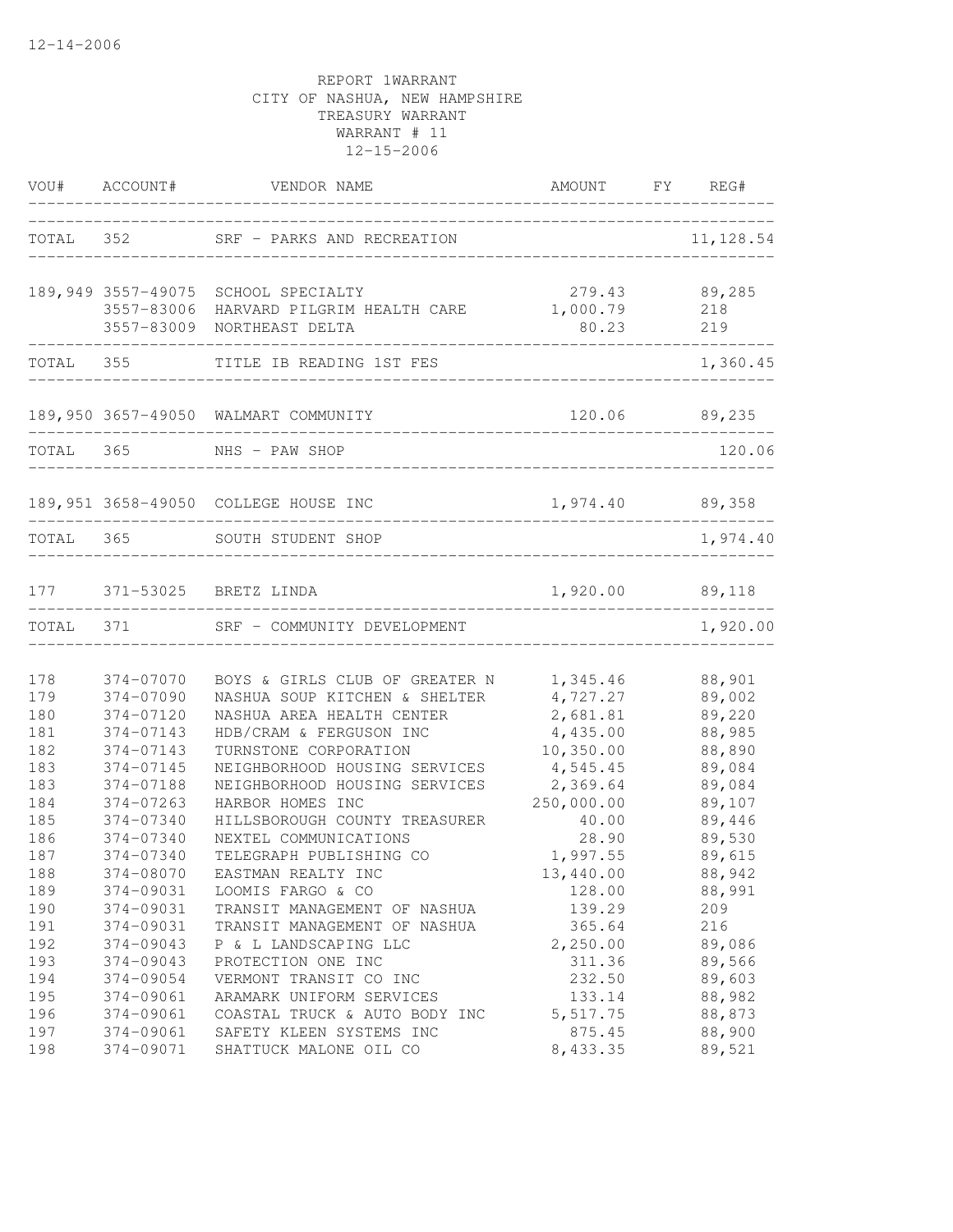| VOU#      | ACCOUNT#            | VENDOR NAME                        | AMOUNT     | FY | REG#       |
|-----------|---------------------|------------------------------------|------------|----|------------|
| 199       | 374-09091           | COASTAL TRUCK & AUTO BODY INC      | 1,745.75   |    | 88,873     |
| 200       | 374-09091           | CUMMINS NORTHEAST INC              | 178.31     |    | 89,209     |
| 201       | 374-09091           | FLEETWAY HEAVY DUTY PARTS INC      | 221.12     |    | 88,936     |
| 202       | 374-09091           | GILLIG CORP                        | 3,322.90   |    | 89,151     |
| 203       | 374-09091           | HOME DEPOT CREDIT SERVICES         | 10.48      |    | 89,537     |
| 204       | 374-09091           | INTERSTATE BATTERIES OF SO NH      | 260.32     |    | 89,395     |
| 205       | 374-09091           | PREMIER SOUTHERN TICKET CO         | 899.40     |    | 88,848     |
| 206       | 374-09091           | RYDER FLEET PRODUCTS.COM INC       | 352.84     |    | 89,186     |
| 207       | 374-09091           | STAPLES BUSINESS ADVANTAGE         | 178.26     |    | 89,231     |
| 208       | 374-09091           | SUBURBAN AUTO & TRUCK PARTS IN     | 1,455.55   |    | 89,443     |
| 209       | 374-09103           | PUBLIC SERVICE OF NH               | 1,021.44   |    | 89,590     |
| 210       | 374-09114           | KEYSPAN ENERGY DELIVERY            | 47.65      |    | 89,541     |
| 211       | 374-09133           | NEXTEL COMMUNICATIONS              | 250.56     |    | 89,530     |
| 212       | 374-09201           | TRANSIT MANAGEMENT OF NASHUA       | 17,341.64  |    | 209        |
| 213       | 374-09201           | TRANSIT MANAGEMENT OF NASHUA       | 16,730.78  |    | 216        |
| 214       | 374-09208           | TRANSIT MANAGEMENT OF NASHUA       | 587.10     |    | 209        |
| 215       | 374-09208           | TRANSIT MANAGEMENT OF NASHUA       | 587.10     |    | 216        |
| 216       | 374-09211           | AFSCME COUNCIL 93                  | 1,536.75   |    | 89,474     |
| 217       | 374-09211           | ASSURANT EMPLOYEE BENEFITS         | 1,100.20   |    | 89,475     |
| 218       | 374-09211           | HARVARD PILGRIM HEALTH CARE        | 15,651.76  |    | 89,473     |
| 219       | 374-09211           | PRUDENTIAL INSURANCE               | 1,053.51   |    | 89,472     |
| 220       | 374-09211           | TRANSIT MANAGEMENT OF NASHUA       | 1,499.07   |    | 209        |
| 221       | 374-09211           | TRANSIT MANAGEMENT OF NASHUA       | 1,436.68   |    | 216        |
| 222       | 374-09211           | VISION SERVICE PLAN                | 95.21      |    | 89,471     |
| 223       | 374-09214           | PRUDENTIAL INSURANCE               | 38.59      |    | 89,472     |
| 224       | 374-09214           | TRANSIT MANAGEMENT OF NASHUA       | 44.91      |    | 209        |
| 225       | 374-09214           | TRANSIT MANAGEMENT OF NASHUA       | 44.92      |    | 216        |
| 226       | 374-09221           | FIRST TRANSIT INC                  | 16, 200.00 |    | 88,931     |
| 227       | 374-09261           | ARAMARK UNIFORM SERVICES           | 357.98     |    | 88,982     |
| 228       | 374-09261           | O'RIORDAN SHEILA                   | 35.60      |    | 88,823     |
| 229       | 374-09261           | PREMIER SOUTHERN TICKET CO         | 32.00      |    | 88,848     |
| 230       | 374-09261           | RED BRICK CLOTHING CO              | 87.90      |    | 88,964     |
| 231       | 374-09261           | TRANSIT MANAGEMENT OF NASHUA I     | 57.20      |    | 89,476     |
| 232       | 374-09261           | UNITED PARCEL SERVICE              | 14.61      |    | 89,604     |
| 233       | 374-09270           | EASTMAN REALTY INC                 | 8,960.00   |    | 88,942     |
| TOTAL     | 374                 | SRF - URBAN PROGRAMS               |            |    | 407,785.65 |
| 234       | 375-45050           | EBSCO SUBSCRIPTION SERVICES        | 1,495.00   |    | 89,448     |
| 235       | 375-45050           | UNIQUE MANAGEMENT SERVICES INC     | 519.10     |    | 88,977     |
| 236       | 375-59100           | REDMAN REBECCA                     | 75.00      |    | 89,477     |
|           |                     |                                    |            |    |            |
| TOTAL 375 |                     | SRF - PUBLIC LIBRARIES             |            |    | 2,089.10   |
|           |                     | 189,952 3767-42010 THOMPSON BROOKS | 22.63      |    | 89,323     |
|           | 189, 953 3767-49035 | CRYSTAL SPRINGS BOOKS              | 1,092.96   |    | 89,307     |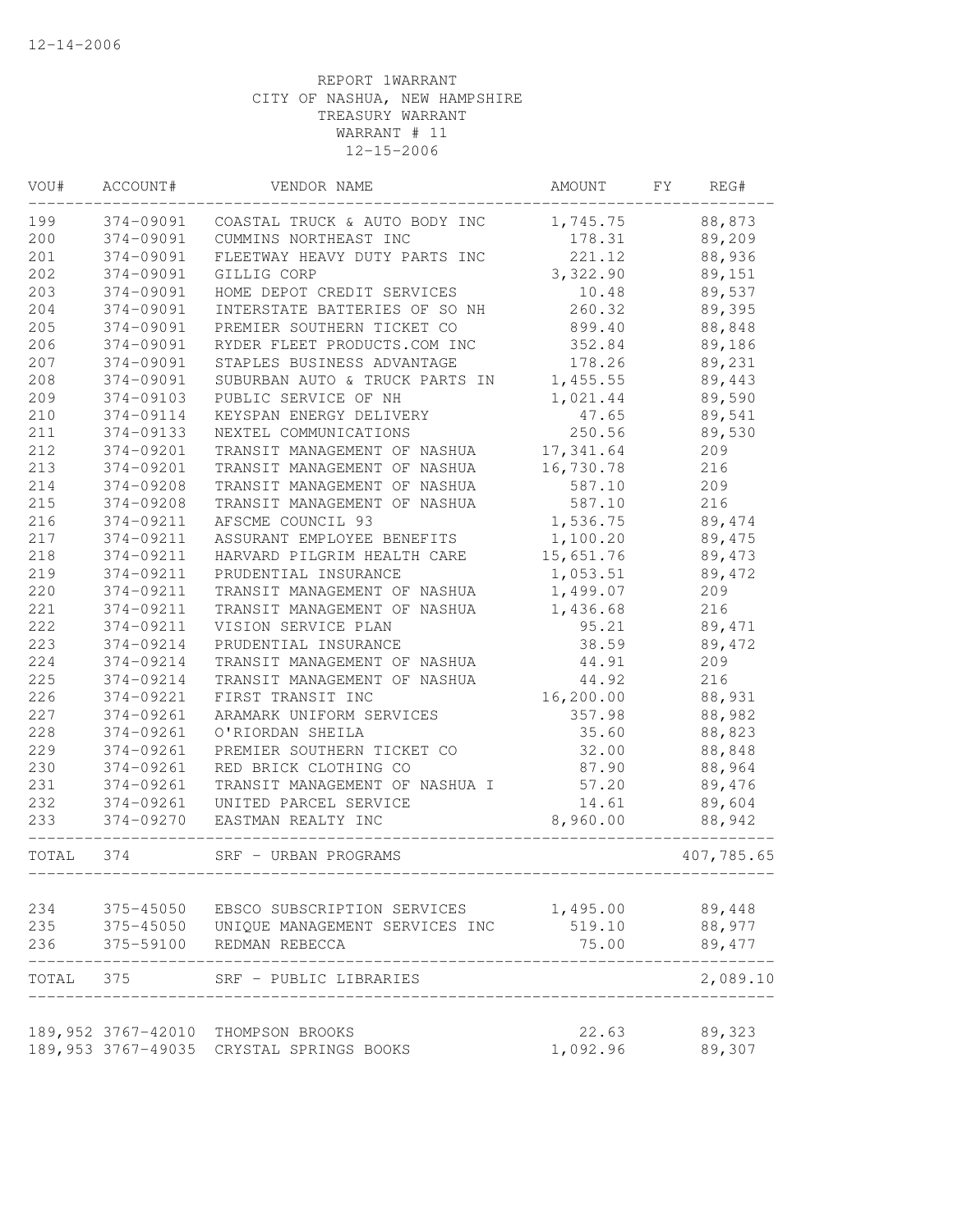|           | VOU# ACCOUNT#                | VENDOR NAME                                    | AMOUNT   | FY | REG#                    |
|-----------|------------------------------|------------------------------------------------|----------|----|-------------------------|
|           | 189,954 3767-49035 HAWTHORNE |                                                | 82.50    |    | 89,463                  |
|           | 189,955 3767-49035           | SCHOLASTIC INCORPORATED                        | 617.93   |    | 89,454                  |
|           | 189,956 3767-49050           | CHISHOLM JUNE                                  | 152.01   |    | 89,257                  |
|           | 189,957 3767-49050           | CRYSTAL SPRINGS BOOKS                          | 336.42   |    | 89,307                  |
|           | 189,958 3767-49050           | EDUPRESS                                       | 151.67   |    | 89,404                  |
|           | 189,959 3767-49050           | MARKERBOARD PEOPLE                             | 158.40   |    | 89,287                  |
|           | 189,960 3767-49050           | MCGRAW HILL COMPANIES                          | 613.02   |    | 89,009                  |
|           | 189,961 3767-49050           | RESOURCES FOR EDUCATORS                        | 188.00   |    | 89,360                  |
|           | 189,962 3767-49050           | SCHOOL SPECIALTY                               | 47.60    |    | 89,285                  |
|           | 189,963 3767-49050           | THOMPSON BROOKS                                | 18.52    |    | 89,323                  |
|           | 189,964 3767-53101           | BLUNT STEVE                                    | 200.00   |    | 89,319                  |
|           | 189,965 3767-53101           | CROWDER LUCIE L                                | 123.06   |    | 89,239                  |
|           | 189,966 3767-56020           | FIRST CHURCH                                   | 3,103.00 |    | 88,957                  |
|           | 3767-83009                   | NORTHEAST DELTA                                | 208.15   |    | 219                     |
|           | 189,967 3767-94030           | FARRINGTON GAIL                                | 185.00   |    | 89,368                  |
|           |                              | 189,968 3767-94030 MARQUIS MICHELLE            | 370.00   |    | 89,365                  |
|           |                              | 189,969 3767-94030 NICHOLS KAREN P             | 185.00   |    | 89,228                  |
| TOTAL 376 |                              | TITLE I ESEA                                   |          |    | 7,855.87                |
|           |                              |                                                |          |    |                         |
|           |                              | 189,970 3887-49050 HYNES STACY                 | 8.99     |    | 89,270                  |
|           |                              | 3887-83009 NORTHEAST DELTA                     | 6.73     |    | 219                     |
| TOTAL 388 |                              | TITLE V INNOVATIVE PROGRAMS                    |          |    | 15.72                   |
|           |                              |                                                |          |    |                         |
|           |                              | 189,971 3907-49050 DENNIS BERNARD INC          | 1,250.00 |    | 89,420                  |
|           | 189,972 3907-49050           | FILMS MEDIA GROUP                              | 89.95    |    | 89,382                  |
|           | 189,973 3907-49050           | HANDS & WORDS ARE NOT FOR HURT                 | 97.75    |    | 89,387                  |
|           | 189,974 3907-49050           | TECHNICAL EDUCATION PRODUCTS                   | 1,970.00 |    | 89,464                  |
|           | 189,975 3907-53102           | WILLIAMS VERONICA                              | 500.00   |    | 89,367                  |
|           | 189,976 3907-55035           | FIRST STUDENT INC                              | 42.90    |    | 89,303                  |
|           | 189,977 3907-64040           | <b>JUPITERIMAGES</b>                           | 480.00   |    | 89,423                  |
|           | 189,978 3907-64192           | NESMITH RICHARD                                | 5,245.10 |    | 89,234                  |
|           | 189,979 3907-64192           | NORTHEAST FOOD SVC EOUIPMENT &                 | 3,972.00 |    | 88,897                  |
|           | 189,980 3907-64192           | SIGMANET, INC                                  | 9,796.80 |    | 89,383                  |
|           | 189,981 3907-64192           | SYSTEMS PLUS COMPUTERS INC                     | 1,146.00 |    | 89,402                  |
|           | 189,982 3907-64192 TALAMAS   |                                                | 5,127.50 |    | 89,421                  |
|           |                              | 189,983 3907-64192 WILD SIDE NORTH INC         | 3,394.00 |    | 89,375                  |
|           |                              | 189,984 3907-91040 DERRY MARSHALL              | 1,464.10 |    | 88,925<br>. - - - - - - |
| TOTAL 390 |                              | VOC ED SECONDARY PERKINS<br>__________________ |          |    | 34,576.10               |
|           |                              | 189,985 3937-49050 MARKET BASKET               | 6.87     |    | 89,056                  |
|           | 3937-83009                   | NORTHEAST DELTA                                | 134.65   |    | 219                     |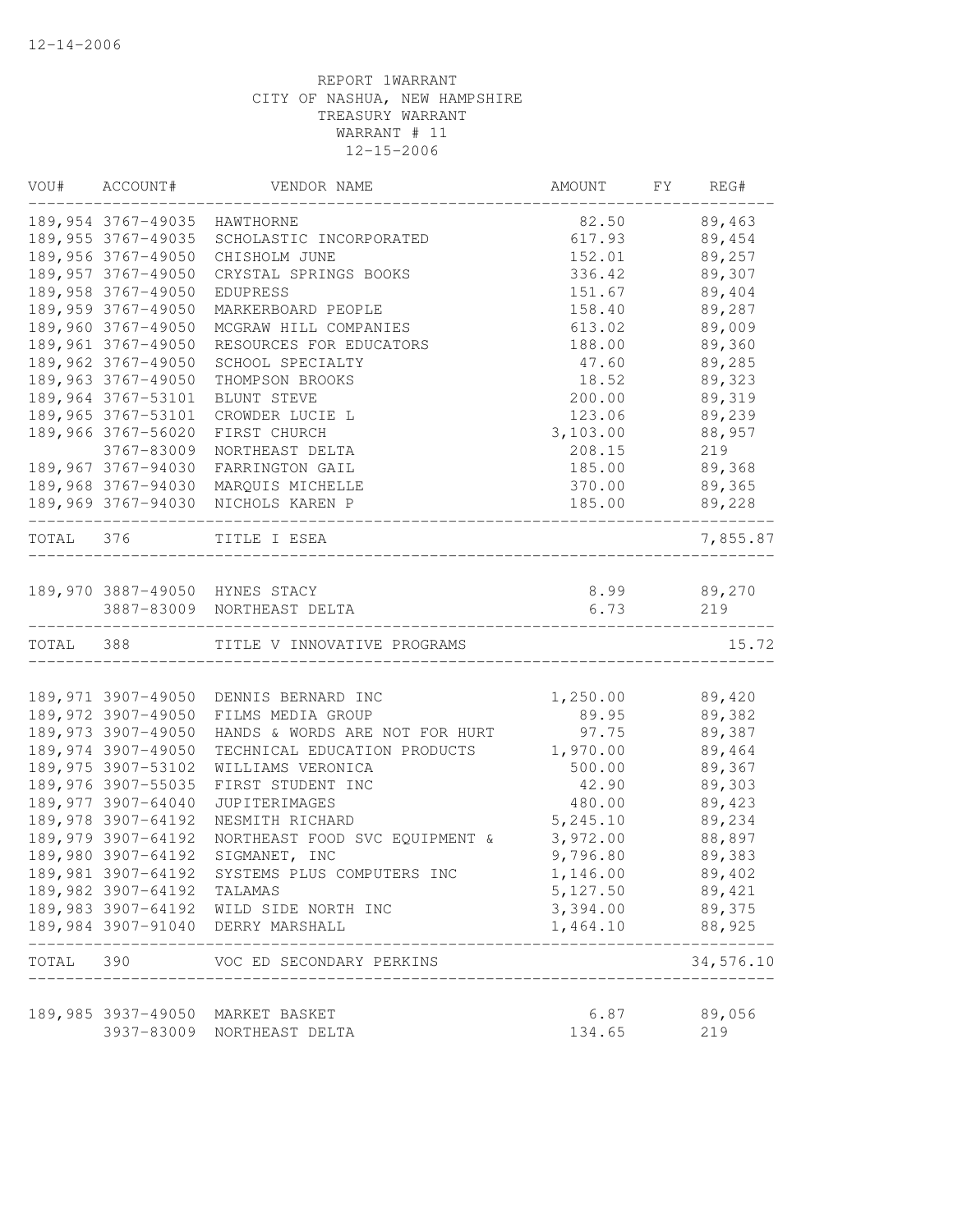|                    | VOU# ACCOUNT# VENDOR NAME               | AMOUNT FY REG# |           |
|--------------------|-----------------------------------------|----------------|-----------|
| TOTAL 393 DAY CARE |                                         |                | 141.52    |
|                    |                                         |                |           |
| 189,986 3957-49050 | GOSSELIN VIRGIE                         | 141.65         | 89,419    |
| 189,987 3957-49050 | MCGRAW HILL COMPANIES                   | 250.49         | 89,009    |
| 189,988 3957-49050 | SICILIA KATHRYN                         | 9.58           | 89,415    |
| 189,989 3957-53103 | BOLICK TERESA DBA BOLICK TERES          | 1,950.00       | 89,251    |
| 189,990 3957-53103 | CARROLL CENTER FOR THE BLIND (          | 1,530.00       | 89,362    |
| 189,991 3957-53109 | NORTHEAST DEAF AND HARD OF              | 127.25         | 89,337    |
| 189,992 3957-53109 | PSYCHIATRIC EDUCATION SERVICES          | 231.00         | 89,318    |
| 189,993 3957-53109 | WATERS MARCIA                           | 326.69         | 89,406    |
| 189,994 3957-64045 | NCS PEARSON INC                         | 329.99         | 89,399    |
| 189,995 3957-64192 | ABILITATIONS                            | 1,688.21       | 89,247    |
| 3957-83006         | HARVARD PILGRIM HEALTH CARE             | 6,054.75       | 218       |
|                    | 189,996 3957-94030 MARTIN JANICE        | 210.00         | 89,263    |
|                    | TOTAL 395 IDEA BASIC SPEC ED            |                | 12,849.61 |
|                    | 189,997 3977-53101 SUNBERG ROBERT       | 1,230.15       | 89,334    |
|                    | 189,998 3977-705 HE YINGCHAO & JIE ZHOU | 150.00         | 89,017    |
|                    | TOTAL 397 SPECIAL ED LOCAL              |                | 1,380.15  |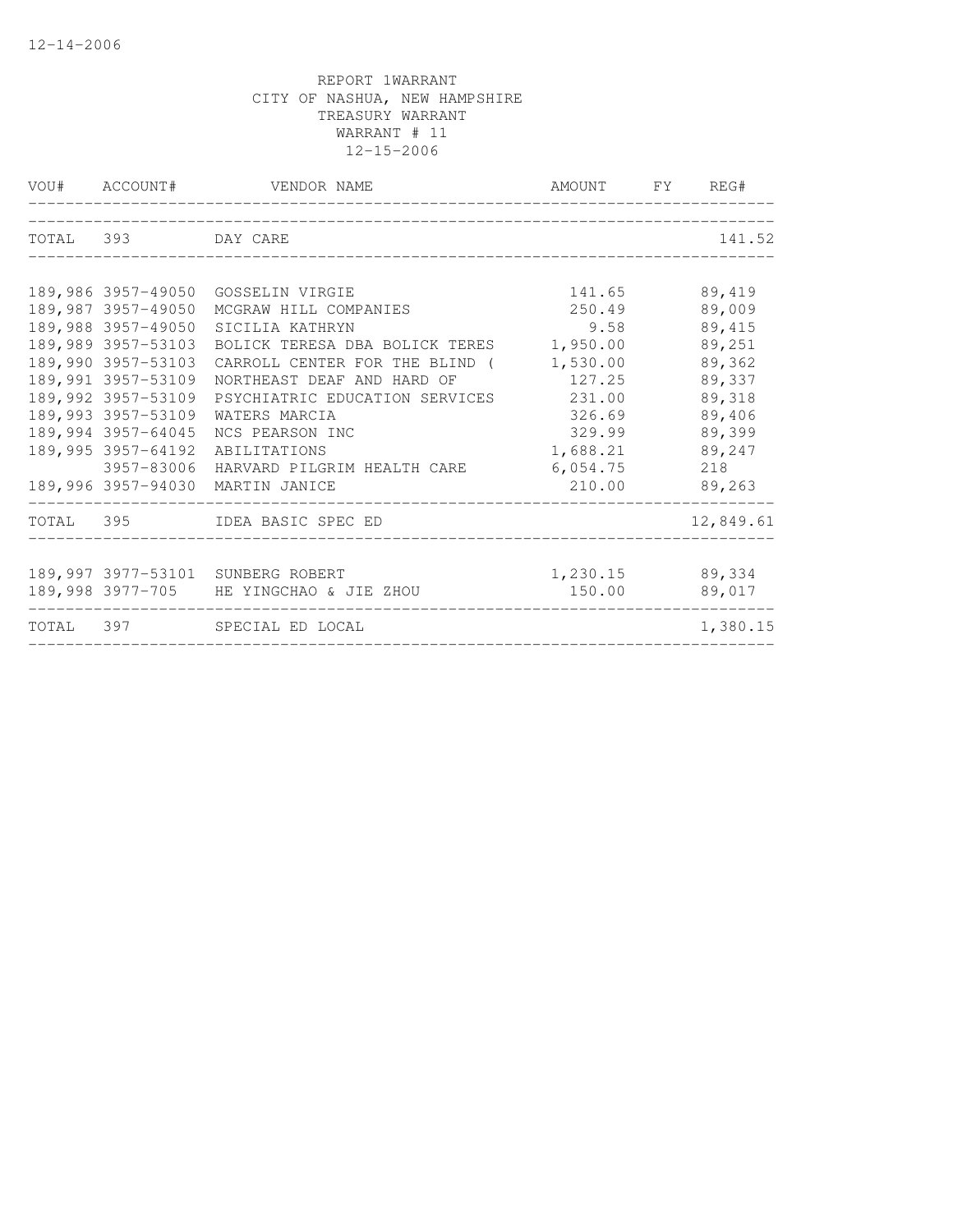|       | VOU# ACCOUNT# | VENDOR NAME                                                   | AMOUNT FY REG# |                        |
|-------|---------------|---------------------------------------------------------------|----------------|------------------------|
|       |               | 239 412-180 OUELLETTE ROBERT N                                |                | 47.00 89,100           |
|       | TOTAL 412-18  | FINANCIAL SERVICES<br>AUTO PERMITS                            |                | 47.00                  |
| 240   | $413 - 203$   | TREASURER STATE OF NH                                         | 1,748.00       | 89,563                 |
| TOTAL |               | 413-20 CITY CLERK'S OFFICE<br>MARRIAGE LICENSES               |                | 1,748.00               |
|       |               | 240   413-303   TREASURER STATE OF NH                         | 8,584.00       | 89,563                 |
| TOTAL | $413 - 30$    | CITY CLERK'S OFFICE<br>CERTIFIED COPIES                       |                | 8,584.00               |
|       |               | 241 431-314 RAVGIALA CAROL A                                  |                | 19.44 89,478           |
|       | TOTAL 431-31  | POLICE DEPARTMENT<br>SALE OF PHOTOCOPIES                      |                | 19.44                  |
| 243   | 452-329       | 242 452-329 FONTAINE JEREMY<br>REZENDES VICTOR                | 20.00          | 20.00 89,121<br>89,114 |
|       | TOTAL 452-32  | PARKS AND RECREATION<br>BASKETBALL                            |                | 40.00                  |
|       |               | 189,999 481-624 MACK, RITA<br>190,000 481-624 URBANOWICZ, AMY | 25.00          | 25.00 89,410<br>89,409 |
|       |               | TOTAL 481-62 SCHOOL DEPARTMENT REVENUE<br>BUS TRANSPORTATION  |                | 50.00                  |
|       |               |                                                               |                |                        |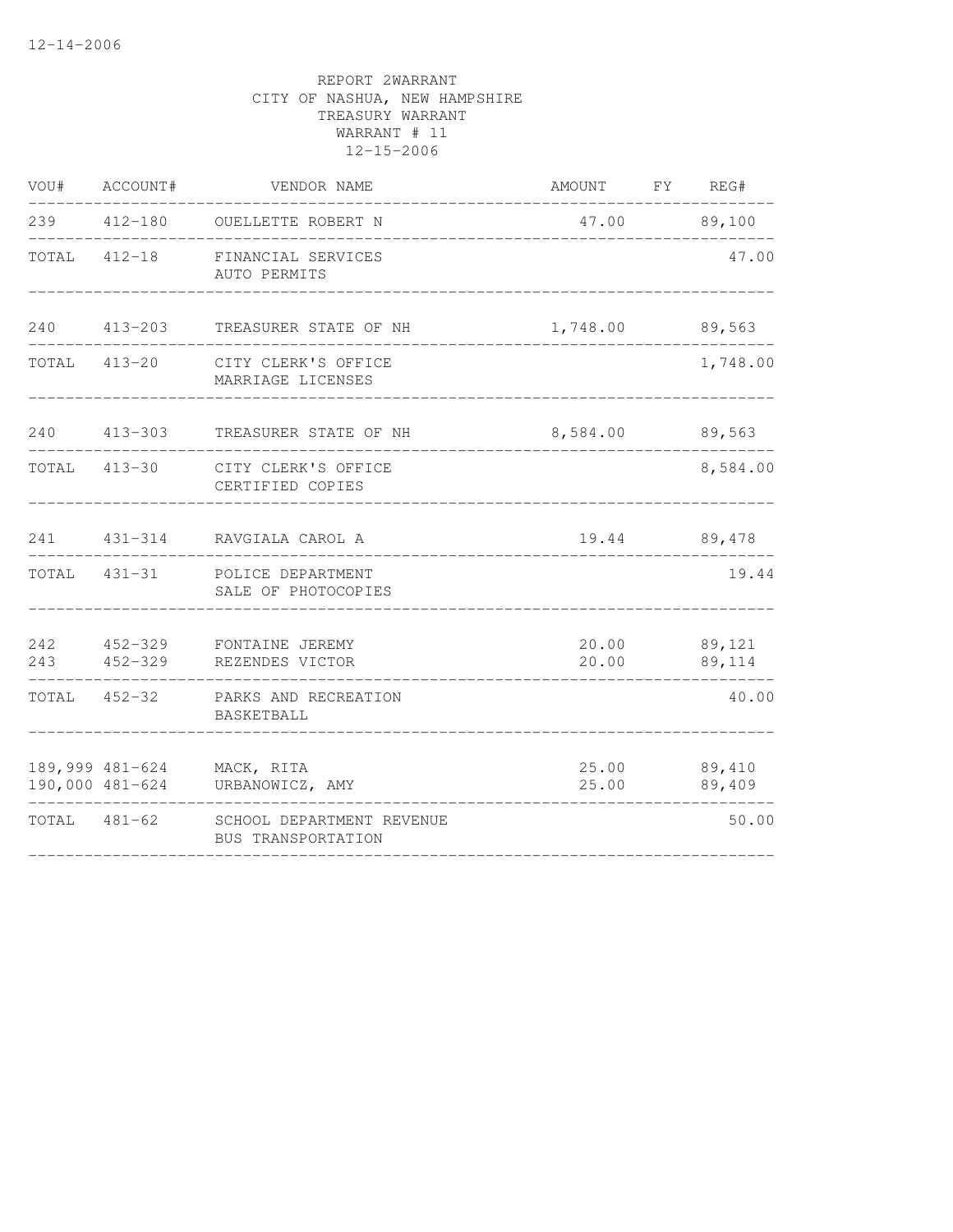| VOU#       | ACCOUNT#               | VENDOR NAME                                              | AMOUNT               | FY | REG#             |
|------------|------------------------|----------------------------------------------------------|----------------------|----|------------------|
| 244        |                        | 501-95010 TELEGRAPH PUBLISHING COMPANY                   | 156.00 89,523        |    |                  |
| TOTAL      | 501                    | MAYOR'S OFFICE                                           |                      |    | 156.00           |
| 245        | 502-51030              | SULLIVAN & GREGG PA                                      | 2,034.71             |    | 89,014           |
| TOTAL      | 502                    | LEGAL DEPARTMENT                                         |                      |    | 2,034.71         |
| 246        | 505-81039              | HUMANE SOCIETY OF NEW ENGLAND                            | 7,016.67             |    | 88,993           |
| 247<br>248 | 505-81115<br>505-81078 | MARGUERITE'S PLACE INC<br>ST JOSEPH COMMUNITY SERVICES I | 2,422.25<br>1,853.25 |    | 89,152<br>89,444 |
| TOTAL      | 505                    | CIVIC & COMM. ACTIVITIES                                 |                      |    | 11,292.17        |
|            |                        |                                                          |                      |    |                  |
| 249        | 506-31005              | ALTURA COMMUNICATION SOLUTIONS                           | 8,665.93             |    | 88,879           |
| 250        | 506-31005              | CONNECTIVITY INC                                         | 254.82               |    | 88,836           |
| 251        | 506-31005              | LOVERING SUE                                             | 37.95                |    | 89,479           |
| 252        | 506-31005              | PAETEC COMMUNICATIONS INC                                | 600.00               |    | 89,525           |
| 253        | 506-31005              | VERIZON                                                  | 540.56               |    | 89,558           |
| TOTAL      | 506                    | TELECOMMUNICATIONS                                       |                      |    | 10,099.26        |
| 254        | 511-31050              | NEXTEL COMMUNICATIONS                                    | 14.45                |    | 89,530           |
| TOTAL      | 511                    | ADMINISTRATIVE SERVICES                                  |                      |    | 14.45            |
| 255        | 512-49025              | ALEXANDER HAMILTON INSTITUTE                             | 145.20               |    | 89,587           |
| 256        | 512-91015              | BIELAWSKI CINDY                                          | 33.27                |    | 89,480           |
| 257        | 512-94005              | CITIZENS BANK                                            | 109.30               |    | 212              |
| 258        | 512-49025              | NH BUSINESS REVIEW                                       | 30.00                |    | 89,551           |
| 259        | 512-59182              | PRINTGRAPHICS OF MAINE                                   | 692.82               |    | 88,944           |
| 260        | 512-41010              | STANDARD REGISTER COMPANY                                | 1,297.12             |    | 88,906           |
| 261        | 512-41005              | STAPLES BUSINESS ADVANTAGE                               | 162.88               |    | 89,231           |
| 261        |                        | 512-41015 STAPLES BUSINESS ADVANTAGE                     | 77.48                |    | 89,231           |
| 262        |                        | 512-49025 THOMPSON PUBLISHING GROUP INC                  | 299.00               |    | 89,561           |
| TOTAL 512  |                        | FINANCIAL SERVICES                                       |                      |    | 2,847.07         |
| 263        | 513-59100              | COMPLIANCE NETWORK OF NE                                 | 150.00               |    | 89,082           |
| 264        | 513-95005              | NAGARA                                                   | 150.00               |    | 89,549           |
| 265        | 513-41015              | PROFESSIONAL BINDING PRODUCTS                            | 66.40                |    | 89,051           |
|            |                        |                                                          |                      |    |                  |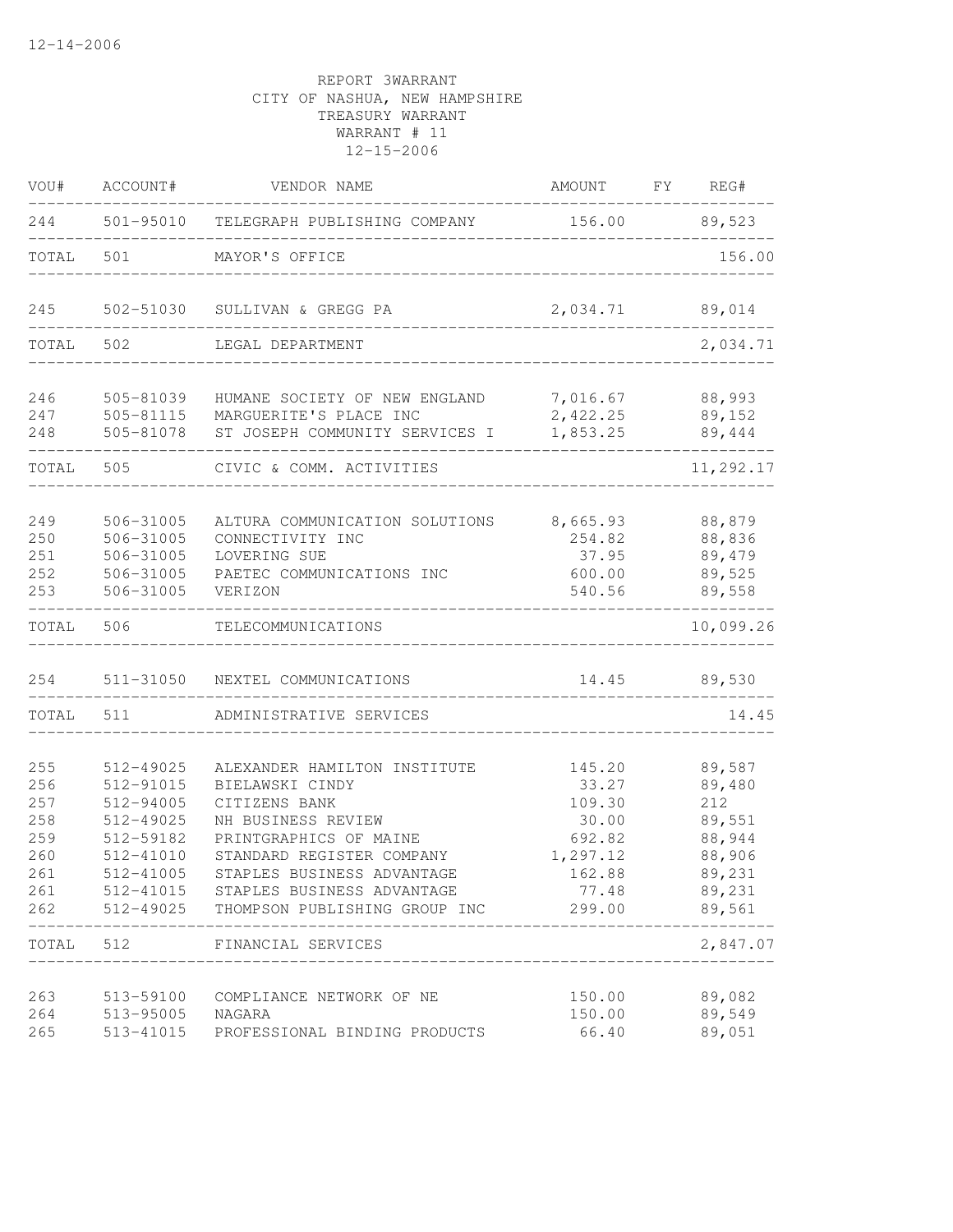|           | VOU# ACCOUNT# | VENDOR NAME                                 | AMOUNT FY REG#           |          |
|-----------|---------------|---------------------------------------------|--------------------------|----------|
|           |               | TOTAL 513 CITY CLERK'S OFFICE               |                          | 366.40   |
|           |               |                                             |                          |          |
| 266       | 516-54016     | CITIZENS BANK                               | 150.00                   | 212      |
| 267       | 516-66025     | GE CAPITAL INC                              | 387.53                   | 89,219   |
| 268       | 516-54006     | TELEGRAPH PUBLISHING CO                     | 160.65                   | 89,615   |
| 268       | 516-54011     | TELEGRAPH PUBLISHING CO                     | 267.75                   | 89,615   |
| 268       | 516-54016     | TELEGRAPH PUBLISHING CO                     | 2,319.69                 | 89,615   |
| 269       | 516-54016     | THE LOWELL PUBLISHING CO                    | 1,972.70                 | 89,535   |
| 270       | 516-54006     | UNION LEADER CORPORATION                    | 52.05                    | 89,529   |
| 270       | 516-54016     | UNION LEADER CORPORATION                    | 343.35                   | 89,529   |
| TOTAL 516 |               | PURCHASING DEPARTMENT                       |                          | 5,653.72 |
|           |               |                                             |                          |          |
| 271       | 517-59135     | BAIN PEST CONTROL SERVICE INC               | 72.00                    | 89,453   |
| 272       | 517-75130     | HANSEN-FOX COMPANY INC                      | 2,238.38                 | 89,029   |
| 273       | 517-34015     | KEYSPAN ENERGY DELIVERY                     | 4,316.75                 | 89,541   |
| 274       | 517-31050     | NEXTEL COMMUNICATIONS<br>PROTECTION ONE INC | 42.26<br>1,494.00 89,566 | 89,530   |
| 275       | 517-75023     |                                             |                          |          |
| 276       |               | 517-32005 PUBLIC SERVICE OF NH              | 28.48<br>80.00           | 89,590   |
| 277       |               | 517-75015 WATER CHEMICALS INC               |                          | 89,077   |
|           | TOTAL 517     | BUILDING MAINT - CITY ADMIN                 |                          | 8,271.87 |
|           |               | 278 518-41015 STAPLES BUSINESS ADVANTAGE    | 27.26 89,231             |          |
|           | TOTAL 518     | INSURANCE - ADMINISTRATION                  |                          | 27.26    |
|           |               |                                             |                          |          |
| 279       | 519-91005     | DAME DOUGLAS                                | 47.06                    | 88,921   |
| 280       | 519-45070     | DHL EXPRESS USA INC                         | 20.71                    | 88,981   |
| 281       | 519-91005     | LAKEMAN ROBERT                              | 28.93                    | 89,178   |
| 282       | 519-94005     | MARINO ANGELO                               | 193.70<br>155.00         | 89,601   |
| 283       | 519-94005     | MARINO ANGELO                               |                          | 89,143   |
| 284       | 519-91005     | TURGISS GREG                                | 223.39                   | 88,853   |
| TOTAL 519 |               | ASSESSORS                                   |                          | 668.79   |
| 285       |               | 520-53100 BOOTH HILARY                      | 520.00                   | 89,181   |
| 286       |               | 520-75160 HARRY W WELLS & SON INC           | 82.00                    | 89,329   |
| TOTAL     | 520           | HUNT BUILDING                               |                          | 602.00   |
|           |               |                                             |                          |          |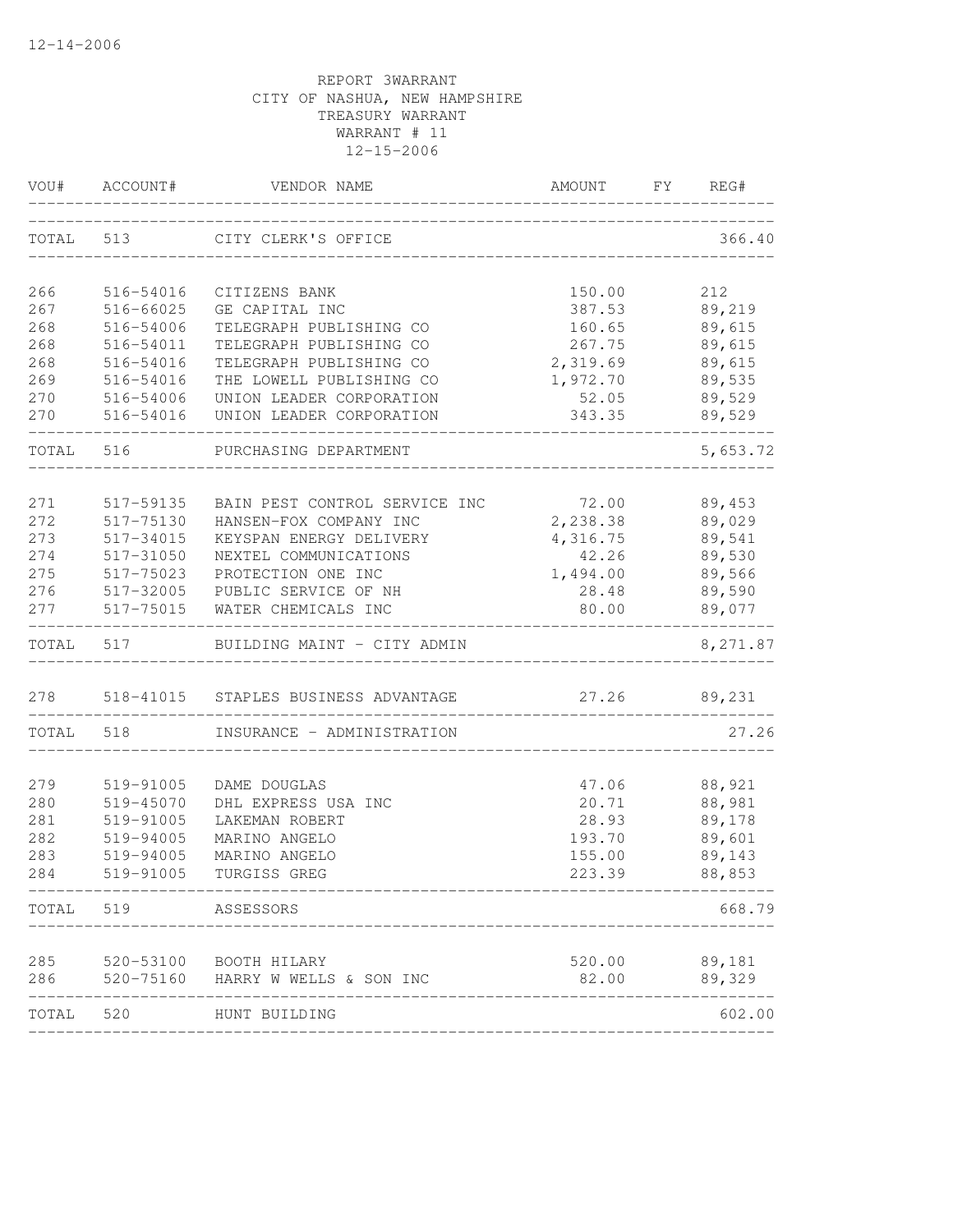| VOU#      | ACCOUNT#      | VENDOR NAME                          | AMOUNT          | FY. | REG#          |
|-----------|---------------|--------------------------------------|-----------------|-----|---------------|
| 287       | 522-64045     | DELL MARKETING LP                    | 170.00          |     | 88,965        |
| 288       | 522-31050     | NEXTEL COMMUNICATIONS                |                 |     | 196.69 89,530 |
| 289       | 522-31040     | ROY MICHAEL                          | 40.00           |     | 89,481        |
| 290       |               | 522-41015 STAPLES BUSINESS ADVANTAGE | 59.98           |     | 89,231        |
| 291       | 522-31040     | TYRRELL KEN                          | 45.95           |     | 89,176        |
| TOTAL 522 |               | INFORMATION TECHNOLOGY               |                 |     | 512.62        |
|           |               | 292 523-94005 ANDRUSKEVICH PAMELA    | 154.38 88,895   |     |               |
| TOTAL 523 |               | GIS                                  |                 |     | 154.38        |
| 293       | 524-64040     | DELL MARKETING LP                    | 2,386.94 88,965 |     |               |
| 293       | 524-64045     | DELL MARKETING LP                    | 500.00          |     | 88,965        |
| 294       |               | 524-64045 INSIGHT PUBLIC SECTOR      | 116.78          |     | 88,918        |
| 295       |               | 524-64045 SENECA DATA                | 1,354.00        |     | 89,090        |
| TOTAL 524 |               | COMPUTERS - CITYWIDE                 |                 |     | 4,357.72      |
| 296       | 531-46040     | ALEC'S SHOE STORE INC                | 1,616.95        |     | 89,020        |
| 297       | 531-95000     | AMERICAN POLYGRAPH ASSOCIATION       | 150.00          |     | 89,543        |
| 298       | 531-78007     | B & S LOCKSMITHS INC                 | 121.40          |     | 89,193        |
| 299       | 531-75023     | BELLETETES INC                       | 68.79           |     | 89,040        |
| 300       | 531-46040     | BEN'S UNIFORMS                       | 810.15          |     | 89,458        |
| 301       | 531-95000     | BLUE BOOK                            | 59.95           |     | 89,607        |
| 302       | 531-74092     | BUSINESS ELECTRONICS INC             | 2,000.00        |     | 89,560        |
| 303       | 531-42000     | CENTRAL PAPER PRODUCTS CO            | 508.93          |     | 89,450        |
| 304       | 531-94005     | CHANNING L BETE CO INC               | 253.26          |     | 89,281        |
| 305       | 531-91025     | CITIZENS BANK                        | 450.00          |     | 212           |
| 305       | 531-94005     | CITIZENS BANK                        | 1,467.11        |     | 212           |
| 306       | 531-59100     | D & R TOWING INC                     | 75.00           |     | 89,431        |
| 307       | 531-41015     | DONNEGAN SYSTEMS INC                 | 1,231.38        |     | 89,211        |
| 308       | 531-53125     | DONOVAN SEAN                         | 200.00          |     | 89,495        |
| 309       | 531-78007     | DOWNTOWN LINCOLN-MERCURY INC         | 71.58           |     | 88,941        |
| 310       | 531-91025     | DUNN ROBERT                          | 71.20           |     | 89,488        |
| 311       | 531-48015     | EXXONMOBIL FLEET/GECC                | 488.04          |     | 88,893        |
| 312       | 531-45920     | GALLS INC                            | 299.70          |     | 88,969        |
| 313       | 531-94010     | GAPHARDT CLARK                       | 402.67          |     | 89,494        |
| 314       | $531 - 46040$ | GEORGE'S APPAREL                     | 88.00           |     | 89,578        |
| 315       | 531-98035     | GOOD MORNING SALES INC               | 53.50           |     | 89,461        |
| 316       | 531-78100     | GOODYEAR AUTO SERVICE CENTER         | 36.00           |     | 88,835        |
| 317       | $531 - 46040$ | HANSEN BRUCE                         | 440.00          |     | 89,483        |
| 318       | 531-74092     | HARRIS EQUIPMENT REPAIR SERVIC       | 27.27           |     | 89,437        |
| 319       | 531-98029     | HEFFERAN TIMOTHY                     | 9.98            |     | 89,484        |
| 320       | 531-41015     | HEFFERAN TIMOTHY                     | 17.94           |     | 89,485        |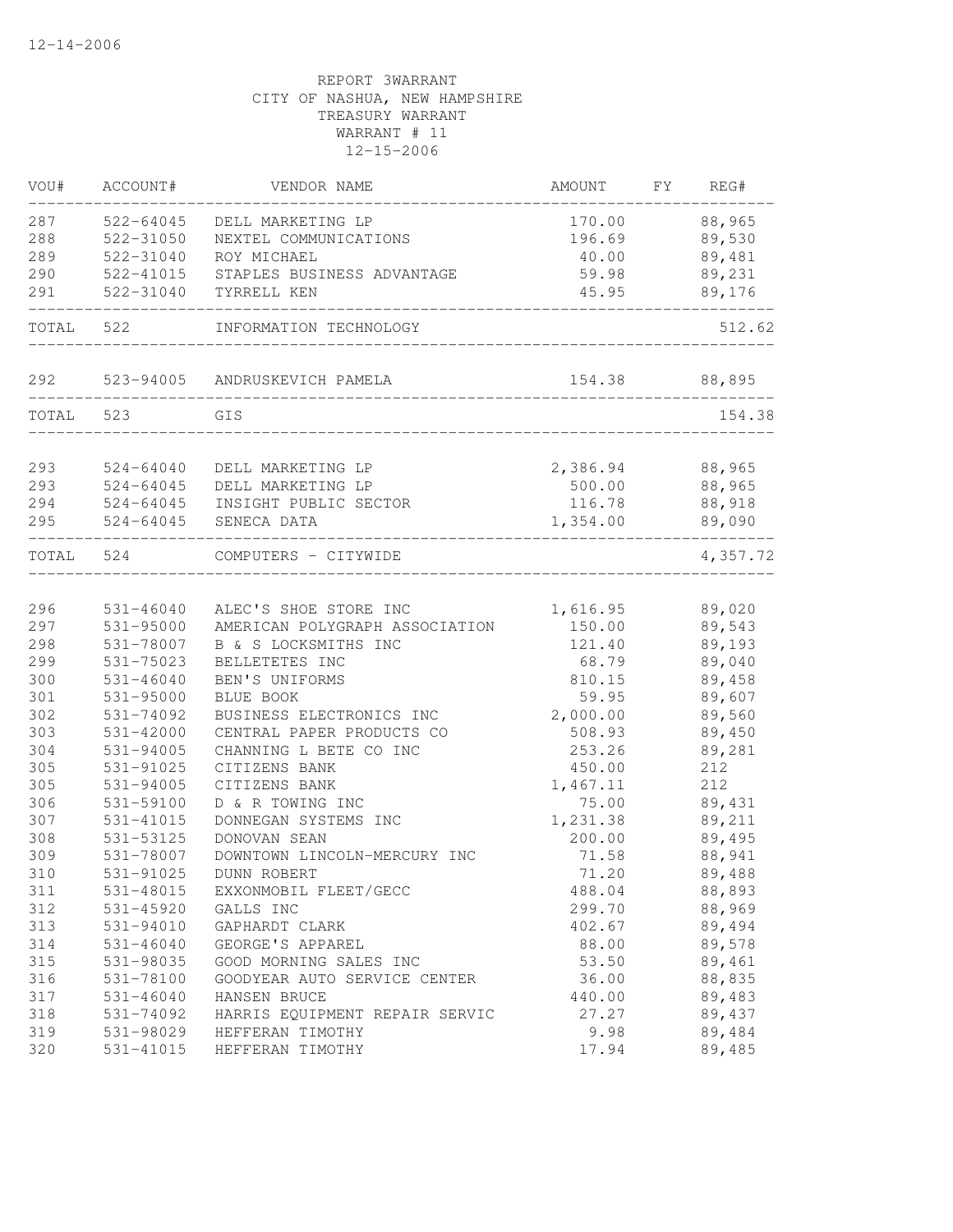| VOU# | ACCOUNT#      | VENDOR NAME                                             | AMOUNT    | FY | REG#      |  |
|------|---------------|---------------------------------------------------------|-----------|----|-----------|--|
| 320  |               | 531-64192 HEFFERAN TIMOTHY                              | 17.98     |    | 89,485    |  |
| 321  |               | 531-41015 HEFFERAN TIMOTHY                              | 21.90     |    | 89,486    |  |
| 321  | 531-43005     | HEFFERAN TIMOTHY                                        | 97.63     |    | 89,486    |  |
| 322  | 531-75130     | J LAWRENCE HALL INC                                     | 309.70    |    | 89,462    |  |
| 323  | 531-98025     | JACK'S PIZZA                                            | 12.00     |    | 89,203    |  |
| 324  | 531-94005     | JOHN E REID & ASSOCIATES INC                            | 1,100.00  |    | 89,573    |  |
| 325  | 531-34015     | KEYSPAN ENERGY DELIVERY                                 | 90.11     |    | 89,541    |  |
| 326  | 531-91025     | LAROCHE PETER                                           | 35.60     |    | 89,487    |  |
| 327  | 531-75023     | LAWN SYSTEMS LANDSCAPING                                | 90.00     |    | 88,950    |  |
| 328  | 531-94005     | LEDOUX MICHAEL                                          | 200.00    |    | 89,496    |  |
| 329  | 531-94010     | LEDOUX MICHAEL                                          | 500.00    |    | 89,497    |  |
| 330  | $531 - 94005$ | LEVESQUE GLENN                                          | 990.00    |    | 89,500    |  |
| 331  | 531-78007     | MAC MULKIN CHEVROLET INC                                | 109.22    |    | 89,432    |  |
| 332  | 531-94005     | MAHER JEFFREY                                           | 990.00    |    | 89,493    |  |
| 333  | 531-94005     | MALONEY JAMES                                           | 200.00    |    | 89,499    |  |
| 334  | $531 - 46040$ | MOLINARI JOSEPH                                         | 158.36    |    | 89,498    |  |
| 335  | 531-94005     | MURPHY JOHN                                             | 35.60     |    | 89,482    |  |
| 336  | 531-31040     | NEXTEL COMMUNICATIONS                                   | 51.09     |    | 89,548    |  |
| 337  | 531-64080     | NORTHEAST TACTICAL INC                                  | 38.00     |    | 88,919    |  |
| 338  | 531-47010     | NORTHERN SAFETY CO INC                                  | 116.32    |    | 88,912    |  |
| 339  | 531-94005     | O'BRIEN KEVIN                                           | 210.00    |    | 89,490    |  |
| 340  | 531-94005     | O'BRIEN KEVIN                                           | 285.80    |    | 89,491    |  |
| 341  | 531-94005     | O'BRIEN KEVIN                                           | 385.25    |    | 89,492    |  |
| 342  | 531-45005     | PALADIN PRESS                                           | 170.81    |    | 89,582    |  |
| 343  | 531-33005     | PENNICHUCK WATER                                        | 734.06    |    | 89,545    |  |
| 344  | 531-91025     | POWERS ROBERT                                           | 35.60     |    | 89,489    |  |
| 345  | 531-32005     | PUBLIC SERVICE OF NH                                    | 11,759.05 |    | 89,590    |  |
| 345  | 531-32035     | PUBLIC SERVICE OF NH                                    | 187.47    |    | 89,590    |  |
| 346  | 531-78007     | ROBBINS AUTO PARTS INC                                  | 140.01    |    | 89,083    |  |
| 347  | $531 - 94005$ | ROGER WILLIAMS UNIVERSITY JSTR                          | 4,800.00  |    | 89,574    |  |
| 348  | 531-34015     | SHATTUCK MALONE OIL CO                                  | 373.60    |    | 89,521    |  |
| 349  | 531-41015     | STAPLES BUSINESS ADVANTAGE                              | 309.95    |    | 89,231    |  |
| 350  | $531 - 46040$ | STAR PACKER BADGES                                      | 199.00    |    | 88,945    |  |
| 351  | 531-31035     | STATE OF NH                                             | 1,125.00  |    | 88,956    |  |
| 352  | 531-45125     | TESSCO TECHNOLOGIES INC                                 | 406.50    |    | 89,050    |  |
| 353  | 531-42000     | THE DURKIN CO INC                                       | 325.94    |    | 89,087    |  |
| 354  |               | 531-75023 THE GARLAND CO INC                            | 230.20    |    | 89,108    |  |
| 355  | 531-45920     | TIMEMED LABELING SYSTEMS INC                            | 638.72    |    | 88,881    |  |
| 356  | 531-78007     | TOWERS MOTOR PARTS CORP                                 | 58.90     |    | 89,190    |  |
| 357  | 531-43005     | UNITED PARCEL SERVICE                                   | 57.12     |    | 89,604    |  |
| 358  | 531-43005     | UNITED STATES POSTAL SERVICE                            | 1,000.00  |    | 208       |  |
| 359  | 531-31025     | VERIZON                                                 | 534.64    |    | 89,558    |  |
|      |               | TOTAL 531 POLICE DEPARTMENT                             |           |    | 40,149.93 |  |
| 360  |               |                                                         | 600.00    |    | 89,198    |  |
| 361  | 532-45175     | 532-75023 AIR CLEANING SPECIALISTS OF NE<br>AIRGAS EAST | 201.40    |    | 88,924    |  |
|      |               |                                                         |           |    |           |  |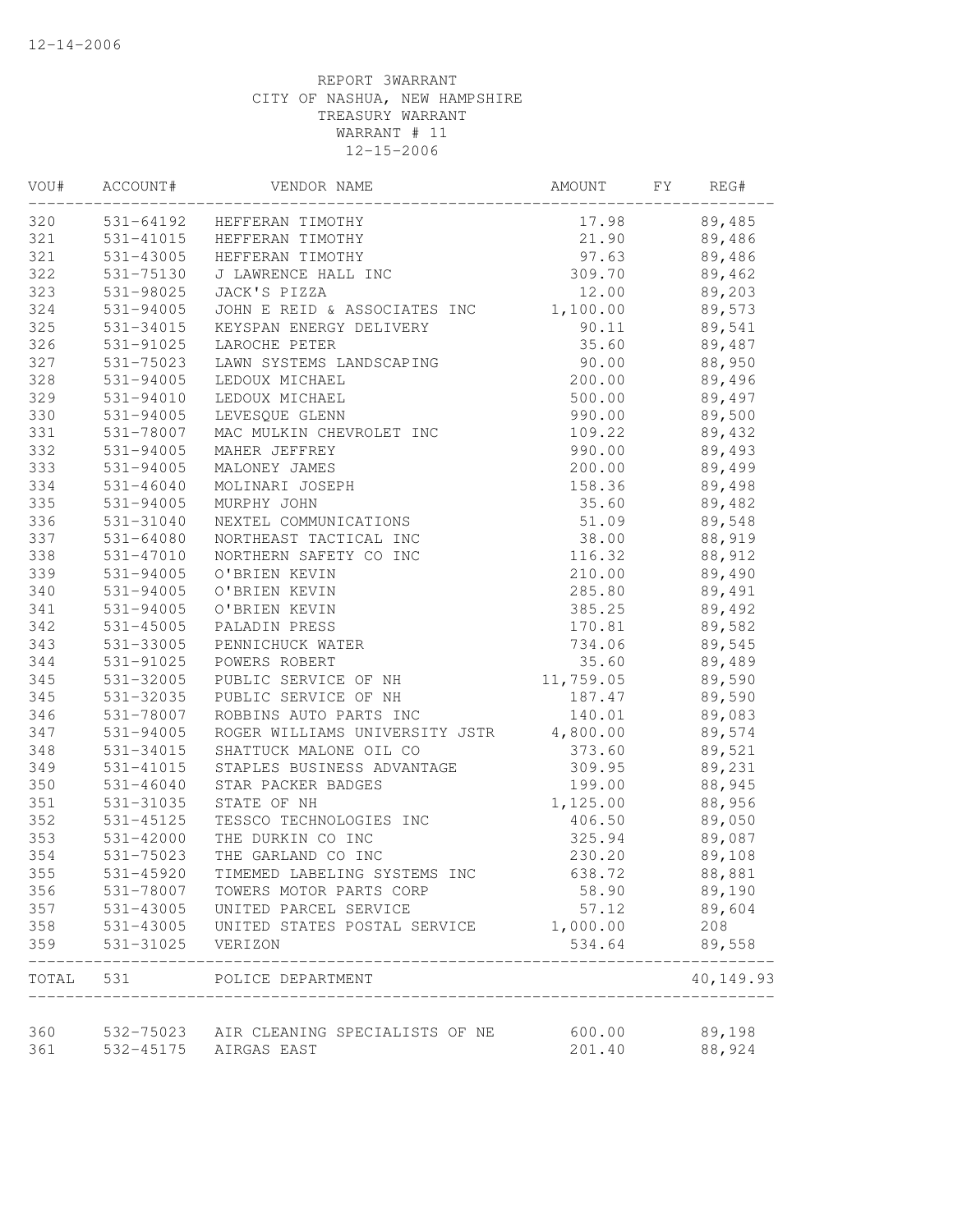| VOU# | ACCOUNT#  | VENDOR NAME                    | AMOUNT   | FY. | REG#   |  |
|------|-----------|--------------------------------|----------|-----|--------|--|
| 362  | 532-75023 | ALTO US INC                    | 2,124.74 |     | 89,290 |  |
| 363  | 532-64165 | ARAMSCO                        | 189.09   |     | 89,034 |  |
| 364  | 532-31050 | ARCH                           | 99.00    |     | 89,599 |  |
| 365  | 532-78100 | ARCSOURCE INC                  | 49.50    |     | 89,046 |  |
| 366  | 532-79040 | BATTERIES PLUS 400             | 136.28   |     | 89,223 |  |
| 367  | 532-69025 | BELLETETES INC                 | 15.18    |     | 89,040 |  |
| 367  | 532-75023 | BELLETETES INC                 | 34.90    |     | 89,040 |  |
| 367  | 532-78100 | BELLETETES INC                 | 19.58    |     | 89,040 |  |
| 368  | 532-64080 | BRAND CO INC                   | 399.17   |     | 89,106 |  |
| 369  | 532-78080 | DOWNTOWN LINCOLN-MERCURY INC   | 8.95     |     | 88,941 |  |
| 370  | 532-75100 | FIMBEL PAUNET CORP             | 602.40   |     | 89,205 |  |
| 371  | 532-64094 | FIRE & RESCUE INSTITUTE        | 1,929.60 |     | 89,004 |  |
| 372  | 532-64094 | FIRE TECH & SAFETY OF NEW ENGL | 69.92    |     | 89,196 |  |
| 373  | 532-78075 | GREENFIELD INDUSTRIES INC      | 265.00   |     | 88,907 |  |
| 374  | 532-43005 | HATFIELD ROGER                 | 5.19     |     | 89,501 |  |
| 374  | 532-78100 | HATFIELD ROGER                 | 10.99    |     | 89,501 |  |
| 375  | 532-75023 | HOME DEPOT CREDIT SERVICES     | 24.97    |     | 89,537 |  |
| 376  | 532-49025 | ICC                            | 9.00     |     | 89,597 |  |
| 377  | 532-59135 | J P CHEMICAL CO INC            | 340.00   |     | 89,035 |  |
| 378  | 532-78007 | JACK YOUNG COMPANY INC         | 5.17     |     | 89,442 |  |
| 379  | 532-78100 | JOHN BIRD DISTRIBUTING COMPANY | 36.95    |     | 89,441 |  |
| 380  | 532-94005 | JOHN E REID & ASSOCIATES INC   | 545.00   |     | 89,577 |  |
| 381  | 532-34015 | KEYSPAN ENERGY DELIVERY        | 3,040.46 |     | 89,541 |  |
| 382  | 532-79020 | LW BILLS/ALARM ENGINEERING     | 47.70    |     | 89,064 |  |
| 383  | 532-75105 | M & M ELECTRICAL SUPPLY CO INC | 366.16   |     | 89,427 |  |
| 384  | 532-78065 | MAYNARD & LESIEUR INCORPORATED | 1,175.00 |     | 89,438 |  |
| 385  | 532-49050 | MID AMERICAN SPECIALTIES       | 880.18   |     | 88,915 |  |
| 386  | 532-42005 | NEW ENGLAND PAPER & SUPPLY     | 509.58   |     | 89,074 |  |
| 386  | 532-42010 | NEW ENGLAND PAPER & SUPPLY     | 352.99   |     | 89,074 |  |
| 386  | 532-42020 | NEW ENGLAND PAPER & SUPPLY     | 152.09   |     | 89,074 |  |
| 387  | 532-31040 | NEXTEL COMMUNICATIONS          | 517.45   |     | 89,530 |  |
| 388  | 532-49025 | NFPA                           | 209.10   |     | 89,522 |  |
| 389  | 532-33005 | PENNICHUCK WATER               | 141.59   |     | 89,545 |  |
| 390  | 532-32005 | PUBLIC SERVICE OF NH           | 3,642.37 |     | 89,590 |  |
| 391  | 532-79045 | REXEL CLS                      | 67.31    |     | 89,400 |  |
| 392  | 532-78007 | SANEL AUTO PARTS CO            | 134.68   |     | 89,044 |  |
| 393  | 532-34005 | SHATTUCK MALONE OIL CO         | 827.30   |     | 89,521 |  |
| 394  | 532-74038 | SIMPLEXGRINNELL                | 736.25   |     | 88,852 |  |
| 395  | 532-95005 | SOUHEGAN MUTUAL FIRE AID ASSOC | 50.00    |     | 89,536 |  |
| 396  | 532-41015 | STAPLES BUSINESS ADVANTAGE     | 466.74   |     | 89,231 |  |
| 396  | 532-61010 | STAPLES BUSINESS ADVANTAGE     | 250.00   |     | 89,231 |  |
| 396  | 532-61020 | STAPLES BUSINESS ADVANTAGE     | 250.00   |     | 89,231 |  |
| 396  | 532-63065 | STAPLES BUSINESS ADVANTAGE     | 2,792.81 |     | 89,231 |  |
| 397  | 532-75023 | UNITED SUPPLY COMPANY INC      | 7.72     |     | 89,447 |  |
| 398  | 532-78080 | YANKEE TRUCKS                  | 7.62     |     | 88,885 |  |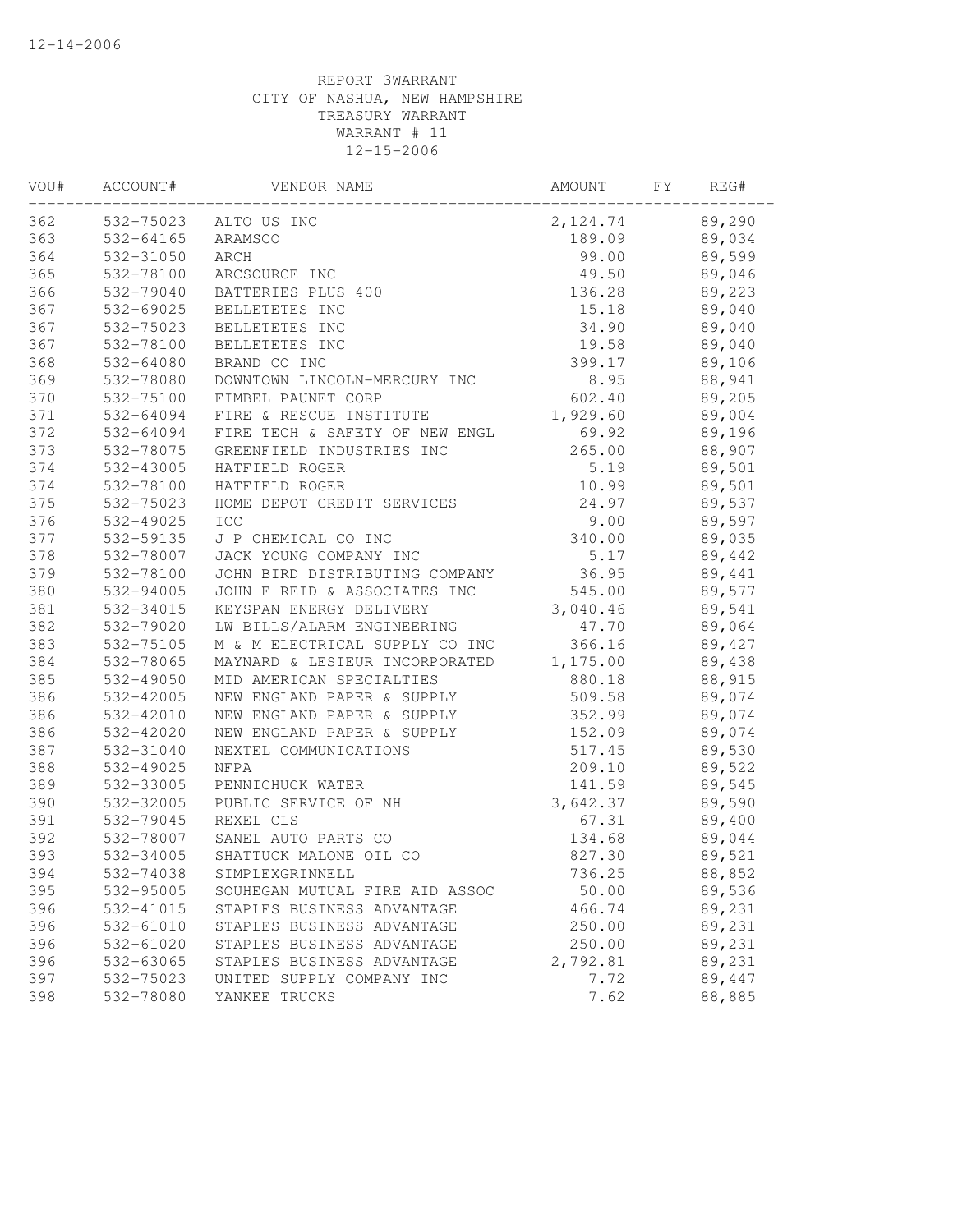| VOU#                            | ACCOUNT#                                                      | VENDOR NAME                                                                                | AMOUNT                                       | FY | REG#                                        |
|---------------------------------|---------------------------------------------------------------|--------------------------------------------------------------------------------------------|----------------------------------------------|----|---------------------------------------------|
| TOTAL                           | 532                                                           | FIRE DEPARTMENT                                                                            |                                              |    | 24, 347.08                                  |
| 399                             |                                                               | 533-33010 PENNICHUCK WATER                                                                 | 139,850.66                                   |    | 89,545                                      |
| TOTAL                           | 533                                                           | WATER SUPPLY (PUBLIC HYDRANTS)                                                             |                                              |    | 139,850.66                                  |
| 400                             | 534-32020                                                     | PUBLIC SERVICE OF NH                                                                       | 52,129.89                                    |    | 89,590                                      |
| TOTAL                           | 534                                                           | STREET LIGHTING                                                                            |                                              |    | 52,129.89                                   |
| 401<br>402<br>403               | 535-81023<br>535-81023<br>535-81023                           | HATFIELD ROGER<br>LMK EMERGENCY PLANNING ASSOC<br>NEXTEL COMMUNICATIONS                    | 36.96<br>3,250.00<br>73.41                   |    | 89,501<br>89,579<br>89,530                  |
| TOTAL                           | 535                                                           | EMERGENCY MANAGEMENT                                                                       |                                              |    | 3,360.37                                    |
| 404<br>405<br>406<br>407<br>408 | 536-53065<br>536-64255<br>536-94005<br>536-64255<br>536-32035 | CITIZENS BANK<br>HEFFERAN TIMOTHY<br>MANSFIELD WILLIAM<br>MOTOROLA<br>PUBLIC SERVICE OF NH | 157.10<br>5.49<br>105.00<br>513.96<br>295.52 |    | 212<br>89,502<br>89,503<br>88,966<br>89,590 |
| TOTAL                           | 536                                                           | CITYWIDE COMMUNICATIONS                                                                    |                                              |    | 1,077.07                                    |
| 409<br>410<br>411               | 541-62026<br>541-53165<br>541-34005                           | GE CAPITAL INC<br>LANGUAGE LINE SERVICES<br>SHATTUCK MALONE OIL CO                         | 105.06<br>92.53<br>560.37                    |    | 89,219<br>88,949<br>89,521                  |
| TOTAL                           | 541                                                           | COMMUNITY SERVICES DIVISION                                                                |                                              |    | 757.96                                      |
| 412<br>413<br>414<br>415        | 542-94005<br>542-62026<br>542-31050<br>542-41015              | FELICIANO SANDRA<br>GE CAPITAL INC<br>NEXTEL COMMUNICATIONS<br>STAPLES BUSINESS ADVANTAGE  | 150.34<br>132.41<br>35.18<br>30.45           |    | 88,837<br>89,219<br>89,530<br>89,231        |
| TOTAL 542                       |                                                               | COMMUNITY HEALTH                                                                           |                                              |    | 348.38                                      |
| 416<br>417                      |                                                               | 543-91005 DELUDE KEIRA<br>543-31050 NEXTEL COMMUNICATIONS                                  | 31.04<br>61.08                               |    | 88,863<br>89,530                            |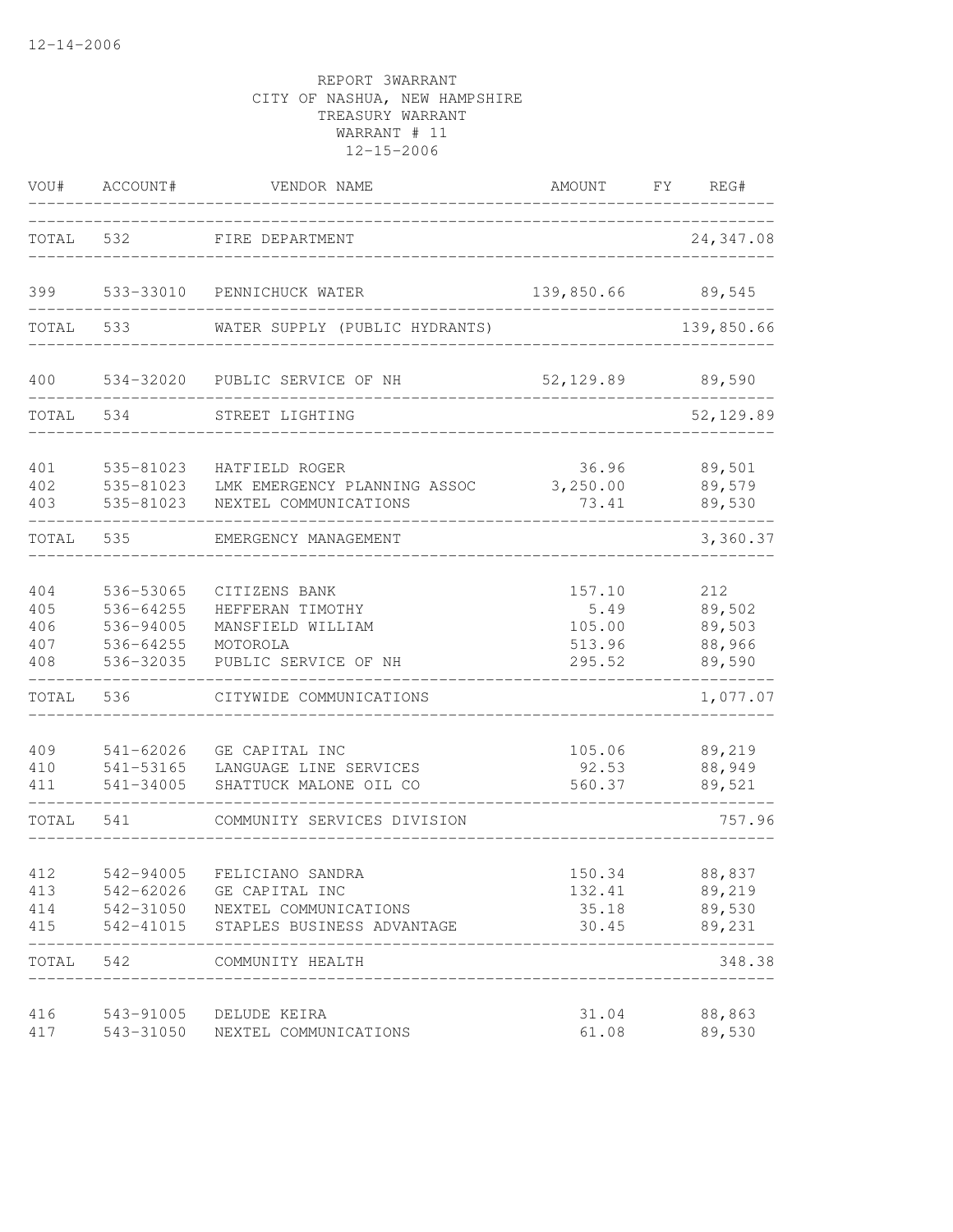|     | VOU# ACCOUNT# | VENDOR NAME                                            | AMOUNT FY REG#    |               |
|-----|---------------|--------------------------------------------------------|-------------------|---------------|
|     |               | TOTAL 543 ENVIRONMENTAL HEALTH DEPT.                   |                   | 92.12         |
|     |               | 418 544-41015 STAPLES BUSINESS ADVANTAGE 328.09 89,231 |                   |               |
|     |               | TOTAL 544 WELFARE ADMINISTRATION                       |                   | 328.09        |
| 419 |               | 545-97020  108-110 ASH ST LLC                          | 824.85            | 88,884        |
| 420 |               | 545-97020 185 MAIN ST LLC                              | $700.00$ 89,089   |               |
| 421 | 545-97020     | 23-25 TEMPLE ST REALTY LLC                             |                   | 89,149        |
| 422 | 545-97020     | ANDREWS IAN                                            | 2,159.57<br>96.00 | 89,506        |
| 423 | 545-97020     | BERGERON DANIEL                                        | 510.45 89,507     |               |
| 424 | 545-97020     | BISHOP PROPERTY MANAGEMENT INC 395.21 89,158           |                   |               |
| 425 | 545-97020     | BISHOP REAL ESTATE MGMT INC                            | 1,450.00 89,022   |               |
| 426 | 545-97020     | BLANCHARD BLDG INVESTS/KENNETH 418.63 88,947           |                   |               |
| 427 | 545-97020     | BLANCHARD KENNETH                                      | 550.00 89,191     |               |
| 428 | 545-97020     | BRETON DOROTHY ANN                                     | 398.95            | 89,131        |
| 429 | 545-97020     | BROOK VILLAGE NORTH ASSOCIATES                         | 939.50            | 89,091        |
| 430 | 545-97020     | CANTERBURY APARTMENTS                                  | 683.13            | 88,862        |
| 431 | 545-97020     | CARDIN RICHARD                                         | 256.56            | 89,054        |
| 432 | 545-97020     | CARROLL DOUGLAS                                        | 1, 185.00 89, 140 |               |
| 433 | 545-97020     | CASIMIR PLACE LP                                       | 896.70            | 89,058        |
| 434 | 545-97020     | CAYMAN REALTY LLC                                      | 277.64            | 88,960        |
| 435 | 545-97020     | CENTRAL REALTY                                         | 2, 235.81 89,072  |               |
| 436 | 545-97020     | CHANDLER COURT LLC                                     | 875.00            | 89,171        |
| 437 | 545-97020     | CITY VIEW MANAGEMENT CO INC                            | 660.00            | 89,230        |
| 438 | 545-97020     | CJL PROPERTIES/CHRIS LAVERTU                           | 341.54            | 88,920        |
| 439 | 545-97020     | CONSTANT FAMILY LLC II                                 | 1,000.00          | 89,062        |
| 440 | 545-97020     | COOPER CLYDE                                           | 1,000.00          | 88,891        |
| 441 | 545-97020     | DAKIN TERRY                                            | 420.00            | 89,168        |
| 442 | 545-97020     | DESMARAIS LEONARD                                      | 569.84            | 88,859        |
| 443 | 545-97020     | DESSUREAULT HUGUETTE                                   | 560.00            | 88,875        |
| 444 | 545-97020     | DHG ASSOCIATES                                         |                   | 74.30 88,839  |
| 445 | 545-97020     | DOBENS SUSAN                                           |                   | 745.65 88,952 |
| 446 | 545-97020     | DON'S RENTAL/DONALD SMITH                              | 475.00            | 89,175        |
| 447 |               | 545-97020 DROUIN ROBERT G                              | 588.38            | 89,155        |
| 448 | 545-97020     | DRURY DANA                                             | 650.00            | 89,130        |
| 449 | 545-97020     | DURAND ROBERT N                                        | 54.65             | 89,157        |
| 450 | 545-97020     | E A FISICHELLI & DC BEACH RE                           | 318.40            | 89,132        |
| 451 | 545-97020     | FEDERATED REALTY TWO LLC                               | 427.38            | 89,063        |
| 452 | 545-97020     | FLAGLER PROPERTIES INC                                 | 1,237.18          | 89,215        |
| 453 | 545-97020     | FREEDOM APARTMENTS LLC                                 | 381.00            | 89,031        |
| 454 | 545-97020     | GALLAGHER THOMAS                                       | 375.00            | 89,073        |
| 455 | 545-97020     | GAUTHIER CONRAD J                                      | 1,000.00          | 89,042        |
| 456 | 545-97020     | GAUTHIER REALTY/CONNIE GAUTHIE                         | 2,830.76          | 89,227        |
| 457 | 545-97020     | GOULET BARBARA A                                       | 1,328.00          | 88,824        |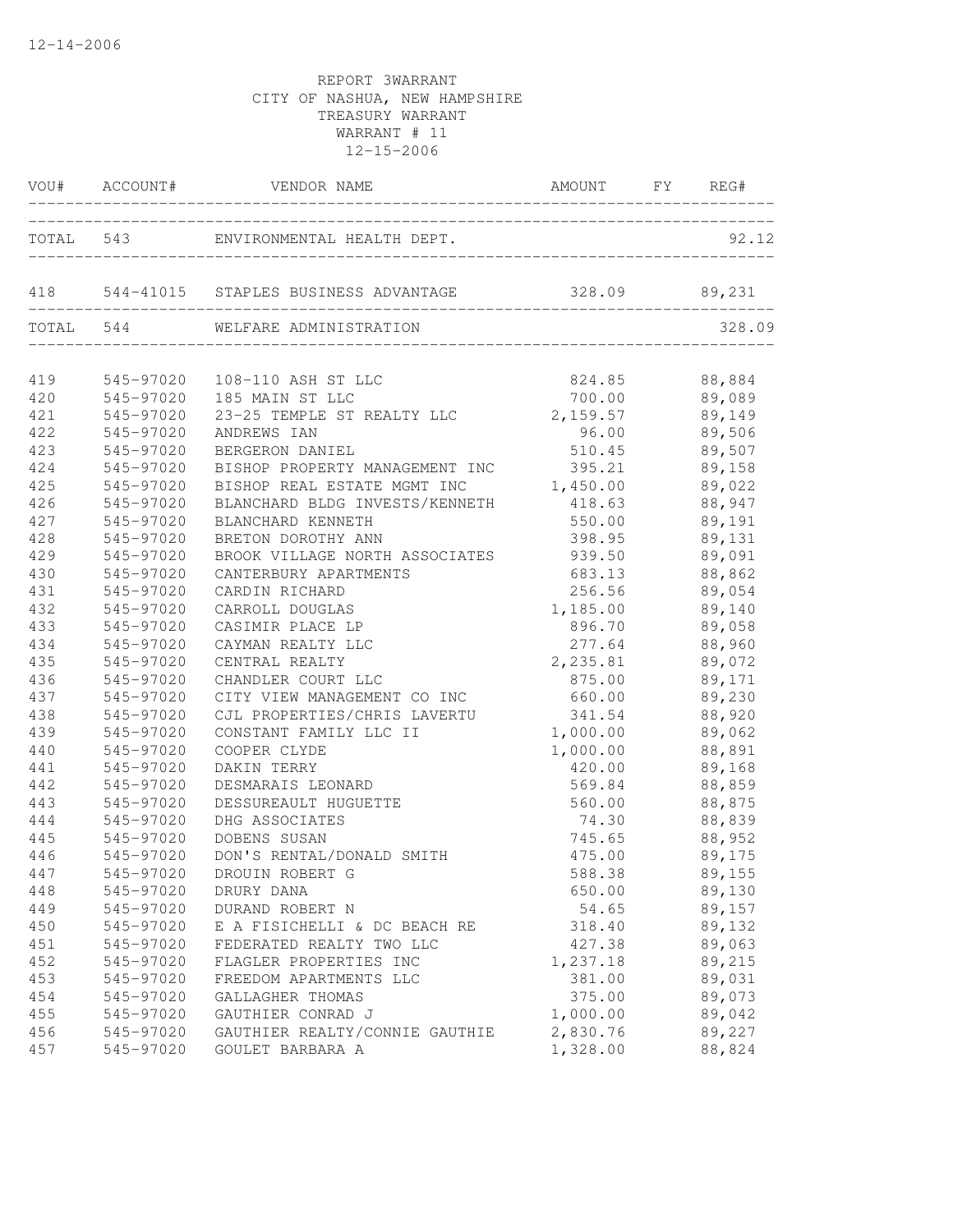| VOU# | ACCOUNT#      | VENDOR NAME                       | AMOUNT   | FY | REG#      |  |
|------|---------------|-----------------------------------|----------|----|-----------|--|
| 458  |               | 545-97015 GREYHOUND LINES INC MIS | 130.00   |    | 89,208    |  |
| 459  | 545-97020     | JUNGKMAN ROBERT O                 | 656.80   |    | 89,197    |  |
| 460  | 545-97015     | KEYSPAN ENERGY DELIVERY           | 1,121.00 |    | 89,598    |  |
| 461  | 545-97020     | KOROMA PAUL                       | 274.00   |    | 88,860    |  |
| 462  | 545-97020     | L & G PROPERTIES LLC              | 600.00   |    | 89,161    |  |
| 463  | 545-97020     | LAFLAMME PAUL                     | 550.00   |    | 88,831    |  |
| 464  | 545-97020     | LAMERAND ENTERPRISES/KYLE LAME    | 422.80   |    | 89,185    |  |
| 465  | 545-97020     | LAPOINTE OLIVER MARIE GABE & D    | 431.23   |    | 89,018    |  |
| 466  | 545-97020     | LATTI DAVID                       | 767.69   |    | 88,913    |  |
| 467  | 545-97020     | LAVOIE HERVE E                    | 191.13   |    | 89,163    |  |
| 468  | 545-97020     | LAVOIE LEO M                      | 682.08   |    | 89,182    |  |
| 469  | 545-97020     | LILLIANS MOTEL                    | 210.00   |    | 88,849    |  |
| 470  | 545-97015     | LORDEN OIL COMPANY                | 287.37   |    | 89,224    |  |
| 471  | 545-97020     | MARQUEZ JOSE                      | 656.80   |    | 88,953    |  |
| 472  | 545-97020     | MOTEL 6                           | 439.90   |    | 89,187    |  |
| 473  | 545-97020     | NADER ANTOINE                     | 226.75   |    | 89,129    |  |
| 474  | 545-97020     | NANAVATI PRAB                     | 738.90   |    | 89,135    |  |
| 475  | 545-97020     | NASHUA HOUSING AUTHORITY          | 1,378.32 |    | 89,194    |  |
| 476  | 545-97020     | PAQUIN EDWARD                     | 682.08   |    | 88,864    |  |
| 477  | 545-97020     | PLEAKAS MARIAN                    | 298.53   |    | 89,504    |  |
| 478  | 545-97020     | PRA PROPERTIES LTD DBA/PHEASAN    | 700.00   |    | 89,207    |  |
| 479  | 545-97015     | PUBLIC SERVICE CO OF NH           | 403.47   |    | 89,596    |  |
| 480  | 545-97020     | QUARATIELLO NICHOLAS              | 700.00   |    | 88,833    |  |
| 481  | 545-97020     | QUIRION GILLES                    | 228.98   |    | 89,078    |  |
| 482  | 545-97020     | RHODES DAVID                      | 725.00   |    | 88,896    |  |
| 483  | 545-97020     | RICHARD PIERRE                    | 1,000.00 |    | 89,139    |  |
| 484  | 545-97020     | RODGERS MOBILE HOME PARKS INC     | 347.00   |    | 88,840    |  |
| 485  | 545-97020     | RODRIGUES HELTON                  | 584.97   |    | 89,138    |  |
| 486  | 545-97020     | ROUTHIER RONALD                   | 960.00   |    | 88,854    |  |
| 487  | 545-97020     | ROYAL CREST ESTATES               | 579.48   |    | 88,943    |  |
| 488  | 545-97020     | SILVAGNI SANDY                    | 287.50   |    | 89,505    |  |
| 489  | 545-97015     | ST JOSEPH PHARMACY                | 603.23   |    | 88,894    |  |
| 490  | 545-97020     | STEBER ROBERT                     | 900.00   |    | 89,136    |  |
| 491  | 545-97020     | THC INVESTMENTS                   | 738.90   |    | 88,996    |  |
| 492  | 545-97020     | TRIUMPH PROPERTY INVESTMENT       | 565.00   |    | 89,001    |  |
| 493  | 545-97020     | VICENTE VICTOR                    | 250.00   |    | 88,892    |  |
| 494  | 545-97020     | VILLACIS ANGELO                   | 375.00   |    | 89,016    |  |
| 495  | 545-97020     | YOUNG JOY                         | 328.40   |    | 88,973    |  |
|      |               | TOTAL 545 WELFARE COSTS           |          |    | 50,912.39 |  |
|      |               |                                   |          |    |           |  |
| 496  | 551-59100     | CORBETT CLEANING CO               | 470.00   |    | 89,060    |  |
| 497  | 551-34015     | KEYSPAN ENERGY DELIVERY           | 285.36   |    | 89,541    |  |
| 498  | 551-31050     | NEXTEL COMMUNICATIONS             | 316.18   |    | 89,530    |  |
| 499  | 551-33005     | PENNICHUCK WATER                  | 29.86    |    | 89,545    |  |
| 500  | 551-32005     | PUBLIC SERVICE OF NH              | 523.30   |    | 89,590    |  |
| 501  | $551 - 41015$ | STAPLES BUSINESS ADVANTAGE        | 258.77   |    | 89,231    |  |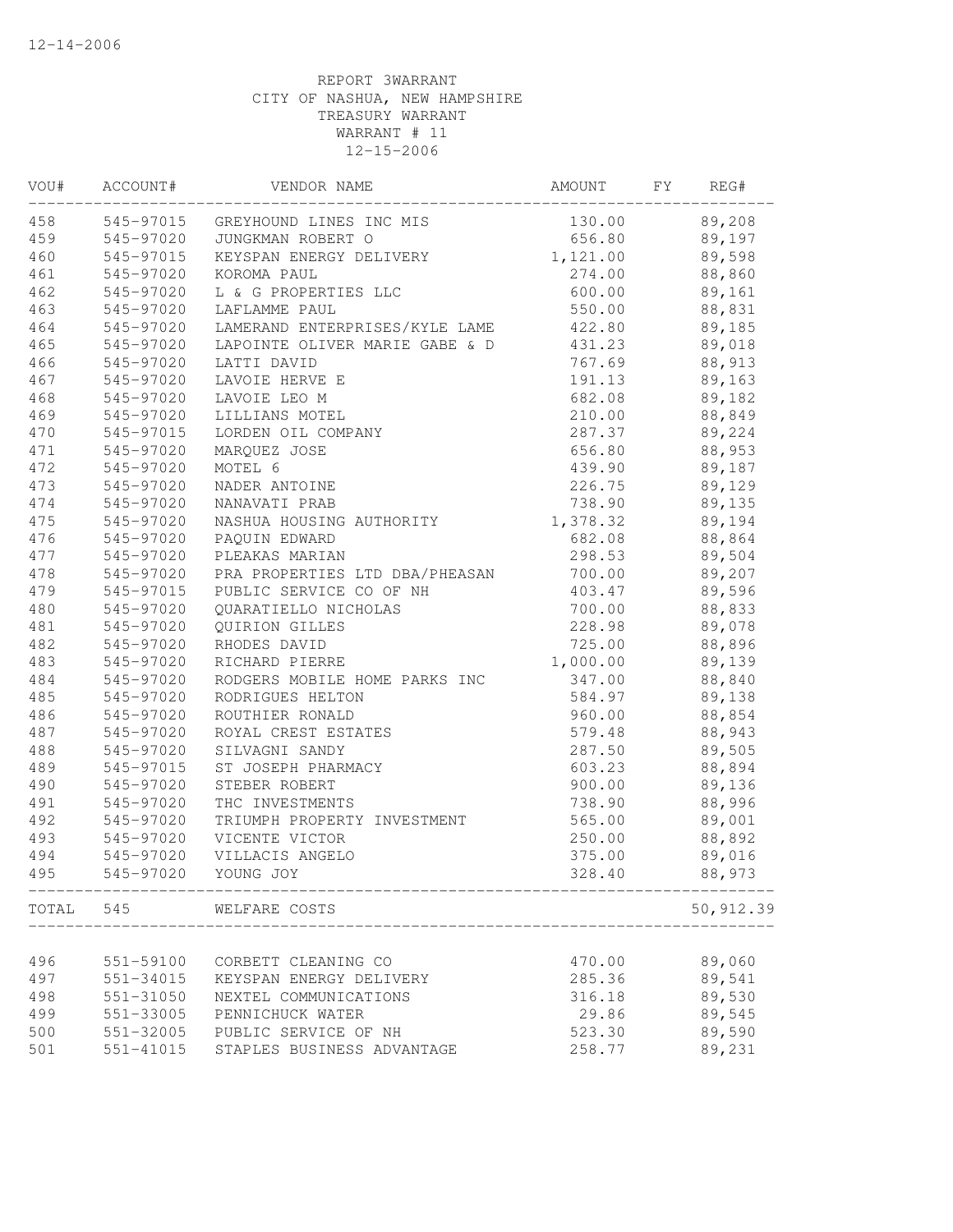| VOU# | ACCOUNT#  | VENDOR NAME                    | <b>AMOUNT</b> | FY | REG#     |
|------|-----------|--------------------------------|---------------|----|----------|
|      | TOTAL 551 | PUBLIC WORKS DIV & ENGINEERING |               |    | 1,883.47 |
| 502  | 552-75135 | ASAP FIRE & SAFETY CORPORATION | 330.00        |    | 88,987   |
| 503  | 552-94005 | ATTITASH GRAND SUMMIT HOTEL    | 246.00        |    | 89,554   |
| 504  | 552-75022 | B & S LOCKSMITHS INC           | 21.75         |    | 89,193   |
| 504  | 552-78100 | B & S LOCKSMITHS INC           | 31.60         |    | 89,193   |
| 505  | 552-75022 | BELLETETES INC                 | 115.60        |    | 89,040   |
| 506  | 552-78007 | CARPARTS OF NASHUA             | 29.28         |    | 88,865   |
| 507  | 552-94005 | CITIZENS BANK                  | 816.20        |    | 212      |
| 508  | 552-75022 | CORBETT CLEANING CO            | 375.00        |    | 89,060   |
| 509  | 552-75021 | F W WEBB COMPANY               | 349.20        |    | 88,948   |
| 509  | 552-75022 | F W WEBB COMPANY               | 47.20         |    | 88,948   |
| 510  | 552-75022 | FIMBEL PAUNET CORP             | 100.00        |    | 89,205   |
| 510  | 552-75135 | FIMBEL PAUNET CORP             | 150.00        |    | 89,205   |
| 511  | 552-75021 | FORTIN-GAGE LTD.               | 265.30        |    | 88,959   |
| 512  | 552-62022 | GE CAPITAL INC                 | 115.00        |    | 89,219   |
| 513  | 552-46030 | HOME DEPOT CREDIT SERVICES     | 19.90         |    | 89,537   |
| 513  | 552-69035 | HOME DEPOT CREDIT SERVICES     | 16.86         |    | 89,537   |
| 513  | 552-75021 | HOME DEPOT CREDIT SERVICES     | 297.31        |    | 89,537   |
| 513  | 552-75022 | HOME DEPOT CREDIT SERVICES     | 23.86         |    | 89,537   |
| 513  | 552-75135 | HOME DEPOT CREDIT SERVICES     | 150.81        |    | 89,537   |
| 514  | 552-59180 | K CARLSON TREE SERVICE         | 5,500.00      |    | 89,059   |
| 515  | 552-78007 | LIBERTY INTN'L TRUCKS OF NH LL | 24.88         |    | 89,435   |
| 516  | 552-64225 | M E O'BRIEN & SONS INC         | 165.00        |    | 88,998   |
| 517  | 552-78007 | MAC MULKIN CHEVROLET INC       | 13.33         |    | 89,432   |
| 518  | 552-78065 | MAYNARD & LESIEUR INCORPORATED | 30.75         |    | 89,438   |
| 519  | 552-78007 | NAPA AUTO PARTS                | 63.10         |    | 89,183   |
| 520  | 552-31050 | NEXTEL COMMUNICATIONS          | 223.53        |    | 89,530   |
| 521  | 552-94005 | NNERPC/TARA TOWER              | 140.00        |    | 89,571   |
| 522  | 552-91005 | PAINTER SCOTT                  | 56.29         |    | 88,861   |
| 523  | 552-33005 | PENNICHUCK WATER               | 467.06        |    | 89,545   |
| 523  | 552-33040 | PENNICHUCK WATER               | 241.44        |    | 89,545   |
| 524  | 552-32005 | PUBLIC SERVICE OF NH           | 1,407.15      |    | 89,590   |
| 524  | 552-32005 | PUBLIC SERVICE OF NH           | 2,179.73      |    | 89,591   |
| 524  | 552-32030 | PUBLIC SERVICE OF NH           | 17.72         |    | 89,590   |
| 524  | 552-32030 | PUBLIC SERVICE OF NH           | 976.20        |    | 89,591   |
| 524  | 552-32040 | PUBLIC SERVICE OF NH           | 5,338.66      |    | 89,591   |
| 525  | 552-64192 | R WHITE EQUIPMENT CENTER INC   | 452.50        |    | 89,440   |
| 525  | 552-74085 | R WHITE EQUIPMENT CENTER INC   | 103.90        |    | 89,440   |
| 526  | 552-78007 | SANEL AUTO PARTS CO            | 565.58        |    | 89,044   |
| 527  | 552-95005 | SPORTS TURF MANAGERS ASSOCIATI | 110.00        |    | 89,552   |
| 528  | 552-74085 | TURF PRODUCTS CORP             | 2,830.12      |    | 89,233   |
| 529  | 552-43005 | UPS FREIGHT                    | 26.50         |    | 89,572   |
| 530  | 552-31040 | VERIZON                        | 83.19         |    | 89,558   |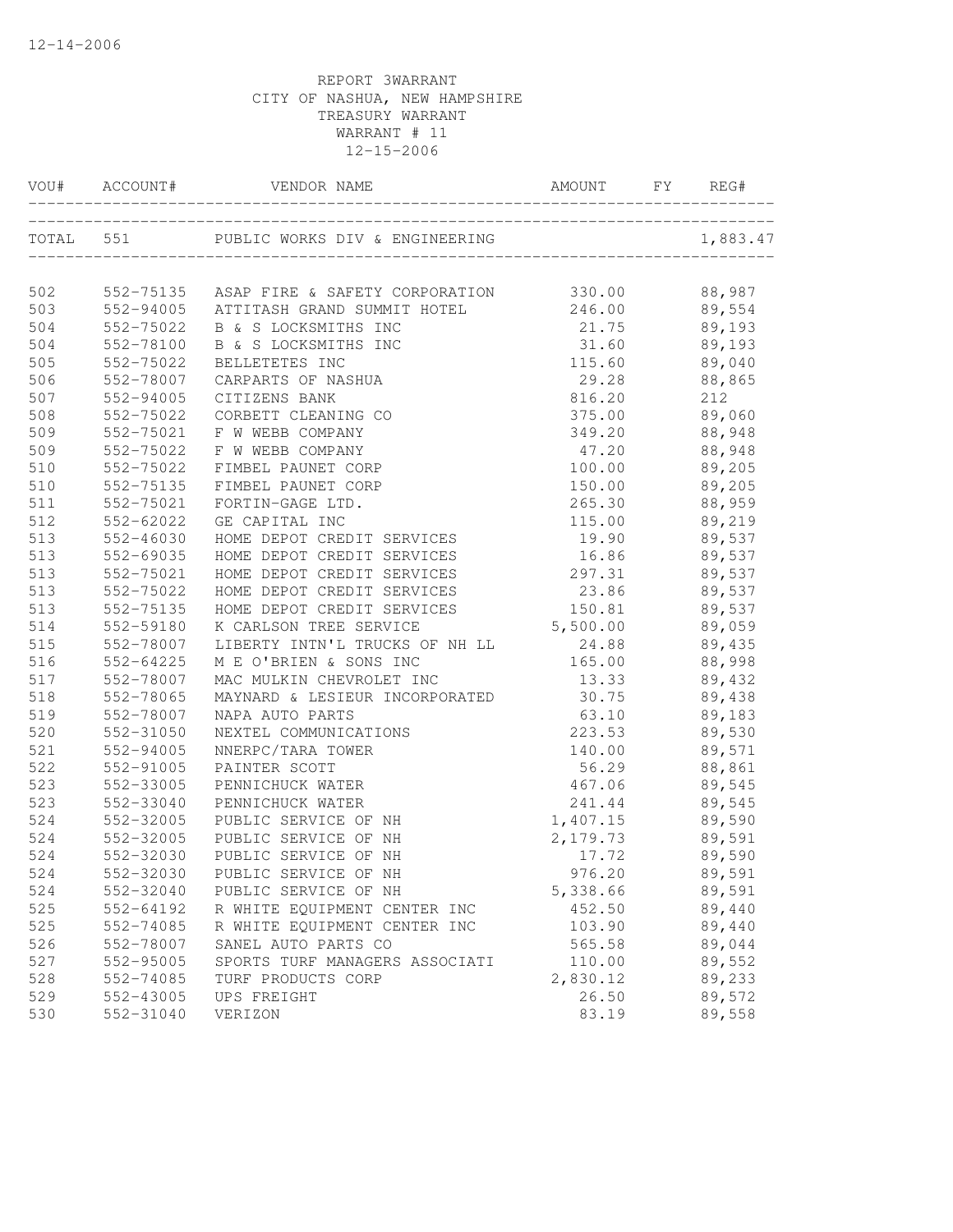|     | VOU# ACCOUNT# | VENDOR NAME                    | AMOUNT    | FY | REG#      |
|-----|---------------|--------------------------------|-----------|----|-----------|
|     | TOTAL 552     | PARKS AND RECREATION           |           |    | 24,517.50 |
|     |               |                                |           |    |           |
| 531 | 553-31050     | ARCH                           | 365.00    |    | 89,599    |
| 532 | 553-46045     | ARCSOURCE INC                  | 163.18    |    | 89,046    |
| 532 | 553-49075     | ARCSOURCE INC                  | 202.50    |    | 89,046    |
| 532 | 553-69025     | ARCSOURCE INC                  | 67.95     |    | 89,046    |
| 533 | 553-78100     | BEARINGS SPECIALTY CO INC      | 390.91    |    | 89,218    |
| 534 | 553-45060     | BELLETETES INC                 | 43.92     |    | 89,040    |
| 534 | 553-46045     | BELLETETES INC                 | 17.98     |    | 89,040    |
| 534 | 553-49075     | BELLETETES INC                 | 10.73     |    | 89,040    |
| 534 | 553-69025     | BELLETETES INC                 | 78.54     |    | 89,040    |
| 534 | 553-75023     | BELLETETES INC                 | 530.60    |    | 89,040    |
| 535 | 553-45015     | BROX INDUSTRIES INC            | 2,592.86  |    | 88,904    |
| 535 | 553-45025     | BROX INDUSTRIES INC            | 114.00    |    | 88,904    |
| 535 | 553-45190     | BROX INDUSTRIES INC            | 830.11    |    | 88,904    |
| 536 | 553-78100     | CASEY EQUIPMENT & RENTAL CORP  | 372.36    |    | 89,195    |
| 537 | 553-59168     | CONCRETE CORING CO             | 1,095.00  |    | 88,929    |
| 538 | 553-59105     | CORBETT CLEANING CO            | 1,000.00  |    | 89,060    |
| 539 | 553-78075     | CREATIVE SIGNS LLC             | 30.00     |    | 89,159    |
| 540 | 553-78100     | DONOVAN EQUIPMENT CO INC       | 98.80     |    | 88,899    |
| 541 | 553-78100     | <b>DUNN BATTERY</b>            | 545.70    |    | 88,975    |
| 542 | 553-78100     | FLAMETECH STEELS INC           | 510.00    |    | 89,174    |
| 543 | 553-78100     | FREIGHTLINER OF NH INC         | 113.68    |    | 89,210    |
| 544 | 553-78100     | HOWARD P FAIRFIELD INC         | 6,815.89  |    | 89,391    |
| 545 | 553-59135     | J P CHEMICAL CO INC            | 55.00     |    | 89,035    |
| 546 | 553-46045     | LAVOIE ROGER                   | 73.00     |    | 89,508    |
| 547 | 553-46045     | LEHIGH SAFETY SHOE LLC         | 80.99     |    | 89,013    |
| 548 | 553-78100     | LIBERTY INTN'L TRUCKS OF NH LL | 72.08     |    | 89,435    |
| 549 | 553-78100     | MAC MULKIN CHEVROLET INC       | 36.20     |    | 89,432    |
| 550 | 553-49075     | MAYNARD & LESIEUR INCORPORATED | 60.00     |    | 89,438    |
| 550 | 553-78065     | MAYNARD & LESIEUR INCORPORATED | 66.78     |    | 89,438    |
| 551 | 553-49075     | NAPA AUTO PARTS                | 52.39     |    | 89,183    |
| 551 | 553-69025     | NAPA AUTO PARTS                | 160.13    |    | 89,183    |
| 551 | 553-78100     | NAPA AUTO PARTS                | 1,389.10  |    | 89,183    |
| 552 | 553-31050     | NEXTEL COMMUNICATIONS          | 174.88    |    | 89,530    |
| 553 | 553-33005     | PENNICHUCK WATER               | 240.09    |    | 89,545    |
| 554 | 553-32005     | PUBLIC SERVICE OF NH           | 5,981.21  |    | 89,591    |
| 555 | 553-68070     | RON CURRIER'S HILLTOP CHEVROLE | 24,509.00 |    | 88,842    |
| 556 | 553-59100     | SAFETY KLEEN SYSTEMS INC       | 159.00    |    | 88,900    |
| 557 | 553-49075     | SANEL AUTO PARTS CO            | 46.54     |    | 89,044    |
| 557 | 553-78100     | SANEL AUTO PARTS CO            | 760.89    |    | 89,044    |
| 558 | 553-75023     | SIMPLEXGRINNELL                | 247.00    |    | 88,852    |
| 559 | 553-69025     | SNAP ON TOOLS                  | 56.25     |    | 88,903    |
| 560 | 553-78100     | SUBURBAN AUTO & TRUCK PARTS IN | 41.64     |    | 89,443    |
| 561 | 553-46045     | SUNBELT RENTALS                | 313.20    |    | 89,110    |
| 562 | 553-78100     | TST EQUIPMENT INC              | 704.03    |    | 89,006    |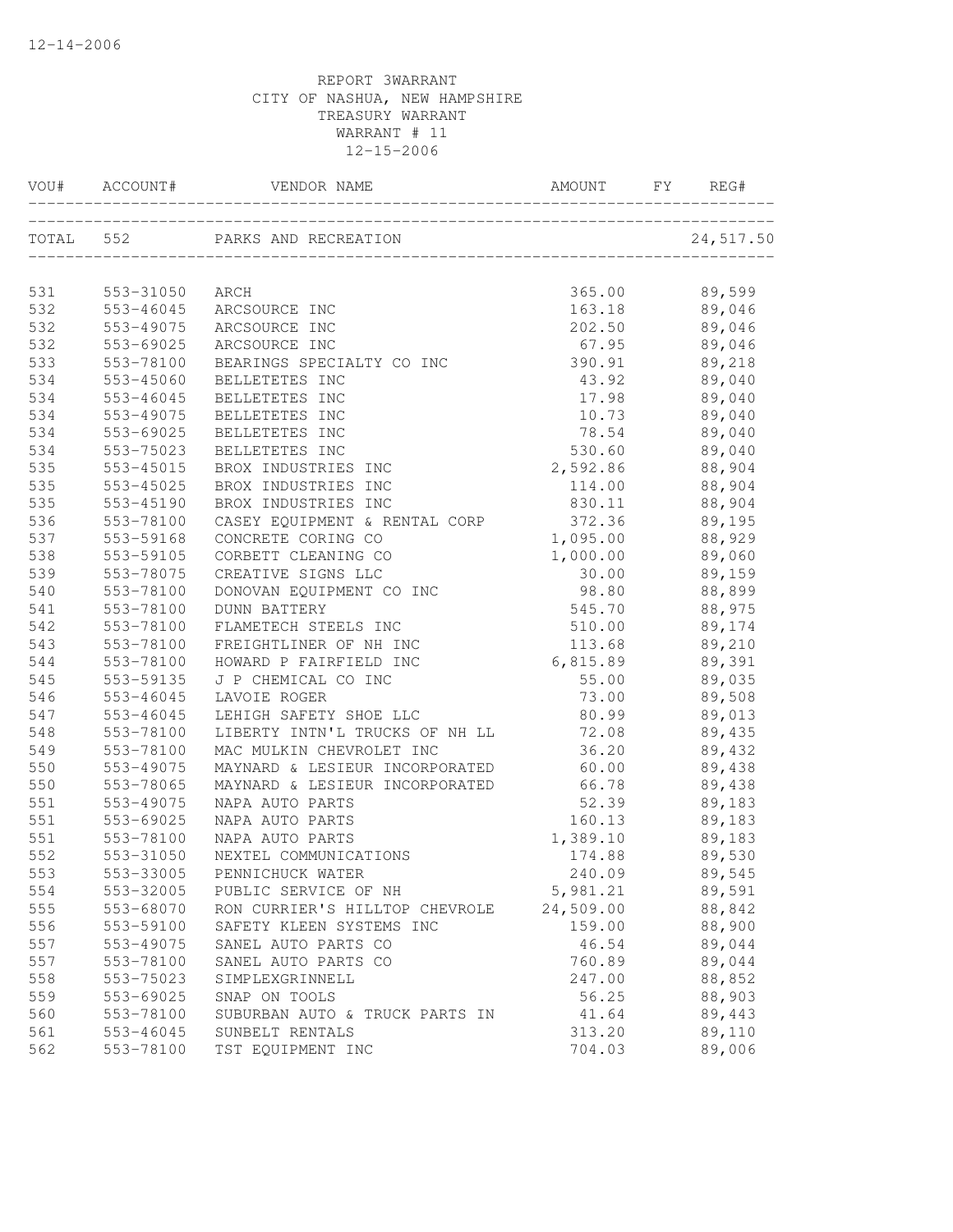| VOU#       | ACCOUNT#               | VENDOR NAME                                  | AMOUNT          | FY | REG#             |
|------------|------------------------|----------------------------------------------|-----------------|----|------------------|
| 563        | 553-46045              | UNIFIRST CORPORATION                         | 795.93          |    | 89,212           |
| 564        | 553-43005              | UNITED PARCEL SERVICE                        | 12.99           |    | 89,604           |
| 565        | 553-49075              | WINDWARD PETROLEUM                           | 540.22          |    | 88,933           |
| 566        | 553-69025              | WOOD'S CRW CORP OF NH                        | 145.90          |    | 89,188           |
| TOTAL      | 553                    | STREET DEPARTMENT                            |                 |    | 52,764.15        |
|            |                        |                                              |                 |    |                  |
| 567        | 555-45288              | BELLETETES INC                               | 11.94           |    | 89,040           |
| 568        | 555-34015              | ENERGYNORTH PROPANE                          | 528.50          |    | 89,539           |
| 569        | 555-95005              | INSTITUTE OF TRANSPORTATION EN               | 450.00          |    | 89,588           |
| 570        | 555-59320              | LIBERTY INTN'L TRUCKS OF NH LL               | 45.74           |    | 89,435           |
| 571        | 555-45288              | M & M ELECTRICAL SUPPLY CO INC               | 593.20          |    | 89,427           |
| 572        | 555-31050              | NEXTEL COMMUNICATIONS                        | 247.11          |    | 89,530           |
| 573        | 555-45285              | PERMA-LINE CORP OF NEW ENGLAND               | 377.10          |    | 88,880           |
| 574        | 555-32025              | PUBLIC SERVICE OF NH<br>PUBLIC SERVICE OF NH | 302.45          |    | 89,591<br>89,592 |
| 574<br>575 | 555-32025              |                                              | 1,477.64        |    | 89,231           |
|            | 555-41015              | STAPLES BUSINESS ADVANTAGE                   | 67.30           |    |                  |
| 576        | 555-75023              | UNIFIRST CORPORATION                         | 20.05           |    | 89,212           |
| 577<br>578 | 555-43005<br>555-45285 | UNITED PARCEL SERVICE<br>USP OF NEW ENGLAND  | 22.30           |    | 89,604<br>89,177 |
|            | 555-49075              |                                              | 191.42<br>6.74  |    |                  |
| 579        |                        | W E AUBUCHON COMPANY INC                     |                 |    | 88,874           |
| TOTAL      | 555                    | TRAFFIC DEPARTMENT                           |                 |    | 4,341.49         |
| 580        | 557-49075              |                                              | 13.96           |    | 89,119           |
| 581        | 557-31050              | GRAINGER<br>NEXTEL COMMUNICATIONS            | 34.18           |    | 89,530           |
| 582        | 557-32005              | PUBLIC SERVICE OF NH                         |                 |    | 89,592           |
| 583        | 557-69025              | W E AUBUCHON COMPANY INC                     | 253.61<br>22.48 |    | 88,874           |
| TOTAL      | 557                    | PARKING LOTS                                 |                 |    | 324.23           |
|            |                        |                                              |                 |    |                  |
| 584        | 561-75023              | HOME DEPOT CREDIT SERVICES                   | 88.93           |    | 89,537           |
| 585        | 561-78065              | MAYNARD & LESIEUR INCORPORATED               | 31.75           |    | 89,438           |
| 586        | 561-74085              | NASHUA OUTDOOR POWER EQUIP                   | 64.90           |    | 89,052           |
| 587        | 561-32005              | PUBLIC SERVICE OF NH                         | 79.29           |    | 89,592           |
| 588        |                        | 561-78007 ROBBINS AUTO PARTS INC             | 113.25          |    | 89,083           |
| TOTAL      | 561                    | EDGEWOOD CEMETERY                            |                 |    | 378.12           |
|            |                        | 589 563-34005 WATER SERVICES ULTD            |                 |    | 176.95 89,137    |
| TOTAL      |                        | 563 WOODLAWN CEMETERY                        |                 |    | 176.95           |
|            |                        |                                              |                 |    |                  |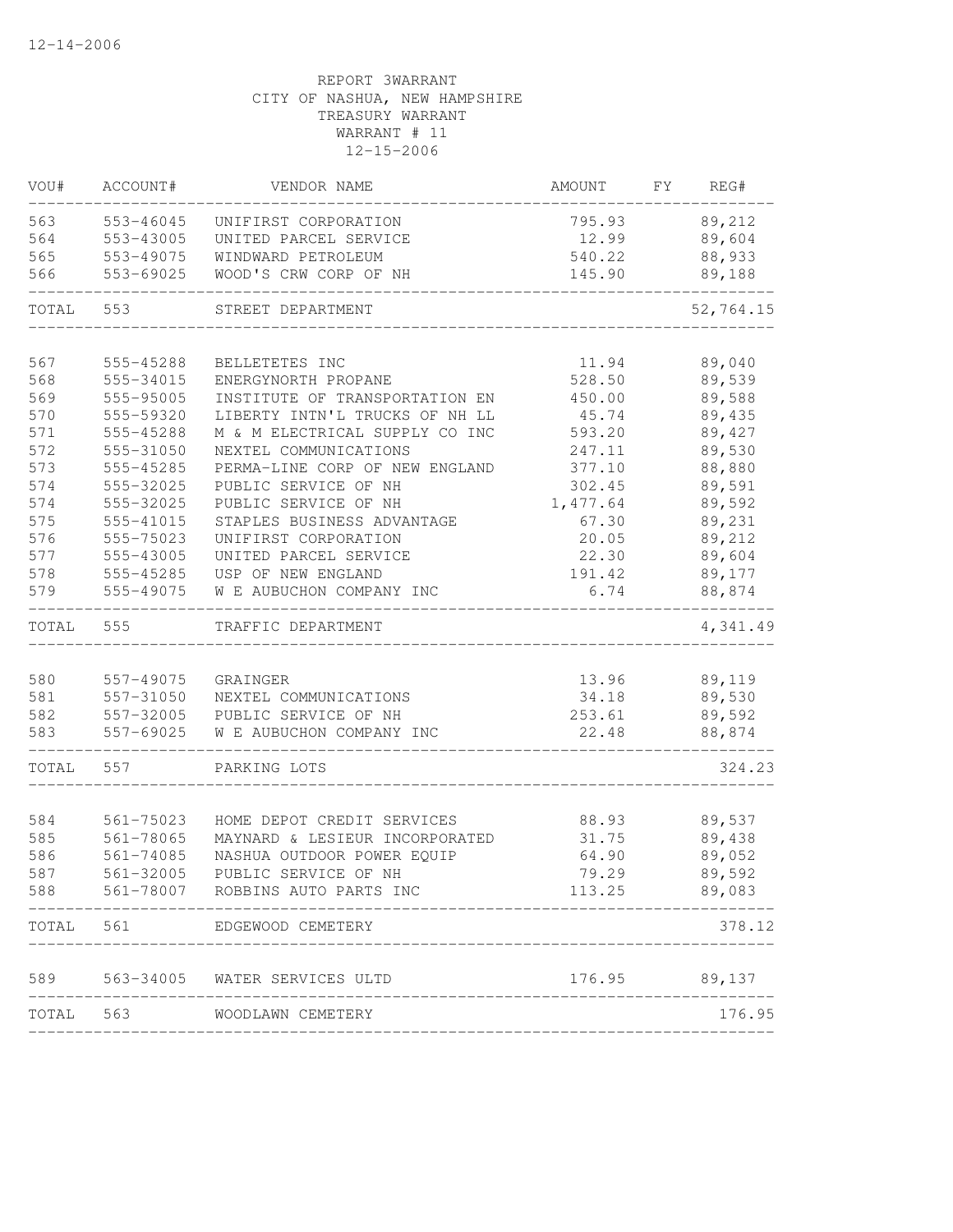| VOU#                     | ACCOUNT#                            | VENDOR NAME                                                                                                     | AMOUNT                                              | FY REG#          |
|--------------------------|-------------------------------------|-----------------------------------------------------------------------------------------------------------------|-----------------------------------------------------|------------------|
| 590                      |                                     | 571-95005 SOCIETY FOR DESIGN ADMINISTRAT 200.00 89,581                                                          |                                                     |                  |
| TOTAL 571                |                                     | COMMUNITY DEVELOPMENT                                                                                           |                                                     | 200.00           |
| 591                      |                                     | 572-31050 NEXTEL COMMUNICATIONS                                                                                 | 13.00                                               | 89,530           |
| TOTAL 572                |                                     | PLANNING DEPARTMENT                                                                                             |                                                     | 13.00            |
| 592<br>593<br>594<br>595 | 573-95005<br>573-54025<br>573-95005 | AMERICAN PLANNING ASSOC<br>CROWNE PLAZA NASHUA<br>573-31050 NEXTEL COMMUNICATIONS<br>NH HIGH TECHNOLOGY COUNCIL | 275.00<br>1,000.00 89,509<br>36.60 89,530<br>200.00 | 89,605<br>89,585 |
| TOTAL 573                |                                     | ECONOMIC DEVELOPMENT                                                                                            |                                                     | 1,511.60         |
| 596                      | 575-45050                           | ABDO PUBLISHING CO                                                                                              | 502.50                                              | 89,134           |
| 597                      | 575-45050                           | ALIBRIS                                                                                                         | 12.90                                               | 88,911           |
| 598                      | 575-41015                           | ALPHAGRAPHICS                                                                                                   | 8.40                                                | 89,049           |
| 599                      | 575-41015                           | ANCO ENGRAVED SIGNS & STAMPS I                                                                                  | 7.95                                                | 89,160           |
| 600                      | 575-45050                           | BAKER & TAYLOR                                                                                                  | 2,433.88                                            | 88,937           |
| 600                      | 575-45050                           | BAKER & TAYLOR                                                                                                  | 2,498.16                                            | 88,938           |
| 600                      | 575-45050                           | BAKER & TAYLOR                                                                                                  | 363.29                                              | 88,939           |
| 601                      | 575-45050                           | BAKER & TAYLOR ENT 510334                                                                                       | 558.83                                              | 88,934           |
| 602                      | 575-45050                           | CRABTREE PUBLISHING CO                                                                                          | 737.10                                              | 88,922           |
| 603                      | 575-45220                           | GAYLORD BROS INC                                                                                                | 65.95                                               | 89,449           |
| 604                      | 575-59100                           | GEYER BEN                                                                                                       | 300.00                                              | 89,512           |
| 605                      | 575-45220                           | GRESSCO LTD                                                                                                     | 599.34                                              | 88,989           |
| 606                      | 575-45903                           | INFO USA MARKETING INC                                                                                          | 7,560.00                                            | 89,550           |
| 607                      | 575-45050                           | INSTRUCTIONAL VIDEO                                                                                             | 67.90                                               | 89,028           |
| 608                      | 575-34015                           | KEYSPAN ENERGY DELIVERY                                                                                         | 1,385.12                                            | 89,541           |
| 609                      | 575-75023                           | M E O'BRIEN & SONS INC                                                                                          | 375.00                                              | 88,998           |
| 610                      | 575-45050                           | MARQUIS WHO'S WHO                                                                                               | 318.45                                              | 88,968           |
| 611                      | 575-45050                           | MERGENT INC                                                                                                     | 1,275.00                                            | 89,559           |
| 612                      | 575-45050                           | MICROMARKETING LLC                                                                                              | 103.49                                              | 89,038           |
| 613                      | 575-45050                           | MULTI-CULTURAL BOOKS & VIDEOS                                                                                   | 58.85                                               | 89,065           |
| 614                      | 575-57010                           | MV COMMUNICATIONS INC                                                                                           | 66.00                                               | 88,856           |
| 615                      | 575-42005                           | NEW ENGLAND PAPER & SUPPLY                                                                                      | 18.79                                               | 89,074           |
| 616                      | 575-45904                           | NEW HAMPSHIRE MAGAZINE                                                                                          | 25.94                                               | 89,553           |
| 617                      | 575-31040                           | NEXTEL COMMUNICATIONS                                                                                           | 81.25                                               | 89,530           |
| 618                      | 575-95005                           | NHLA                                                                                                            | 120.00                                              | 89,556           |
| 619                      | 575-32005                           | PUBLIC SERVICE OF NH                                                                                            | 6,912.83                                            | 89,592           |
| 620                      | 575-45050                           | RANDOM HOUSE INC                                                                                                | 366.30                                              | 89,236           |
| 621                      | 575-45050                           | RECORDED BOOKS LLC                                                                                              | 337.25                                              | 89,214           |
| 622                      | 575-59100                           | REDMAN REBECCA                                                                                                  | 150.00                                              | 89,511           |
| 623                      | 575-42015                           | REXEL CLS                                                                                                       | 520.08                                              | 89,400           |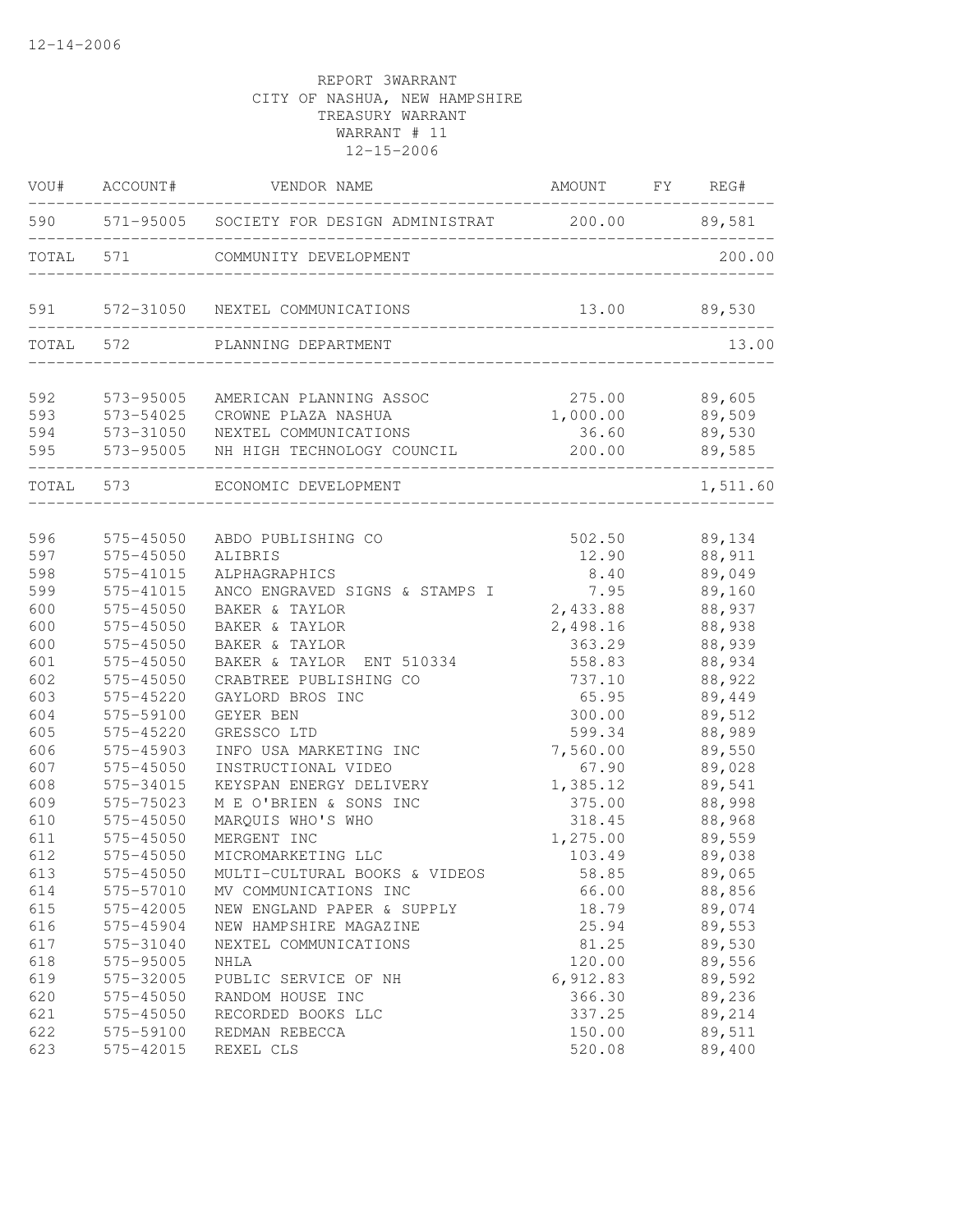| VOU#  | ACCOUNT#               | VENDOR NAME                                              | AMOUNT           | FY. | REG#      |
|-------|------------------------|----------------------------------------------------------|------------------|-----|-----------|
| 624   | 575-45090              | SALMON MARY                                              | 75.00            |     | 89,510    |
| 625   | 575-45050              | SIMON & SCHUSTER                                         | 43.12            |     | 88,928    |
| 626   | 575-41015              | STAPLES BUSINESS ADVANTAGE                               | 75.54            |     | 89,231    |
| 627   | 575-45050              | THE CREATIVE COMPANY                                     | 293.49           |     | 88,979    |
| 628   | 575-45050              | THE TEACHING COMPANY                                     | 5.00             |     | 88,851    |
| 628   | 575-45220              | THE TEACHING COMPANY                                     | 75.00            |     | 88,851    |
| 629   | 575-45050              | THOMSON GALE                                             | 396.67           |     | 88,976    |
| TOTAL | 575                    | PUBLIC LIBRARIES                                         |                  |     | 28,794.37 |
| 630   | 576-95010              | BUILDING GREEN                                           | 199.00           |     | 89,568    |
| 631   | 576-94005              | CITIZENS BANK                                            | 892.14           |     | 212       |
| 632   | 576-62022              | ENGINEER SUPPLY LLC                                      | 161.73           |     | 89,124    |
| 633   | 576-49025              |                                                          |                  |     | 89,542    |
| 634   | 576-95005              | INTERNATIONAL CODE COUNCIL<br>NH BUILDING OFFICIALS ASSN | 187.50<br>400.00 |     | 89,544    |
| 635   |                        |                                                          |                  |     | 89,557    |
|       | 576-95005              | NH PLUMBING & MECHANICAL CONTR                           | 100.00<br>40.00  |     |           |
| 636   | 576-94005<br>576-49075 | PLUMBING EDUCATION SERVICES                              |                  |     | 89,575    |
| 637   |                        | STAPLES BUSINESS ADVANTAGE                               | 134.03           |     | 89,231    |
| TOTAL | 576                    | BUILDING DEPARTMENT                                      |                  |     | 2, 114.40 |
| 638   | 577-31050              | NEXTEL COMMUNICATIONS                                    | 13.45            |     | 89,530    |
| 639   | 577-95005              | TREASURER STATE OF NH                                    | 100.00           |     | 89,595    |
| TOTAL | 577                    | CODE ENFORCEMENT                                         |                  |     | 113.45    |
|       |                        |                                                          |                  |     |           |
|       | 190,001 581-95005      | ACTFL                                                    | 75.00            |     | 89,386    |
|       | 190,002 581-53103      | ACUCARE NURSING PROFESSIONALS                            | 1,863.26         |     | 89,269    |
|       | 190,003 581-53101      | ADULT LEARNING CENTER                                    | 25,000.00        |     | 89,213    |
|       | 190,004 581-42110      | ALARMAX DISTRIBUTORS INC                                 | 117.74           |     | 89,245    |
|       | 190,005 581-46040      | ALEC'S SHOE STORE INC                                    | 100.00           |     | 89,429    |
|       | 190,006 581-44005      | ALPHAGRAPHICS                                            | 258.68           |     | 89,049    |
|       | 190,007 581-72065      | ALTERNATIVE COMMUNICATIONS SER                           | 75.00            |     | 89,179    |
|       | 190,008 581-49050      | AMAZON CREDIT PLAN                                       | 164.90           |     | 89,610    |
|       | 190,008 581-64040      | AMAZON CREDIT PLAN                                       | 500.00           |     | 89,610    |
|       | 190,009 581-74092      | AMERICAN ALARM                                           | 515.00           |     | 89,366    |
|       | 190,010 581-42110      | AMERICAN TIME AND SIGNAL CO.                             | 460.15           |     | 89,434    |
|       | 190,011 581-31050      | ARCH                                                     | 11.45            |     | 89,599    |
|       | 190,012 581-42130      | ARCSOURCE INC                                            | 39.00            |     | 89,046    |
|       | 190,013 581-95005      | ASCD                                                     | 114.00           |     | 89,612    |
|       | 190,014 581-49075      | B & S LOCKSMITHS INC                                     | 76.65            |     | 89,193    |
|       | 190,015 581-49050      | BARNES & NOBLE INC                                       | 73.99            |     | 88,828    |
|       | 190,016 581-42130      | BEARINGS SPECIALTY CO INC                                | 195.66           |     | 89,218    |
|       | 190,017 581-59130      | BEGLEY TIMOTHY J                                         | 54.00            |     | 88,872    |
|       | 190,018 581-49050      | BELLETETES INC                                           | 386.90           |     | 89,040    |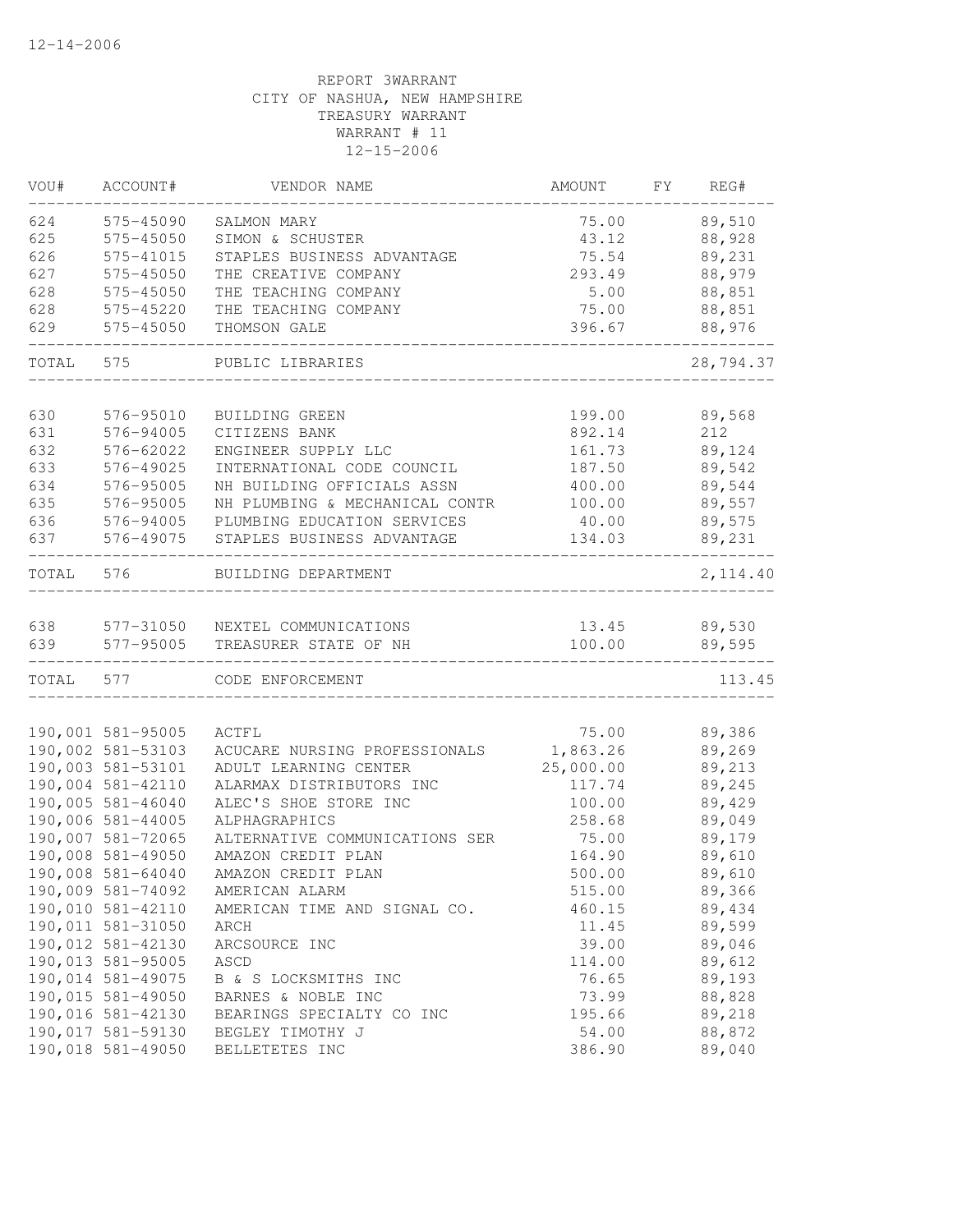| VOU# | ACCOUNT#          | VENDOR NAME                    | AMOUNT    | FΥ | REG#   |  |
|------|-------------------|--------------------------------|-----------|----|--------|--|
|      | 190,018 581-49075 | BELLETETES INC                 | 358.19    |    | 89,040 |  |
|      | 190,019 581-53100 | BERTRAND ALLEN                 | 39.00     |    | 89,411 |  |
|      | 190,020 581-84030 | BEVERLY SCHOOL FOR THE DEAF    | 4, 114.33 |    | 89,352 |  |
|      | 190,021 581-49050 | BLICK ART MATERIALS            | 234.78    |    | 89,397 |  |
|      | 190,022 581-91005 | BORIS MICHELE                  | 44.90     |    | 89,389 |  |
|      | 190,023 581-49075 | BOSTONBEAN COFFEE COMPANY      | 70.50     |    | 89,328 |  |
|      | 190,024 581-56030 | BOYS & GIRLS CLUB OF GREATER N | 3,912.54  |    | 88,901 |  |
|      | 190,025 581-49910 | BROX INDUSTRIES INC            | 196.87    |    | 88,904 |  |
|      | 190,026 581-42130 | BUCKLEY ASSOCIATES INC         | 271.70    |    | 89,156 |  |
|      | 190,027 581-55010 | BUDGET CAR & TRUCK RENTAL      | 551.69    |    | 89,317 |  |
|      | 190,028 581-49075 | BUJOSA JUAN A                  | 7.00      |    | 89,347 |  |
|      | 190,028 581-94010 | BUJOSA JUAN A                  | 126.30    |    | 89,347 |  |
|      | 190,029 581-55015 | CANFIELD BRAD                  | 591.85    |    | 89,332 |  |
|      | 190,030 581-55015 | CANTARA DEBORAH                | 80.10     |    | 88,972 |  |
|      | 190,031 581-78007 | CARPARTS OF NASHUA             | 123.64    |    | 89,428 |  |
|      | 190,032 581-49050 | CARTRIDGE WORLD                | 750.00    |    | 89,379 |  |
|      | 190,033 581-42010 | CENTRAL PAPER PRODUCTS CO      | 4,377.72  |    | 89,450 |  |
|      | 190,033 581-42010 | CENTRAL PAPER PRODUCTS CO      | 141.00    |    | 89,451 |  |
|      | 190,033 581-75023 | CENTRAL PAPER PRODUCTS CO      | 4,748.44  |    | 89,450 |  |
|      | 190,033 581-75023 | CENTRAL PAPER PRODUCTS CO      | 133.00    |    | 89,451 |  |
|      | 190,034 581-49050 | CHMURA SUSAN                   | 20.04     |    | 89,513 |  |
|      | 190,035 581-49050 | CHOICE METALS INC              | 135.00    |    | 88,878 |  |
|      | 190,036 581-94010 | CHRISTENSEN MARK               | 861.60    |    | 89,316 |  |
|      | 190,037 581-53103 | CLARK ASSOCIATES/DEBBIE CLARK  | 22,425.00 |    | 88,910 |  |
|      | 190,038 581-94010 | CLARKE PATRICIA                | 680.00    |    | 89,396 |  |
|      | 190,039 581-95005 | COHEN MICHELLE                 | 100.00    |    | 89,342 |  |
|      | 190,040 581-59130 | COLLETTI ROBERT                | 74.00     |    | 89,385 |  |
|      | 190,041 581-53103 | COMPASSIONATE STAFFING LLC     | 315.00    |    | 89,067 |  |
|      | 190,042 581-49050 | COMPUTER HUT                   | 572.00    |    | 89,456 |  |
|      | 190,042 581-64045 | COMPUTER HUT                   | 47.88     |    | 89,456 |  |
|      | 190,043 581-42130 | CONTROL TECHNOLOGIES INC       | 2,118.84  |    | 89,237 |  |
|      | 190,044 581-41040 | CONWAY OFFICE PRODUCTS LLC     | 99.80     |    | 88,997 |  |
|      | 190,045 581-44005 | COPY SHOP                      | 766.00    |    | 88,995 |  |
|      | 190,046 581-49910 | CORRIVEAU ROUTHIER INC         | 272.67    |    | 89,430 |  |
|      | 190,047 581-94010 | COSTA KIMBERLY                 | 1,240.00  |    | 89,361 |  |
|      | 190,048 581-49050 | COUTURE DEB                    | 59.98     |    | 89,374 |  |
|      | 190,049 581-74092 | CRUCIAL TECHNOLOGY             | 579.98    |    | 89,071 |  |
|      | 190,050 581-94010 | DAVIDSON PATRICIA              | 264.00    |    | 89,343 |  |
|      | 190,051 581-49050 | DECA                           | 30.00     |    | 89,514 |  |
|      | 190,052 581-91005 | DESJARLAIS CATHERINE           | 31.78     |    | 89,282 |  |
|      | 190,053 581-59130 | DICHARD RICHARD                | 74.00     |    | 89,199 |  |
|      | 190,054 581-94030 | DOWNING CHRISTINE L            | 200.00    |    | 89,273 |  |
|      | 190,055 581-84030 | EASTER SEALS NEW HAMPSHIRE     | 91.56     |    | 89,217 |  |
|      | 190,055 581-84055 | EASTER SEALS NEW HAMPSHIRE     | 732.48    |    | 89,217 |  |
|      | 190,056 581-53101 | EDUCATION INC                  | 232.75    |    | 89,327 |  |
|      | 190,057 581-47010 | ETR ASSOCIATES                 | 107.80    |    | 89,325 |  |
|      | 190,058 581-42120 | F W WEBB COMPANY               | 418.97    |    | 88,948 |  |
|      | 190,059 581-49075 | FASTENAL CO                    | 22.91     |    | 88,887 |  |
|      |                   |                                |           |    |        |  |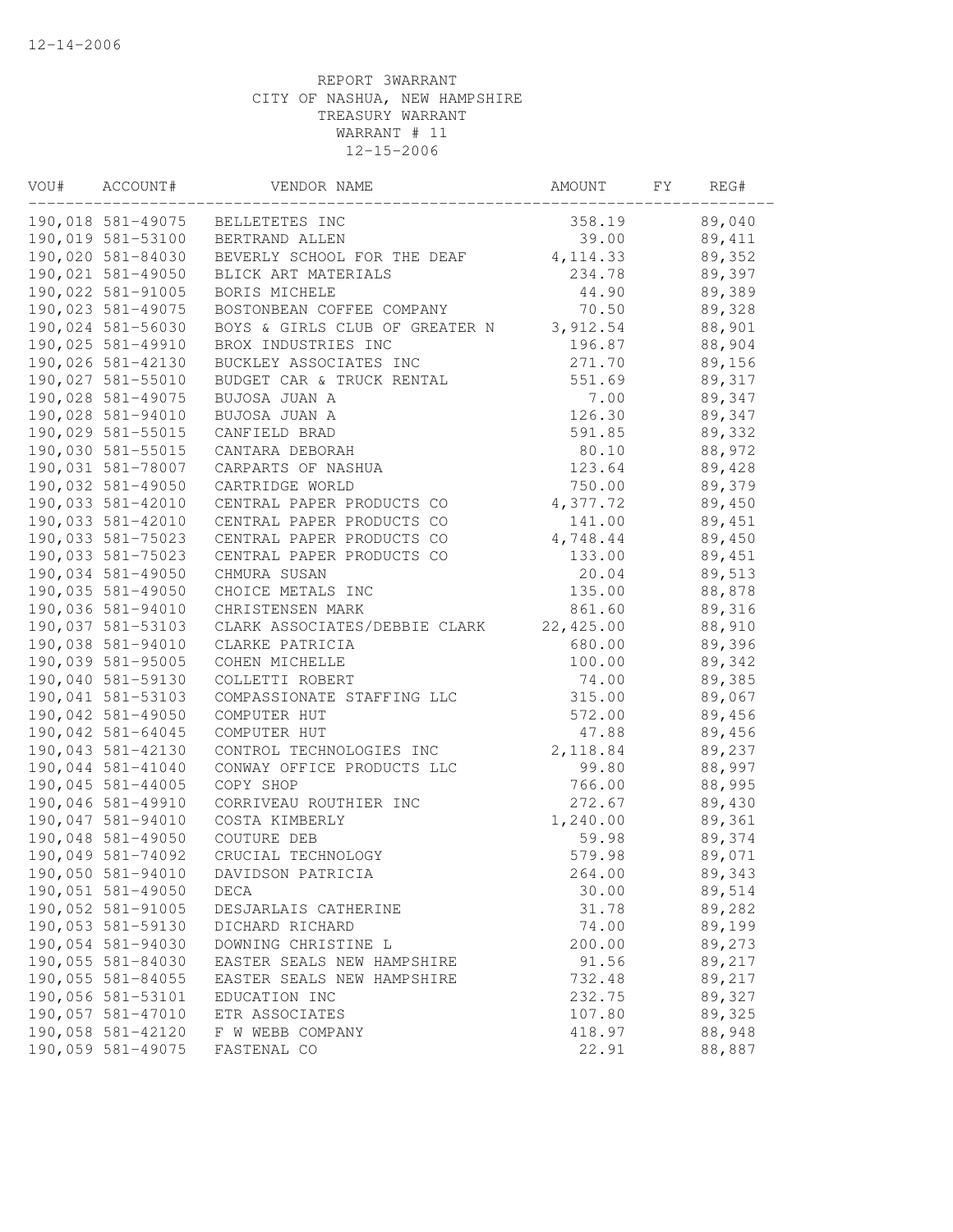| VOU# | ACCOUNT#          | VENDOR NAME                    | AMOUNT      | FY | REG#   |
|------|-------------------|--------------------------------|-------------|----|--------|
|      | 190,060 581-94030 | FAVREAU AMY F                  | 75.00       |    | 89,253 |
|      | 190,061 581-43005 | FEDEX                          | 23.29       |    | 89,527 |
|      | 190,062 581-55005 | FIRST STUDENT INC              | 1,035.56    |    | 89,303 |
|      | 190,062 581-55010 | FIRST STUDENT INC              | 777.21      |    | 89,303 |
|      | 190,062 581-55015 | FIRST STUDENT INC              | 146,869.05  |    | 89,303 |
|      | 190,062 581-55020 | FIRST STUDENT INC              | 266.15      |    | 89,303 |
|      | 190,062 581-55025 | FIRST STUDENT INC              | 212, 405.36 |    | 89,303 |
|      | 190,062 581-55035 | FIRST STUDENT INC              | 2,490.56    |    | 89,303 |
|      | 190,063 581-55005 | FIRST STUDENT INC              | 105.26      |    | 89,314 |
|      | 190,063 581-55010 | FIRST STUDENT INC              | 500.31      |    | 89,314 |
|      | 190,063 581-55015 | FIRST STUDENT INC              | 122.91      |    | 89,314 |
|      | 190,064 581-91005 | FLANAGAN PRISCILLA             | 15.80       |    | 89,277 |
|      | 190,065 581-49075 | FRANK P MCCARTIN CO INC        | 199.18      |    | 89,244 |
|      | 190,066 581-91005 | GEER BRUCE                     | 18.43       |    | 89,264 |
|      | 190,067 581-59130 | GEORGE JAMES                   | 54.00       |    | 89,381 |
|      | 190,068 581-91005 | GINGRAS LISA                   | 48.06       |    | 89,330 |
|      | 190,069 581-49050 | GOVCONNECTION INC              | 160.55      |    | 88,845 |
|      | 190,070 581-42130 | GRANITE GROUP (THE)            | 955.29      |    | 89,204 |
|      | 190,071 581-84030 | GREATER LAWRENCE ED COLLABORAT | 7,035.00    |    | 89,321 |
|      | 190,072 581-91040 | GREATER NASHUA CHAMBER OF COMM | 85.00       |    | 89,201 |
|      | 190,073 581-91005 | HARDING JAY                    | 160.09      |    | 89,283 |
|      | 190,074 581-49050 | HARRIS COMMUNICATIONS          | 467.46      |    | 89,242 |
|      | 190,075 581-74092 | HARRIS EQUIPMENT REPAIR SERVIC | 1,329.16    |    | 89,437 |
|      | 190,076 581-53100 | HAYES MICHAEL                  | 78.00       |    | 89,412 |
|      | 190,077 581-49075 | HOME DEPOT CREDIT SERVICES     | 875.14      |    | 89,299 |
|      | 190,078 581-49050 | HOME DEPOT CREDIT SERVICES     | 553.23      |    | 89,324 |
|      | 190,079 581-91005 | HORNE LORRAINE                 | 13.35       |    | 89,261 |
|      | 190,080 581-94030 | HOWARD SHANE                   | 60.00       |    | 89,280 |
|      | 190,081 581-49050 | INDEPENDENT LIVING AIDS INC    | 33.95       |    | 89,295 |
|      | 190,082 581-64192 | INDUSTRIAL DISTRIBUTION GROUP  | 997.34      |    | 88,871 |
|      | 190,083 581-41040 | INTEGRATED ENGINEERED SYSTEMS  | 1,084.00    |    | 88,988 |
|      | 190,084 581-41040 | INTEGRATED OFFICE SOLUTIONS    | 1,900.00    |    | 89,258 |
|      | 190,085 581-77005 | INTERSTATE ELECTRICAL SERVICES | 3,981.00    |    | 89,229 |
|      | 190,086 581-44005 | IPROMOTEU INC                  | 222.68      |    | 89,422 |
|      | 190,087 581-94030 | ISSERTELL KAREN L              | 15.00       |    | 89,266 |
|      | 190,088 581-49050 | J W PEPPER & SON INC           | 142.69      |    | 88,974 |
|      | 190,089 581-64192 | JOHN GRAPPONE FORD             | 5,864.00    |    | 89,518 |
|      | 190,089 581-68003 | JOHN GRAPPONE FORD             | 4,020.00    |    | 89,518 |
|      | 190,090 581-42110 | KENDOO TECHNOLOGIES, INC       | 347.89      |    | 89,364 |
|      | 190,091 581-34015 | KEYSPAN ENERGY DELIVERY        | 79, 315.96  |    | 89,308 |
|      | 190,092 581-42110 | KEYSTONE BATTERY               | 1,150.00    |    | 89,298 |
|      | 190,093 581-49050 | KIDS DISCOVER                  | 28.50       |    | 88,994 |
|      | 190,094 581-49030 | KNOWBUDDY RESOURCES            | 297.10      |    | 89,322 |
|      | 190,095 581-91005 | KOSOW CARMEN                   | 48.83       |    | 89,297 |
|      | 190,096 581-91005 | KRONES ALLISON                 | 59.63       |    | 89,341 |
|      | 190,096 581-91040 | KRONES ALLISON                 | 175.00      |    | 89,341 |
|      | 190,097 581-59130 | KUBA GARY                      | 54.00       |    | 89,388 |
|      | 190,098 581-59130 | LAFOND MICHAEL                 | 74.00       |    | 89,378 |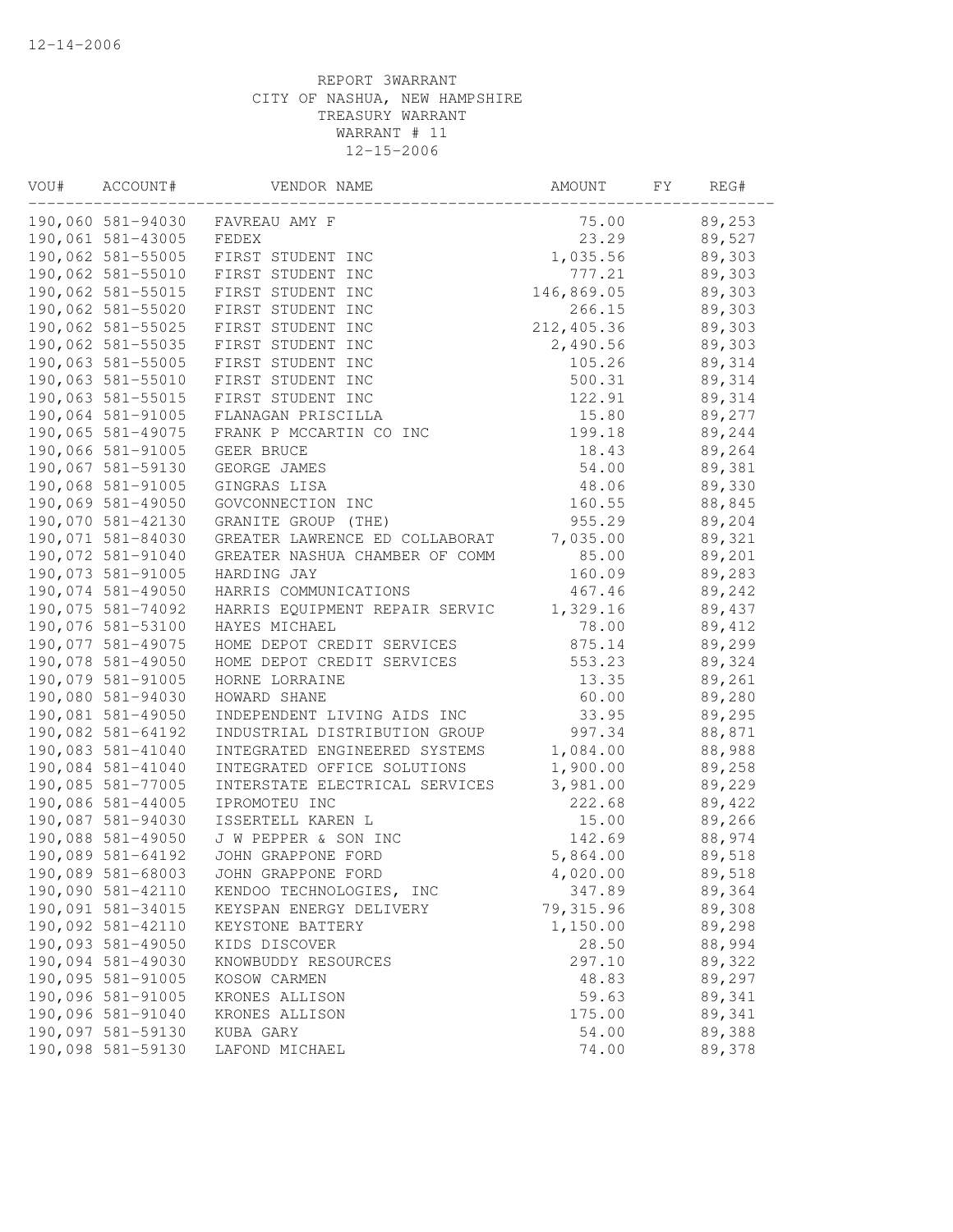| VOU# | ACCOUNT#           | VENDOR NAME                    | AMOUNT    | FΥ | REG#   |  |
|------|--------------------|--------------------------------|-----------|----|--------|--|
|      | 190,099 581-59130  | LALLY JOSEPH                   | 54.00     |    | 88,930 |  |
|      | 190,100 581-91040  | LAMERE MARIE                   | 105.00    |    | 89,313 |  |
|      | 190,101 581-84030  | LEARNING CENTER FOR DEAF CHILD | 10,230.20 |    | 89,408 |  |
|      | 190,102 581-84030  | LEARNING PREP SCHOOL           | 2,756.71  |    | 89,246 |  |
|      | 190,103 581-49030  | LERNER PUBLISHING GROUP        | 375.92    |    | 89,200 |  |
|      | 190,104 581-94030  | LEWIS CHERYL                   | 125.00    |    | 89,398 |  |
|      | 190,105 581-49030  | LIBRARY VIDEO COMPANY          | 388.61    |    | 89,250 |  |
|      | 190,105 581-49055  | LIBRARY VIDEO COMPANY          | 19.95     |    | 89,250 |  |
|      | 190,106 581-84030  | LIGHTHOUSE SCHOOL INC          | 34,467.60 |    | 89,260 |  |
|      | 190,107 581-49050  | LIND ROBERT L                  | 75.56     |    | 89,284 |  |
|      | 190,108 581-49050  | LMI                            | 39.99     |    | 89,249 |  |
|      | 190,109 581-91005  | LOFTUS JUDITH                  | 43.05     |    | 89,279 |  |
|      | 190,110 581-55010  | LOVERING ROBERT                | 25.00     |    | 89,066 |  |
|      | 190, 111 581-91005 | LUCAS MARK                     | 20.92     |    | 89,172 |  |
|      | 190, 112 581-84055 | LUTHERAN COMMUNITY SERVICES OF | 1,224.29  |    | 89,320 |  |
|      | 190, 113 581-42110 | M & M ELECTRICAL SUPPLY CO INC | 2,377.61  |    | 89,427 |  |
|      | 190, 113 581-49050 | M & M ELECTRICAL SUPPLY CO INC | 535.00    |    | 89,427 |  |
|      | 190, 114 581-42130 | MAINE OXY                      | 72.00     |    | 88,829 |  |
|      | 190, 114 581-49050 | MAINE OXY                      | 6.67      |    | 88,829 |  |
|      | 190, 114 581-49910 | MAINE OXY                      | 53.06     |    | 88,829 |  |
|      | 190, 115 581-49050 | MARKET BASKET                  | 372.39    |    | 89,056 |  |
|      | 190, 116 581-91005 | MARKOWSKI ANNE                 | 26.70     |    | 89,426 |  |
|      | 190, 117 581-94030 | MARQUIS MICHELLE               | 105.00    |    | 89,365 |  |
|      | 190, 118 581-94030 | MARTEL JENNIFER                | 50.00     |    | 89,304 |  |
|      | 190, 119 581-91005 | MARTIN JANICE                  | 330.57    |    | 89,263 |  |
|      | 190,120 581-75090  | MARVELL PLATE GLASS INC        | 878.50    |    | 88,869 |  |
|      | 190, 121 581-45910 | MASTER TEACHER INC             | 383.35    |    | 89,023 |  |
|      | 190, 122 581-78007 | MAYNARD & LESIEUR INCORPORATED | 46.77     |    | 89,438 |  |
|      | 190, 123 581-49035 | MCCAFFERTY JANIE               | 49.59     |    | 89,345 |  |
|      | 190, 124 581-59130 | MCCARTHY PHIL                  | 74.00     |    | 89,189 |  |
|      | 190, 125 581-49050 | MCGILL'S INC                   | 2,017.65  |    | 89,457 |  |
|      | 190, 126 581-94030 | MCGURK CAROL ANN               | 210.00    |    | 89,272 |  |
|      | 190, 127 581-31005 | MCI                            | 4,405.19  |    | 88,827 |  |
|      | 190, 128 581-49075 | MERCIER ANN                    | 14.96     |    | 89,333 |  |
|      | 190, 129 581-49075 | MERRIMACK BUILDING SUPPLY INC  | 472.50    |    | 89,243 |  |
|      | 190,130 581-74092  | MERRIMACK VALLEY BUSINESS MACH | 99.00     |    | 89,445 |  |
|      | 190, 131 581-91005 | MIGNEAULT DEBORAH              | 180.45    |    | 89,254 |  |
|      | 190, 132 581-49910 | MILL METALS CORP               | 170.00    |    | 89,164 |  |
|      | 190, 133 581-49050 | MILLER JOE                     | 14.21     |    | 89,424 |  |
|      | 190, 133 581-98030 | MILLER JOE                     | 30.47     |    | 89,424 |  |
|      | 190, 134 581-84055 | MOUNT PROSPECT ACADEMY INC     | 6,764.80  |    | 89,344 |  |
|      | 190, 135 581-53100 | MULTI-STATE BILLING            | 41.23     |    | 89,370 |  |
|      | 190, 136 581-49050 | MUSICIAN'S FRIEND              | 277.82    |    | 89,354 |  |
|      | 190, 137 581-84030 | NASHOBA LEARNING GROUP         | 6,238.72  |    | 89,357 |  |
|      | 190,138 581-84030  | NASHUA ADULT LEARNING CENTER   | 16,776.00 |    | 88,841 |  |
|      | 190,139 581-84030  | NASHUA CHILDREN'S HOME         | 9,048.42  |    | 89,291 |  |
|      | 190,140 581-49910  | NASHUA OUTDOOR POWER EQUIP     | 578.08    |    | 89,052 |  |
|      | 190, 141 581-49075 | NASHUA WALLPAPER & PAINT CO    | 60.98     |    | 89,055 |  |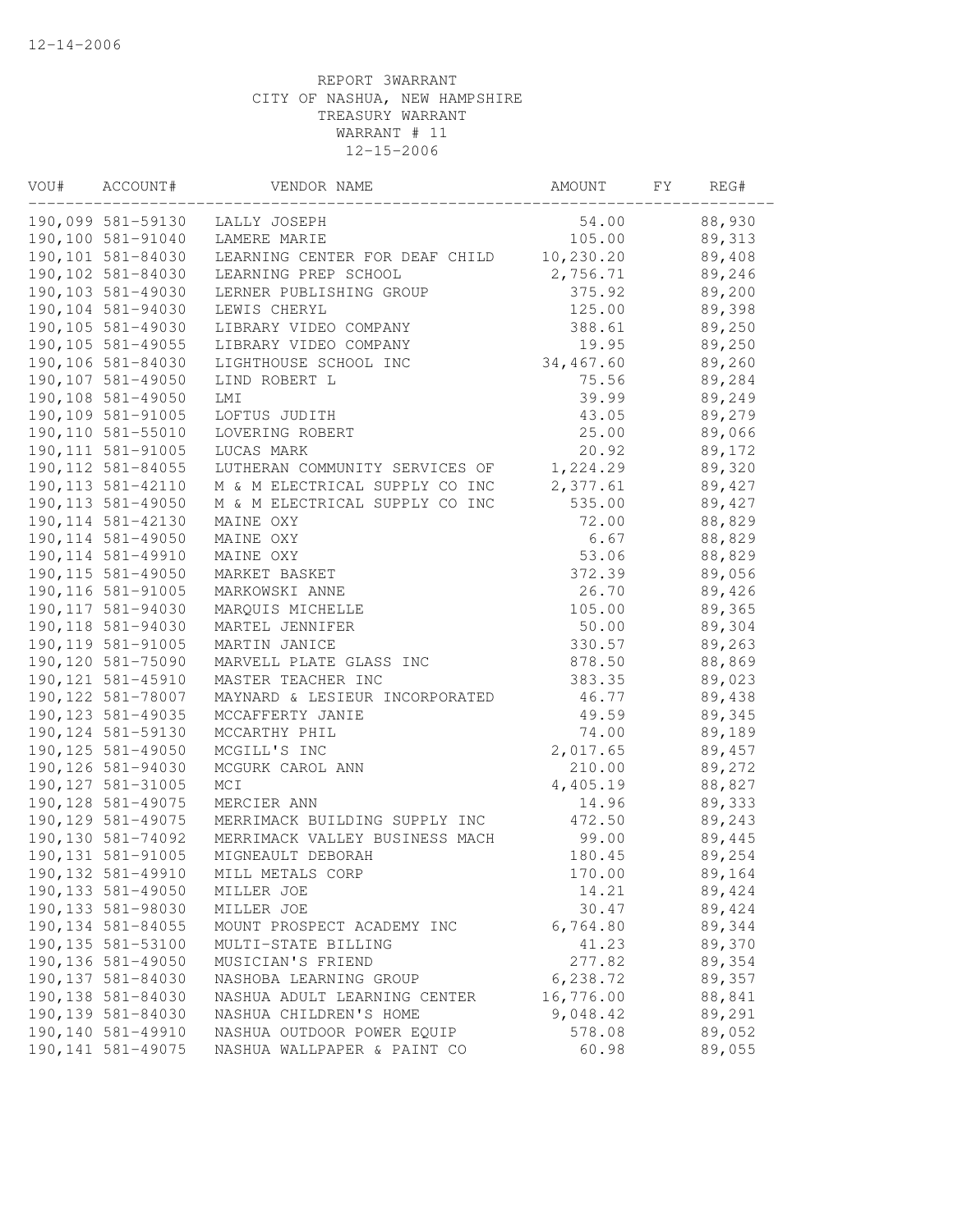| VOU# | ACCOUNT#           | VENDOR NAME                    | AMOUNT     | FΥ | REG#   |  |
|------|--------------------|--------------------------------|------------|----|--------|--|
|      | 190, 142 581-42010 | NATIONWIDE SALES & SERVICE     | 310.89     |    | 89,278 |  |
|      | 190, 143 581-49075 | NELSON BILL                    | 41.50      |    | 89,403 |  |
|      | 190, 144 581-84055 | NEW HAMPSHIRE HOSPITAL         | 342.00     |    | 89,355 |  |
|      | 190, 145 581-31005 | NEXTEL COMMUNICATIONS          | 1,033.52   |    | 89,524 |  |
|      | 190,146 581-84055  | NFI NORTH INC                  | 1,503.72   |    | 89,238 |  |
|      | 190, 147 581-49050 | NORDISCO                       | 167.64     |    | 89,346 |  |
|      | 190,148 581-49050  | NORTHCENTER FOODSERVICE        | 1,572.83   |    | 89,311 |  |
|      | 190,149 581-53100  | NORTHEAST MECHANICAL CORP      | 600.00     |    | 89,000 |  |
|      | 190,150 581-53103  | NURSES PRN INC                 | 670.00     |    | 88,914 |  |
|      | 190,151 581-91005  | O'MARA PATRICIA                | 84.35      |    | 89,292 |  |
|      | 190, 152 581-84055 | ODYSSEY HOUSE INC              | 9,643.83   |    | 88,825 |  |
|      | 190, 153 581-74092 | OFFICE ENVIRONMENTS OF NEW ENG | 875.00     |    | 89,216 |  |
|      | 190, 154 581-49035 | OXFORD UNIVERSITY PRESS INC    | 27.96      |    | 89,452 |  |
|      | 190, 155 581-49050 | P J CURRIER LUMBER CO          | 10.99      |    | 89,301 |  |
|      | 190, 155 581-74092 | P J CURRIER LUMBER CO          | 99.05      |    | 89,301 |  |
|      | 190,156 581-31005  | PAETEC COMMUNICATIONS INC      | 3,992.93   |    | 89,339 |  |
|      | 190,156 581-31040  | PAETEC COMMUNICATIONS INC      | 741.77     |    | 89,339 |  |
|      | 190, 157 581-49025 | PAPERBACK FOR EDUCATORS        | 131.50     |    | 89,611 |  |
|      | 190,158 581-55005  | PATS PEAK                      | 3,430.00   |    | 89,371 |  |
|      | 190, 159 581-49050 | PEARSON EDUCATION              | 86.37      |    | 89,348 |  |
|      | 190,160 581-33005  | PENNICHUCK WATER WORKS INC     | 4,384.87   |    | 89,528 |  |
|      | 190,161 581-53100  | PERFORMANCE REHAB INC.         | 15,450.00  |    | 89,340 |  |
|      | 190,162 581-43005  | PETTY CASH                     | 18.56      |    | 89,515 |  |
|      | 190,162 581-49050  | PETTY CASH                     | 22.98      |    | 89,515 |  |
|      | 190,163 581-49050  | PETTY CASH                     | 62.14      |    | 89,516 |  |
|      | 190, 163 581-74092 | PETTY CASH                     | 27.79      |    | 89,516 |  |
|      | 190,164 581-49075  | PITNEY BOWES INCORPORATED      | 297.89     |    | 89,455 |  |
|      | 190,165 581-53100  | POLAND SPRING WATER            | 10.00      |    | 89,608 |  |
|      | 190,166 581-91040  | POWER ROBERT                   | 32.37      |    | 88,990 |  |
|      | 190,167 581-59130  | PRESHER JIM                    | 74.00      |    | 89,170 |  |
|      | 190,168 581-42130  | PROFESSIONAL EQUIPMENT         | 313.90     |    | 88,923 |  |
|      | 190,169 581-55015  | PROVIDER ENTERPRISES INC (THE) | 17,825.00  |    | 89,300 |  |
|      | 190, 170 581-53101 | PSYCHIATRIC EDUCATION SERVICES | 165.00     |    | 89,318 |  |
|      | 190, 171 581-32005 | PUBLIC SERVICE OF NH           | 59, 172.52 |    | 89,593 |  |
|      | 190, 172 581-42110 | R B ALLEN CO INC               | 577.50     |    | 88,846 |  |
|      | 190, 173 581-42110 | RADIOSHACK                     | 86.21      |    | 89,173 |  |
|      | 190, 174 581-42110 | RALPH PILL ELECTRIC SUPPLY COM | 477.23     |    | 89,433 |  |
|      | 190, 175 581-84030 | READING FOUNDATION (THE)       | 1,054.00   |    | 89,315 |  |
|      | 190,176 581-84030  | REGIONAL SERVICES & EDUCATION  | 16,548.43  |    | 88,857 |  |
|      | 190, 177 581-42110 | REXEL CLS                      | 85.47      |    | 89,400 |  |
|      | 190, 178 581-91005 | RICHARD JOHN                   | 18.47      |    | 89,265 |  |
|      | 190,179 581-94030  | RIVARD ALBERT                  | 125.00     |    | 89,296 |  |
|      | 190,180 581-94010  | ROCK DENISE                    | 640.00     |    | 89,380 |  |
|      | 190,181 581-91040  | ROLFE SARAH                    | 85.44      |    | 89,350 |  |
|      | 190,181 581-94030  | ROLFE SARAH                    | 75.00      |    | 89,350 |  |
|      | 190,182 581-55015  | SAFEPASSAGE                    | 340.44     |    | 89,267 |  |
|      | 190,183 581-78007  | SANEL AUTO PARTS CO            | 166.22     |    | 89,044 |  |
|      | 190,184 581-49050  | SAX ARTS & CRAFTS              | 283.99     |    | 89,252 |  |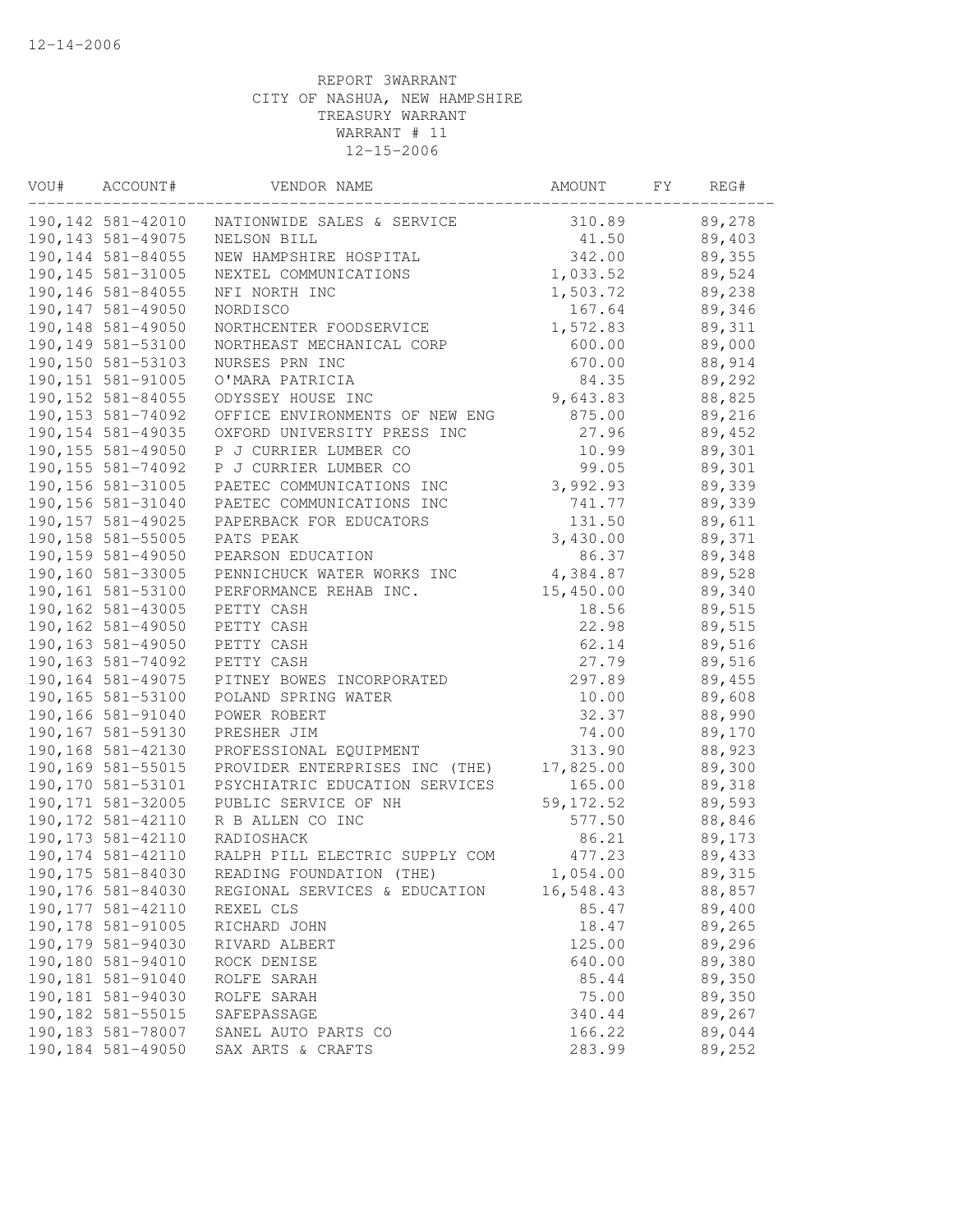| VOU#  | ACCOUNT#           | VENDOR NAME                           | AMOUNT    | FΥ | REG#        |
|-------|--------------------|---------------------------------------|-----------|----|-------------|
|       | 190,185 581-49050  | SCHOOL SPECIALTY                      | 1,389.52  |    | 89,285      |
|       | 190,186 581-42130  | SHIFFLER EQUIPMENT SALES INC          | 213.31    |    | 89,241      |
|       | 190,187 581-91005  | SICILIA KATHRYN                       | 58.85     |    | 89,415      |
|       | 190,188 581-49050  | SIROIS & SON APPLIANCE REPAIRS        | 68.00     |    | 89,459      |
|       | 190, 189 581-51015 | SOULE LESLIE KIDDER SAYWARD &         | 306.00    |    | 88,870      |
|       | 190,190 581-84055  | SPAULDING YOUTH CENTER                | 10,741.20 |    | 88,843      |
|       | 190, 191 581-49050 | SPORTIME                              | 463.45    |    | 89,289      |
|       | 190, 192 581-59130 | STANIELS KEVIN                        | 74.00     |    | 89,401      |
|       | 190,193 581-53100  | STANLEY ACCESS TECH                   | 219.00    |    | 89,356      |
|       | 190, 194 581-41015 | STAPLES BUSINESS ADVANTAGE            | 975.96    |    | 89,167      |
|       | 190, 194 581-41045 | STAPLES BUSINESS ADVANTAGE            | 1,208.93  |    | 89,167      |
|       | 190, 194 581-49050 | STAPLES BUSINESS ADVANTAGE            | 531.88    |    | 89,167      |
|       | 190, 194 581-49110 | STAPLES BUSINESS ADVANTAGE            | 517.66    |    | 89,167      |
|       | 190, 195 581-53100 | STATE OF NH CRIMINAL RECORDS          | 309.00    |    | 89,517      |
|       | 190,196 581-91005  | SWINDELL LORNE                        | 262.90    |    | 89,309      |
|       | 190,197 581-53100  | TAYLOR RENTAL INC                     | 89.05     |    | 89,003      |
|       | 190,198 581-45910  | TIME FOR KIDS                         | 215.00    |    | 89,609      |
|       | 190,199 581-94010  | TIPPING ELLEN                         | 506.00    |    | 89,373      |
|       | 190,200 581-78007  | TOWERS MOTOR PARTS CORP               | 32.95     |    | 89,190      |
|       | 190,201 581-49075  | TTI INSTRUMENTS                       | 57.50     |    | 89,413      |
|       | 190,202 581-91005  | TUTTLE RUTH                           | 85.09     |    | 89,268      |
|       | 190,203 581-63085  | ULTIMATE OFFICE                       | 65.36     |    | 89,305      |
|       | 190,204 581-45910  | UNION LEADER CORP                     | 199.16    |    | 89,532      |
|       | 190,205 581-74092  | UNITED MACHINE REPAIR INC             | 1,695.72  |    | 89,460      |
|       | 190,206 581-42120  | UNITED SUPPLY COMPANY INC             | 1,300.53  |    | 89,447      |
|       | 190,207 581-31005  | VERIZON                               | 52.15     |    | 89,526      |
|       | 190,208 581-31005  | VERIZON                               | 34.92     |    | 89,600      |
|       | 190,209 581-31005  | VERIZON                               | 28.38     |    | 89,613      |
|       | 190,210 581-75180  | VIKING ROOFING, INC.                  | 475.00    |    | 89,359      |
|       | 190, 211 581-42130 | W W GRAINGER INC                      | 1,051.20  |    | 88,970      |
|       | 190, 212 581-53103 | WALKER ANITA                          | 4,042.50  |    | 89,248      |
|       | 190, 213 581-49050 | WALMART COMMUNITY                     | 209.91    |    | 89,235      |
|       | 190, 214 581-74092 | WD MATTHEWS MACHINERY CO              | 255.50    |    | 89,369      |
|       | 190, 215 581-49050 | WEEKLY READER PUBLISHING              | 323.70    |    | 89,407      |
|       | 190,216 581-49050  | WESTERVELT GEOFFREY                   | 49.58     |    | 89,293      |
|       | 190, 217 581-47010 | WILLIAM V. MACGILL & COMPANY          | 940.88    |    | 88,992      |
|       | 190,218 581-47010  | WINGATES PHARMACY INC                 | 112.00    |    | 89,142      |
|       | 190,219 581-46040  | WORK'N GEAR                           | 52.00     |    | 89,026      |
|       |                    | 190,220 581-53101 YOUTH COUNCIL (THE) | 8,130.00  |    | 89,326      |
| TOTAL | 581                | SCHOOL DEPARTMENT                     |           |    | 843, 962.44 |
|       |                    |                                       |           |    |             |
| 640   | 590-23531          | RILEY'S SPORT SHOP INC                | 3, 255.56 |    | 88,850      |
| 641   | 590-23553          | BROX INDUSTRIES INC                   | 40,655.52 |    | 88,904      |
| 642   | 590-24522          | CONNECTIVITY INC                      | 440.00    |    | 88,836      |
| 643   |                    | 590-24532 FIRE & RESCUE INSTITUTE     | 2,670.00  |    | 89,004      |
| 644   | 590-24553          | RWC LANDSCAPING & EXCVTN/ROB C        | 1,000.00  |    | 88,830      |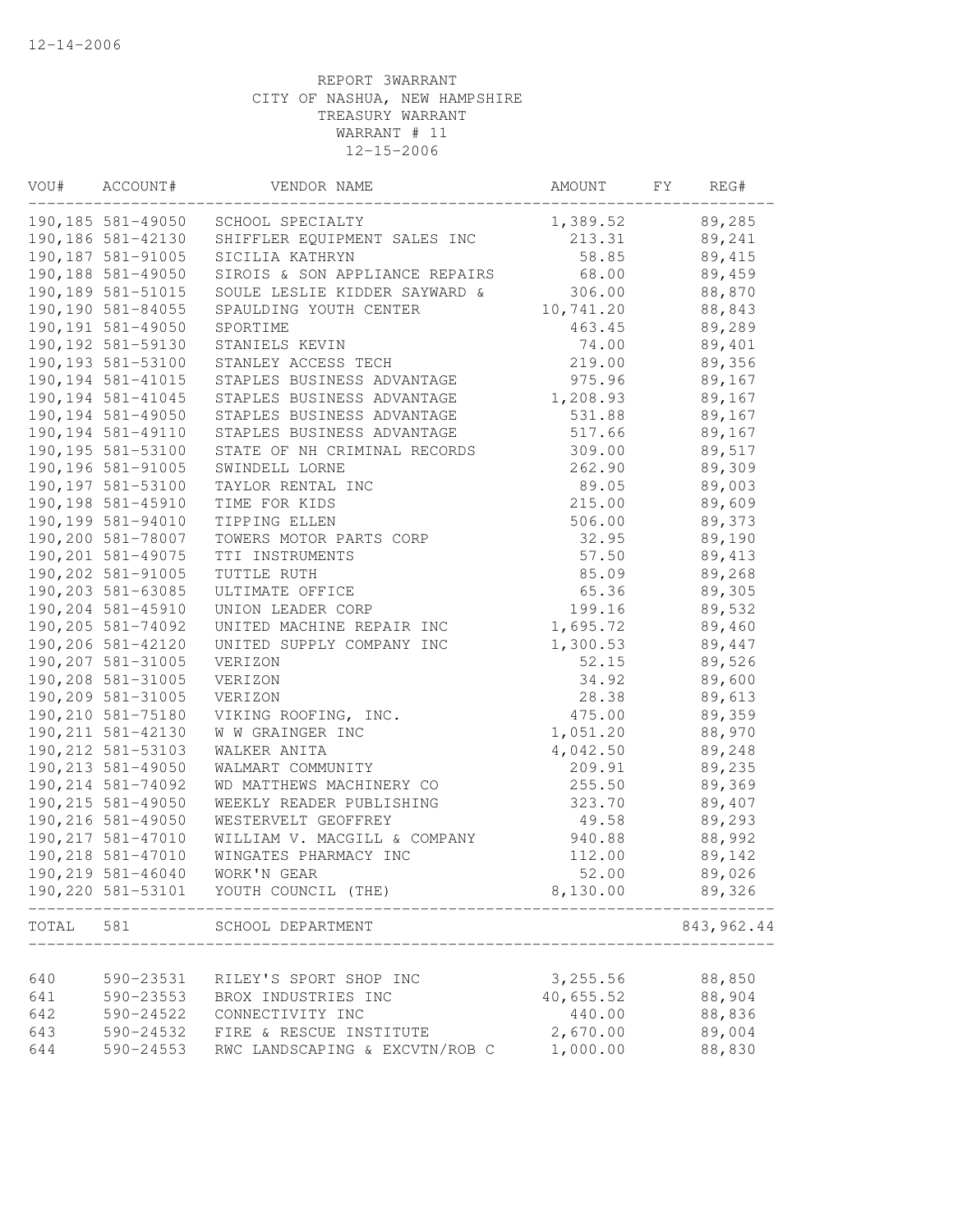| VOU#  | ACCOUNT#                               | VENDOR NAME                                       | AMOUNT               | <b>FY</b> | REG#             |
|-------|----------------------------------------|---------------------------------------------------|----------------------|-----------|------------------|
| 645   | 590-24572                              | NSP GRAPHIC COMMUNICATIONS                        | 3,450.00             |           | 88,999           |
|       | 190,221 590-24581<br>190,222 590-24581 | FILTER SALES & SERVICE<br>HEWLETT PACKARD COMPANY | 1,310.45<br>1,222.42 |           | 89,275<br>88,971 |
|       | 190,223 590-24581                      | W E AUBUCHON CO INC                               | 28.79                |           | 89,614           |
| TOTAL | 590                                    | P/Y OBLIGATIONS                                   |                      |           | 54,032.74        |
| 646   | 592-85004                              | FEDEX                                             | 54.23                |           | 89,527           |
| 647   | 592-85005                              | US BANK                                           | 300.00               |           | 88,916           |
| TOTAL | 592                                    | BONDED DEBT SERVICE                               |                      |           | 354.23           |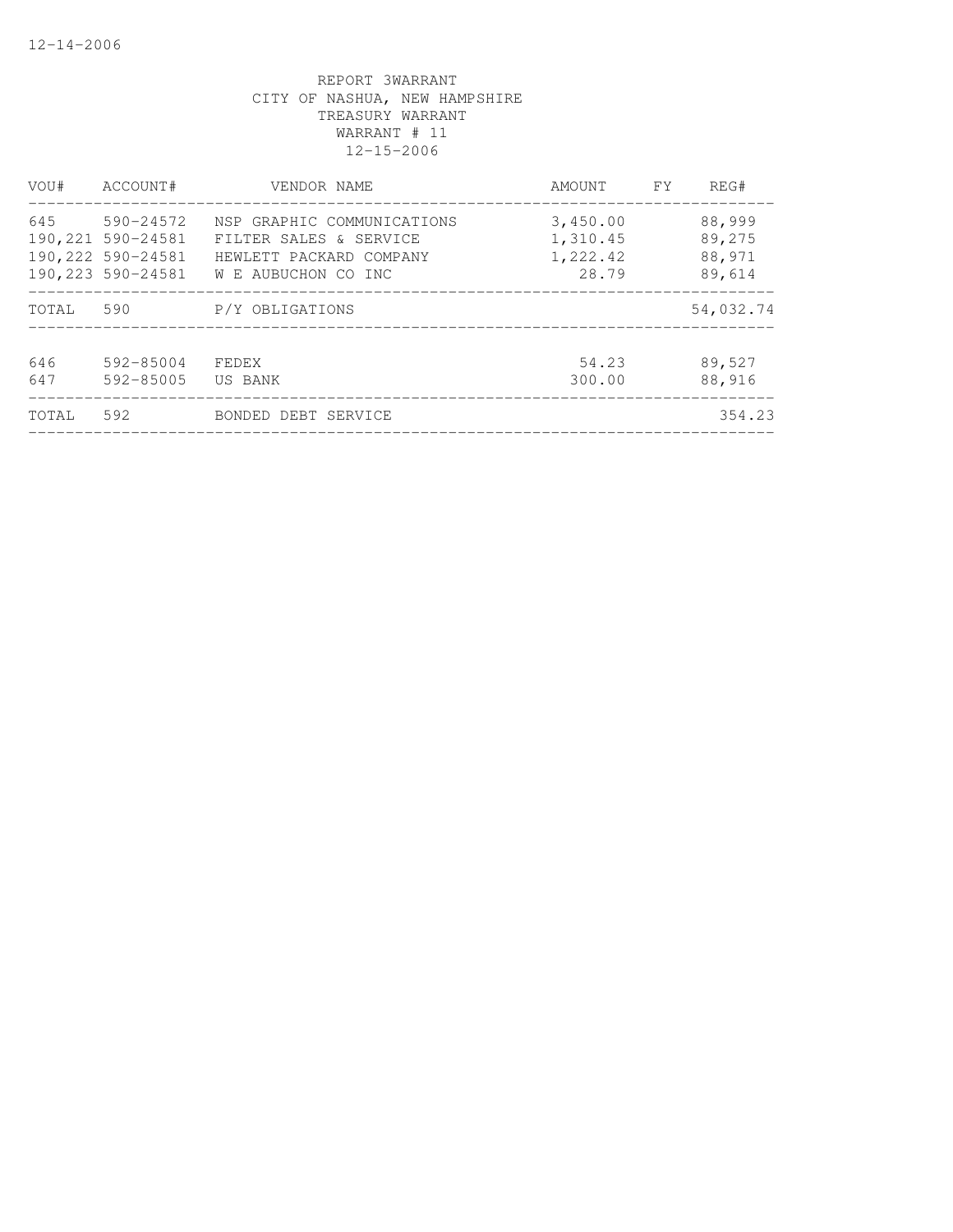|            | VOU# ACCOUNT# | VENDOR NAME                                                              | AMOUNT FY REG#<br>------------- |                  |
|------------|---------------|--------------------------------------------------------------------------|---------------------------------|------------------|
|            |               | 648 653-05 BROX INDUSTRIES INC                                           |                                 | 545.84 88,904    |
|            |               | TOTAL 653-05 CAP IMP - STREET DEPT<br>SIDEWALK CONSTR & REPLACEMENT      |                                 | 545.84           |
| 648        |               | 653-07 BROX INDUSTRIES INC                                               | 14,953.50 88,904                |                  |
|            |               | TOTAL 653-07 CAP IMP - STREET DEPT<br>STREET PAVING PROGRAM FY06         |                                 | 14,953.50        |
|            |               | 190,224 681-09 JGI EASTERN INC<br>190,225 681-09 NEWPORT CONSTRUCTION CO | 2,118.69 88,986<br>49,751.61    | 88,984           |
|            |               | TOTAL 681-09 CAP IMP - SCHOOL<br>DEFERRED MAINT/CAP IMPRVT FY06          |                                 | 51,870.30        |
| 649<br>650 |               | 699-07 UPTON & HATFIELD LLP                                              | 62,236.27                       | 89,565<br>88,889 |
|            |               | TOTAL 699-07 WATER SUPPLY ACQUISITION                                    |                                 | 64,265.05        |
|            |               |                                                                          |                                 |                  |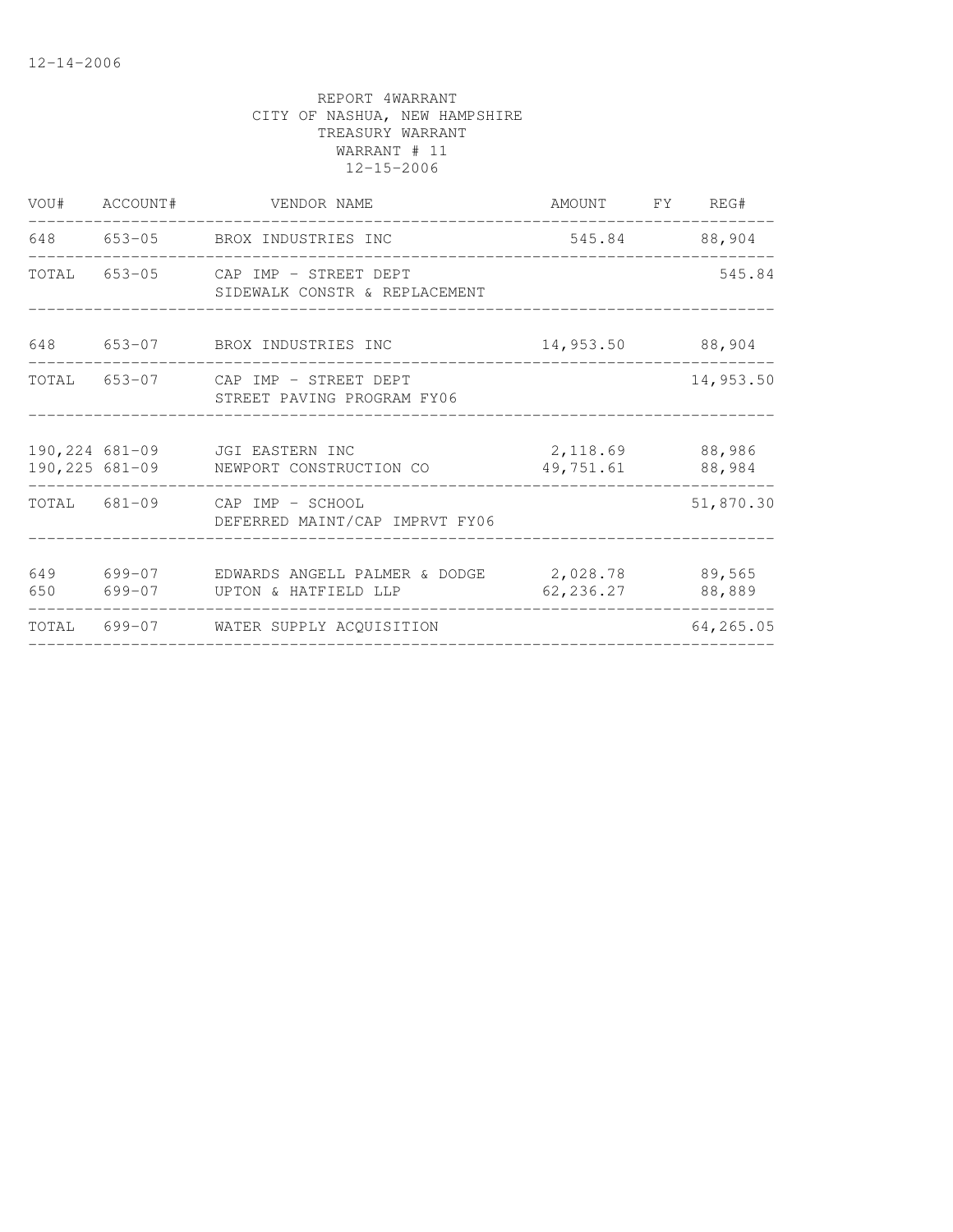| VOU#       | ACCOUNT#   | PROGRAM<br>VENDOR NAME                                                                                                            | AMOUNT                           | FY REG# |
|------------|------------|-----------------------------------------------------------------------------------------------------------------------------------|----------------------------------|---------|
| 651        | 731-01319  | 3718 TURNSTONE CORPORATION                                                                                                        | 17,712.15                        | 88,890  |
| 652        | 731-64045  | 3705 DELL MARKETING LP                                                                                                            | 5, 154.75                        | 89,036  |
| 653        | 731-75130  | 3706 J LAWRENCE HALL INC                                                                                                          | 9,666.00                         | 89,093  |
| TOTAL      | 731        | CPF-POLICE DEPARTMENT                                                                                                             | 32,532.90                        |         |
|            |            |                                                                                                                                   |                                  |         |
| 654        | 732-01310  | 3703 HARVEY CONSTRUCTION CO                                                                                                       | 1,000.00                         | 88,834  |
| 654        | 732-01310  | 3714 HARVEY CONSTRUCTION CO                                                                                                       | 5,693.65                         | 88,834  |
| 654        | $732 - 67$ | 3703 HARVEY CONSTRUCTION CO                                                                                                       | 25,000.00                        | 88,834  |
| 654        | $732 - 68$ | 3703 HARVEY CONSTRUCTION CO                                                                                                       | 7,176.84                         | 88,834  |
| TOTAL      | 732        | CPF-FIRE DEPARTMENT                                                                                                               | 38,870.49                        |         |
| 655        | 751-01319  | 3718 TURNSTONE CORPORATION                                                                                                        | 34,392.07                        | 88,890  |
|            |            |                                                                                                                                   |                                  |         |
| TOTAL      | 751        | CPF-PWD & ENGINEERING                                                                                                             | 34,392.07                        |         |
| 656        |            | 771-63 3734 ECKMAN CONSTRUCTION CO INC                                                                                            | 4,581.15                         | 89,024  |
| 656        | $771 - 64$ | 3734 ECKMAN CONSTRUCTION CO INC                                                                                                   | 6,048.68                         | 89,024  |
| TOTAL      | 771        | CPF - COMM DEVLPMNT DIV                                                                                                           | 10,629.83                        |         |
| 657        | 772-44005  | 3720 IMTEK REPROGRAPHICS INC                                                                                                      | 107.20                           | 89,302  |
| TOTAL      | 772        | CPF-PLANNING DEPT                                                                                                                 | 107.20                           |         |
|            |            |                                                                                                                                   |                                  |         |
| 658        | 774-01318  | 3718 CUOCO & CORMIER ENGINEERING AS                                                                                               | 960.00                           | 89,162  |
| 659        | 774-01318  | 3718 MERIDIAN CONSTRUCTION CORP                                                                                                   | 320,075.00                       | 89,030  |
| 660        | 774-01318  | 3718 MERIDIAN CONSTRUCTION CORP/RET                                                                                               | 35,565.00                        | 222     |
| 661        | 774-01319  | 3718 TURNSTONE CORPORATION                                                                                                        | 11,944.26                        | 88,890  |
| 662        | 774-31005  | 3718 VERIZON                                                                                                                      | 29.86                            | 89,564  |
| 663        | 774-32005  | 3718 PUBLIC SERVICE OF NH                                                                                                         | 688.57                           | 89,593  |
| 664        | 774-33005  | 3718 PENNICHUCK WATER                                                                                                             | 39.28                            | 89,545  |
| 665        |            | 774-34015 3718 KEYSPAN ENERGY DELIVERY                                                                                            | 375.48                           | 89,541  |
| 666        |            | 774-53030 3718 CMA ENGINEERS INC                                                                                                  | 29, 212.73 88, 858               |         |
| 667        |            | 774-53095 3718 JGI EASTERN INC                                                                                                    | 3,370.24 88,986<br>325.00 88,876 |         |
| 668<br>669 |            | 774-53095 3710 001 DIOLERT PRESSURE WASHING<br>774-59100 3718 GRANITE STATE PRESSURE WASHING<br>774-81 3718 TURNSTONE CORPORATION | 65,074.60 88,890                 |         |
| TOTAL      |            | 774 CPF-URBAN PROGRAMS                                                                                                            | 467,660.02                       |         |
|            |            | _________________________                                                                                                         |                                  |         |
| 670        |            | 792-01310 3792 D&C CONSTRUCTION CO INC/RETAIN 18,300.00                                                                           |                                  | 210     |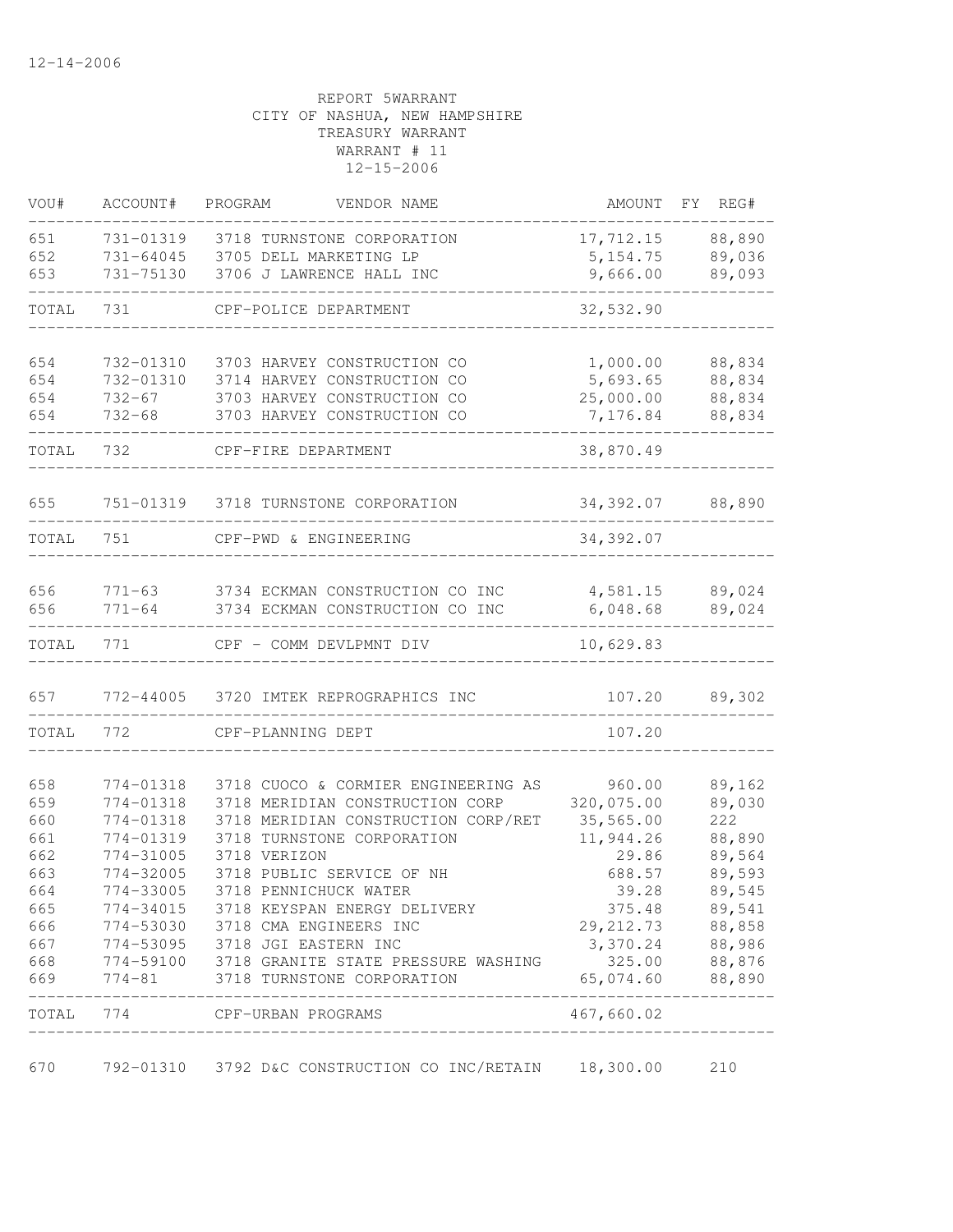| VOU#                            | ACCOUNT#                                                      | PROGRAM<br>VENDOR NAME                                                                                                                    | AMOUNT FY                                                        | REG#                                           |
|---------------------------------|---------------------------------------------------------------|-------------------------------------------------------------------------------------------------------------------------------------------|------------------------------------------------------------------|------------------------------------------------|
| 671<br>672<br>673<br>673<br>674 | 792-53030<br>792-53030<br>792-53030<br>792-53030<br>792-59232 | 3792 FAY SPOFFORD & THORNDIKE LLC<br>3799 MALCOLM PIRNIE INC<br>3798 METCALF & EDDY<br>3799 METCALF & EDDY<br>3795 CAPE ANN EOUIPMENT LLC | 47, 147.36<br>33,564.76<br>15,210.44<br>43,622.53<br>187, 191.94 | 88,883<br>89,076<br>89,008<br>89,008<br>89,519 |
| TOTAL                           | 792                                                           | CPF-WASTEWATER USER FUND                                                                                                                  | 345,037.03                                                       |                                                |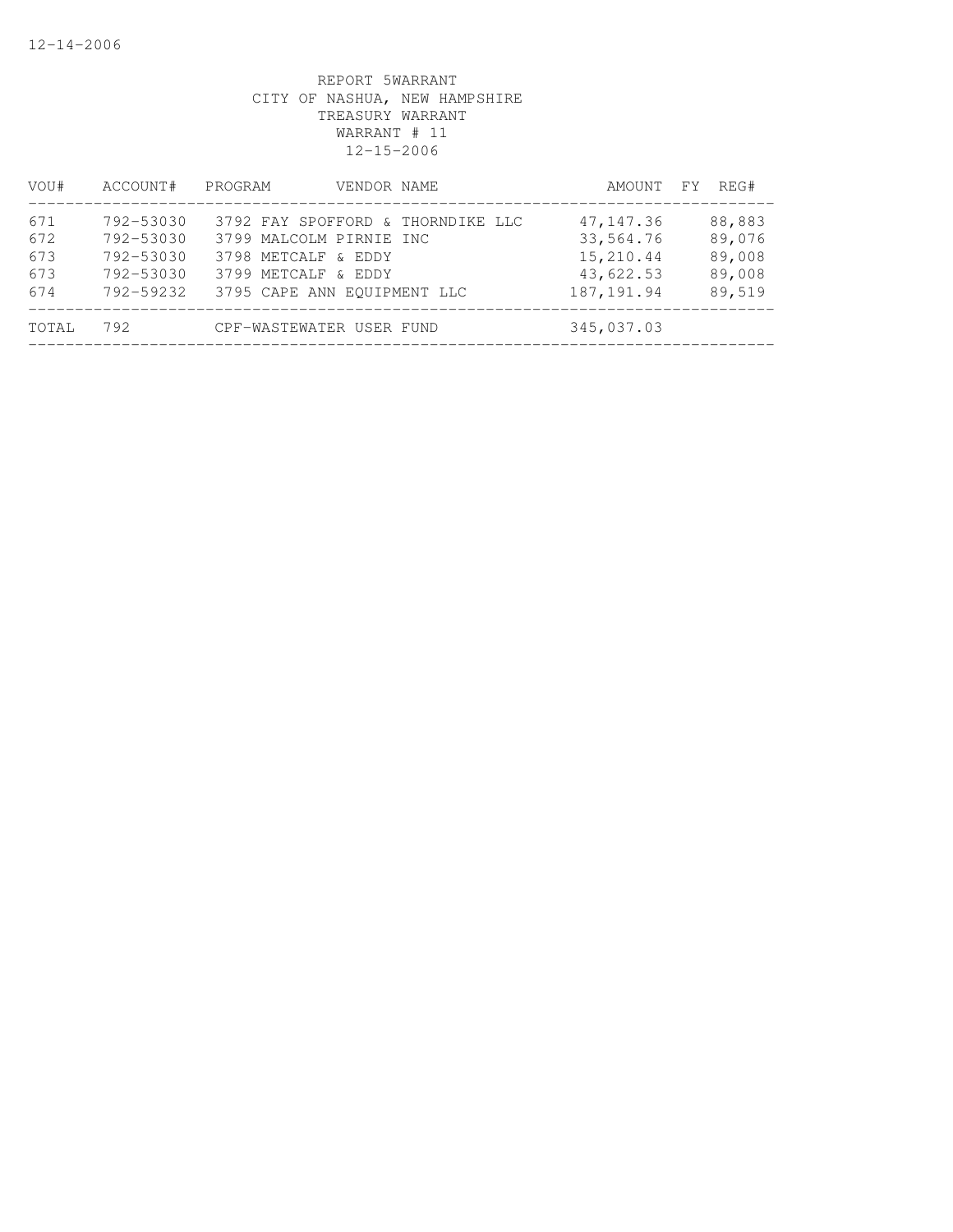| VOU# | ACCOUNT#  | VENDOR NAME                    | AMOUNT   | FΥ | REG#   |  |
|------|-----------|--------------------------------|----------|----|--------|--|
| 675  | 801-31005 | COMCAST                        | 54.25    |    | 89,531 |  |
| 676  | 801-31005 | PENNICHUCK WATER               | 71.68    |    | 89,545 |  |
| 677  | 801-31050 | NEXTEL COMMUNICATIONS          | 162.74   |    | 89,530 |  |
| 678  | 801-32005 | PUBLIC SERVICE OF NH           | 863.72   |    | 89,593 |  |
| 679  | 801-33005 | PENNICHUCK WATER               | 71.82    |    | 89,545 |  |
| 680  | 801-34015 | ENERGYNORTH PROPANE            | 40.00    |    | 89,539 |  |
| 681  | 801-41015 | STAPLES BUSINESS ADVANTAGE     | 110.47   |    | 89,231 |  |
| 682  | 801-43005 | FEDEX                          | 64.50    |    | 89,527 |  |
| 683  | 801-46030 | LEHIGH SAFETY SHOE LLC         | 232.00   |    | 89,013 |  |
| 684  | 801-46045 | SACKS DEPARTMENT STORE         | 185.20   |    | 89,580 |  |
| 685  | 801-46045 | UNIFIRST CORPORATION           | 304.00   |    | 89,212 |  |
| 685  | 801-46045 | UNIFIRST CORPORATION           | 205.28   |    | 89,212 |  |
| 686  | 801-47010 | CINTAS FIRSTAID & SAFETY       | 255.65   |    | 89,032 |  |
| 687  | 801-48005 | SHATTUCK MALONE OIL CO         | 1,041.95 |    | 89,521 |  |
| 688  | 801-49040 | LAB SAFETY SUPPLY INC          | 347.68   |    | 89,081 |  |
| 689  | 801-49075 | RIS PAPER COMPANY INC          | 31.50    |    | 88,967 |  |
| 690  | 801-53075 | USDA APHIS                     | 4,900.00 |    | 89,546 |  |
| 691  | 801-53109 | NORTH SHORE RECYCLED FIBERS    | 4,825.35 |    | 88,978 |  |
| 692  | 801-59100 | AMHERST APPLIANCE REPAIR/STEVE | 635.00   |    | 89,569 |  |
| 693  | 801-59245 | D & R TOWING INC               | 1,619.00 |    | 89,431 |  |
| 694  | 801-59245 | MAINE OXY                      | 70.00    |    | 88,829 |  |
| 695  | 801-64192 | BELLETETES INC                 | 37.04    |    | 89,041 |  |
| 696  | 801-75023 | ADAMS & FOGG OIL EQUIPMENT CO  | 699.67   |    | 88,868 |  |
| 697  | 801-75023 | B & S LOCKSMITHS INC           | 136.00   |    | 89,193 |  |
| 698  | 801-75023 | BELLETETES INC                 | 46.38    |    | 89,041 |  |
| 699  | 801-75023 | J P CHEMICAL CO INC            | 70.00    |    | 89,035 |  |
| 700  | 801-75023 | JOHNSON'S ELECTRIC SUPPLY      | 323.83   |    | 88,955 |  |
| 701  | 801-77020 | CHADWICK-BAROSS INC            | 610.25   |    | 88,905 |  |
| 702  | 801-77020 | CN WOOD CO INC                 | 3,133.96 |    | 89,222 |  |
| 703  | 801-77020 | MCDEVITT TRUCKS INC            | 323.52   |    | 89,226 |  |
| 704  | 801-77020 | SULLIVAN TIRE INC              | 4,996.16 |    | 88,882 |  |
| 705  | 801-78065 | MAYNARD & LESIEUR INCORPORATED | 2,194.47 |    | 89,438 |  |
| 705  | 801-78065 | MAYNARD & LESIEUR INCORPORATED | 1,820.37 |    | 89,438 |  |
| 706  | 801-78065 | SULLIVAN TIRE INC              | 1,645.00 |    | 88,882 |  |
| 707  | 801-78100 | AUTO ELECTRIC WAREHOUSE INC    | 295.00   |    | 88,826 |  |
| 708  | 801-78100 | CASEY EQUIPMENT & RENTAL CORP  | 4,051.78 |    | 89,195 |  |
| 709  | 801-78100 | CN WOOD CO INC                 | 31.34    |    | 89,222 |  |
| 710  | 801-78100 | DONOVAN EQUIPMENT CO INC       | 2,492.22 |    | 88,899 |  |
| 711  | 801-78100 | DONOVAN SPRING COMPANY INC     | 26.18    |    | 88,902 |  |
| 711  | 801-78100 | DONOVAN SPRING COMPANY INC     | 296.44   |    | 88,902 |  |
| 712  | 801-78100 | DOWNTOWN LINCOLN-MERCURY INC   | 326.41   |    | 88,941 |  |
| 713  | 801-78100 | LANDFILL/CITY OF NASHUA        | 100.00   |    | 88,817 |  |
| 714  | 801-78100 | LIBERTY INTN'L TRUCKS OF NH LL | 36.22    |    | 89,435 |  |
| 714  | 801-78100 | LIBERTY INTN'L TRUCKS OF NH LL | 3,949.87 |    | 89,435 |  |
| 714  | 801-78100 | LIBERTY INTN'L TRUCKS OF NH LL | 201.46   |    | 89,435 |  |
| 715  | 801-78100 | MINUTEMAN TRUCKS INC           | 70.20    |    | 89,232 |  |
| 716  | 801-78100 | NAPA AUTO PARTS                | 1,549.14 |    | 89,183 |  |
| 716  | 801-78100 | NAPA AUTO PARTS                | 1,578.96 |    | 89,183 |  |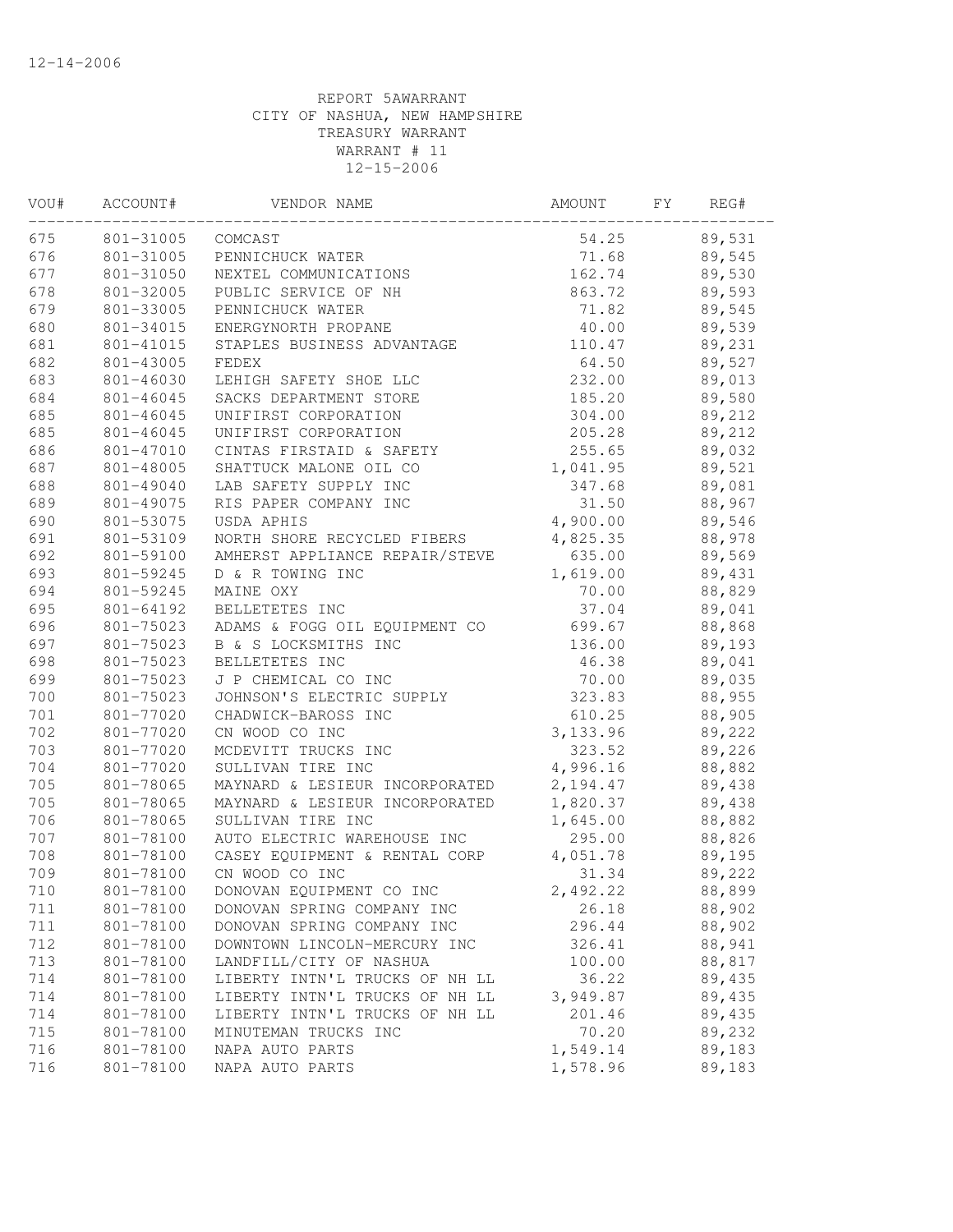| VOU#       | ACCOUNT#               | VENDOR NAME                                  | AMOUNT    | FY | REG#             |
|------------|------------------------|----------------------------------------------|-----------|----|------------------|
| 716        |                        | 801-78100 NAPA AUTO PARTS                    | 43.79     |    | 89,183           |
| 717        |                        | 801-78100 SANEL AUTO PARTS CO                | 67.18     |    | 89,044           |
| 717        | 801-78100              | SANEL AUTO PARTS CO                          | 360.84    |    | 89,045           |
| 717        | 801-78100              | SANEL AUTO PARTS CO                          | 92.56     |    | 89,045           |
| 717        | 801-78100              | SANEL AUTO PARTS CO                          | 36.30     |    | 89,045           |
| 718        | 801-83106              | HARVARD PILGRIM HEALTH CARE                  | 202.66    |    | 218              |
| 719        | 801-83106              | NORTHEAST DELTA                              | 643.34    |    | 219              |
| 719        | 801-83206              | NORTHEAST DELTA                              | 948.10    |    | 219              |
| 719        | 801-83306              | NORTHEAST DELTA                              | 227.50    |    | 219              |
| 720        |                        | 801-83406 HARVARD PILGRIM HEALTH CARE        | 1,000.79  |    | 218              |
| 721        |                        | 801-83406 NORTHEAST DELTA                    | 365.12    |    | 219              |
| TOTAL 801  |                        | SOLID WASTE DISPOSAL                         |           |    | 51, 121.84       |
| 722        |                        | 802-31005 NEXTEL COMMUNICATIONS              | 116.99    |    |                  |
| 722        | 802-31005              | NEXTEL COMMUNICATIONS                        | 235.90    |    | 89,530<br>89,530 |
| 723        | 802-31005              | VERIZON                                      | 68.86     |    | 89,558           |
|            |                        |                                              |           |    | 89,593           |
| 724<br>724 | 802-32005<br>802-32005 | PUBLIC SERVICE OF NH<br>PUBLIC SERVICE OF NH | 378.99    |    | 89,594           |
| 724        |                        |                                              | 16.07     |    |                  |
|            | 802-32005              | PUBLIC SERVICE OF NH                         | 548.01    |    | 89,594           |
| 725        | 802-33005              | PENNICHUCK WATER                             | 23.75     |    | 89,545           |
| 726        | 802-41015              | STAPLES BUSINESS ADVANTAGE                   | 122.76    |    | 89,231           |
| 726        | 802-41015              | STAPLES BUSINESS ADVANTAGE                   | 152.95    |    | 89,231           |
| 727        | 802-45101              | CIBA SPECIALTY CHEMICALS CO                  | 10,932.00 |    | 88,932           |
| 728        | 802-45106              | KEMIRA WATER SOLUTIONS INC                   | 1,795.64  |    | 89,085           |
| 729        | 802-46045              | UNIFIRST CORPORATION                         | 78.96     |    | 89,212           |
| 729        | 802-46045              | UNIFIRST CORPORATION                         | 464.56    |    | 89,212           |
| 730        | 802-53030              | CHEMSERVE ENVIRONMENTAL ANALYS 1,105.28      |           |    | 89,166           |
| 731        | 802-54020              | TELEGRAPH PUBLISHING CO                      | 558.80    |    | 89,615           |
| 732        | 802-54020              | UNION LEADER CORPORATION                     | 341.82    |    | 89,529           |
| 733        | 802-59225              | RESOURCE MANAGEMENT INC                      | 18,830.14 |    | 88,847           |
| 734        | 802-59230              | BROX INDUSTRIES INC                          | 969.22    |    | 88,904           |
| 735        | 802-59275              | PENNICHUCK WATER                             | 9,410.77  |    | 89,547           |
| 736        | 802-59320              | D & R TOWING INC                             | 1,005.00  |    | 89,431           |
| 737        | 802-59320              | HOWARD P FAIRFIELD INC                       | 506.15    |    | 89,391           |
| 738        | 802-59320              | NAPA AUTO PARTS                              | 181.15    |    | 89,184           |
| 739        | 802-64045              | DELL MARKETING LP                            | 250.00    |    | 88,965           |
| 740        | 802-64192              | <b>CUES</b>                                  | 1,243.01  |    | 89,005           |
| 741        | 802-64192              | GRAINGER                                     | 274.30    |    | 88,927           |
| 741        | 802-64192              | GRAINGER                                     | 178.92    |    | 88,927           |
| 742        | 802-64192              | HOME DEPOT CREDIT SERVICES                   | 222.94    |    | 89,537           |
| 742        | 802-64192              | HOME DEPOT CREDIT SERVICES                   | 11.98     |    | 89,537           |
| 743        | 802-66025              | GE CAPITAL INC                               | 105.00    |    | 89,219           |
| 744        | 802-77045              | PINE MOTOR PARTS                             | 17.18     |    | 89,439           |
| 745        | 802-77055              | M & M ELECTRICAL SUPPLY CO INC               | 27.96     |    | 89,427           |
| 746        | 802-77055              | MCMASTER-CARR SUPPLY CO                      | 67.11     |    | 89,027           |
| 747        | 802-77065              | APPLIED INDUSTRIAL TECHNOLOGIE               | 142.22    |    | 88,940           |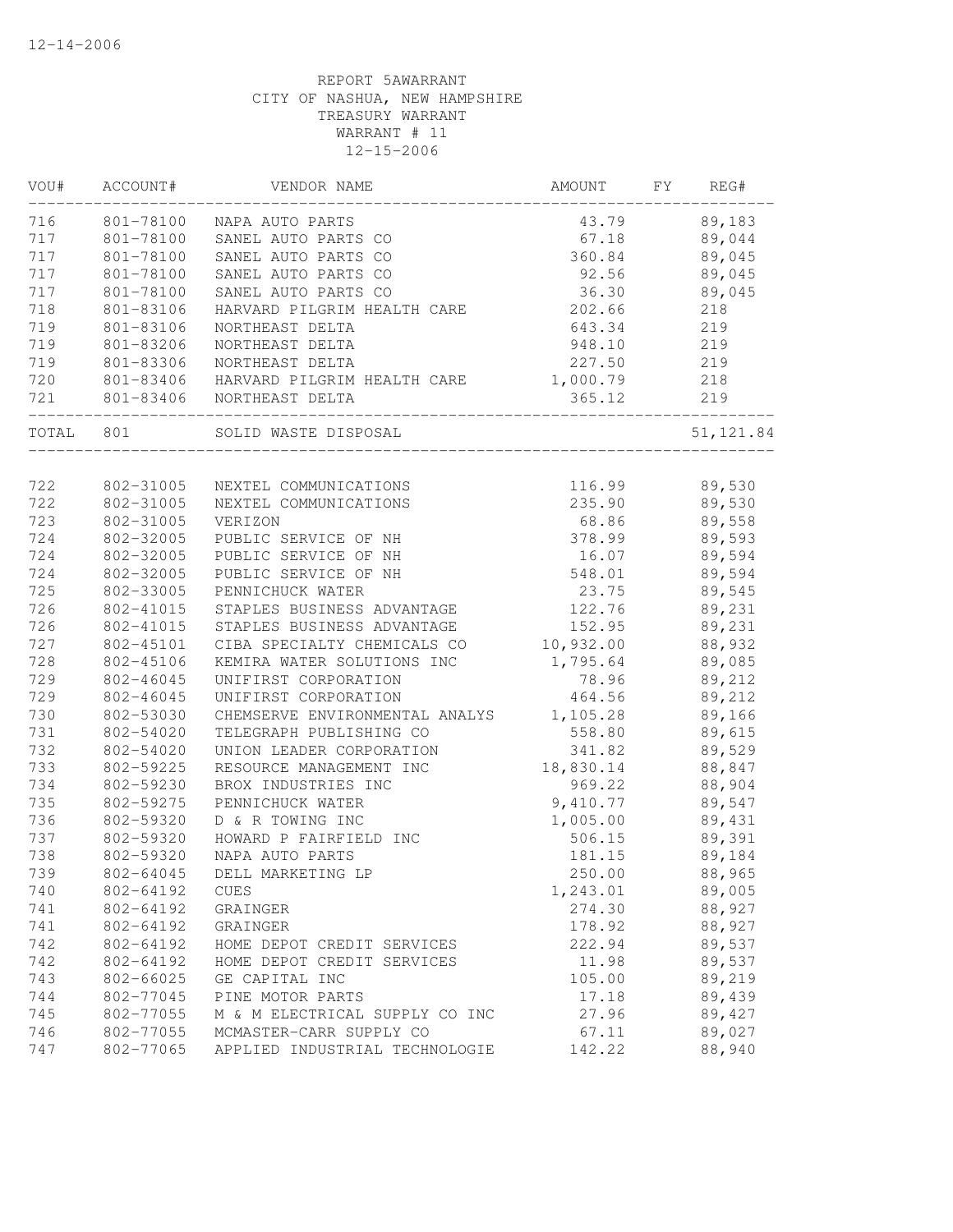| VOU#  | ACCOUNT#  | VENDOR NAME                    | AMOUNT     | <b>FY</b> | REG#      |
|-------|-----------|--------------------------------|------------|-----------|-----------|
| 748   | 802-77065 | M & B MACHINING AND WELDING    | 476.00     |           | 89,436    |
| 749   | 802-77066 | BEARINGS SPECIALTY CO INC      | 10.00      |           | 89,218    |
| 750   | 802-77066 | M & M ELECTRICAL SUPPLY CO INC | 75.80      |           | 89,427    |
| 751   | 802-77066 | PINE MOTOR PARTS               | 19.48      |           | 89,439    |
| 752   | 802-77069 | GRAINGER                       | 501.91     |           | 88,927    |
| 753   | 802-77069 | MCMASTER-CARR SUPPLY CO        | 275.56     |           | 89,027    |
| 754   | 802-77070 | WINDWARD PETROLEUM             | 963.11     |           | 88,933    |
| 755   | 802-77071 | GRAINGER                       | 102.53     |           | 88,927    |
| 756   | 802-83006 | HARVARD PILGRIM HEALTH CARE    | 14, 113.59 |           | 218       |
| 757   | 802-83006 | NORTHEAST DELTA                | 2,585.52   |           | 219       |
| 758   | 802-94005 | NHWPCA                         | 50.00      |           | 89,533    |
| 759   | 802-96004 | GRAINGER                       | 157.05     |           | 88,927    |
| TOTAL | 802       | SEWERAGE DISPOSAL SYSTEM       |            |           | 69,714.94 |
|       |           |                                |            |           |           |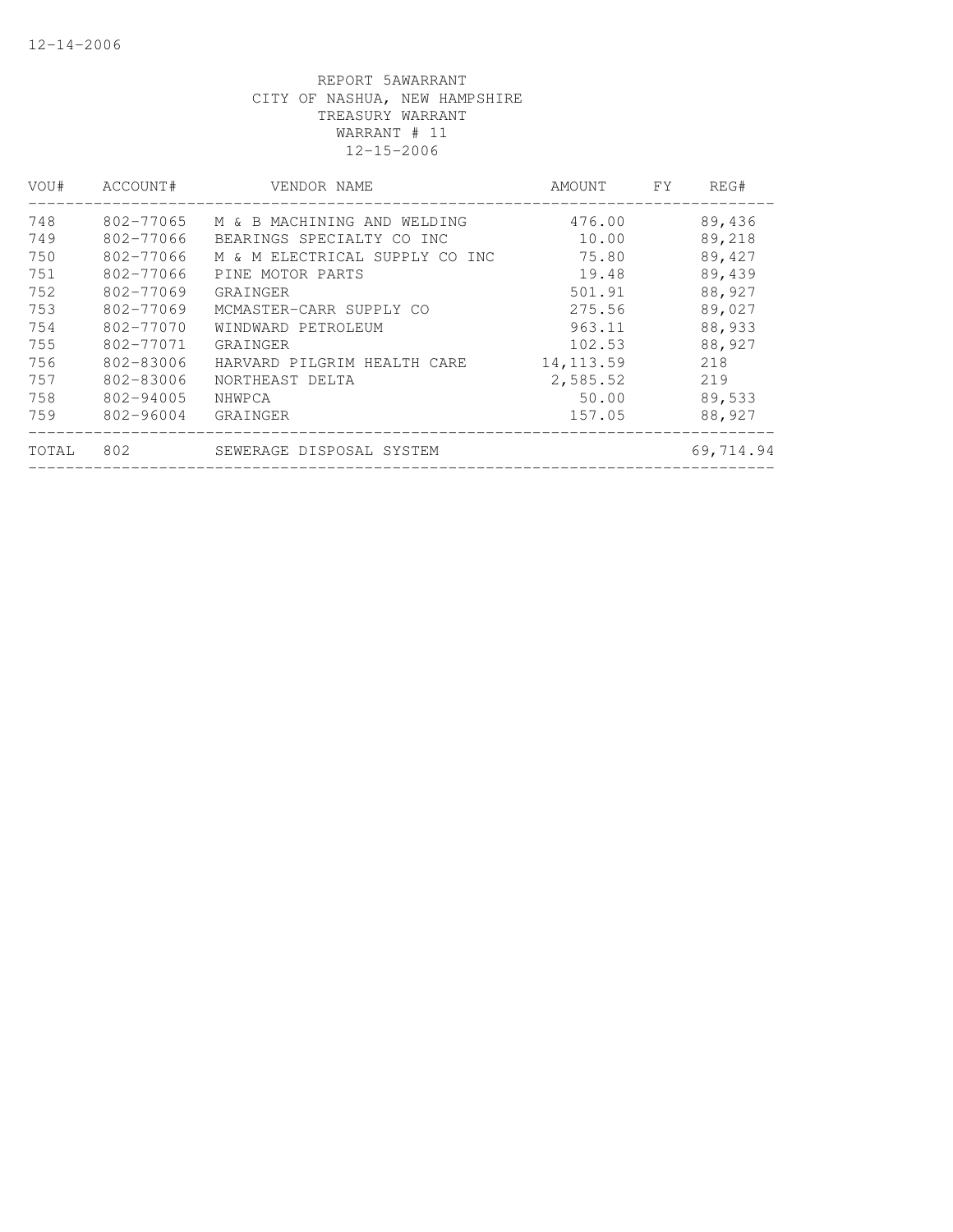| VOU#       | ACCOUNT# | VENDOR NAME                                                       | AMOUNT FY REG#   |                  |
|------------|----------|-------------------------------------------------------------------|------------------|------------------|
|            |          | 760 931-98029 HEFFERAN TIMOTHY                                    |                  | 18.68 89,520     |
| TOTAL      | 931      | POLICE TRUST FUND                                                 |                  | 18.68            |
|            |          | 761 951-05055 TO THE ESTATE OF MAURICE AREL 3,000.00 89,069       |                  |                  |
| TOTAL 951  |          | PWD & ENG TRUST FUND                                              |                  | 3,000.00         |
| 762<br>763 |          | 952-05054 HOME DEPOT CREDIT SERVICES<br>952-05058 HANDY HOUSE INC | 405.12<br>59.00  | 89,537<br>89,567 |
| TOTAL      | 952      | PARK & RECREATION TRUST FUND                                      |                  | 464.12           |
| 764        |          | 953-45030 BROX INDUSTRIES INC                                     | 10,573.20 88,904 |                  |
|            |          | TOTAL 953 STREET TRUST FUND                                       |                  | 10,573.20        |
| 765        |          | 961-45185 HARDY DORIC INC                                         |                  | 525.00 89,053    |
| TOTAL      | 961      | EDGEWOOD CEMETERY TRUST FUND                                      |                  | 525.00           |
| 766        |          | 963-229 CANFIELD GEORGE                                           | 2,800.00         | 89,133           |
| TOTAL      | 963      | WOODLAWN CEMETERY TRUST FUND                                      |                  | 2,800.00         |
|            |          | 767 975-59100 MOVIE LICENSING USA                                 | 75.00            | 89,538           |
| TOTAL      | 975      | LIBRARY TRUST FUND                                                |                  | 75.00            |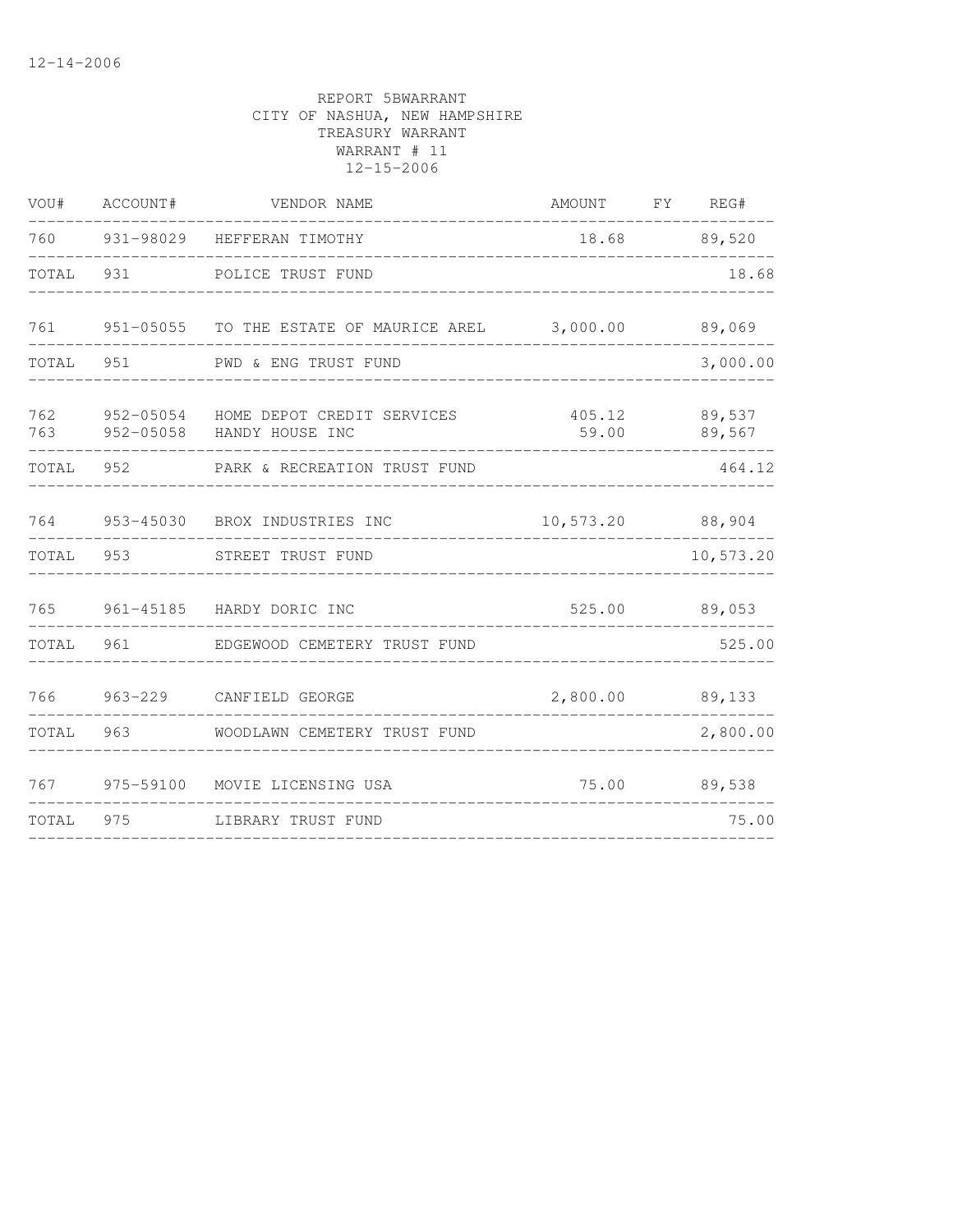|           |                          | ACCOUNT# PAYROLL WEEK ENDING           | AMOUNT             |  |
|-----------|--------------------------|----------------------------------------|--------------------|--|
|           | $151 - 41$<br>$151 - 41$ | $02 - DEC - 2006$<br>$09 - DEC - 2006$ | 1,573.43<br>299.63 |  |
| TOTAL 151 |                          | A/R POLICE OVERTIME                    | 1,873.06           |  |
|           |                          |                                        |                    |  |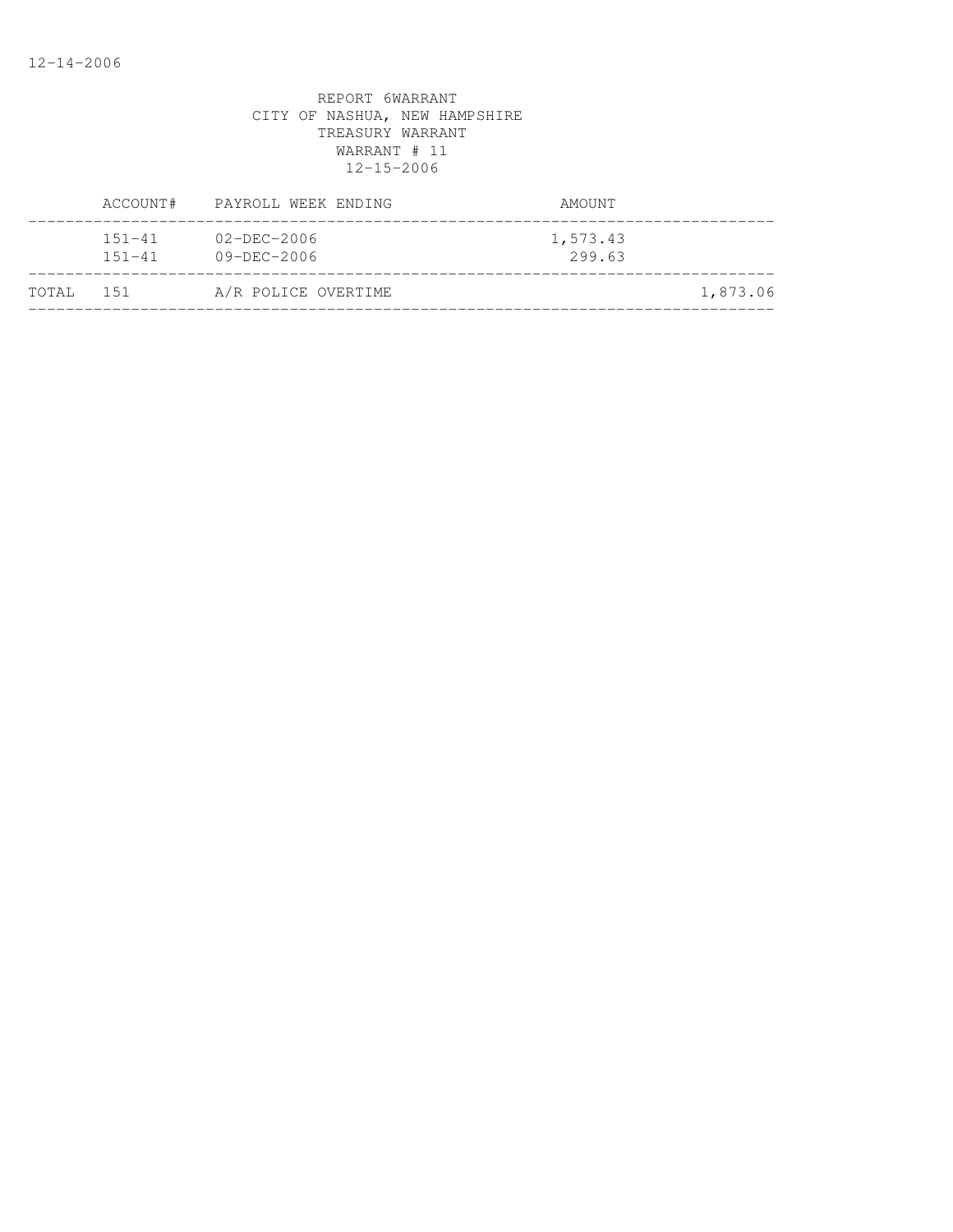|           |                        | ACCOUNT# PAYROLL WEEK ENDING                     | AMOUNT             |           |
|-----------|------------------------|--------------------------------------------------|--------------------|-----------|
|           |                        | 3037-11515 02-DEC-2006                           | 543.48             |           |
| TOTAL 303 |                        | ALT - INCENTIVE FUND PROGRAM                     |                    | 543.48    |
|           |                        | 305-11239 02-DEC-2006                            | 970.72             |           |
|           |                        | 305-11239 09-DEC-2006                            | 970.72             |           |
|           |                        | 305-59100 02-DEC-2006                            | 101.25             |           |
| TOTAL 305 |                        | SRF - CIVIC & COMM ACTIVITIES                    |                    | 2,042.69  |
|           |                        |                                                  |                    |           |
|           | 308-83051              | 02-DEC-2006                                      | 1,216.25           |           |
|           |                        | 308-83051 09-DEC-2006                            | 2,995.71           |           |
|           | 308-83052<br>308-83052 | 02-DEC-2006                                      | 1,395.09           |           |
|           |                        | 09-DEC-2006<br>308-83102  02-DEC-2006            | 798.23<br>1,860.33 |           |
|           |                        | 308-83102 09-DEC-2006                            | 2,227.89           |           |
| TOTAL 308 |                        | SRF - INSURANCE                                  |                    | 10,493.50 |
|           |                        |                                                  |                    |           |
|           |                        | 3086-11870 02-DEC-2006                           | 2,852.31           |           |
|           |                        | 3086-12006 02-DEC-2006                           | 1,812.59           |           |
|           |                        | 3086-13004 02-DEC-2006                           | 600.00             |           |
|           |                        | 3086-13032 02-DEC-2006                           | 231.50             |           |
|           |                        | 3086-13032 09-DEC-2006<br>3086-13133 02-DEC-2006 | 202.05<br>781.25   |           |
|           |                        |                                                  |                    |           |
| TOTAL     | 308                    | JAVITS GRANT PROGRAM                             |                    | 6,479.70  |
|           |                        | 3097-11162 02-DEC-2006                           | 1,092.01           |           |
|           |                        | 3097-11162 09-DEC-2006                           | 1,092.01           |           |
|           |                        | 3097-11408 02-DEC-2006                           | 721.60             |           |
|           | 3097-11408             | 09-DEC-2006                                      | 721.60             |           |
|           | 3097-12112             | $02 - DEC - 2006$                                | 3,488.68           |           |
|           |                        | 3097-12112 09-DEC-2006                           | 3,558.24           |           |
|           | 3097-12830             | $02 - DEC - 2006$                                | 382.40             |           |
|           | 3097-12830             | 09-DEC-2006                                      | 48.72              |           |
|           | 3097-19138             | $02 - DEC - 2006$                                | 2,755.50           |           |
|           | 3097-19139             | $02 - DEC - 2006$                                | 8,158.44           |           |
|           | 3097-19140             | $02 - DEC - 2006$                                | 8,686.71           |           |
|           | 3097-19140             | 09-DEC-2006                                      | 8,759.28           |           |
|           | 3097-19540             | $02 - DEC - 2006$                                | 21,558.78          |           |
|           | 3097-19540             | 09-DEC-2006                                      | 21,516.11          |           |
|           | 3097-19544             | $02 - DEC - 2006$                                | 675.65             |           |
|           | 3097-19544             | 09-DEC-2006                                      | 688.94             |           |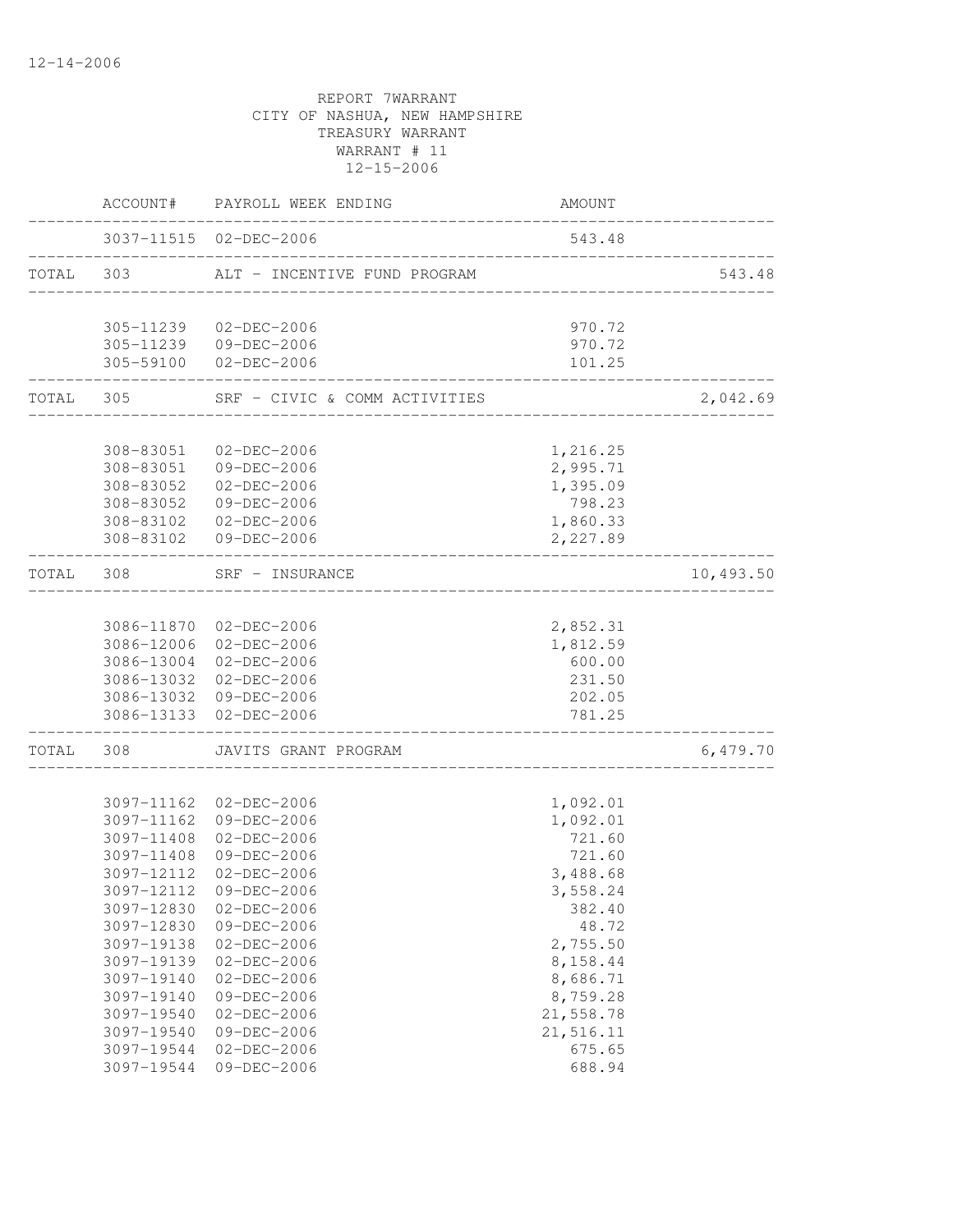|           |                 | ACCOUNT# PAYROLL WEEK ENDING                     | AMOUNT             |           |
|-----------|-----------------|--------------------------------------------------|--------------------|-----------|
|           |                 | 3097-19545 02-DEC-2006<br>3097-19545 09-DEC-2006 | 1,079.59<br>918.60 |           |
| TOTAL 309 |                 | SRF - FOOD SERVICES                              |                    | 85,902.86 |
|           |                 | 3117-12006 02-DEC-2006                           | 1,471.97           |           |
|           | --------------- | 3117-12006 09-DEC-2006                           | 475.00             |           |
|           |                 | TOTAL 311 DRIVER'S EDUCATION                     |                    | 1,946.97  |
|           |                 | 3118-13133 09-DEC-2006                           | 24.76              |           |
| TOTAL 311 |                 | SUMMER SCHOOL                                    |                    | 24.76     |
|           | 312-11165       | $02 - DEC - 2006$                                | 745.98             |           |
|           | 312-11165       | 09-DEC-2006                                      | 745.98             |           |
|           | 312-11191       | 02-DEC-2006                                      | 703.92             |           |
|           | 312-11191       | 09-DEC-2006                                      | 703.92             |           |
|           | 312-11547       | 02-DEC-2006                                      | 1,947.99           |           |
|           | 312-11547       | 09-DEC-2006                                      | 1,948.00           |           |
|           | 312-12010       | 02-DEC-2006                                      | 86.03              |           |
|           | 312-12010       | 09-DEC-2006                                      | 86.03              |           |
|           | 312-12116       | $02 - DEC - 2006$                                | 551.93             |           |
|           | 312-12116       | 09-DEC-2006                                      | 551.93             |           |
|           | 312-12150       | 02-DEC-2006                                      | 100.00             |           |
|           | 312-12150       | 09-DEC-2006                                      | 100.00             |           |
|           | 312-13004       | 02-DEC-2006<br>312-13004 09-DEC-2006             | 957.04<br>797.27   |           |
| TOTAL     | 312             | SRF - FINANCIAL SERVICES                         |                    | 10,026.02 |
|           |                 |                                                  |                    |           |
|           |                 | 3122-12006 02-DEC-2006<br>3122-12006 09-DEC-2006 | 2,799.28<br>562.50 |           |
| TOTAL     | 312             | ADULT ED/CONTINUING ED                           |                    | 3,361.78  |
|           |                 | 3245-11860 09-DEC-2006                           | 500.00             |           |
|           |                 | 3245-12006 09-DEC-2006                           | 815.00             |           |
| TOTAL     | 324             | YOUTH SAFE HAVEN-PAL<br>---------------------    |                    | 1,315.00  |
|           | 331-11245       | $02 - DEC - 2006$                                | 292.41             |           |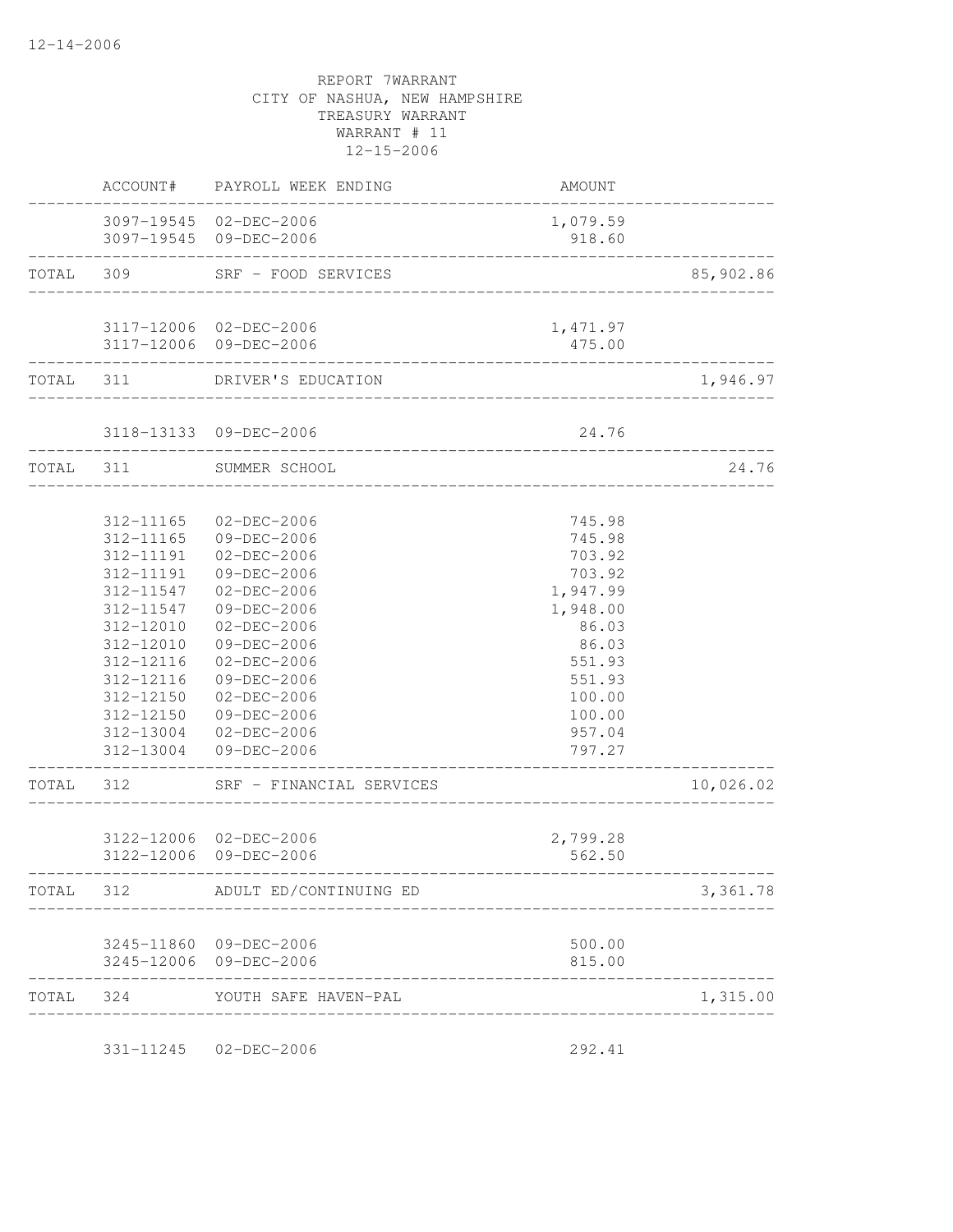|           | ACCOUNT#                 | PAYROLL WEEK ENDING                              | AMOUNT                |           |
|-----------|--------------------------|--------------------------------------------------|-----------------------|-----------|
|           | 331-11245                | 09-DEC-2006                                      | 400.01                |           |
|           | 331-11250                | 02-DEC-2006                                      | 647.10                |           |
|           | 331-11250                | 09-DEC-2006                                      | 647.10                |           |
|           | 331-11549                | $02-DEC-2006$                                    | 676.71                |           |
|           | 331-11549                | 09-DEC-2006                                      | 676.71                |           |
|           | 331-11558                | 02-DEC-2006                                      | 1,053.23              |           |
|           | 331-11558                | 09-DEC-2006                                      | 1,053.23              |           |
|           | 331-11567                | 02-DEC-2006                                      | 1,263.80              |           |
|           | 331-11567                | 09-DEC-2006                                      | 1,263.79              |           |
|           | 331-12115                | 02-DEC-2006                                      | 524.61                |           |
|           | 331-12115                | 09-DEC-2006                                      | 524.61                |           |
|           | 331-13044                | 02-DEC-2006                                      | 3,280.15              |           |
|           | 331-13044                | 09-DEC-2006                                      | 1,807.05              |           |
|           |                          | 331-18036 02-DEC-2006                            | 4,942.34              |           |
|           |                          | 331-18036 09-DEC-2006                            | 7,007.45              |           |
| TOTAL 331 |                          | SRF - POLICE DEPARTMENT                          |                       | 26,060.30 |
|           |                          |                                                  |                       |           |
|           |                          | 332-13004 02-DEC-2006                            |                       |           |
|           |                          | 332-13004 09-DEC-2006                            | 21.45                 |           |
| TOTAL 332 |                          | SRF - FIRE DEPARTMENT                            |                       | 21.45     |
|           |                          |                                                  |                       |           |
|           |                          | 3337-12006 09-DEC-2006<br>3337-19230 02-DEC-2006 | 1,001.63<br>1,039.75  |           |
|           |                          | 3337-19230 09-DEC-2006                           | 155.00                |           |
| TOTAL     | 333                      | TITLE I SCHL IMPRV MT PLEASANT                   | _____________________ | 2,196.38  |
|           |                          |                                                  |                       |           |
|           |                          | 3346-13133 02-DEC-2006                           | 18.75                 |           |
| TOTAL 334 |                          | TITLE I SCHL IMPRV AMHERST ST                    |                       | 18.75     |
|           |                          |                                                  |                       |           |
|           |                          | 3347-13133 02-DEC-2006                           | 1,123.29              |           |
|           |                          | 3347-13133 09-DEC-2006                           | 191.12                |           |
| TOTAL     | 334                      | TITLE I SCHL IMPRV AMHERST ST                    |                       | 1,314.41  |
|           |                          |                                                  |                       |           |
|           | 3357-11870               | 02-DEC-2006                                      | 2,585.35              |           |
|           | 3357-12006<br>3357-12078 | 02-DEC-2006<br>02-DEC-2006                       | 323.08<br>1,150.00    |           |
|           | 3357-12078               | 09-DEC-2006                                      | 975.00                |           |
|           | 3357-12206               | $02 - DEC - 2006$                                | $-323.08$             |           |
|           |                          |                                                  |                       |           |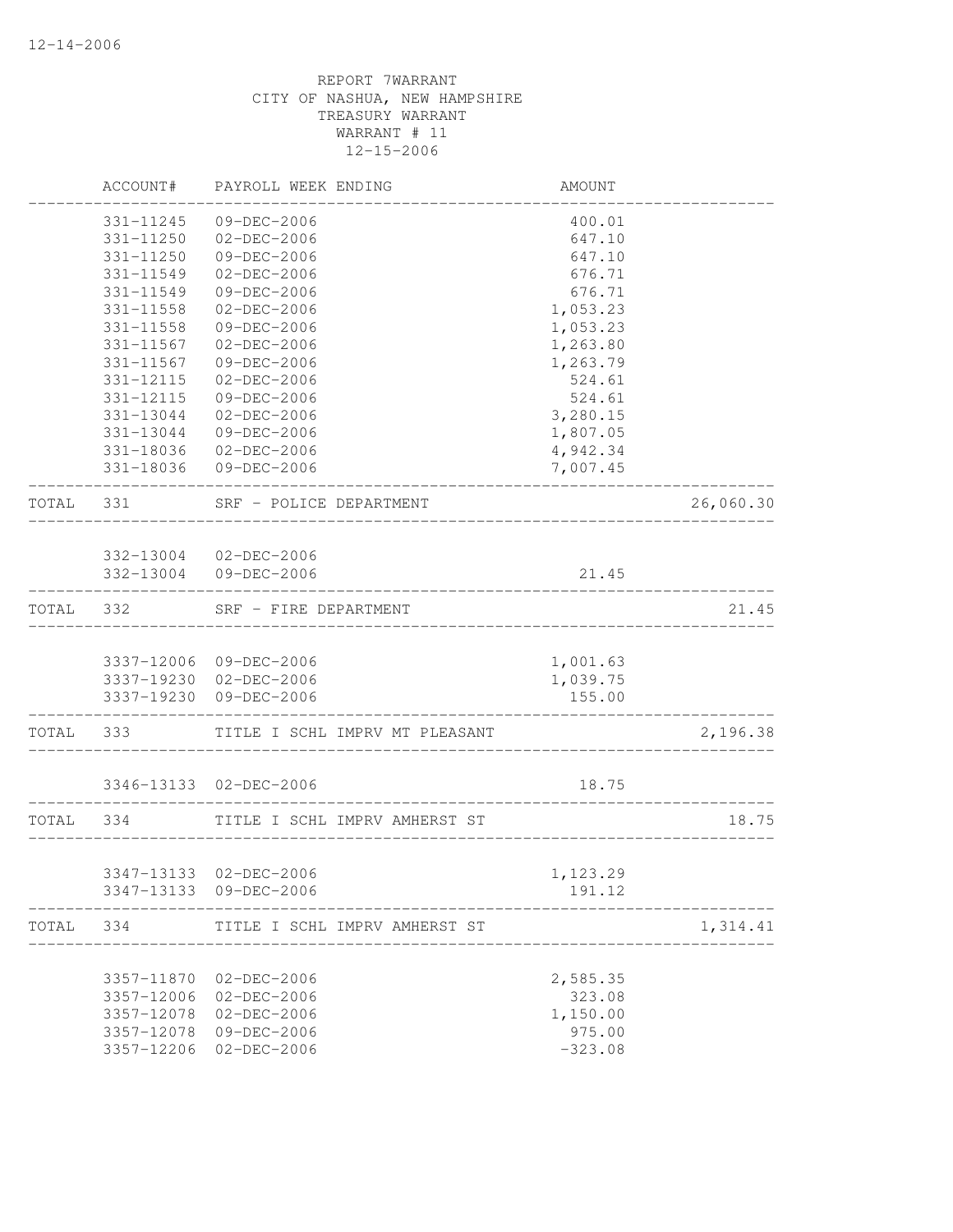|           |            | ACCOUNT# PAYROLL WEEK ENDING  | AMOUNT                         |          |
|-----------|------------|-------------------------------|--------------------------------|----------|
|           |            | 3357-19230 02-DEC-2006        | 112.50                         |          |
|           |            | 3357-19230 09-DEC-2006        | 100.00                         |          |
| TOTAL 335 |            | TITLE IB READ 1ST MT PLEASANT | ------------------------------ | 4,922.85 |
|           |            |                               |                                |          |
|           |            | 341-11107 02-DEC-2006         | 667.80                         |          |
|           | 341-11107  | 09-DEC-2006                   | 667.80                         |          |
|           | 341-11235  | 02-DEC-2006                   | 1,871.29                       |          |
|           | 341-11235  | 09-DEC-2006                   | 1,871.29                       |          |
|           | 341-11346  | $02 - DEC - 2006$             | 210.33                         |          |
|           | 341-11346  | 09-DEC-2006                   | 210.33                         |          |
|           | 341-11484  | 09-DEC-2006                   | 1,600.00                       |          |
|           | 341-11563  | 02-DEC-2006                   | 904.58                         |          |
|           | 341-11563  | 09-DEC-2006                   | 904.58                         |          |
|           | 341-11584  | 09-DEC-2006                   | 88.69                          |          |
|           | 341-12037  | 02-DEC-2006                   | 100.03                         |          |
|           | 341-12037  | 09-DEC-2006                   | 100.03                         |          |
|           | 341-12101  | 02-DEC-2006                   | 371.52                         |          |
|           |            | 341-12101 09-DEC-2006         | 371.52                         |          |
| TOTAL 341 |            | SRF - COMMUNITY SERVICES      |                                | 9,939.79 |
|           |            |                               |                                |          |
|           | 342-11584  | 02-DEC-2006                   | 1,733.37                       |          |
|           |            | 342-11584 09-DEC-2006         | 1,733.35                       |          |
|           | 342-12000  | 02-DEC-2006                   | 615.00                         |          |
|           | 342-12000  | 09-DEC-2006                   | 615.00                         |          |
|           | 342-12040  | $02 - DEC - 2006$             | 888.00                         |          |
|           | 342-12040  | 09-DEC-2006                   | 888.00                         |          |
|           | 342-12081  | 02-DEC-2006                   | 69.00                          |          |
|           | 342-12081  | 09-DEC-2006                   | 80.50                          |          |
|           | 342-12113  | $02 - DEC - 2006$             | 189.00                         |          |
|           | 342-12113  | 09-DEC-2006                   | 189.00                         |          |
|           |            | 342-12582 02-DEC-2006         | 234.60                         |          |
|           |            | 342-12582 09-DEC-2006         | 234.60                         |          |
| TOTAL 342 |            | SRF - COMMUNITY HEALTH        |                                | 7,469.42 |
|           |            |                               |                                |          |
|           | 3447-11162 | $02 - DEC - 2006$             | 547.13                         |          |
|           | 3447-11162 | 09-DEC-2006                   | 547.13                         |          |
|           | 3447-11860 | $02 - DEC - 2006$             | 7,812.15                       |          |
|           | 3447-12006 | $02 - DEC - 2006$             | 4,896.25                       |          |
|           | 3447-12006 | $09 - DEC - 2006$             | 3,240.00                       |          |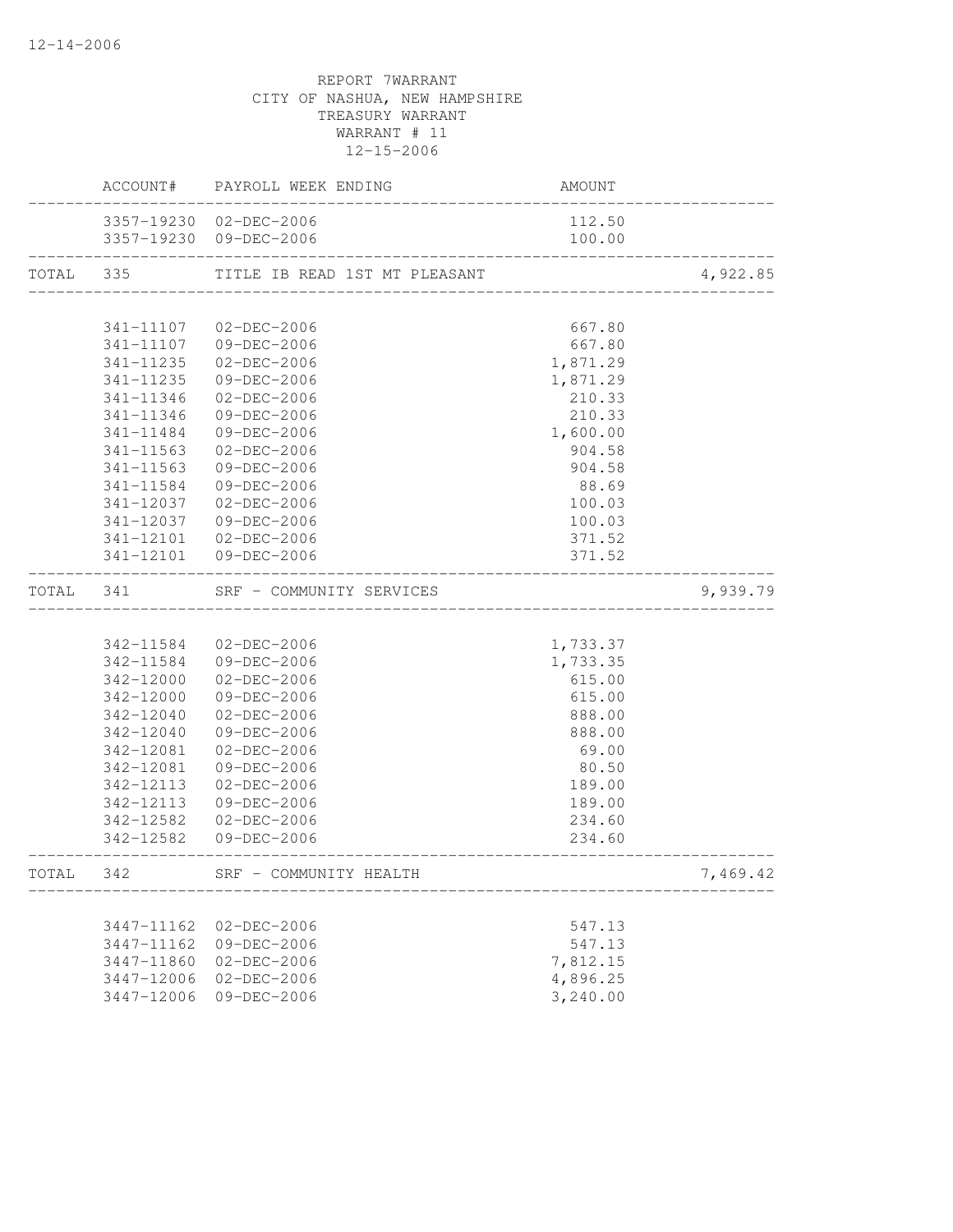|           |                    | ACCOUNT# PAYROLL WEEK ENDING                     | AMOUNT                |            |
|-----------|--------------------|--------------------------------------------------|-----------------------|------------|
|           |                    | TOTAL 344 TITLE IV SDF 21ST CENTURY              |                       | 17,042.66  |
|           |                    | 347-12006 09-DEC-2006                            | 35.00                 |            |
| TOTAL 347 |                    | .________________________________                |                       | 35.00      |
|           |                    |                                                  |                       |            |
|           |                    | 3507-11726 02-DEC-2006<br>3507-11805 02-DEC-2006 | 17,958.65<br>2,492.31 |            |
|           |                    | 3507-12201 09-DEC-2006                           | 62.00                 |            |
|           | __________________ | 3507-13133 02-DEC-2006                           | 2,700.00              |            |
|           |                    | TOTAL 350 TITLE 11A TEACHER QUALITY              |                       | 23, 212.96 |
|           |                    | 3516-11802 02-DEC-2006                           | 1,672.96              |            |
|           | TOTAL 351          | TITLE IID ENHANCE ED THRU TECH                   |                       | 1,672.96   |
|           |                    |                                                  |                       |            |
|           |                    | 352-13004 02-DEC-2006                            | 417.11                |            |
|           |                    | 352-59050 09-DEC-2006                            | 225.00                |            |
|           |                    | 352-59055 02-DEC-2006                            | 563.19                |            |
|           |                    | 352-59055 09-DEC-2006                            | 563.19                |            |
|           | TOTAL 352          | SRF - PARKS AND RECREATION                       |                       | 1,768.49   |
|           |                    |                                                  |                       |            |
|           |                    | 3557-11870 02-DEC-2006<br>3557-12001 02-DEC-2006 | 2,585.34<br>186.00    |            |
|           | 3557-12001         | 09-DEC-2006                                      | $-186.00$             |            |
|           | 3557-12006         | 02-DEC-2006                                      | 1,292.32              |            |
|           | 3557-12006         | 09-DEC-2006                                      | 2,584.64              |            |
|           | 3557-12078         | 02-DEC-2006                                      | 150.00                |            |
|           | 3557-12201         | 09-DEC-2006                                      | 310.00                |            |
|           |                    | 3557-13004 02-DEC-2006                           | 137.50                |            |
|           | 3557-19230         | 3557-19230 02-DEC-2006<br>09-DEC-2006            | 1,037.53<br>550.00    |            |
| TOTAL     | 355                | TITLE IB READING 1ST FES                         |                       | 8,647.33   |
|           | 374-01210          | 02-DEC-2006                                      | 985.09                |            |
|           | 374-01210          | 09-DEC-2006                                      | 985.09                |            |
|           | 374-0703P          | $02 - DEC - 2006$                                | 750.18                |            |
|           | 374-0703P          | 09-DEC-2006                                      | 608.65                |            |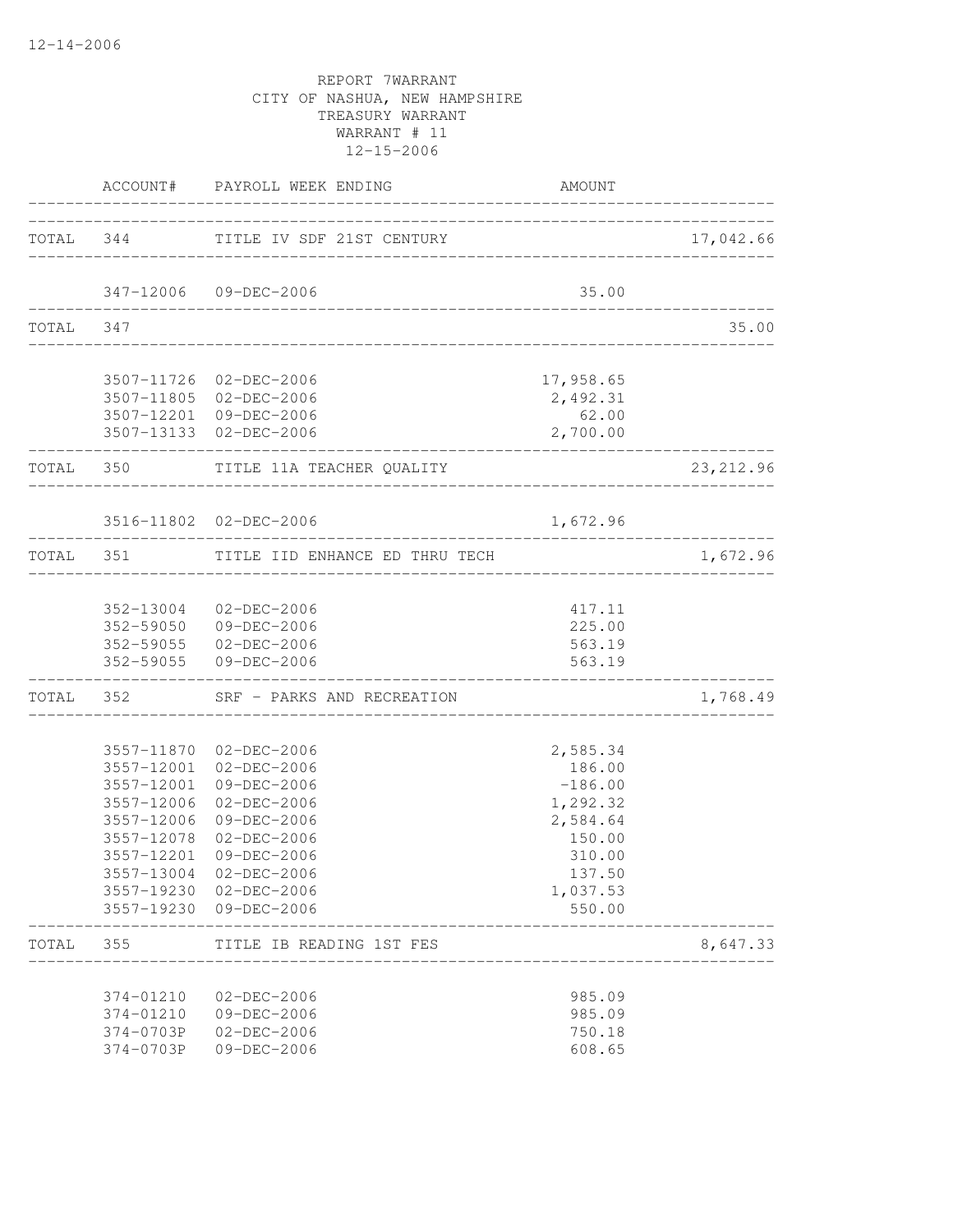|            | AMOUNT    | PAYROLL WEEK ENDING            | ACCOUNT#   |       |
|------------|-----------|--------------------------------|------------|-------|
|            | 301.55    | $02 - DEC - 2006$              | 374-0704P  |       |
|            | 254.37    | 09-DEC-2006                    | 374-0704P  |       |
|            | 1,066.71  | $02 - DEC - 2006$              | 374-0705P  |       |
|            | 948.53    | 09-DEC-2006                    | 374-0705P  |       |
|            | 731.32    | $02 - DEC - 2006$              | 374-07235  |       |
|            | 1,068.60  | 09-DEC-2006                    | 374-07235  |       |
|            | 1,306.63  | $02 - DEC - 2006$              | 374-0734P  |       |
|            | 1,288.38  | 09-DEC-2006                    | 374-0734P  |       |
|            | 270.52    | $02 - DEC - 2006$              | 374-09003  |       |
|            | 258.38    | 09-DEC-2006                    | 374-09003  |       |
| 10,824.00  |           | SRF - URBAN PROGRAMS           | 374        | TOTAL |
|            |           |                                |            |       |
|            | 5,262.49  | 02-DEC-2006                    | 3767-11726 |       |
|            | 1,831.69  | 02-DEC-2006                    | 3767-11802 |       |
|            | 2,539.61  | $02 - DEC - 2006$              | 3767-11870 |       |
|            | 3,602.10  | $02 - DEC - 2006$              | 3767-12111 |       |
|            | 3,536.78  | 09-DEC-2006                    | 3767-12111 |       |
|            | 482.71    | 02-DEC-2006                    | 3767-12126 |       |
|            | 482.71    | 09-DEC-2006                    | 3767-12126 |       |
|            | 41,678.94 | $02-DEC-2006$                  | 3767-12198 |       |
|            | 210.80    | $02-DEC-2006$                  | 3767-12201 |       |
|            | 322.70    | 09-DEC-2006                    | 3767-12201 |       |
|            | 250.00    | 02-DEC-2006                    | 3767-13133 |       |
|            | 58.02     | 09-DEC-2006                    | 3767-13137 |       |
|            | 4,486.84  | 02-DEC-2006                    | 3767-19000 |       |
|            | 1,626.83  | 09-DEC-2006                    | 3767-19000 |       |
| 66, 372.22 |           | TITLE I ESEA                   | 376        | TOTAL |
|            |           |                                |            |       |
|            | 1,437.50  | 09-DEC-2006                    | 3777-13133 |       |
|            | 870.00    | 02-DEC-2006                    | 3777-19230 |       |
|            | 1,140.00  | 09-DEC-2006                    | 3777-19230 |       |
| 3,447.50   |           | TITLE III ENHANCE ENG LANGUAGE | 377        | TOTAL |
|            | 133.66    | 3887-11870 02-DEC-2006         |            |       |
|            | 179.70    | 3887-12126 02-DEC-2006         |            |       |
|            | 179.70    | 3887-12126 09-DEC-2006         |            |       |
| 493.06     |           | TITLE V INNOVATIVE PROGRAMS    | 388        | TOTAL |

3907-12198 02-DEC-2006 356.45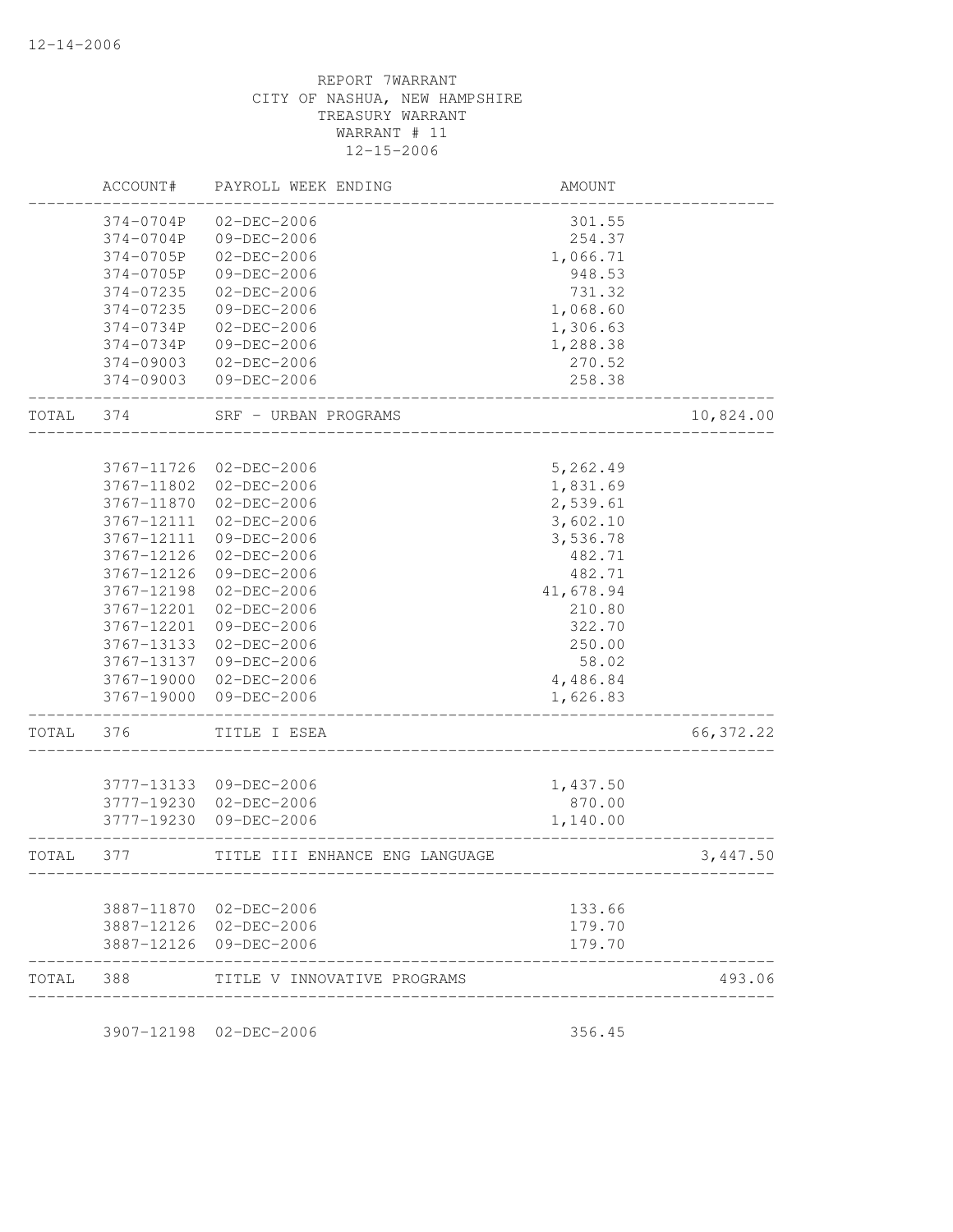|                    | ACCOUNT# PAYROLL WEEK ENDING                                                                         | AMOUNT                                  |           |
|--------------------|------------------------------------------------------------------------------------------------------|-----------------------------------------|-----------|
|                    | TOTAL 390 VOC ED SECONDARY PERKINS                                                                   |                                         | 356.45    |
|                    |                                                                                                      |                                         |           |
|                    | 3937-19000 02-DEC-2006                                                                               | 735.39                                  |           |
| TOTAL 393 DAY CARE |                                                                                                      |                                         | 735.39    |
|                    | 3957-11726 02-DEC-2006<br>3957-12201 02-DEC-2006<br>3957-12201 09-DEC-2006<br>3957-13137 09-DEC-2006 | 63,073.10<br>725.10<br>434.00<br>401.56 |           |
|                    | TOTAL 395 IDEA BASIC SPEC ED                                                                         |                                         | 64,633.76 |
|                    | 3967-12111 02-DEC-2006<br>3967-12111 09-DEC-2006                                                     | 1,369.98<br>1,416.84                    |           |
|                    | TOTAL 396 IDEA PRESCHOOL SPEC ED                                                                     |                                         | 2,786.82  |
|                    | 3977-12111 02-DEC-2006<br>3977-12111 09-DEC-2006                                                     | 6, 261.07<br>6, 262.89                  |           |
|                    | TOTAL 397 SPECIAL ED LOCAL                                                                           |                                         | 12,523.96 |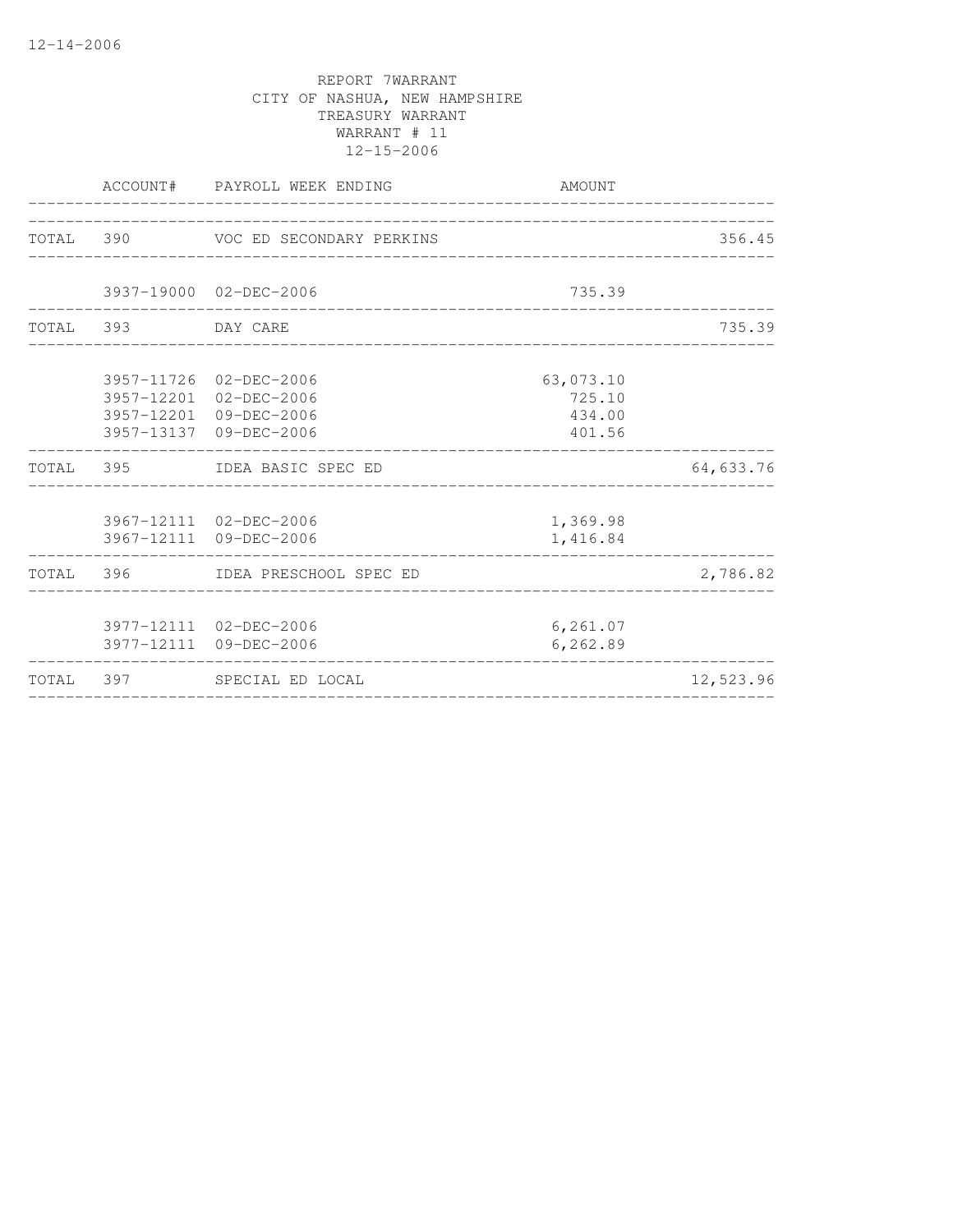|       | ACCOUNT#               | PAYROLL WEEK ENDING              | AMOUNT    |           |
|-------|------------------------|----------------------------------|-----------|-----------|
|       | 501-11033              | $02 - DEC - 2006$                | 999.84    |           |
|       | 501-11033              | 09-DEC-2006                      | 999.84    |           |
|       | 501-11370              | 02-DEC-2006                      | 542.87    |           |
|       | 501-11370              | 09-DEC-2006                      | 542.87    |           |
|       | 501-11471              | $02 - DEC - 2006$                | 1,808.81  |           |
|       | 501-11471              | 09-DEC-2006                      | 1,808.81  |           |
|       | 501-11472              | 02-DEC-2006                      | 1,031.91  |           |
|       | 501-11472              | 09-DEC-2006                      | 1,031.91  |           |
|       | 501-11611              | $02 - DEC - 2006$                | 471.06    |           |
|       | 501-11611              | 09-DEC-2006                      | 471.05    |           |
| TOTAL | 501                    | MAYOR'S OFFICE                   |           | 9,708.97  |
|       |                        |                                  |           |           |
|       | 502-11113              | $02 - DEC - 2006$                | 1,404.16  |           |
|       | 502-11113              | 09-DEC-2006<br>$02 - DEC - 2006$ | 1,404.15  |           |
|       | 502-11195              |                                  | 1,871.29  |           |
|       | 502-11195              | 09-DEC-2006                      | 1,871.29  |           |
|       | 502-11219              | $02 - DEC - 2006$                | 1,651.74  |           |
|       | 502-11219<br>502-11518 | 09-DEC-2006                      | 1,651.74  |           |
|       |                        | 02-DEC-2006                      | 1,496.52  |           |
|       | 502-11518              | 09-DEC-2006                      | 1,496.50  |           |
| TOTAL | 502                    | LEGAL DEPARTMENT                 |           | 12,847.39 |
|       |                        |                                  |           |           |
|       | 503-11071              | 02-DEC-2006                      | 1,097.88  |           |
|       | 503-11071              | 09-DEC-2006                      | 1,097.88  |           |
|       | 503-12092              | 02-DEC-2006                      | 452.27    |           |
|       | 503-12092              | 09-DEC-2006                      | 452.27    |           |
|       | 503-18005              | 09-DEC-2006                      | 17,250.00 |           |
|       | 503-58005              | 09-DEC-2006                      | 97.50     |           |
| TOTAL | 503                    | BOARD OF ALDERMEN                |           | 20,447.80 |
|       |                        |                                  |           |           |
|       | 511-11103              | 02-DEC-2006                      | 844.02    |           |
|       |                        | 511-11103 09-DEC-2006            | 844.02    |           |
|       |                        | 511-11234 02-DEC-2006            | 1,613.99  |           |
|       |                        | 511-11234 09-DEC-2006            | 1,613.99  |           |
| TOTAL | 511                    | ADMINISTRATIVE SERVICES          |           | 4,916.02  |
|       | 512-11005              | $02-DEC-2006$                    | 772.08    |           |
|       | 512-11005              | 09-DEC-2006                      | 772.08    |           |
|       | 512-11008              | $02 - DEC - 2006$                | 255.38    |           |
|       | 512-11008              | 09-DEC-2006                      | 255.38    |           |
|       |                        |                                  |           |           |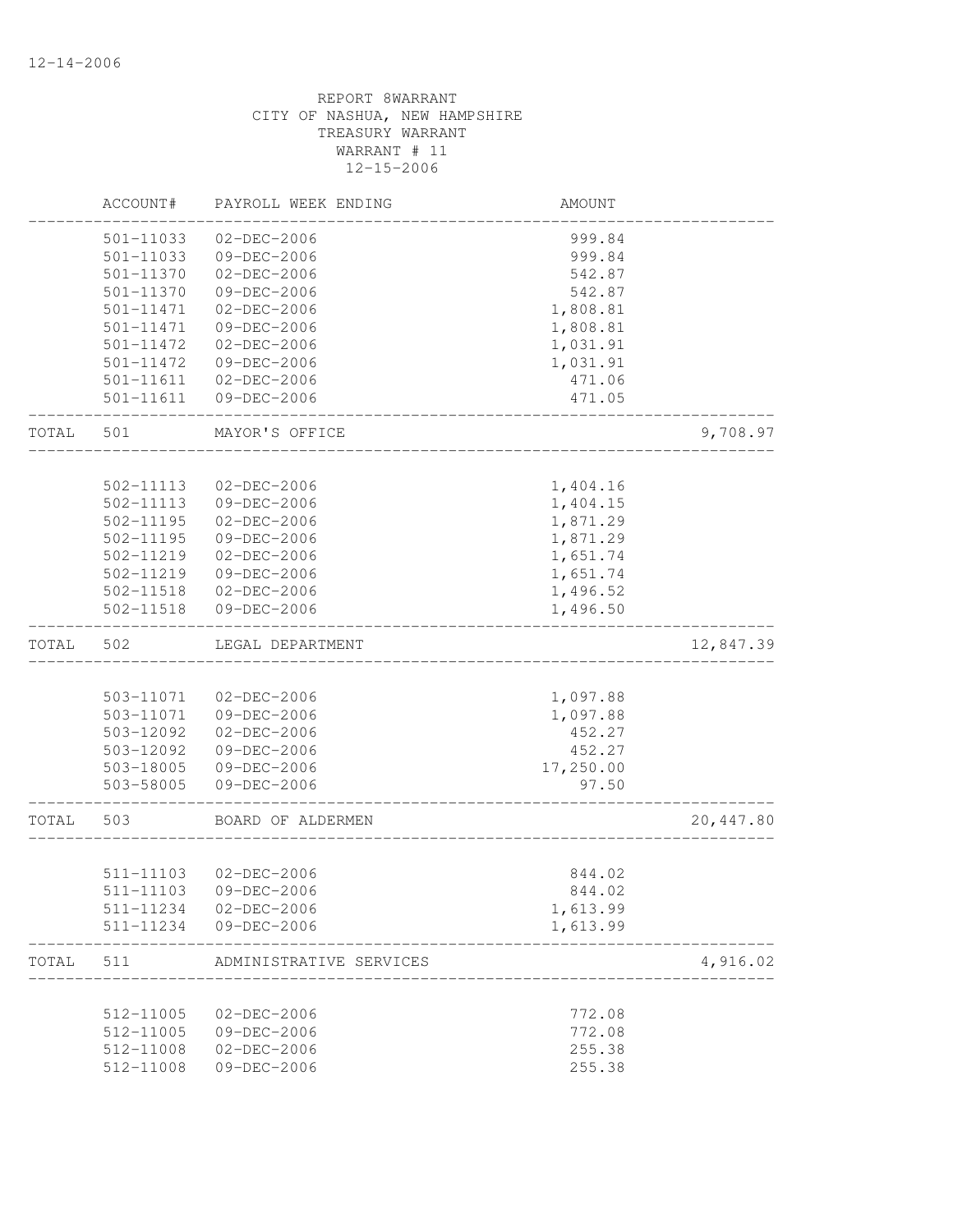|       | ACCOUNT#  | PAYROLL WEEK ENDING   | AMOUNT   |           |
|-------|-----------|-----------------------|----------|-----------|
|       |           | 512-11050 02-DEC-2006 | 631.46   |           |
|       | 512-11050 | 09-DEC-2006           | 631.46   |           |
|       | 512-11064 | 02-DEC-2006           | 917.31   |           |
|       | 512-11064 | 09-DEC-2006           | 917.31   |           |
|       | 512-11073 | 02-DEC-2006           | 2,009.56 |           |
|       | 512-11073 | 09-DEC-2006           | 2,009.55 |           |
|       | 512-11165 | 02-DEC-2006           | 1,045.69 |           |
|       | 512-11165 | 09-DEC-2006           | 1,045.69 |           |
|       | 512-11173 | 02-DEC-2006           | 1,272.29 |           |
|       | 512-11173 | 09-DEC-2006           | 1,272.29 |           |
|       | 512-11177 | $02 - DEC - 2006$     | 1,816.79 |           |
|       | 512-11177 | 09-DEC-2006           | 1,816.79 |           |
|       | 512-11222 | 02-DEC-2006           | 892.85   |           |
|       | 512-11222 | 09-DEC-2006           | 892.85   |           |
|       | 512-11224 | 02-DEC-2006           | 850.75   |           |
|       | 512-11224 | 09-DEC-2006           | 850.75   |           |
|       | 512-11232 | 02-DEC-2006           | 899.90   |           |
|       | 512-11232 | 09-DEC-2006           | 2,699.70 |           |
|       | 512-11265 | $02-DEC-2006$         | 772.39   |           |
|       | 512-11265 | 09-DEC-2006           | 772.39   |           |
|       | 512-11531 | 02-DEC-2006           | 1,434.83 |           |
|       | 512-11531 | 09-DEC-2006           | 1,688.04 |           |
|       | 512-11581 | 02-DEC-2006           | 647.25   |           |
|       | 512-11581 | 09-DEC-2006           | 647.25   |           |
|       | 512-11714 | 02-DEC-2006           | 915.40   |           |
|       | 512-11714 | 09-DEC-2006           | 915.39   |           |
|       | 512-11740 | 02-DEC-2006           | 1,471.26 |           |
|       | 512-11740 | 09-DEC-2006           | 1,471.26 |           |
|       | 512-12010 | 02-DEC-2006           | 258.08   |           |
|       | 512-12010 | 09-DEC-2006           | 258.08   |           |
|       | 512-12017 | 02-DEC-2006           | 633.10   |           |
|       | 512-12017 | 09-DEC-2006           | 759.72   |           |
|       | 512-12019 | 02-DEC-2006           | 321.24   |           |
|       | 512-12019 | 09-DEC-2006           | 361.41   |           |
|       | 512-12033 | 02-DEC-2006           | 539.28   |           |
|       | 512-12033 | 09-DEC-2006           | 539.28   |           |
|       | 512-12052 | 02-DEC-2006           | 724.76   |           |
|       | 512-12052 | 09-DEC-2006           | 690.01   |           |
|       | 512-12150 | $02 - DEC - 2006$     | 100.00   |           |
|       | 512-12150 | 09-DEC-2006           | 100.00   |           |
|       | 512-12167 | 02-DEC-2006           | 575.62   |           |
|       | 512-12167 | 09-DEC-2006           | 575.62   |           |
|       | 512-13004 | 02-DEC-2006           | 26.90    |           |
|       | 512-13004 | 09-DEC-2006           | 11.24    |           |
| TOTAL | 512       | FINANCIAL SERVICES    |          | 41,737.71 |
|       |           |                       |          |           |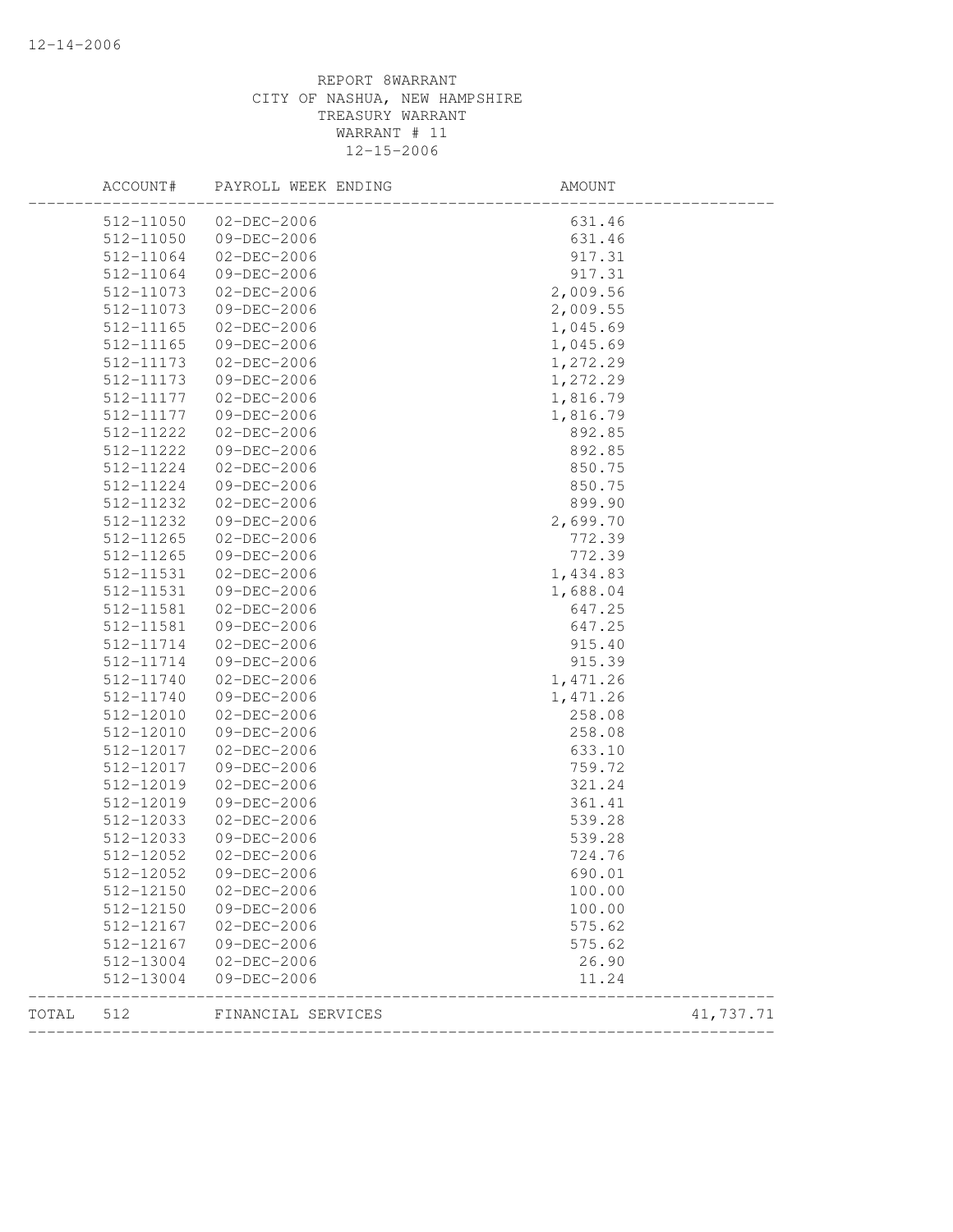|       | ACCOUNT#  | PAYROLL WEEK ENDING   | AMOUNT   |           |
|-------|-----------|-----------------------|----------|-----------|
|       | 513-11117 | $02 - DEC - 2006$     | 1,431.98 |           |
|       | 513-11117 | 09-DEC-2006           | 1,431.98 |           |
|       | 513-11171 | 02-DEC-2006           | 1,709.38 |           |
|       | 513-11171 | $09 - DEC - 2006$     | 2,356.40 |           |
|       | 513-11213 | $02-DEC-2006$         | 1,103.01 |           |
|       | 513-11213 | 09-DEC-2006           | 1,103.01 |           |
|       | 513-11223 | 02-DEC-2006           | 757.67   |           |
|       | 513-11223 | $09 - DEC - 2006$     | 757.68   |           |
| TOTAL | 513       | CITY CLERK'S OFFICE   |          | 10,651.11 |
|       |           |                       |          |           |
|       | 515-11031 | $02 - DEC - 2006$     | 970.72   |           |
|       | 515-11031 | 09-DEC-2006           | 970.72   |           |
|       | 515-11350 | 02-DEC-2006           | 837.71   |           |
|       | 515-11350 | 09-DEC-2006           | 837.71   |           |
|       | 515-11447 | $02 - DEC - 2006$     | 1,560.86 |           |
|       | 515-11447 | 09-DEC-2006           | 1,560.86 |           |
|       | 515-12001 | 02-DEC-2006           | 614.95   |           |
|       | 515-12001 | 09-DEC-2006           | 614.96   |           |
| TOTAL | 515       | HUMAN RESOURCES       |          | 7,968.49  |
|       |           |                       |          |           |
|       |           | 516-11147 02-DEC-2006 | 612.62   |           |
|       | 516-11147 | 09-DEC-2006           | 245.05   |           |
|       | 516-11148 | $02 - DEC - 2006$     | 805.64   |           |
|       | 516-11148 | 09-DEC-2006           | 805.63   |           |
|       | 516-11459 | 02-DEC-2006           | 1,431.98 |           |
|       | 516-11459 | 09-DEC-2006           | 1,431.98 |           |
|       | 516-11573 | $02 - DEC - 2006$     | 799.04   |           |
|       | 516-11573 | 09-DEC-2006           | 799.04   |           |
| TOTAL | 516       | PURCHASING DEPARTMENT |          | 6,930.98  |
|       | 517-11198 | 02-DEC-2006           | 555.62   |           |
|       |           | 517-11198 09-DEC-2006 | 555.62   |           |
|       | 517-11201 | 02-DEC-2006           | 568.44   |           |
|       | 517-11201 | 09-DEC-2006           | 568.44   |           |
|       | 517-11203 | $02 - DEC - 2006$     | 535.69   |           |
|       | 517-11203 | 09-DEC-2006           | 535.69   |           |
|       | 517-11420 | $02 - DEC - 2006$     | 751.62   |           |
|       | 517-11420 | 09-DEC-2006           | 751.62   |           |
|       | 517-12063 | $02 - DEC - 2006$     | 255.19   |           |
|       | 517-12063 | 09-DEC-2006           | 255.19   |           |
|       | 517-13020 | $02 - DEC - 2006$     | 42.63    |           |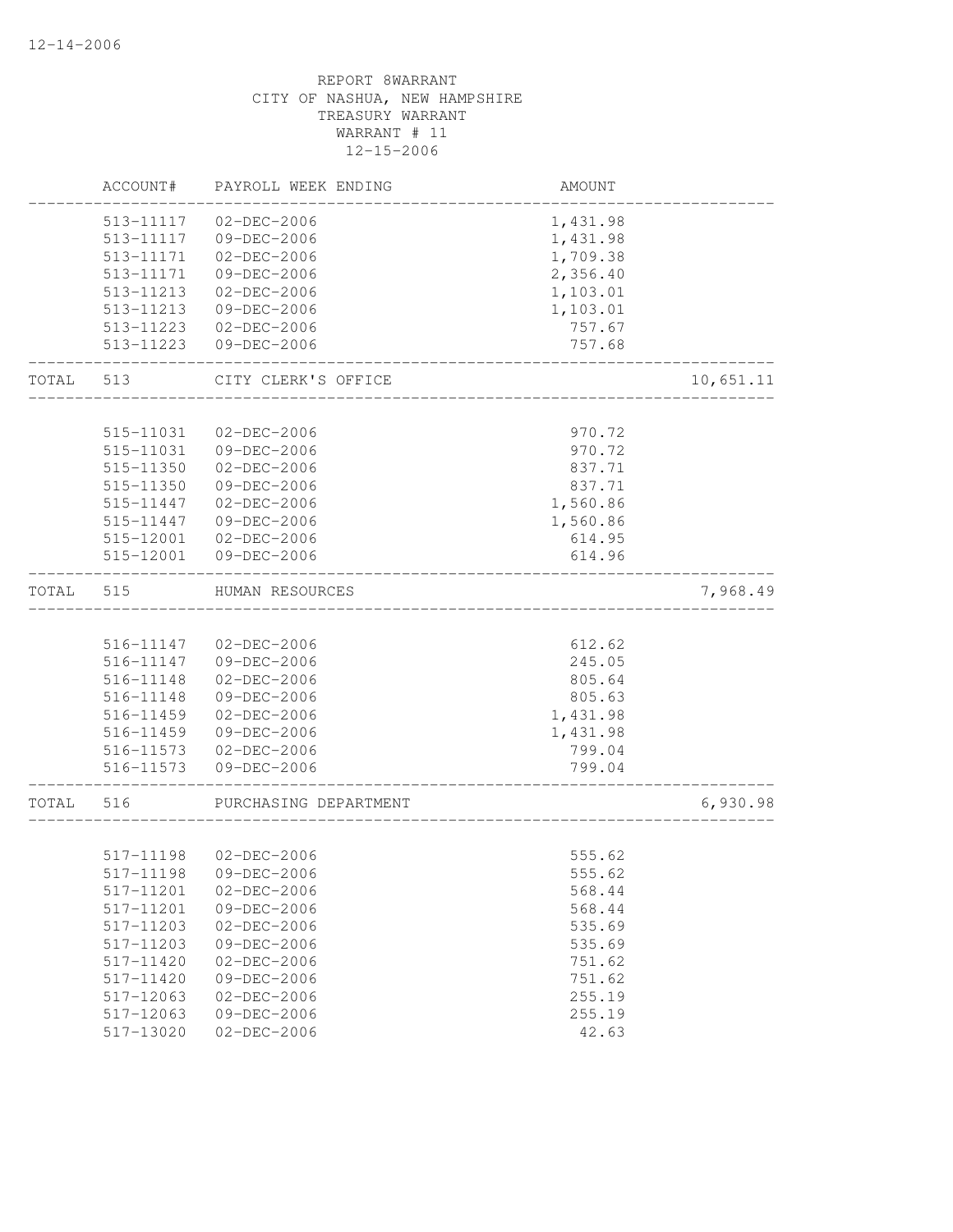|           | ACCOUNT#  | PAYROLL WEEK ENDING                    | AMOUNT                   |           |
|-----------|-----------|----------------------------------------|--------------------------|-----------|
| TOTAL 517 |           | BUILDING MAINT - CITY ADMIN            |                          | 5,375.75  |
|           |           |                                        | ________________________ |           |
|           | 518-11116 | 02-DEC-2006                            | 1,064.08                 |           |
|           | 518-11116 | 09-DEC-2006                            | 1,064.08                 |           |
|           | 518-11441 | 02-DEC-2006                            | 257.30                   |           |
|           | 518-11441 | 09-DEC-2006                            | 257.30                   |           |
|           | 518-11442 | 09-DEC-2006                            | 1,007.23                 |           |
|           | 518-11578 | 02-DEC-2006                            | 844.02                   |           |
|           | 518-11578 | 09-DEC-2006                            | 844.02                   |           |
|           | 518-11589 | 02-DEC-2006                            | 1,007.23                 |           |
|           | 518-11590 | 02-DEC-2006                            | 749.90                   |           |
|           | 518-11590 | 09-DEC-2006                            | 749.90                   |           |
|           |           | 518-11608 02-DEC-2006                  | 1,012.79                 |           |
|           |           | 518-11608 09-DEC-2006                  | 1,012.79                 |           |
| TOTAL 518 |           | INSURANCE - ADMINISTRATION             |                          | 9,870.64  |
|           |           |                                        |                          |           |
|           | 519-11014 | 02-DEC-2006                            | 954.40                   |           |
|           |           | 519-11014 09-DEC-2006                  | 954.40                   |           |
|           | 519-11016 | 02-DEC-2006                            | 830.37                   |           |
|           | 519-11016 | 09-DEC-2006                            | 830.36                   |           |
|           | 519-11017 | 02-DEC-2006                            | 698.14                   |           |
|           | 519-11017 | 09-DEC-2006                            | 698.14                   |           |
|           | 519-11115 | 02-DEC-2006                            | 1,701.30                 |           |
|           | 519-11115 | 09-DEC-2006                            | 1,701.30                 |           |
|           | 519-11146 | 09-DEC-2006                            | 742.35                   |           |
|           | 519-11153 | $02 - DEC - 2006$                      | 501.48                   |           |
|           | 519-11153 | 09-DEC-2006                            | 501.48                   |           |
|           | 519-11205 | 02-DEC-2006                            | 680.08                   |           |
|           | 519-11205 | 09-DEC-2006                            | 680.08                   |           |
|           | 519-11241 | 02-DEC-2006                            | 1,238.34                 |           |
|           | 519-11241 | 09-DEC-2006                            | 1,238.34                 |           |
|           |           | 519-11703 02-DEC-2006<br>_____________ | 742.35                   |           |
| TOTAL     | 519       | ASSESSORS                              |                          | 14,692.91 |
|           |           |                                        |                          |           |
|           | 522-11142 | $02 - DEC - 2006$                      | 1,104.29                 |           |
|           | 522-11142 | 09-DEC-2006                            | 1,104.29                 |           |
|           | 522-11429 | $02 - DEC - 2006$                      | 1,651.74                 |           |
|           | 522-11429 | 09-DEC-2006                            | 1,651.74                 |           |
|           | 522-11488 | $02 - DEC - 2006$                      | 1,438.68                 |           |
|           | 522-11488 | 09-DEC-2006                            | 1,438.68                 |           |
|           | 522-11721 | $02 - DEC - 2006$                      | 1,322.71                 |           |
|           | 522-11721 | 09-DEC-2006                            | 1,322.71                 |           |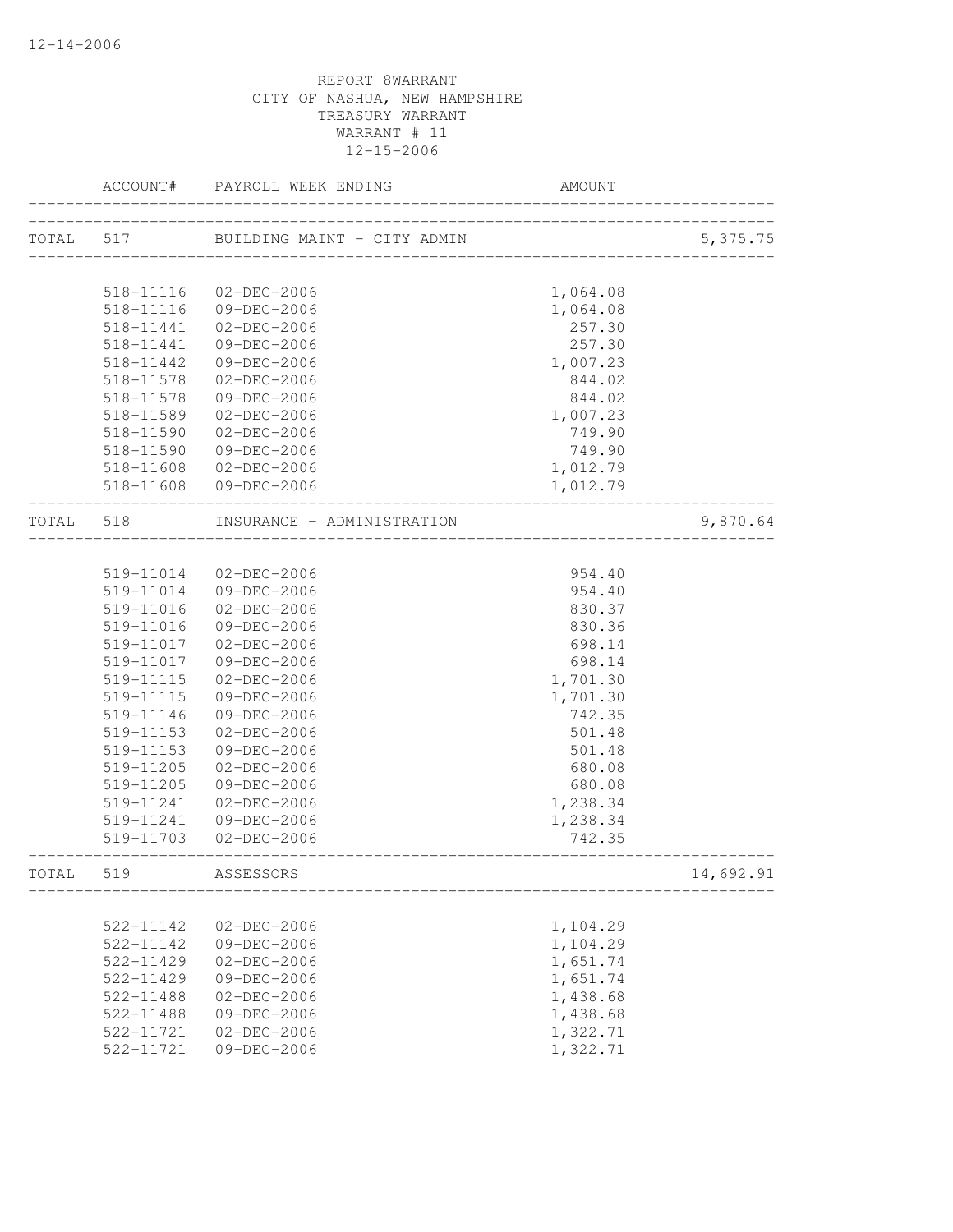|           | ACCOUNT#               | PAYROLL WEEK ENDING                                   | AMOUNT             |           |
|-----------|------------------------|-------------------------------------------------------|--------------------|-----------|
|           |                        | 522-11724 02-DEC-2006                                 | 1,205.29           |           |
|           |                        | 522-11724 09-DEC-2006                                 | 1,205.29           |           |
|           |                        | 522-11729 02-DEC-2006                                 | 2,801.28           |           |
|           |                        | 522-11729 09-DEC-2006                                 | 2,801.28           |           |
| TOTAL 522 |                        | INFORMATION TECHNOLOGY                                |                    | 19,047.98 |
|           |                        |                                                       |                    |           |
|           |                        | 523-11332 02-DEC-2006                                 | 852.60             |           |
|           |                        | 523-11332 09-DEC-2006<br>____________________________ | 852.60             |           |
| TOTAL 523 |                        | GIS<br>_________________________________              |                    | 1,705.20  |
|           |                        |                                                       |                    |           |
|           | 531-11065              | 02-DEC-2006                                           | 1,003.00           |           |
|           | 531-11065              | 09-DEC-2006                                           | 1,003.00           |           |
|           | 531-11085              | 02-DEC-2006                                           | 783.88             |           |
|           | 531-11085              | 09-DEC-2006                                           | 783.88             |           |
|           | 531-11114              | 02-DEC-2006                                           | 2,062.65           |           |
|           | 531-11114<br>531-11118 | 09-DEC-2006<br>02-DEC-2006                            | 2,062.65<br>870.05 |           |
|           | 531-11118              | 09-DEC-2006                                           | 870.05             |           |
|           | 531-11129              | 02-DEC-2006                                           | 1,224.64           |           |
|           | 531-11129              | 09-DEC-2006                                           | 1,826.56           |           |
|           | 531-11201              | 02-DEC-2006                                           | 1,231.73           |           |
|           | 531-11201              | 09-DEC-2006                                           | 1,231.73           |           |
|           | 531-11203              | 02-DEC-2006                                           | 551.70             |           |
|           | 531-11203              | 09-DEC-2006                                           | 551.70             |           |
|           | 531-11206              | 02-DEC-2006                                           | 1,914.13           |           |
|           | 531-11206              | 09-DEC-2006                                           | 1,914.13           |           |
|           | 531-11226              | 02-DEC-2006                                           | 740.51             |           |
|           | 531-11226              | 09-DEC-2006                                           | 740.51             |           |
|           | 531-11245              | 09-DEC-2006                                           | 12.41              |           |
|           | 531-11398              | 02-DEC-2006                                           | 23,081.77          |           |
|           | 531-11477              | 02-DEC-2006                                           | 1,230.65           |           |
|           | 531-11477              | 09-DEC-2006                                           | 1,230.65           |           |
|           | 531-11489              | 02-DEC-2006                                           | 1,045.05           |           |
|           | 531-11489              | 09-DEC-2006                                           | 1,045.06           |           |
|           | 531-11490              | $02 - DEC - 2006$                                     | 844.15             |           |
|           | $531 - 11490$          | 09-DEC-2006                                           | 844.15             |           |
|           | 531-11498              | $02 - DEC - 2006$                                     | 769.07             |           |
|           | 531-11498              | 09-DEC-2006                                           | 769.07             |           |
|           | 531-11516              | $02 - DEC - 2006$                                     | 786.25             |           |
|           | 531-11516              | 09-DEC-2006                                           | 786.25             |           |
|           | 531-11534              | $02 - DEC - 2006$                                     | 1,238.34           |           |
|           | 531-11534              | 09-DEC-2006                                           | 1,238.34           |           |
|           | 531-11535              | $02 - DEC - 2006$                                     | 11,718.39          |           |
|           | 531-11535              | $09 - DEC - 2006$                                     | 11,718.39          |           |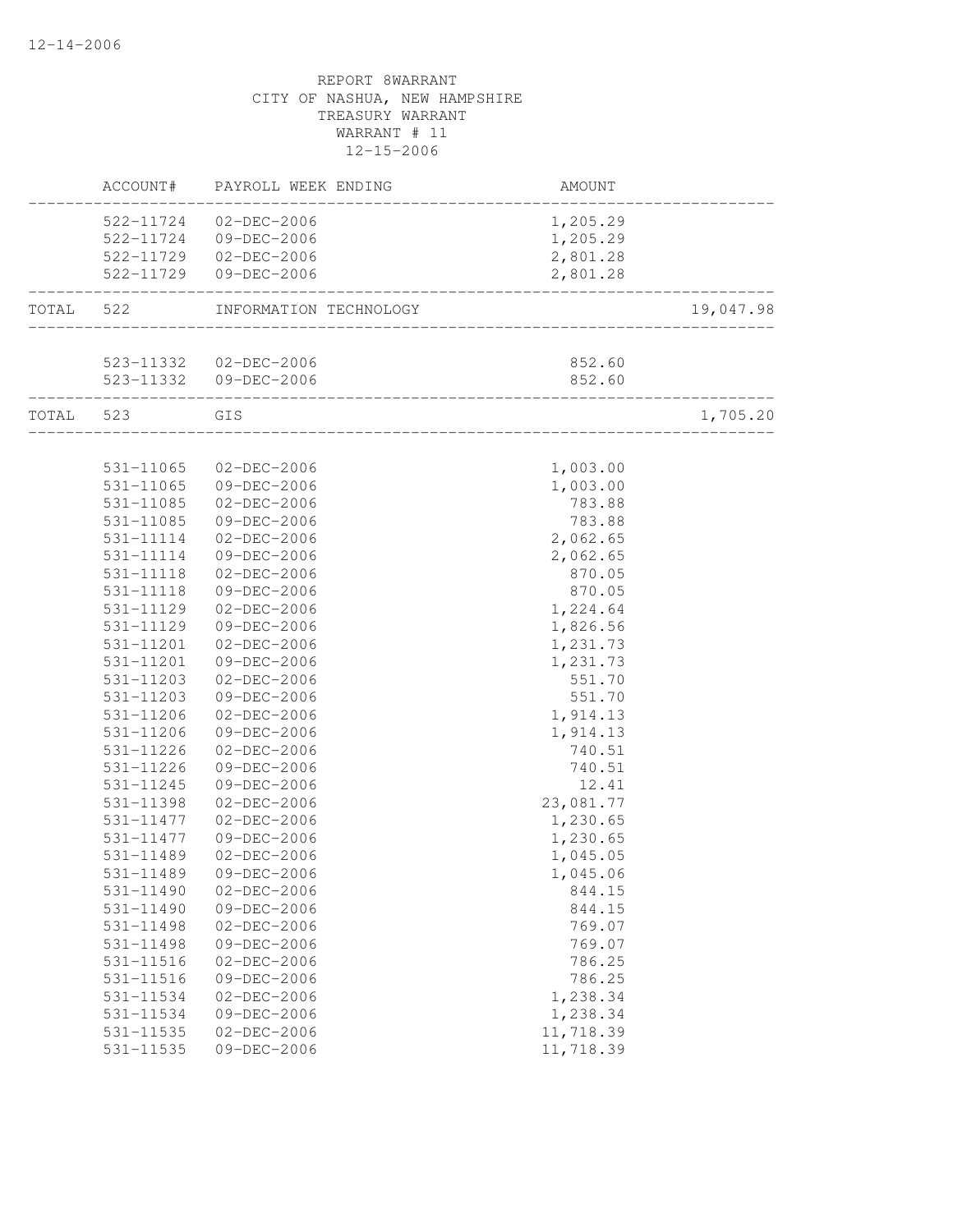| 531-11537<br>$02 - DEC - 2006$<br>12,316.01<br>531-11537<br>09-DEC-2006<br>12,316.03<br>531-11538<br>02-DEC-2006<br>783.88<br>531-11538<br>09-DEC-2006<br>783.88<br>531-11539<br>$02 - DEC - 2006$<br>1,313.75<br>1,313.75<br>531-11539<br>09-DEC-2006<br>1,869.10<br>531-11544<br>02-DEC-2006<br>09-DEC-2006<br>1,869.10<br>531-11544<br>7,666.02<br>531-11549<br>02-DEC-2006<br>531-11549<br>09-DEC-2006<br>7,666.01<br>531-11550<br>$02 - DEC - 2006$<br>661.75<br>531-11550<br>09-DEC-2006<br>769.30<br>531-11552<br>02-DEC-2006<br>7,048.40<br>531-11552<br>09-DEC-2006<br>7,048.40<br>28,724.54<br>531-11555<br>02-DEC-2006<br>24,356.01<br>531-11555<br>09-DEC-2006<br>75,601.01<br>02-DEC-2006<br>531-11558<br>67,865.54<br>531-11558<br>09-DEC-2006<br>5, 311.89<br>531-11561<br>$02 - DEC - 2006$<br>531-11561<br>09-DEC-2006<br>9,299.73<br>531-11567<br>$02 - DEC - 2006$<br>27,803.54<br>531-11567<br>09-DEC-2006<br>27,803.54<br>531-11569<br>02-DEC-2006<br>1,032.13<br>1,032.13<br>531-11569<br>09-DEC-2006<br>1,554.70<br>531-11585<br>02-DEC-2006<br>09-DEC-2006<br>1,554.70<br>531-11585<br>1,717.59<br>531-11587<br>02-DEC-2006<br>09-DEC-2006<br>1,717.60<br>531-11587<br>531-11618<br>02-DEC-2006<br>1,626.11<br>531-11618<br>09-DEC-2006<br>1,626.11<br>531-11622<br>02-DEC-2006<br>2,738.69 |  |
|---------------------------------------------------------------------------------------------------------------------------------------------------------------------------------------------------------------------------------------------------------------------------------------------------------------------------------------------------------------------------------------------------------------------------------------------------------------------------------------------------------------------------------------------------------------------------------------------------------------------------------------------------------------------------------------------------------------------------------------------------------------------------------------------------------------------------------------------------------------------------------------------------------------------------------------------------------------------------------------------------------------------------------------------------------------------------------------------------------------------------------------------------------------------------------------------------------------------------------------------------------------------------------------------------------------------|--|
|                                                                                                                                                                                                                                                                                                                                                                                                                                                                                                                                                                                                                                                                                                                                                                                                                                                                                                                                                                                                                                                                                                                                                                                                                                                                                                                     |  |
|                                                                                                                                                                                                                                                                                                                                                                                                                                                                                                                                                                                                                                                                                                                                                                                                                                                                                                                                                                                                                                                                                                                                                                                                                                                                                                                     |  |
|                                                                                                                                                                                                                                                                                                                                                                                                                                                                                                                                                                                                                                                                                                                                                                                                                                                                                                                                                                                                                                                                                                                                                                                                                                                                                                                     |  |
|                                                                                                                                                                                                                                                                                                                                                                                                                                                                                                                                                                                                                                                                                                                                                                                                                                                                                                                                                                                                                                                                                                                                                                                                                                                                                                                     |  |
|                                                                                                                                                                                                                                                                                                                                                                                                                                                                                                                                                                                                                                                                                                                                                                                                                                                                                                                                                                                                                                                                                                                                                                                                                                                                                                                     |  |
|                                                                                                                                                                                                                                                                                                                                                                                                                                                                                                                                                                                                                                                                                                                                                                                                                                                                                                                                                                                                                                                                                                                                                                                                                                                                                                                     |  |
|                                                                                                                                                                                                                                                                                                                                                                                                                                                                                                                                                                                                                                                                                                                                                                                                                                                                                                                                                                                                                                                                                                                                                                                                                                                                                                                     |  |
|                                                                                                                                                                                                                                                                                                                                                                                                                                                                                                                                                                                                                                                                                                                                                                                                                                                                                                                                                                                                                                                                                                                                                                                                                                                                                                                     |  |
|                                                                                                                                                                                                                                                                                                                                                                                                                                                                                                                                                                                                                                                                                                                                                                                                                                                                                                                                                                                                                                                                                                                                                                                                                                                                                                                     |  |
|                                                                                                                                                                                                                                                                                                                                                                                                                                                                                                                                                                                                                                                                                                                                                                                                                                                                                                                                                                                                                                                                                                                                                                                                                                                                                                                     |  |
|                                                                                                                                                                                                                                                                                                                                                                                                                                                                                                                                                                                                                                                                                                                                                                                                                                                                                                                                                                                                                                                                                                                                                                                                                                                                                                                     |  |
|                                                                                                                                                                                                                                                                                                                                                                                                                                                                                                                                                                                                                                                                                                                                                                                                                                                                                                                                                                                                                                                                                                                                                                                                                                                                                                                     |  |
|                                                                                                                                                                                                                                                                                                                                                                                                                                                                                                                                                                                                                                                                                                                                                                                                                                                                                                                                                                                                                                                                                                                                                                                                                                                                                                                     |  |
|                                                                                                                                                                                                                                                                                                                                                                                                                                                                                                                                                                                                                                                                                                                                                                                                                                                                                                                                                                                                                                                                                                                                                                                                                                                                                                                     |  |
|                                                                                                                                                                                                                                                                                                                                                                                                                                                                                                                                                                                                                                                                                                                                                                                                                                                                                                                                                                                                                                                                                                                                                                                                                                                                                                                     |  |
|                                                                                                                                                                                                                                                                                                                                                                                                                                                                                                                                                                                                                                                                                                                                                                                                                                                                                                                                                                                                                                                                                                                                                                                                                                                                                                                     |  |
|                                                                                                                                                                                                                                                                                                                                                                                                                                                                                                                                                                                                                                                                                                                                                                                                                                                                                                                                                                                                                                                                                                                                                                                                                                                                                                                     |  |
|                                                                                                                                                                                                                                                                                                                                                                                                                                                                                                                                                                                                                                                                                                                                                                                                                                                                                                                                                                                                                                                                                                                                                                                                                                                                                                                     |  |
|                                                                                                                                                                                                                                                                                                                                                                                                                                                                                                                                                                                                                                                                                                                                                                                                                                                                                                                                                                                                                                                                                                                                                                                                                                                                                                                     |  |
|                                                                                                                                                                                                                                                                                                                                                                                                                                                                                                                                                                                                                                                                                                                                                                                                                                                                                                                                                                                                                                                                                                                                                                                                                                                                                                                     |  |
|                                                                                                                                                                                                                                                                                                                                                                                                                                                                                                                                                                                                                                                                                                                                                                                                                                                                                                                                                                                                                                                                                                                                                                                                                                                                                                                     |  |
|                                                                                                                                                                                                                                                                                                                                                                                                                                                                                                                                                                                                                                                                                                                                                                                                                                                                                                                                                                                                                                                                                                                                                                                                                                                                                                                     |  |
|                                                                                                                                                                                                                                                                                                                                                                                                                                                                                                                                                                                                                                                                                                                                                                                                                                                                                                                                                                                                                                                                                                                                                                                                                                                                                                                     |  |
|                                                                                                                                                                                                                                                                                                                                                                                                                                                                                                                                                                                                                                                                                                                                                                                                                                                                                                                                                                                                                                                                                                                                                                                                                                                                                                                     |  |
|                                                                                                                                                                                                                                                                                                                                                                                                                                                                                                                                                                                                                                                                                                                                                                                                                                                                                                                                                                                                                                                                                                                                                                                                                                                                                                                     |  |
|                                                                                                                                                                                                                                                                                                                                                                                                                                                                                                                                                                                                                                                                                                                                                                                                                                                                                                                                                                                                                                                                                                                                                                                                                                                                                                                     |  |
|                                                                                                                                                                                                                                                                                                                                                                                                                                                                                                                                                                                                                                                                                                                                                                                                                                                                                                                                                                                                                                                                                                                                                                                                                                                                                                                     |  |
|                                                                                                                                                                                                                                                                                                                                                                                                                                                                                                                                                                                                                                                                                                                                                                                                                                                                                                                                                                                                                                                                                                                                                                                                                                                                                                                     |  |
|                                                                                                                                                                                                                                                                                                                                                                                                                                                                                                                                                                                                                                                                                                                                                                                                                                                                                                                                                                                                                                                                                                                                                                                                                                                                                                                     |  |
|                                                                                                                                                                                                                                                                                                                                                                                                                                                                                                                                                                                                                                                                                                                                                                                                                                                                                                                                                                                                                                                                                                                                                                                                                                                                                                                     |  |
|                                                                                                                                                                                                                                                                                                                                                                                                                                                                                                                                                                                                                                                                                                                                                                                                                                                                                                                                                                                                                                                                                                                                                                                                                                                                                                                     |  |
| 531-11622<br>09-DEC-2006<br>2,738.70                                                                                                                                                                                                                                                                                                                                                                                                                                                                                                                                                                                                                                                                                                                                                                                                                                                                                                                                                                                                                                                                                                                                                                                                                                                                                |  |
| 1,221.10<br>531-11632<br>02-DEC-2006                                                                                                                                                                                                                                                                                                                                                                                                                                                                                                                                                                                                                                                                                                                                                                                                                                                                                                                                                                                                                                                                                                                                                                                                                                                                                |  |
| 1,221.10<br>531-11632<br>09-DEC-2006                                                                                                                                                                                                                                                                                                                                                                                                                                                                                                                                                                                                                                                                                                                                                                                                                                                                                                                                                                                                                                                                                                                                                                                                                                                                                |  |
| 2,804.10<br>$02 - DEC - 2006$<br>531-11633                                                                                                                                                                                                                                                                                                                                                                                                                                                                                                                                                                                                                                                                                                                                                                                                                                                                                                                                                                                                                                                                                                                                                                                                                                                                          |  |
| 2,804.10<br>531-11633<br>09-DEC-2006                                                                                                                                                                                                                                                                                                                                                                                                                                                                                                                                                                                                                                                                                                                                                                                                                                                                                                                                                                                                                                                                                                                                                                                                                                                                                |  |
| 531-11635<br>02-DEC-2006<br>803.90                                                                                                                                                                                                                                                                                                                                                                                                                                                                                                                                                                                                                                                                                                                                                                                                                                                                                                                                                                                                                                                                                                                                                                                                                                                                                  |  |
| 531-11635<br>09-DEC-2006<br>803.90                                                                                                                                                                                                                                                                                                                                                                                                                                                                                                                                                                                                                                                                                                                                                                                                                                                                                                                                                                                                                                                                                                                                                                                                                                                                                  |  |
| 531-11664<br>$02 - DEC - 2006$<br>1,003.00                                                                                                                                                                                                                                                                                                                                                                                                                                                                                                                                                                                                                                                                                                                                                                                                                                                                                                                                                                                                                                                                                                                                                                                                                                                                          |  |
| 531-11664<br>09-DEC-2006<br>1,003.00                                                                                                                                                                                                                                                                                                                                                                                                                                                                                                                                                                                                                                                                                                                                                                                                                                                                                                                                                                                                                                                                                                                                                                                                                                                                                |  |
| 719.43<br>531-11665<br>$02 - DEC - 2006$                                                                                                                                                                                                                                                                                                                                                                                                                                                                                                                                                                                                                                                                                                                                                                                                                                                                                                                                                                                                                                                                                                                                                                                                                                                                            |  |
| 719.43<br>531-11665<br>09-DEC-2006                                                                                                                                                                                                                                                                                                                                                                                                                                                                                                                                                                                                                                                                                                                                                                                                                                                                                                                                                                                                                                                                                                                                                                                                                                                                                  |  |
| 837.71<br>531-11699<br>$02 - DEC - 2006$                                                                                                                                                                                                                                                                                                                                                                                                                                                                                                                                                                                                                                                                                                                                                                                                                                                                                                                                                                                                                                                                                                                                                                                                                                                                            |  |
| 09-DEC-2006<br>531-11699<br>837.71                                                                                                                                                                                                                                                                                                                                                                                                                                                                                                                                                                                                                                                                                                                                                                                                                                                                                                                                                                                                                                                                                                                                                                                                                                                                                  |  |
| 531-11719<br>$02 - DEC - 2006$<br>795.34                                                                                                                                                                                                                                                                                                                                                                                                                                                                                                                                                                                                                                                                                                                                                                                                                                                                                                                                                                                                                                                                                                                                                                                                                                                                            |  |
| 531-11719<br>09-DEC-2006<br>795.35                                                                                                                                                                                                                                                                                                                                                                                                                                                                                                                                                                                                                                                                                                                                                                                                                                                                                                                                                                                                                                                                                                                                                                                                                                                                                  |  |
| 531-11722<br>$02 - DEC - 2006$<br>546.35                                                                                                                                                                                                                                                                                                                                                                                                                                                                                                                                                                                                                                                                                                                                                                                                                                                                                                                                                                                                                                                                                                                                                                                                                                                                            |  |
| 546.35<br>531-11722<br>09-DEC-2006                                                                                                                                                                                                                                                                                                                                                                                                                                                                                                                                                                                                                                                                                                                                                                                                                                                                                                                                                                                                                                                                                                                                                                                                                                                                                  |  |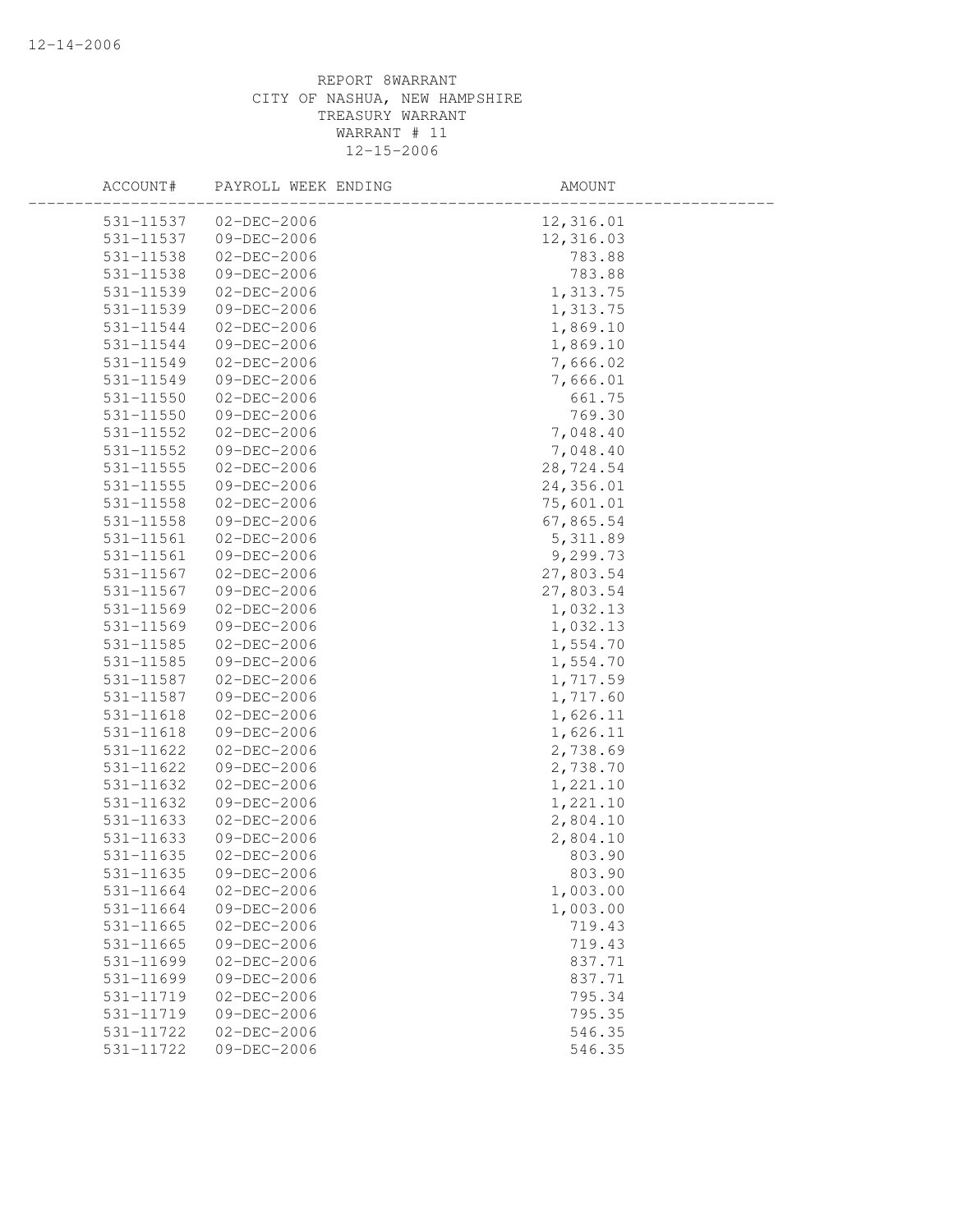|       | ACCOUNT#      | PAYROLL WEEK ENDING | AMOUNT      |             |
|-------|---------------|---------------------|-------------|-------------|
|       | 531-11732     | 02-DEC-2006         | 572.05      |             |
|       | 531-11732     | 09-DEC-2006         | 572.05      |             |
|       | 531-11733     | $02 - DEC - 2006$   | 2,075.70    |             |
|       | 531-11733     | 09-DEC-2006         | 2,093.70    |             |
|       | 531-11900     | $02 - DEC - 2006$   | 120.01      |             |
|       | 531-12020     | 02-DEC-2006         | 875.50      |             |
|       | 531-12020     | 09-DEC-2006         | 875.50      |             |
|       | 531-12042     | 02-DEC-2006         | 905.52      |             |
|       | 531-12042     | 09-DEC-2006         | 953.80      |             |
|       | 531-12066     | 02-DEC-2006         | 1,101.42    |             |
|       | 531-12066     | 09-DEC-2006         | 1,101.43    |             |
|       | 531-12067     | 02-DEC-2006         | 659.14      |             |
|       | 531-12067     | 09-DEC-2006         | 659.14      |             |
|       | 531-12068     | 02-DEC-2006         | 1,311.74    |             |
|       | 531-12068     | 09-DEC-2006         | 1,311.74    |             |
|       | 531-12071     | 02-DEC-2006         | 229.50      |             |
|       | 531-12071     | 09-DEC-2006         | 229.50      |             |
|       | 531-12119     | $02 - DEC - 2006$   | 990.67      |             |
|       | 531-12119     | 09-DEC-2006         | 990.67      |             |
|       | 531-13004     | 02-DEC-2006         | 3,922.31    |             |
|       | 531-13004     | 09-DEC-2006         | 4,822.80    |             |
|       | 531-13038     | 02-DEC-2006         | 1,058.09    |             |
|       | 531-13038     | 09-DEC-2006         | 1,863.98    |             |
|       | $531 - 13040$ | $02 - DEC - 2006$   | 3,953.37    |             |
|       | 531-13040     | 09-DEC-2006         | 3,595.85    |             |
|       | 531-13044     | 02-DEC-2006         | 2,645.21    |             |
|       | 531-13044     | 09-DEC-2006         | 858.36      |             |
|       | 531-13047     | 02-DEC-2006         | 12, 111.91  |             |
|       | 531-13047     | 09-DEC-2006         | 15, 162. 12 |             |
|       | 531-13048     | 02-DEC-2006         | 5,608.56    |             |
|       | 531-13048     | 09-DEC-2006         | 6,658.32    |             |
|       | 531-17003     | 02-DEC-2006         | 900.00      |             |
|       | 531-17003     | 09-DEC-2006         | 300.00      |             |
|       | 531-17006     | $02-DEC-2006$       | 458.33      |             |
|       | 531-17006     | 09-DEC-2006         | 4,000.00    |             |
| TOTAL | 531           | POLICE DEPARTMENT   |             | 530, 263.99 |
|       |               |                     |             |             |
|       | 532-11024     | $02 - DEC - 2006$   | 1,911.10    |             |
|       | 532-11024     | 09-DEC-2006         | 1,911.10    |             |
|       | 532-11040     | $02 - DEC - 2006$   | 1,793.53    |             |
|       | 532-11040     | 09-DEC-2006         | 1,793.53    |             |
|       | 532-11063     | $02 - DEC - 2006$   | 1,242.12    |             |
|       | 532-11063     | $09 - DEC - 2006$   | 1,242.12    |             |
|       | 532-11066     | $02 - DEC - 2006$   | 1,205.58    |             |
|       | 532-11066     | 09-DEC-2006         | 1,205.57    |             |
|       | 532-11069     | $02 - DEC - 2006$   | 2,435.39    |             |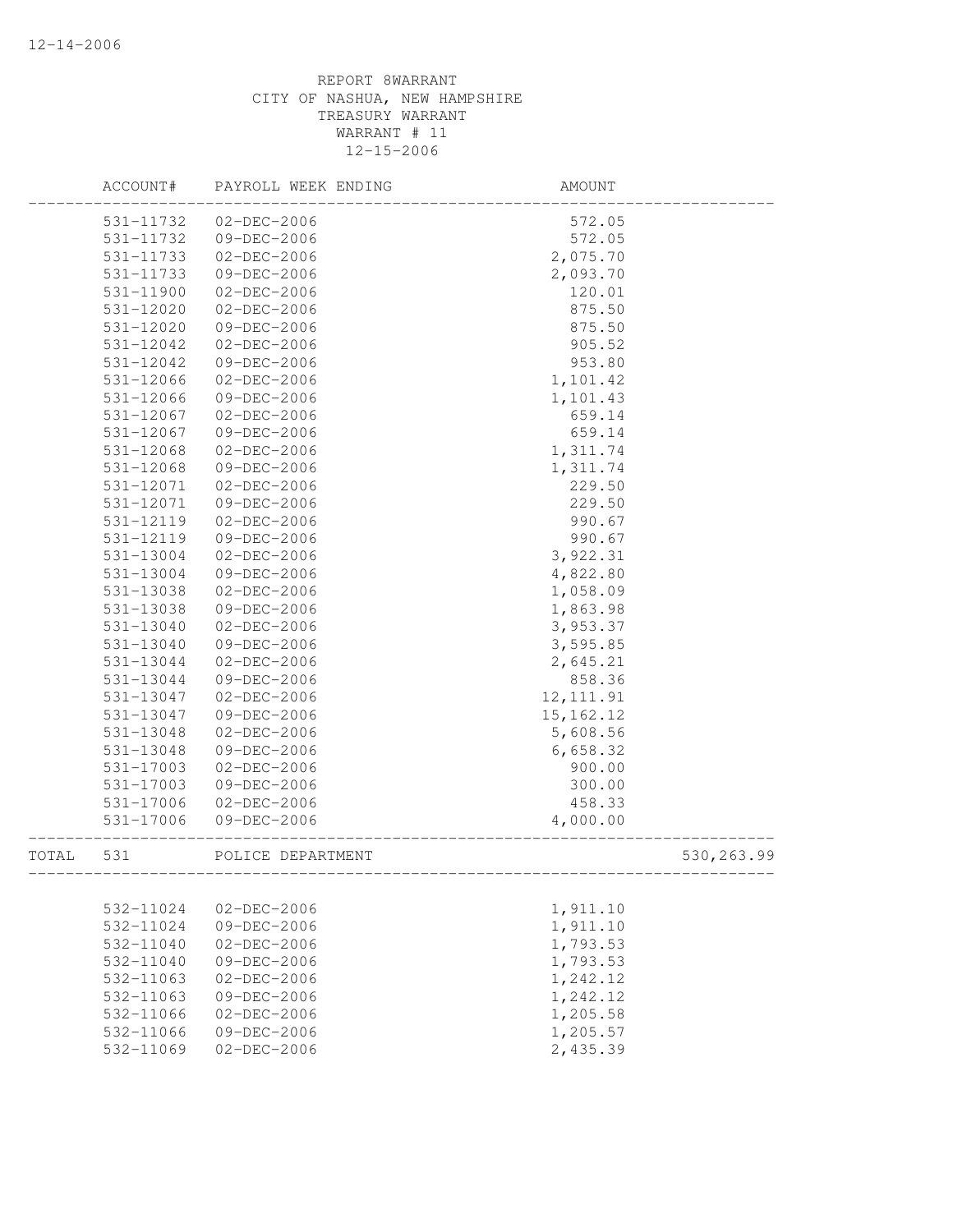| ACCOUNT#  | PAYROLL WEEK ENDING | AMOUNT     |  |
|-----------|---------------------|------------|--|
| 532-11069 | $09 - DEC - 2006$   | 2,435.39   |  |
| 532-11111 | 02-DEC-2006         | 1,999.17   |  |
| 532-11111 | 09-DEC-2006         | 1,999.17   |  |
| 532-11207 | 02-DEC-2006         | 4,126.50   |  |
| 532-11207 | 09-DEC-2006         | 4,479.35   |  |
| 532-11281 | 02-DEC-2006         | 854.92     |  |
| 532-11281 | 09-DEC-2006         | 854.92     |  |
| 532-11284 | $02 - DEC - 2006$   | 1,555.42   |  |
| 532-11284 | 09-DEC-2006         | 1,555.42   |  |
| 532-11285 | 02-DEC-2006         | 7,440.47   |  |
| 532-11285 | 09-DEC-2006         | 7,440.47   |  |
| 532-11291 | 02-DEC-2006         | 6,373.57   |  |
| 532-11291 | 09-DEC-2006         | 6, 153.50  |  |
| 532-11298 | 02-DEC-2006         | 986.51     |  |
| 532-11298 | 09-DEC-2006         | 1,246.12   |  |
| 532-11300 | 02-DEC-2006         | 33, 226.47 |  |
| 532-11300 | 09-DEC-2006         | 33, 226.47 |  |
| 532-11303 | 02-DEC-2006         | 1,090.35   |  |
| 532-11303 | 09-DEC-2006         | 1,090.35   |  |
| 532-11305 | 02-DEC-2006         | 4,394.45   |  |
| 532-11305 | 09-DEC-2006         | 4,831.85   |  |
| 532-11309 | $02-DEC-2006$       | 97,409.10  |  |
| 532-11309 | 09-DEC-2006         | 97,556.37  |  |
| 532-11660 | 02-DEC-2006         | 1,385.40   |  |
| 532-11660 | 09-DEC-2006         | 1,385.40   |  |
| 532-11663 | 02-DEC-2006         | 1,344.65   |  |
| 532-11663 | 09-DEC-2006         | 1,344.65   |  |
| 532-11666 | $02 - DEC - 2006$   | 1,331.35   |  |
| 532-11666 | 09-DEC-2006         | 1,331.35   |  |
| 532-11669 | 02-DEC-2006         | 931.77     |  |
| 532-11669 | 09-DEC-2006         | 931.77     |  |
| 532-12070 | 02-DEC-2006         | 16, 167.20 |  |
| 532-12070 | 09-DEC-2006         | 21,627.39  |  |
| 532-13003 | $02 - DEC - 2006$   | 867.96     |  |
| 532-13003 | 09-DEC-2006         | 582.81     |  |
| 532-13004 | $02 - DEC - 2006$   | 3,499.65   |  |
| 532-13004 | 09-DEC-2006         | 653.29     |  |
| 532-13018 | $02 - DEC - 2006$   | 2,312.12   |  |
| 532-13018 | 09-DEC-2006         | 2,718.64   |  |
| 532-13024 | $02 - DEC - 2006$   | 443.20     |  |
| 532-13024 | 09-DEC-2006         | 460.37     |  |
| 532-13050 | $02 - DEC - 2006$   | 7,185.72   |  |
| 532-13050 | 09-DEC-2006         | 5,412.50   |  |
| 532-19231 | $02 - DEC - 2006$   | 1,152.45   |  |
| 532-19231 | 09-DEC-2006         | 1,152.45   |  |
| 532-19232 | $02 - DEC - 2006$   | 1,654.06   |  |
| 532-19232 | 09-DEC-2006         | 1,654.06   |  |
| 532-19233 | $02 - DEC - 2006$   | 2,670.07   |  |
|           |                     |            |  |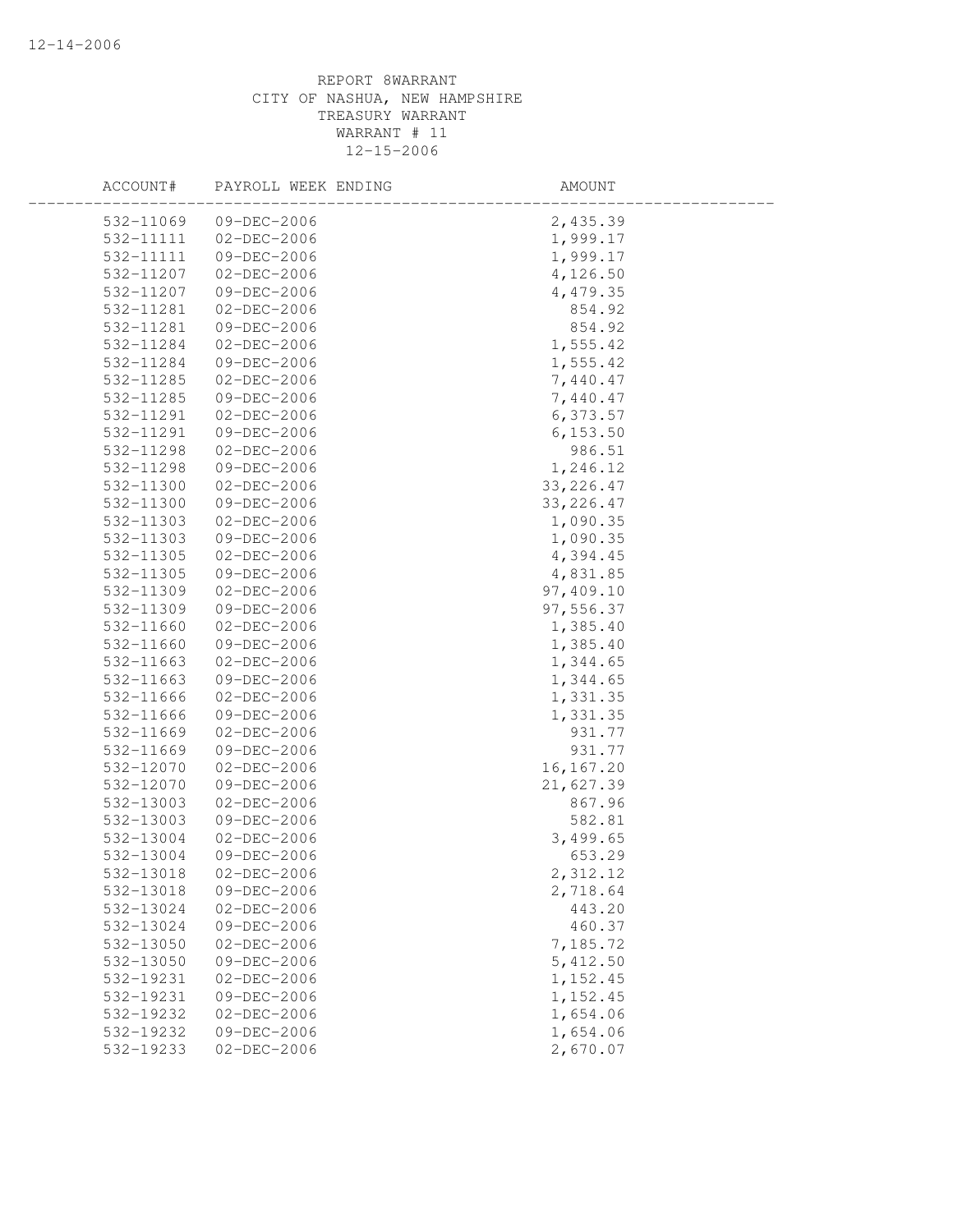| AMOUNT   | PAYROLL WEEK ENDING                                                                                                                                                                                              |                                                                                                                                                                                                                                                                                                                                                                           |                                                                                                                                                                                                                                                                                                                                                                                                                                                                      |
|----------|------------------------------------------------------------------------------------------------------------------------------------------------------------------------------------------------------------------|---------------------------------------------------------------------------------------------------------------------------------------------------------------------------------------------------------------------------------------------------------------------------------------------------------------------------------------------------------------------------|----------------------------------------------------------------------------------------------------------------------------------------------------------------------------------------------------------------------------------------------------------------------------------------------------------------------------------------------------------------------------------------------------------------------------------------------------------------------|
| 2,670.07 | 09-DEC-2006                                                                                                                                                                                                      |                                                                                                                                                                                                                                                                                                                                                                           |                                                                                                                                                                                                                                                                                                                                                                                                                                                                      |
| 1,679.65 |                                                                                                                                                                                                                  |                                                                                                                                                                                                                                                                                                                                                                           |                                                                                                                                                                                                                                                                                                                                                                                                                                                                      |
| 1,679.65 |                                                                                                                                                                                                                  |                                                                                                                                                                                                                                                                                                                                                                           |                                                                                                                                                                                                                                                                                                                                                                                                                                                                      |
| 750.00   | 09-DEC-2006                                                                                                                                                                                                      |                                                                                                                                                                                                                                                                                                                                                                           |                                                                                                                                                                                                                                                                                                                                                                                                                                                                      |
|          | FIRE DEPARTMENT                                                                                                                                                                                                  | 532                                                                                                                                                                                                                                                                                                                                                                       | TOTAL                                                                                                                                                                                                                                                                                                                                                                                                                                                                |
|          |                                                                                                                                                                                                                  |                                                                                                                                                                                                                                                                                                                                                                           |                                                                                                                                                                                                                                                                                                                                                                                                                                                                      |
| 96.15    |                                                                                                                                                                                                                  |                                                                                                                                                                                                                                                                                                                                                                           |                                                                                                                                                                                                                                                                                                                                                                                                                                                                      |
|          |                                                                                                                                                                                                                  | 535                                                                                                                                                                                                                                                                                                                                                                       | TOTAL                                                                                                                                                                                                                                                                                                                                                                                                                                                                |
|          |                                                                                                                                                                                                                  |                                                                                                                                                                                                                                                                                                                                                                           |                                                                                                                                                                                                                                                                                                                                                                                                                                                                      |
| 1,272.29 |                                                                                                                                                                                                                  |                                                                                                                                                                                                                                                                                                                                                                           |                                                                                                                                                                                                                                                                                                                                                                                                                                                                      |
|          |                                                                                                                                                                                                                  | 536                                                                                                                                                                                                                                                                                                                                                                       | TOTAL                                                                                                                                                                                                                                                                                                                                                                                                                                                                |
|          |                                                                                                                                                                                                                  |                                                                                                                                                                                                                                                                                                                                                                           |                                                                                                                                                                                                                                                                                                                                                                                                                                                                      |
|          |                                                                                                                                                                                                                  |                                                                                                                                                                                                                                                                                                                                                                           |                                                                                                                                                                                                                                                                                                                                                                                                                                                                      |
|          |                                                                                                                                                                                                                  |                                                                                                                                                                                                                                                                                                                                                                           |                                                                                                                                                                                                                                                                                                                                                                                                                                                                      |
|          |                                                                                                                                                                                                                  |                                                                                                                                                                                                                                                                                                                                                                           |                                                                                                                                                                                                                                                                                                                                                                                                                                                                      |
|          |                                                                                                                                                                                                                  |                                                                                                                                                                                                                                                                                                                                                                           |                                                                                                                                                                                                                                                                                                                                                                                                                                                                      |
|          |                                                                                                                                                                                                                  |                                                                                                                                                                                                                                                                                                                                                                           |                                                                                                                                                                                                                                                                                                                                                                                                                                                                      |
|          |                                                                                                                                                                                                                  |                                                                                                                                                                                                                                                                                                                                                                           |                                                                                                                                                                                                                                                                                                                                                                                                                                                                      |
|          |                                                                                                                                                                                                                  |                                                                                                                                                                                                                                                                                                                                                                           |                                                                                                                                                                                                                                                                                                                                                                                                                                                                      |
|          |                                                                                                                                                                                                                  |                                                                                                                                                                                                                                                                                                                                                                           |                                                                                                                                                                                                                                                                                                                                                                                                                                                                      |
| 408.29   | 09-DEC-2006                                                                                                                                                                                                      |                                                                                                                                                                                                                                                                                                                                                                           |                                                                                                                                                                                                                                                                                                                                                                                                                                                                      |
|          | COMMUNITY SERVICES DIVISION                                                                                                                                                                                      | 541                                                                                                                                                                                                                                                                                                                                                                       | TOTAL                                                                                                                                                                                                                                                                                                                                                                                                                                                                |
|          |                                                                                                                                                                                                                  |                                                                                                                                                                                                                                                                                                                                                                           |                                                                                                                                                                                                                                                                                                                                                                                                                                                                      |
|          |                                                                                                                                                                                                                  |                                                                                                                                                                                                                                                                                                                                                                           |                                                                                                                                                                                                                                                                                                                                                                                                                                                                      |
|          |                                                                                                                                                                                                                  |                                                                                                                                                                                                                                                                                                                                                                           |                                                                                                                                                                                                                                                                                                                                                                                                                                                                      |
|          |                                                                                                                                                                                                                  |                                                                                                                                                                                                                                                                                                                                                                           |                                                                                                                                                                                                                                                                                                                                                                                                                                                                      |
|          |                                                                                                                                                                                                                  |                                                                                                                                                                                                                                                                                                                                                                           |                                                                                                                                                                                                                                                                                                                                                                                                                                                                      |
|          |                                                                                                                                                                                                                  |                                                                                                                                                                                                                                                                                                                                                                           |                                                                                                                                                                                                                                                                                                                                                                                                                                                                      |
|          |                                                                                                                                                                                                                  |                                                                                                                                                                                                                                                                                                                                                                           |                                                                                                                                                                                                                                                                                                                                                                                                                                                                      |
|          |                                                                                                                                                                                                                  |                                                                                                                                                                                                                                                                                                                                                                           |                                                                                                                                                                                                                                                                                                                                                                                                                                                                      |
|          |                                                                                                                                                                                                                  |                                                                                                                                                                                                                                                                                                                                                                           |                                                                                                                                                                                                                                                                                                                                                                                                                                                                      |
| 899.91   | 09-DEC-2006                                                                                                                                                                                                      |                                                                                                                                                                                                                                                                                                                                                                           |                                                                                                                                                                                                                                                                                                                                                                                                                                                                      |
|          | COMMUNITY HEALTH                                                                                                                                                                                                 |                                                                                                                                                                                                                                                                                                                                                                           | TOTAL                                                                                                                                                                                                                                                                                                                                                                                                                                                                |
|          | 387.82<br>1,272.29<br>629.82<br>629.82<br>888.34<br>888.34<br>914.99<br>914.99<br>1,763.87<br>1,411.10<br>408.29<br>529.00<br>264.50<br>2,718.91<br>2,489.43<br>710.07<br>1,136.10<br>216.00<br>252.00<br>782.60 | EMERGENCY MANAGEMENT<br>CITYWIDE COMMUNICATIONS<br>$02 - DEC - 2006$<br>09-DEC-2006<br>$02 - DEC - 2006$<br>09-DEC-2006<br>$02-DEC-2006$<br>09-DEC-2006<br>02-DEC-2006<br>09-DEC-2006<br>02-DEC-2006<br>$02 - DEC - 2006$<br>09-DEC-2006<br>$02 - DEC - 2006$<br>09-DEC-2006<br>$02 - DEC - 2006$<br>09-DEC-2006<br>$02 - DEC - 2006$<br>09-DEC-2006<br>$02 - DEC - 2006$ | ACCOUNT#<br>532-19233<br>532-19234 02-DEC-2006<br>532-19234 09-DEC-2006<br>532-91010<br>535-81023 02-DEC-2006<br>535-81023 09-DEC-2006<br>536-11178  02-DEC-2006<br>536-11178 09-DEC-2006<br>541-11008<br>541-11008<br>541-11048<br>541-11048<br>541-11104<br>541-11104<br>541-11240<br>541-11240<br>541-11346<br>541-11346<br>542-11583<br>542-11583<br>542-11584<br>542-11584<br>542-12079<br>542-12079<br>542-12109<br>542-12109<br>542-12582<br>542-12582<br>542 |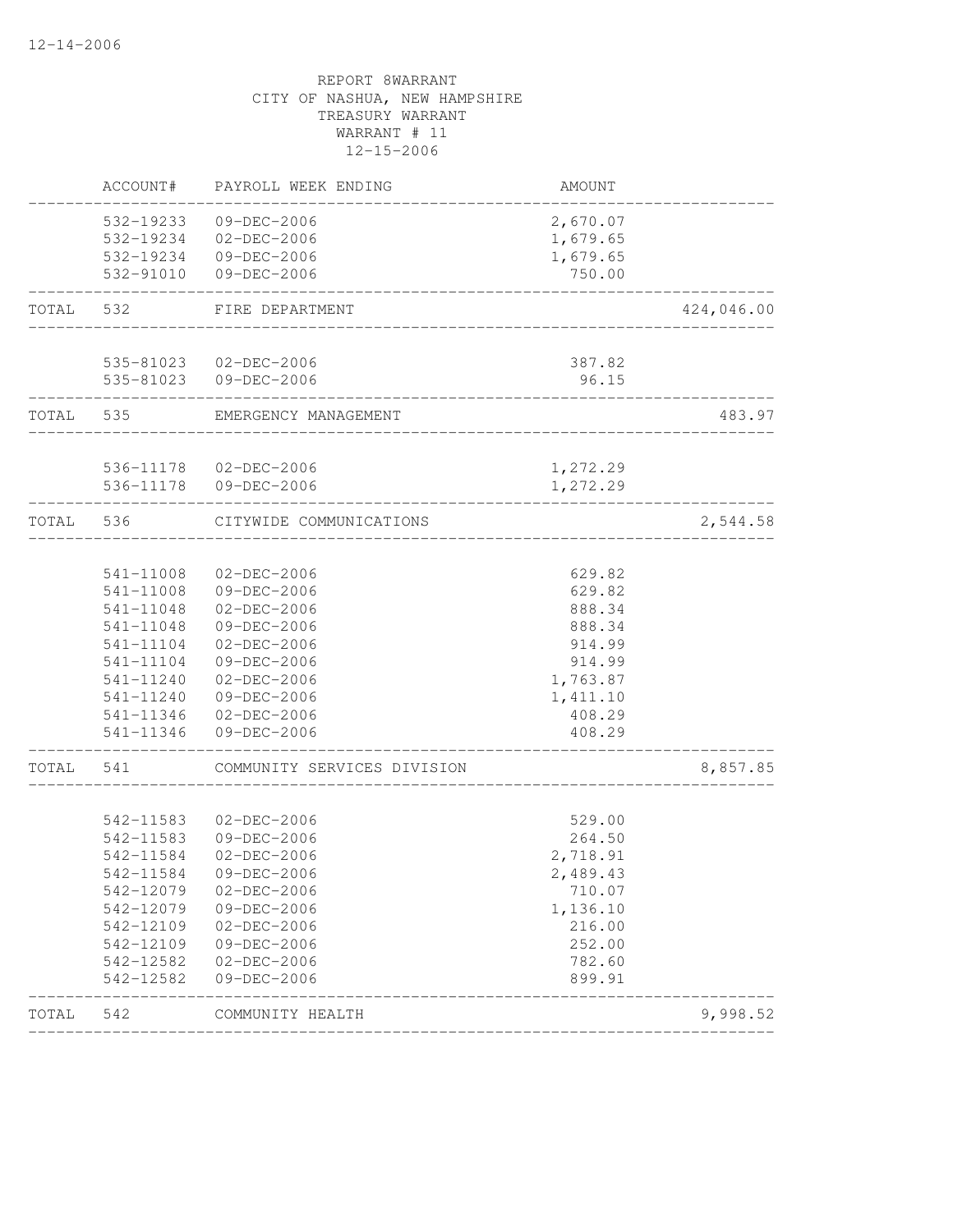|       | ACCOUNT#  | PAYROLL WEEK ENDING                  | AMOUNT           |            |
|-------|-----------|--------------------------------------|------------------|------------|
|       | 543-11380 | 02-DEC-2006                          | 840.29           |            |
|       | 543-11380 | 09-DEC-2006                          | 840.29           |            |
|       | 543-11438 | 02-DEC-2006                          | 1,390.27         |            |
|       | 543-11438 | 09-DEC-2006                          | 1,390.27         |            |
|       | 543-11601 | $02 - DEC - 2006$                    | 1,136.10         |            |
|       | 543-11601 | 09-DEC-2006                          | 1,136.10         |            |
|       | 543-11602 | 02-DEC-2006                          | 795.57           |            |
|       | 543-11602 | 09-DEC-2006                          | 795.56           |            |
|       | 543-11604 | 02-DEC-2006                          | 749.90           |            |
|       | 543-11604 | 09-DEC-2006                          | 749.90           |            |
|       | 543-11605 | 02-DEC-2006                          | 856.19           |            |
|       |           | 543-11605 09-DEC-2006                | 856.19           |            |
| TOTAL | 543       | ENVIRONMENTAL HEALTH DEPT.           |                  | 11,536.63  |
|       |           |                                      |                  |            |
|       | 544-11008 | $02 - DEC - 2006$                    | 668.17           |            |
|       | 544-11008 | 09-DEC-2006                          | 668.17           |            |
|       | 544-11099 | $02 - DEC - 2006$                    | 1,989.89         |            |
|       | 544-11099 | 09-DEC-2006                          | 1,989.89         |            |
|       | 544-11112 | 02-DEC-2006                          | 755.51           |            |
|       | 544-11112 | 09-DEC-2006                          | 755.51           |            |
|       | 544-11367 | $02 - DEC - 2006$                    | 749.90           |            |
|       | 544-11367 | 09-DEC-2006                          | 749.90           |            |
|       | 544-11777 | 02-DEC-2006                          | 1,167.25         |            |
|       | 544-11777 | 09-DEC-2006                          | 1,167.25         |            |
|       | 544-12101 | 544-12101 02-DEC-2006<br>09-DEC-2006 | 242.92<br>242.92 |            |
| TOTAL | 544       | WELFARE ADMINISTRATION               | --------------   | 11, 147.28 |
|       |           |                                      |                  |            |
|       | 551-11008 | $02 - DEC - 2006$                    | 612.61           |            |
|       | 551-11008 | 09-DEC-2006                          | 612.62           |            |
|       | 551-11028 | $02-DEC-2006$                        | 526.86           |            |
|       | 551-11028 | 09-DEC-2006                          | 526.86           |            |
|       | 551-11057 | $02 - DEC - 2006$                    | 783.38           |            |
|       | 551-11057 | 09-DEC-2006                          | 783.39           |            |
|       | 551-11094 | $02 - DEC - 2006$                    | 355.62           |            |
|       | 551-11094 | 09-DEC-2006                          | 266.72           |            |
|       | 551-11208 | 02-DEC-2006                          | 755.42           |            |
|       | 551-11208 | 09-DEC-2006                          | 728.77           |            |
|       | 551-11211 | $02 - DEC - 2006$                    | 458.66           |            |
|       | 551-11211 | 09-DEC-2006                          | 458.66           |            |
|       | 551-11212 | $02 - DEC - 2006$                    | 1,313.75         |            |
|       | 551-11212 | 09-DEC-2006                          | 1,313.76         |            |
|       | 551-11249 | $02 - DEC - 2006$                    | 1,544.27         |            |
|       | 551-11249 | 09-DEC-2006                          | 1,544.27         |            |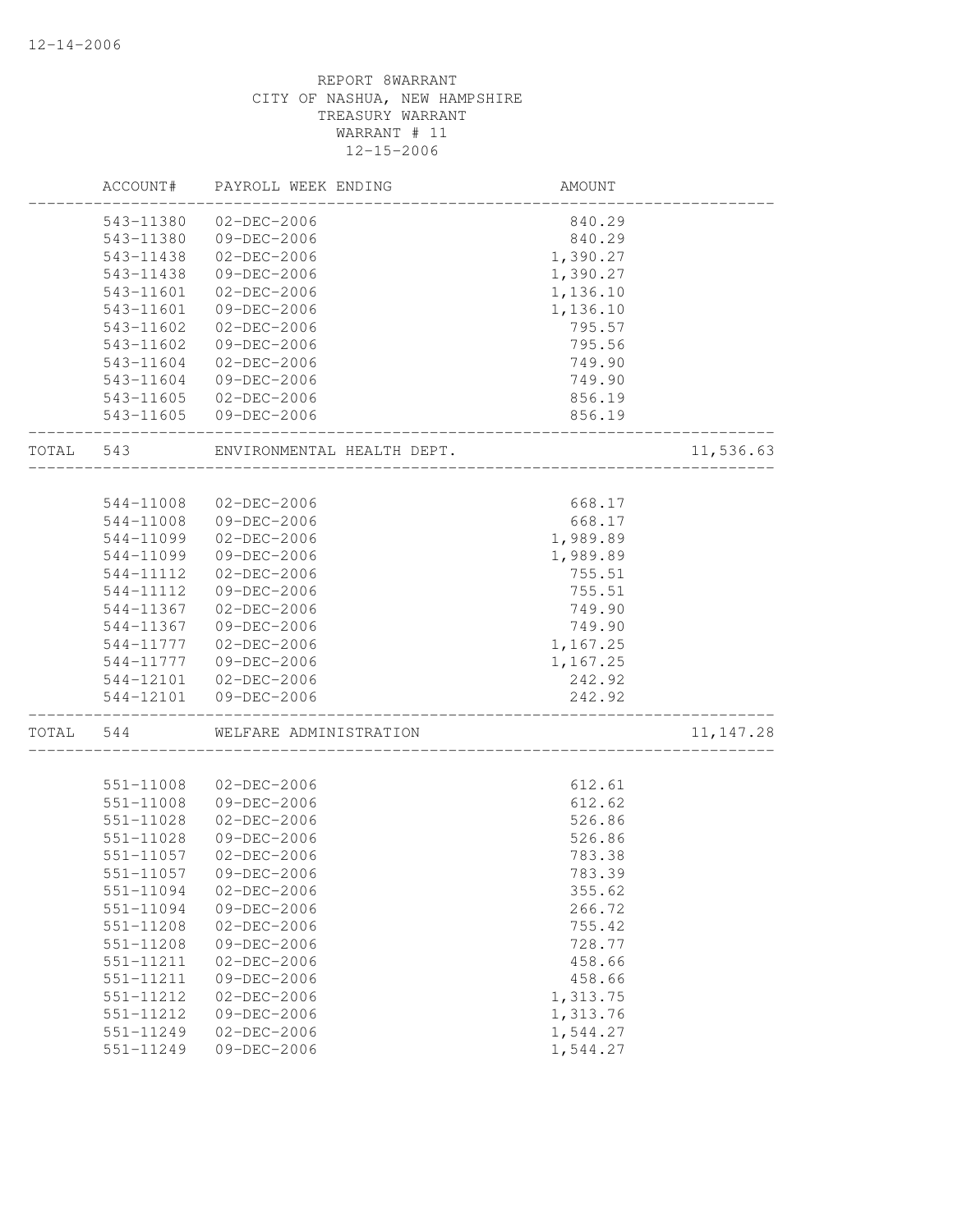|           | ACCOUNT#  | PAYROLL WEEK ENDING            | AMOUNT    |             |
|-----------|-----------|--------------------------------|-----------|-------------|
|           |           | 551-11273 02-DEC-2006          | 2,382.01  |             |
|           |           | 551-11273 09-DEC-2006          | 2,382.02  |             |
|           |           | 551-11435 02-DEC-2006          | 991.04    |             |
|           | 551-11435 | 09-DEC-2006                    | 825.87    |             |
|           | 551-11462 | 02-DEC-2006                    | 919.25    |             |
|           | 551-11462 | 09-DEC-2006                    | 919.25    |             |
|           | 551-11638 | 02-DEC-2006                    | 1,064.08  |             |
|           |           | 551-11638 09-DEC-2006          | 1,064.08  |             |
|           |           | 551-13004 02-DEC-2006          | 442.50    |             |
| TOTAL 551 |           | PUBLIC WORKS DIV & ENGINEERING |           | 23, 575. 72 |
|           |           |                                |           |             |
|           |           | 552-11051 02-DEC-2006          | 1,275.49  |             |
|           | 552-11051 | 09-DEC-2006                    | 1,275.49  |             |
|           | 552-11052 | 02-DEC-2006                    | 32,066.42 |             |
|           | 552-11077 | 02-DEC-2006                    | 1,170.18  |             |
|           | 552-11077 | 09-DEC-2006                    | 1,170.19  |             |
|           | 552-11087 | $02 - DEC - 2006$              | 746.80    |             |
|           | 552-11087 | 09-DEC-2006                    | 775.24    |             |
|           | 552-11143 | 02-DEC-2006                    | 784.00    |             |
|           | 552-11143 | 09-DEC-2006                    | 784.00    |             |
|           | 552-11324 | 02-DEC-2006                    | 2,703.70  |             |
|           | 552-11324 | 09-DEC-2006                    | 3,604.93  |             |
|           | 552-11339 | 02-DEC-2006                    | 2,689.60  |             |
|           | 552-11339 | 09-DEC-2006                    | 2,639.18  |             |
|           | 552-11342 | 02-DEC-2006                    | 706.00    |             |
|           | 552-11342 | 09-DEC-2006                    | 706.00    |             |
|           | 552-11343 | 02-DEC-2006                    | 2,352.00  |             |
|           | 552-11343 | 09-DEC-2006                    | 2,352.00  |             |
|           | 552-11407 | 02-DEC-2006                    | 4,884.00  |             |
|           | 552-11407 | 09-DEC-2006                    | 4,884.00  |             |
|           | 552-11492 | 02-DEC-2006                    | 746.80    |             |
|           | 552-11492 | 09-DEC-2006                    | 746.80    |             |
|           | 552-11548 | 02-DEC-2006                    | 916.14    |             |
|           | 552-11548 | 09-DEC-2006                    | 916.13    |             |
|           | 552-11580 | $02 - DEC - 2006$              | 772.39    |             |
|           | 552-11580 | 09-DEC-2006                    | 772.39    |             |
|           | 552-11618 | $02 - DEC - 2006$              | 568.25    |             |
|           | 552-11618 | 09-DEC-2006                    | 568.25    |             |
|           | 552-11750 | $02 - DEC - 2006$              | 729.28    |             |
|           | 552-11750 | 09-DEC-2006                    | 717.61    |             |
|           | 552-13004 | $02 - DEC - 2006$              | 414.53    |             |
|           | 552-13004 | 09-DEC-2006                    | 405.59    |             |
|           | 552-13067 | $02 - DEC - 2006$              | 491.97    |             |
|           | 552-13067 | 09-DEC-2006                    | 2,412.18  |             |
|           |           |                                |           |             |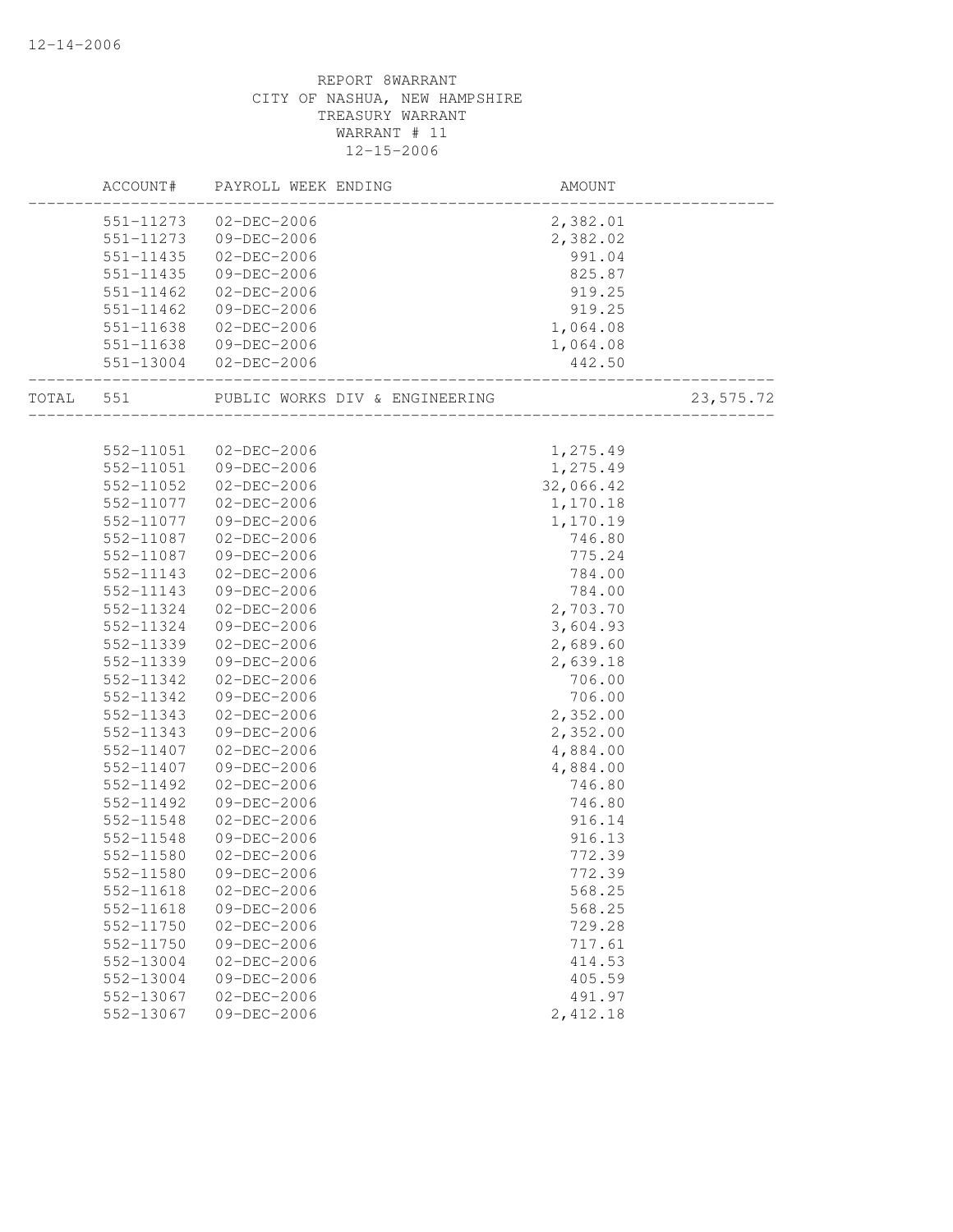| ACCOUNT#  |                       |            |           |
|-----------|-----------------------|------------|-----------|
|           |                       |            | 78,747.53 |
|           | 553-11041 02-DEC-2006 | 897.55     |           |
|           | 553-11041 09-DEC-2006 | 897.56     |           |
| 553-11078 | $02 - DEC - 2006$     | 1,353.16   |           |
| 553-11078 | 09-DEC-2006           | 1,353.16   |           |
| 553-11098 | $02 - DEC - 2006$     | 937.65     |           |
| 553-11098 | 09-DEC-2006           | 937.65     |           |
| 553-11192 | $02 - DEC - 2006$     | 833.00     |           |
| 553-11192 | 09-DEC-2006           | 833.00     |           |
| 553-11279 | 02-DEC-2006           | 5, 124.77  |           |
| 553-11279 | 09-DEC-2006           | 5,527.84   |           |
| 553-11327 | 02-DEC-2006           | 3,604.94   |           |
| 553-11327 | 09-DEC-2006           | 3,604.94   |           |
| 553-11336 | 02-DEC-2006           | 967.45     |           |
| 553-11336 | 09-DEC-2006           | 967.44     |           |
| 553-11375 | 02-DEC-2006           | 2,666.66   |           |
| 553-11375 | 09-DEC-2006           | 2,555.12   |           |
| 553-11465 | 02-DEC-2006           | 2,994.64   |           |
| 553-11465 | 09-DEC-2006           | 2,987.20   |           |
| 553-11474 | 02-DEC-2006           | 4,208.00   |           |
| 553-11474 | 09-DEC-2006           | 4,208.00   |           |
| 553-11475 | 02-DEC-2006           | 1,707.20   |           |
| 553-11475 | 09-DEC-2006           | 4,229.60   |           |
| 553-11630 | 02-DEC-2006           | 1,004.64   |           |
| 553-11630 | 09-DEC-2006           | 717.60     |           |
| 553-11648 | 02-DEC-2006           | 732.23     |           |
| 553-11648 | 09-DEC-2006           | 732.23     |           |
| 553-11678 | 02-DEC-2006           | 1,515.40   |           |
| 553-11678 | 09-DEC-2006           | 1,515.40   |           |
| 553-11759 | 02-DEC-2006           | 11,678.64  |           |
| 553-11759 | 09-DEC-2006           | 12,382.96  |           |
| 553-11768 | 02-DEC-2006           | 713.60     |           |
| 553-11768 | 09-DEC-2006           | 713.60     |           |
| 553-11771 | 02-DEC-2006           | 1,683.20   |           |
| 553-11771 | 09-DEC-2006           | 1,683.20   |           |
| 553-12128 | $02 - DEC - 2006$     | 246.23     |           |
| 553-12128 | 09-DEC-2006           | 246.23     |           |
| 553-13004 | $02 - DEC - 2006$     | 642.24     |           |
| 553-13004 | 09-DEC-2006           | 656.97     |           |
| 553-13901 | $02 - DEC - 2006$     | 10,815.80  |           |
| 553-13901 | 09-DEC-2006           | 11, 123.59 |           |
| 553-17001 | 09-DEC-2006           | 300.00     |           |
| 553-17004 | 09-DEC-2006           | 700.00     |           |
| 553-17008 | 09-DEC-2006           | 1,800.00   |           |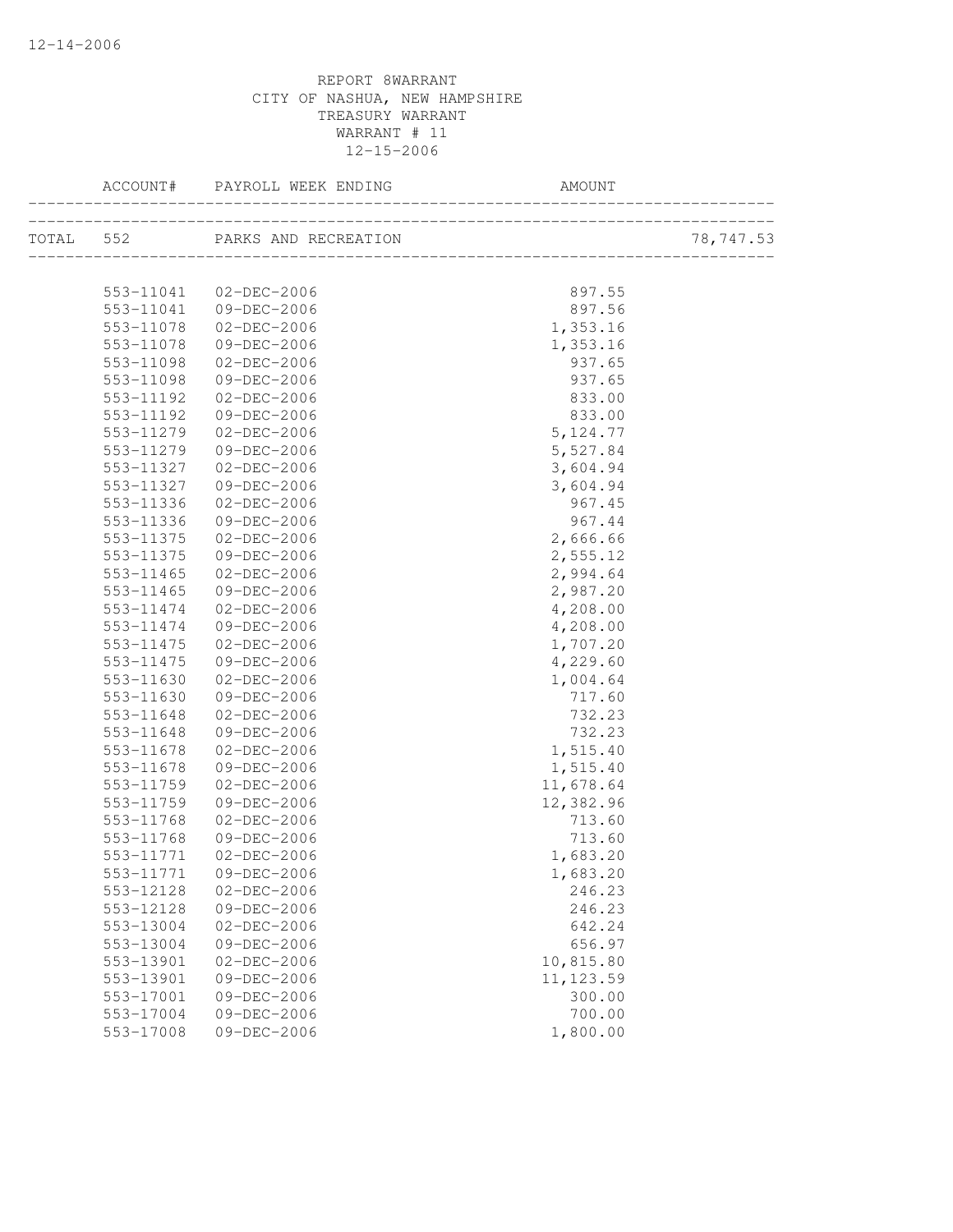|           | ACCOUNT#  | PAYROLL WEEK ENDING         | <b>AMOUNT</b>             |            |
|-----------|-----------|-----------------------------|---------------------------|------------|
|           |           | TOTAL 553 STREET DEPARTMENT |                           | 115,000.29 |
|           |           |                             | _______________________   |            |
|           | 555-11024 | 02-DEC-2006                 | 663.48                    |            |
|           | 555-11024 | 09-DEC-2006                 | 663.48                    |            |
|           | 555-11058 | 02-DEC-2006                 | 888.73                    |            |
|           | 555-11058 | 09-DEC-2006                 | 888.73                    |            |
|           | 555-11461 | 02-DEC-2006                 | 1,349.78                  |            |
|           | 555-11461 | 09-DEC-2006                 | 1,349.78                  |            |
|           | 555-11505 | $02 - DEC - 2006$           | 1,170.18                  |            |
|           | 555-11505 | 09-DEC-2006                 | 1,170.19                  |            |
|           | 555-11639 | $02 - DEC - 2006$           | 746.80                    |            |
|           | 555-11639 | 09-DEC-2006                 | 746.80                    |            |
|           | 555-11640 | $02 - DEC - 2006$           | 695.60                    |            |
|           | 555-11640 | $09 - DEC - 2006$           | 695.60                    |            |
|           | 555-11738 | $02 - DEC - 2006$           | 1,760.00                  |            |
|           | 555-11738 | 09-DEC-2006                 | 1,760.00                  |            |
|           | 555-11745 | $02 - DEC - 2006$           | 738.80                    |            |
|           | 555-11745 | 09-DEC-2006                 | 738.80                    |            |
|           | 555-11746 | 02-DEC-2006                 | 999.84                    |            |
|           | 555-11746 | 09-DEC-2006                 | 999.84                    |            |
|           |           | 555-13004 02-DEC-2006       | 225.71                    |            |
|           |           | 555-13004 09-DEC-2006       | 1,066.66                  |            |
| TOTAL 555 |           | TRAFFIC DEPARTMENT          |                           | 19,318.80  |
|           |           |                             |                           |            |
|           |           | 557-11161 02-DEC-2006       | 746.80                    |            |
|           |           | 557-11161 09-DEC-2006       | 746.80                    |            |
|           |           | 557-13004 09-DEC-2006       | 224.04                    |            |
| TOTAL 557 |           | PARKING LOTS                | _________________________ | 1,717.64   |
|           |           |                             |                           |            |
|           |           | 561-11345 02-DEC-2006       | 1,199.60                  |            |
|           |           | 561-11345 09-DEC-2006       | 1,199.60                  |            |
|           |           | 561-11651 02-DEC-2006       | 751.62                    |            |
|           |           | 561-11651 09-DEC-2006       | 751.62                    |            |
|           |           | 561-11658 02-DEC-2006       | 915.39                    |            |
|           |           | 561-11658 09-DEC-2006       | 915.39                    |            |
|           |           | 561-13004 09-DEC-2006       | 67.48                     |            |
| TOTAL     | 561       | EDGEWOOD CEMETERY           |                           | 5,800.70   |
|           |           | 563-11345 02-DEC-2006       | 1,033.45                  |            |
|           | 563-11345 | 09-DEC-2006                 | 1,033.45                  |            |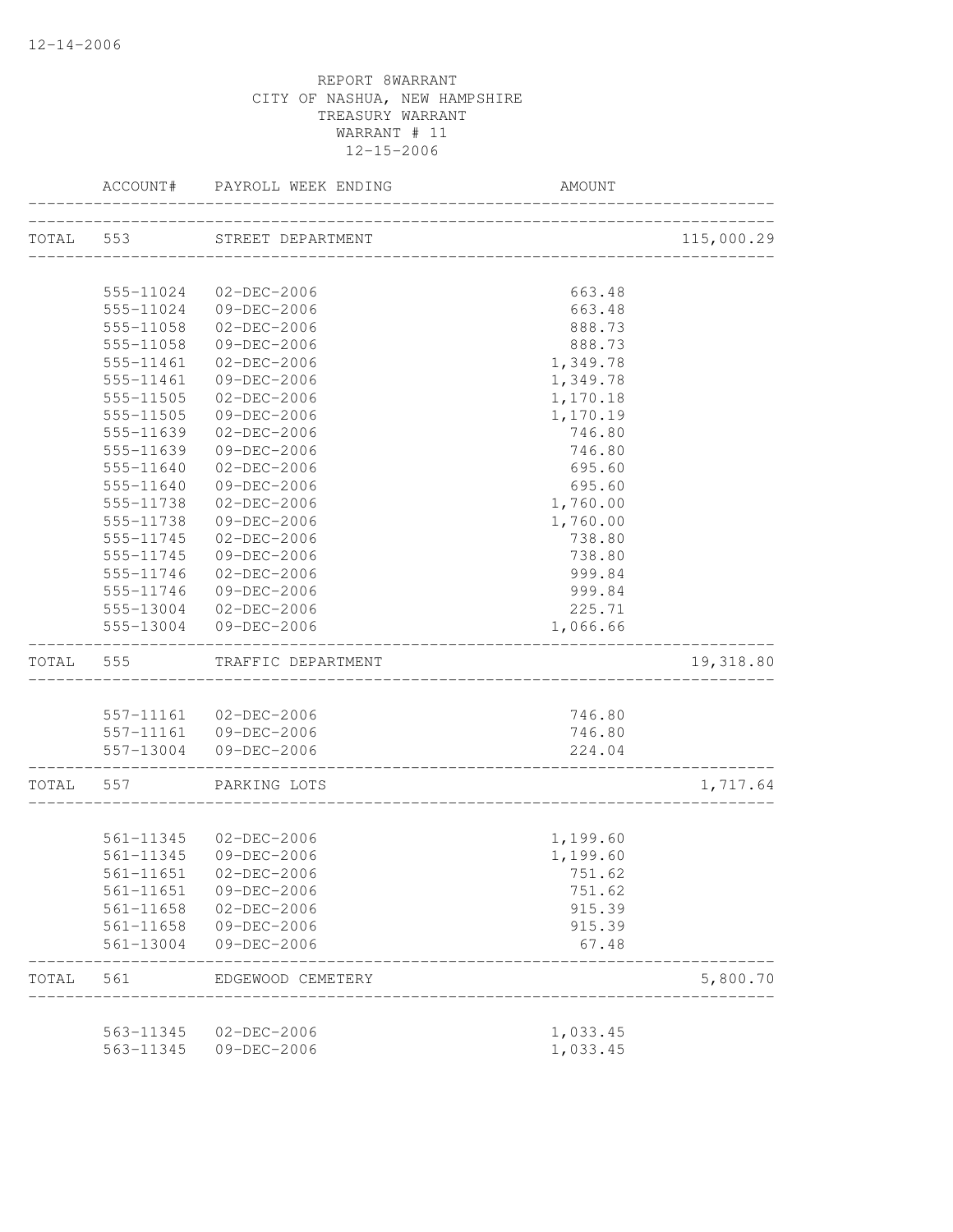|       | ACCOUNT#               | PAYROLL WEEK ENDING              | AMOUNT           |           |
|-------|------------------------|----------------------------------|------------------|-----------|
|       | 563-11651              | 02-DEC-2006                      | 687.84           |           |
|       | 563-11651              | 09-DEC-2006                      | 550.27           |           |
|       | 563-11657              | 02-DEC-2006                      | 862.84           |           |
|       | 563-11657              | 09-DEC-2006                      | 862.84           |           |
|       | 563-13004              | 09-DEC-2006                      | 273.08           |           |
| TOTAL | 563                    | WOODLAWN CEMETERY                |                  | 5,303.77  |
|       | 571-11174              | $02 - DEC - 2006$                | 773.34           |           |
|       | 571-11174              | 09-DEC-2006                      | 773.34           |           |
|       | 571-11237              | $02 - DEC - 2006$                | 1,816.79         |           |
|       | 571-11237              | 09-DEC-2006                      | 1,816.79         |           |
| TOTAL | 571                    | COMMUNITY DEVELOPMENT            |                  | 5,180.26  |
|       |                        |                                  |                  |           |
|       | 572-11024              | $02 - DEC - 2006$                | 457.57           |           |
|       | 572-11024              | 09-DEC-2006                      | 457.57           |           |
|       | 572-11215              | $02 - DEC - 2006$                | 3,359.47         |           |
|       | 572-11215              | 09-DEC-2006                      | 3,359.47         |           |
|       | 572-11238              | $02 - DEC - 2006$                | 750.83           |           |
|       | 572-11238              | 09-DEC-2006                      | 750.83           |           |
|       | 572-11450              | 02-DEC-2006                      | 1,560.86         |           |
|       | 572-11450              | 09-DEC-2006                      | 1,560.86         |           |
|       | 572-11522              | $02 - DEC - 2006$                | 742.35           |           |
|       | 572-11522              | 09-DEC-2006                      | 742.35           |           |
|       | 572-98045              | 02-DEC-2006                      | 100.00           |           |
|       | 572-98046              | $09 - DEC - 2006$                | 100.00           |           |
| TOTAL | 572                    | PLANNING DEPARTMENT              |                  | 13,942.16 |
|       |                        |                                  |                  |           |
|       | 573-11444              | $02 - DEC - 2006$                | 1,373.56         |           |
|       | 573-11444              | 09-DEC-2006                      | 1,373.56         |           |
|       | 573-12029<br>573-12029 | $02 - DEC - 2006$<br>09-DEC-2006 | 300.64<br>300.64 |           |
| TOTAL | 573                    | ECONOMIC DEVELOPMENT             |                  | 3,348.40  |
|       |                        |                                  |                  |           |
|       | 575-11032              | $02 - DEC - 2006$                | 643.17           |           |
|       | 575-11032              | 09-DEC-2006                      | 643.17           |           |
|       | 575-11062              | $02 - DEC - 2006$                | 559.14           |           |
|       | 575-11062              | 09-DEC-2006                      | 559.14           |           |
|       | 575-11189              | $02 - DEC - 2006$                | 981.93           |           |
|       | 575-11189              | $09 - DEC - 2006$                | 981.93           |           |
|       | 575-11246              | $02 - DEC - 2006$                | 1,499.29         |           |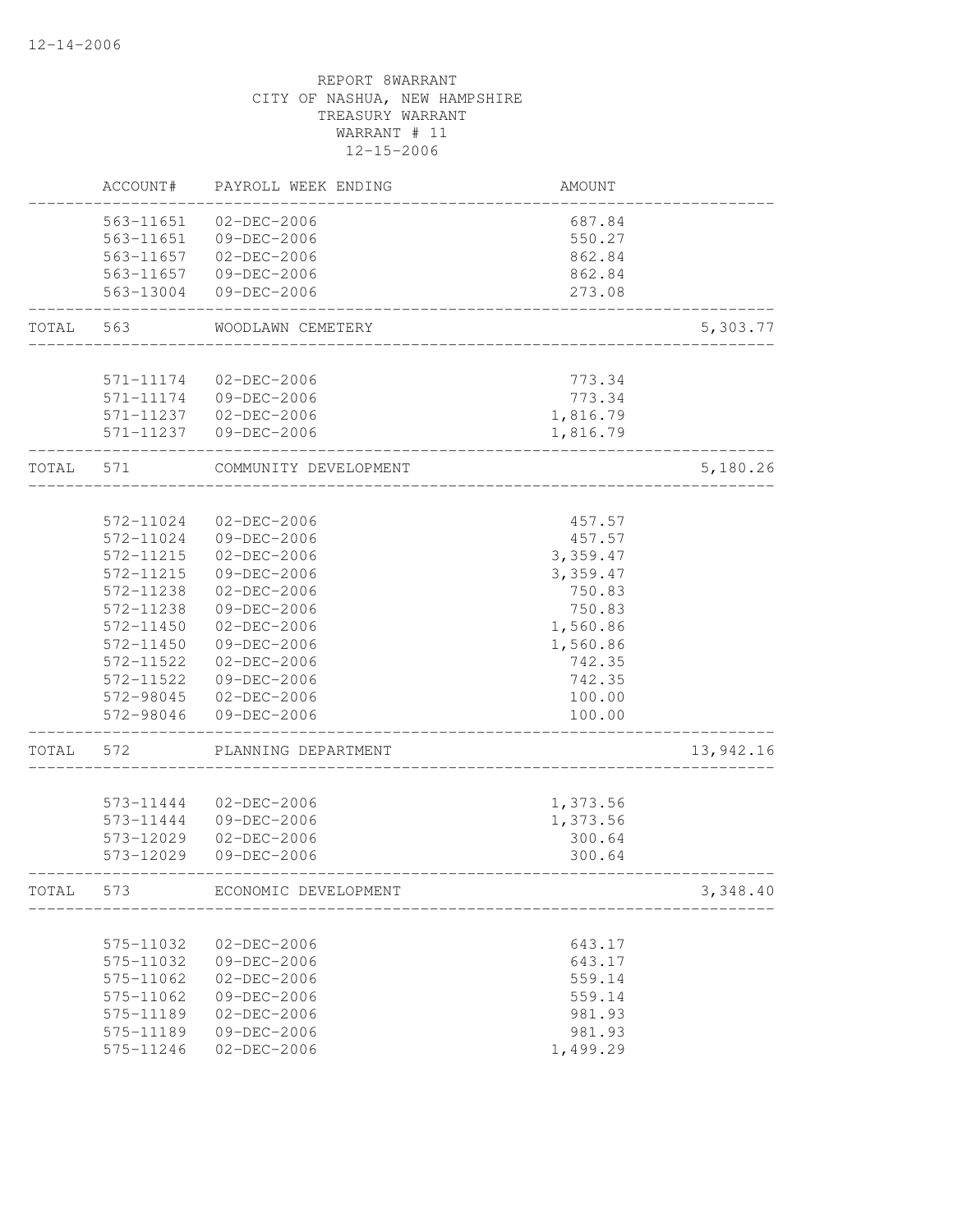|       | ACCOUNT#  | PAYROLL WEEK ENDING | AMOUNT                       |           |
|-------|-----------|---------------------|------------------------------|-----------|
|       | 575-11246 | 09-DEC-2006         | 1,763.87                     |           |
|       | 575-11387 | $02 - DEC - 2006$   | 5,320.91                     |           |
|       | 575-11387 | 09-DEC-2006         | 5,320.90                     |           |
|       | 575-11393 | 02-DEC-2006         | 3, 321.61                    |           |
|       | 575-11393 | 09-DEC-2006         | 3, 321.61                    |           |
|       | 575-11400 | $02 - DEC - 2006$   | 7,677.08                     |           |
|       | 575-11400 | 09-DEC-2006         | 7,677.07                     |           |
|       | 575-11401 | $02 - DEC - 2006$   | 4,549.14                     |           |
|       | 575-11401 | 09-DEC-2006         | 4,564.53                     |           |
|       | 575-11403 | $02 - DEC - 2006$   | 772.39                       |           |
|       | 575-11403 | 09-DEC-2006         | 772.39                       |           |
|       | 575-11404 | $02 - DEC - 2006$   | 694.68                       |           |
|       | 575-11404 | 09-DEC-2006         | 694.68                       |           |
|       | 575-12087 | $02 - DEC - 2006$   | 421.07                       |           |
|       | 575-12087 | 09-DEC-2006         | 421.07                       |           |
|       | 575-12090 | 02-DEC-2006         | 338.58                       |           |
|       | 575-12090 | 09-DEC-2006         | 338.58                       |           |
|       | 575-12114 | 02-DEC-2006         | 1,224.04                     |           |
|       | 575-12114 | 09-DEC-2006         | 1,120.60                     |           |
|       | 575-13035 | 02-DEC-2006         | 17.07                        |           |
|       | 575-13035 | 09-DEC-2006         | 104.20                       |           |
| TOTAL | 575       | PUBLIC LIBRARIES    | ____________________________ | 56,303.84 |
|       |           |                     |                              |           |
|       | 576-11059 | 02-DEC-2006         | 1,238.34                     |           |
|       | 576-11059 | 09-DEC-2006         | 1,238.34                     |           |
|       | 576-11138 | 02-DEC-2006         | 256.68                       |           |
|       | 576-11138 | 09-DEC-2006         | 256.68                       |           |
|       | 576-11221 | 02-DEC-2006         | 983.88                       |           |
|       | 576-11221 | 09-DEC-2006         | 983.88                       |           |
|       | 576-11315 | $02 - DEC - 2006$   | 568.67                       |           |
|       | 576-11315 | 09-DEC-2006         | 598.60                       |           |
|       | 576-11361 | 02-DEC-2006         | 3,710.51                     |           |
|       | 576-11361 | 09-DEC-2006         | 3,710.51                     |           |
|       | 576-11362 | 02-DEC-2006         | 1,188.15                     |           |
|       | 576-11362 | 09-DEC-2006         | 1,188.16                     |           |
| TOTAL | 576       | BUILDING DEPARTMENT |                              | 15,922.40 |
|       |           |                     |                              |           |
|       | 577-11067 | 02-DEC-2006         | 1,072.97                     |           |
|       | 577-11067 | 09-DEC-2006         | 1,072.97                     |           |
|       | 577-11163 | $02 - DEC - 2006$   | 844.14                       |           |
|       | 577-11163 | 09-DEC-2006         | 844.14                       |           |
|       | 577-11183 | $02 - DEC - 2006$   | 937.65                       |           |
|       | 577-11183 | 09-DEC-2006         | 937.65                       |           |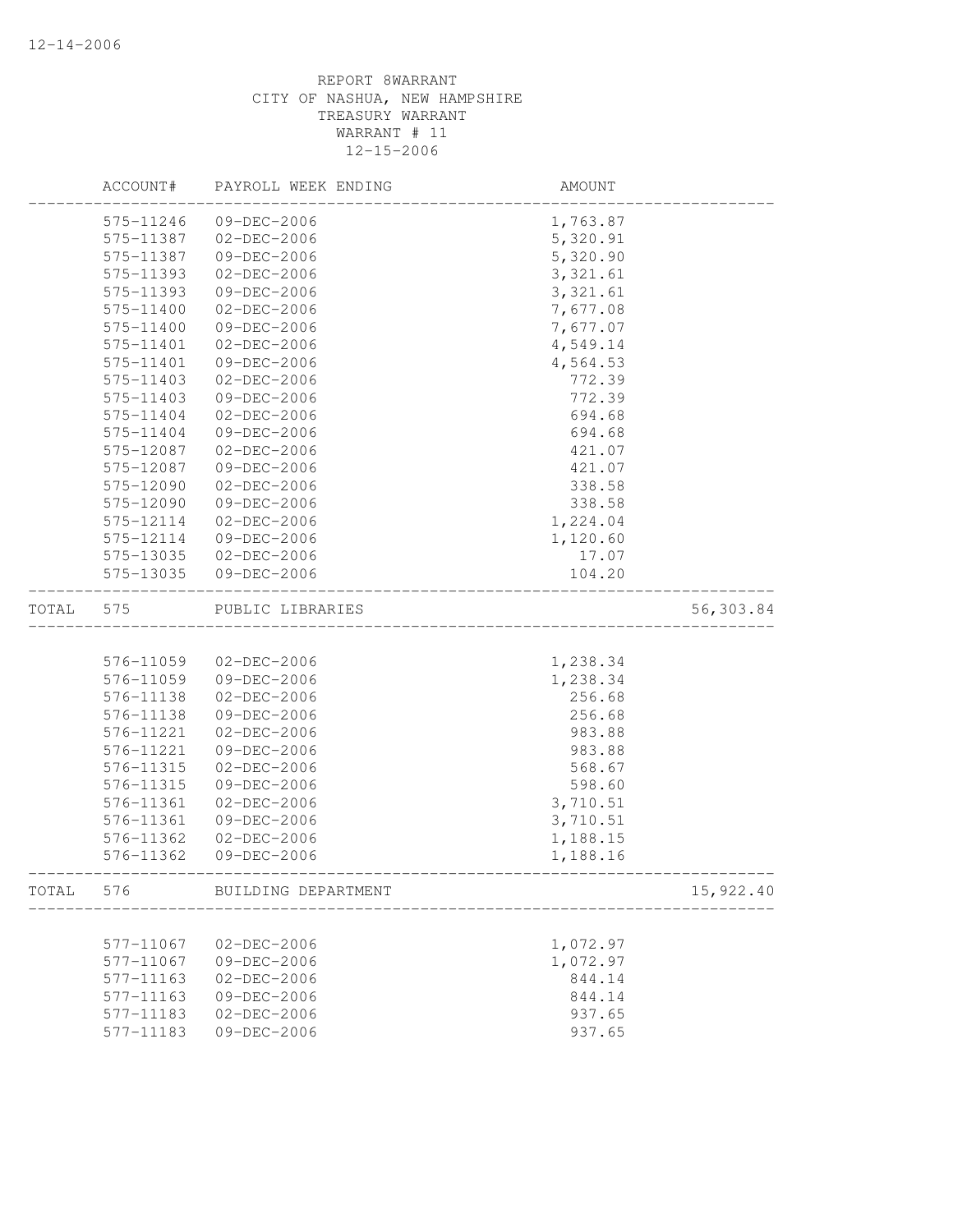| ACCOUNT#      | PAYROLL WEEK ENDING        | AMOUNT                                  |          |
|---------------|----------------------------|-----------------------------------------|----------|
|               | TOTAL 577 CODE ENFORCEMENT | L<br>---------------------------------- | 5,709.52 |
|               |                            |                                         |          |
|               | 581-11012  02-DEC-2006     | 5,686.38                                |          |
| 581-11075     | 02-DEC-2006                | 3,916.00                                |          |
| 581-11081     | 02-DEC-2006                | 1,962.35                                |          |
| 581-11162     | 02-DEC-2006                | 49,595.59                               |          |
| 581-11162     | 09-DEC-2006                | 49,603.44                               |          |
| 581-11204     | 02-DEC-2006                | 11,629.60                               |          |
| 581-11204     | 09-DEC-2006                | 11,629.60                               |          |
| 581-11348     | 02-DEC-2006                | 71,601.52                               |          |
| 581-11366     | 02-DEC-2006                | 47,529.82                               |          |
| 581-11366     | 09-DEC-2006                | 46,963.65                               |          |
| 581-11396     | 02-DEC-2006                | 34,830.89                               |          |
| 581-11408     | 02-DEC-2006                | 14,944.53                               |          |
| 581-11408     | 09-DEC-2006                | 14,861.23                               |          |
| 581-11486     | 02-DEC-2006                | 33,667.65                               |          |
| 581-11515     | 02-DEC-2006                | 1,231.75                                |          |
| 581-11570     | 02-DEC-2006                | 54, 972.51                              |          |
| 581-11572     | 02-DEC-2006                | 45,954.10                               |          |
| 581-11579     | 02-DEC-2006                | 33,837.06                               |          |
| 581-11579     | 09-DEC-2006                | 648.66                                  |          |
| 581-11628     | 02-DEC-2006                | 1,215.20                                |          |
| 581-11628     | 09-DEC-2006                | 1,215.21                                |          |
| $581 - 11675$ | 02-DEC-2006                | 4,807.69                                |          |
| 581-11709     | 02-DEC-2006                | 8,831.16                                |          |
| 581-11711     | 02-DEC-2006                | 2,461.54                                |          |
| 581-11726     | 02-DEC-2006                | 1,456,706.48                            |          |
| 581-11800     | 02-DEC-2006                | 26,949.78                               |          |
| 581-11801     | $02 - DEC - 2006$          | 14,576.84                               |          |
| 581-11802     | $02 - DEC - 2006$          | 12, 128.58                              |          |
| 581-11803     | $02 - DEC - 2006$          | 13, 416.73                              |          |
| 581-11803     | 09-DEC-2006                | 640.25                                  |          |
| 581-11804     | 02-DEC-2006                | 15,463.28                               |          |
| 581-11805     | 02-DEC-2006                | 31,496.18                               |          |
| 581-11812     | $02 - DEC - 2006$          | 2,086.42                                |          |
| 581-11830     | $02 - DEC - 2006$          | 1,560.58                                |          |
| 581-11850     | $02 - DEC - 2006$          | 2,843.68                                |          |
| 581-11850     | 09-DEC-2006                | 3,345.58                                |          |
| 581-11860     | $02 - DEC - 2006$          | 5,662.43                                |          |
| 581-12021     | $02 - DEC - 2006$          | 28,857.63                               |          |
| 581-12060     | $02 - DEC - 2006$          | 2,776.09                                |          |
| 581-12060     | 09-DEC-2006                | 2,681.52                                |          |
| 581-12078     | 02-DEC-2006                | 2,637.50                                |          |
| 581-12078     | 09-DEC-2006                | 287.50                                  |          |
| 581-12081     | $02 - DEC - 2006$          | 662.85                                  |          |
| 581-12084     | $02 - DEC - 2006$          | 1,337.50                                |          |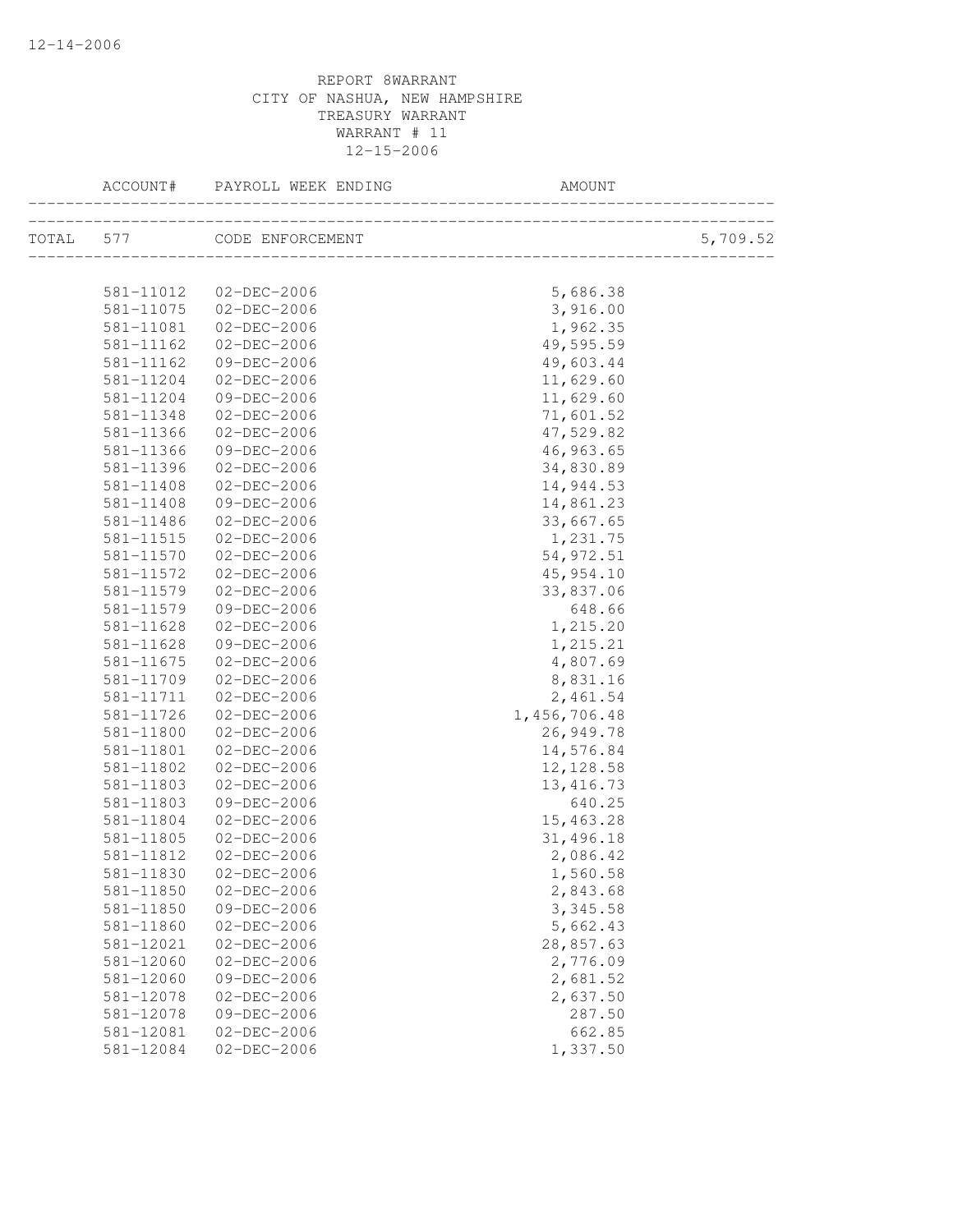|       | ACCOUNT#  | PAYROLL WEEK ENDING | AMOUNT     |              |
|-------|-----------|---------------------|------------|--------------|
|       | 581-12084 | 09-DEC-2006         | 2,575.00   |              |
|       | 581-12087 | 02-DEC-2006         | 1,585.00   |              |
|       | 581-12087 | 09-DEC-2006         | 1,731.60   |              |
|       | 581-12111 | 02-DEC-2006         | 112,258.88 |              |
|       | 581-12111 | 09-DEC-2006         | 109,693.69 |              |
|       | 581-12112 | 02-DEC-2006         | 6,426.78   |              |
|       | 581-12112 | 09-DEC-2006         | 6,079.58   |              |
|       | 581-12126 | 02-DEC-2006         | 4,182.39   |              |
|       | 581-12126 | 09-DEC-2006         | 4,165.00   |              |
|       | 581-12135 | 02-DEC-2006         | 2,520.44   |              |
|       | 581-12135 | 09-DEC-2006         | 3,871.60   |              |
|       | 581-12136 | 02-DEC-2006         | 400.76     |              |
|       | 581-12136 | 09-DEC-2006         | 850.56     |              |
|       | 581-12141 | 02-DEC-2006         | 750.80     |              |
|       | 581-12141 | 09-DEC-2006         | 700.48     |              |
|       | 581-12153 | 02-DEC-2006         | 105.00     |              |
|       | 581-12198 | 02-DEC-2006         | 15, 128.28 |              |
|       | 581-12201 | 02-DEC-2006         | 17,323.70  |              |
|       | 581-12201 | 09-DEC-2006         | 14,848.70  |              |
|       | 581-13004 | 02-DEC-2006         | 1,603.24   |              |
|       | 581-13021 | $02 - DEC - 2006$   | 1,092.76   |              |
|       | 581-13021 | 09-DEC-2006         | 1,443.22   |              |
|       | 581-13032 | 02-DEC-2006         | 697.84     |              |
|       | 581-13032 | 09-DEC-2006         | 760.73     |              |
|       | 581-13120 | 02-DEC-2006         | 4, 171.71  |              |
|       | 581-13120 | 09-DEC-2006         | 5,937.70   |              |
|       | 581-13133 | 02-DEC-2006         | 1,106.25   |              |
|       | 581-13133 | 09-DEC-2006         | 50.00      |              |
|       | 581-13137 | 02-DEC-2006         | 850.00     |              |
|       | 581-13137 | 09-DEC-2006         | 350.00     |              |
|       | 581-19000 | 02-DEC-2006         | 10,680.57  |              |
|       | 581-19000 | 09-DEC-2006         | 218.75     |              |
|       | 581-19210 | 09-DEC-2006         | 22, 424.93 |              |
|       | 581-19220 | $02 - DEC - 2006$   | 124.00     |              |
|       | 581-19240 | 02-DEC-2006         | 890.00     |              |
|       | 581-19310 | 02-DEC-2006         | 1,134.00   |              |
| TOTAL | 581       | SCHOOL DEPARTMENT   |            | 2,538,448.47 |
|       |           |                     |            |              |
|       | 590-23575 | $02-DEC-2006$       | 1,073.33   |              |
|       | 590-23575 | 09-DEC-2006         | 750.59     |              |
| TOTAL | 590       | P/Y OBLIGATIONS     |            | 1,823.92     |
|       |           |                     |            |              |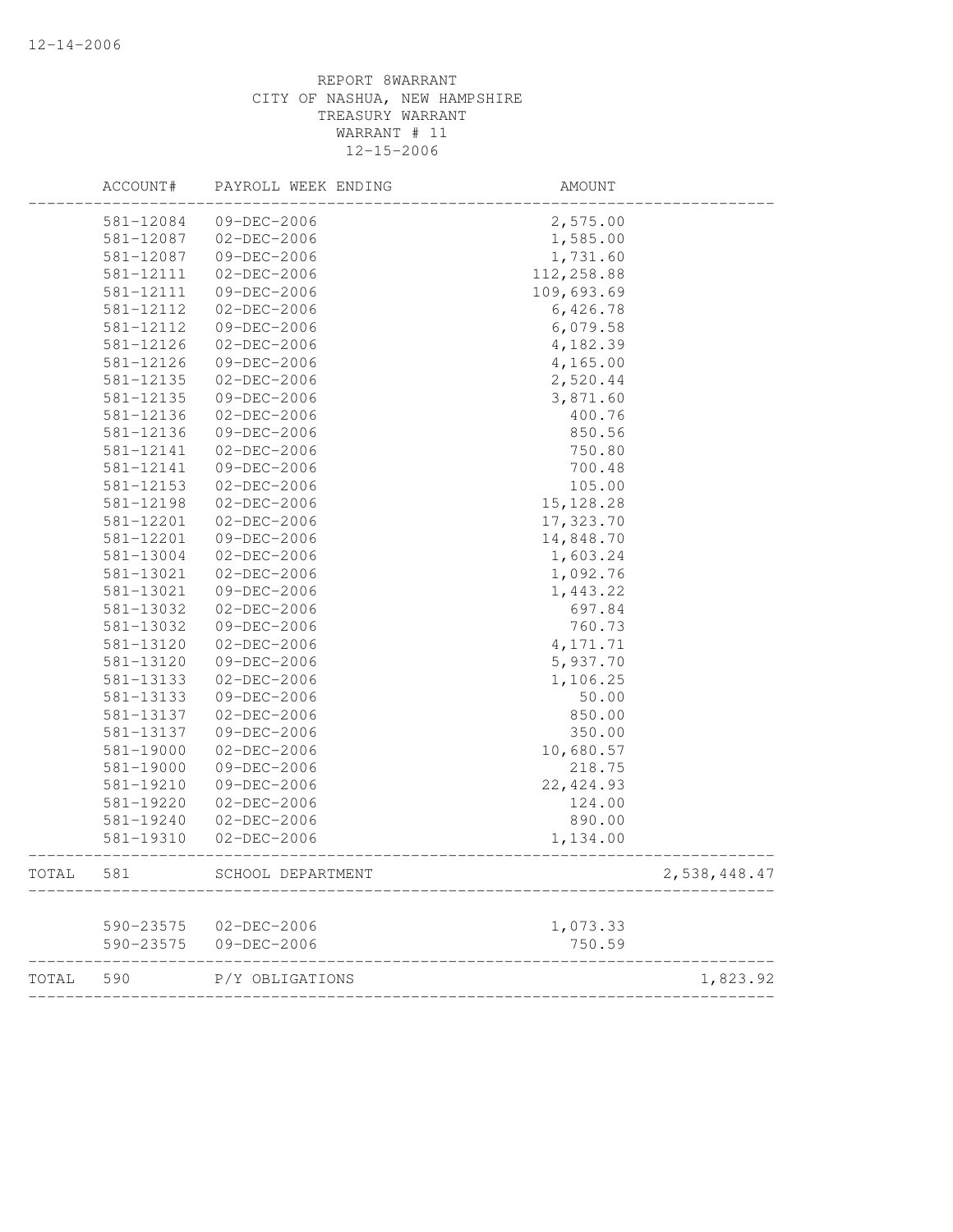|           | ACCOUNT# PAYROLL WEEK ENDING |  | AMOUNT |
|-----------|------------------------------|--|--------|
| TOTAL 951 |                              |  |        |
|           |                              |  |        |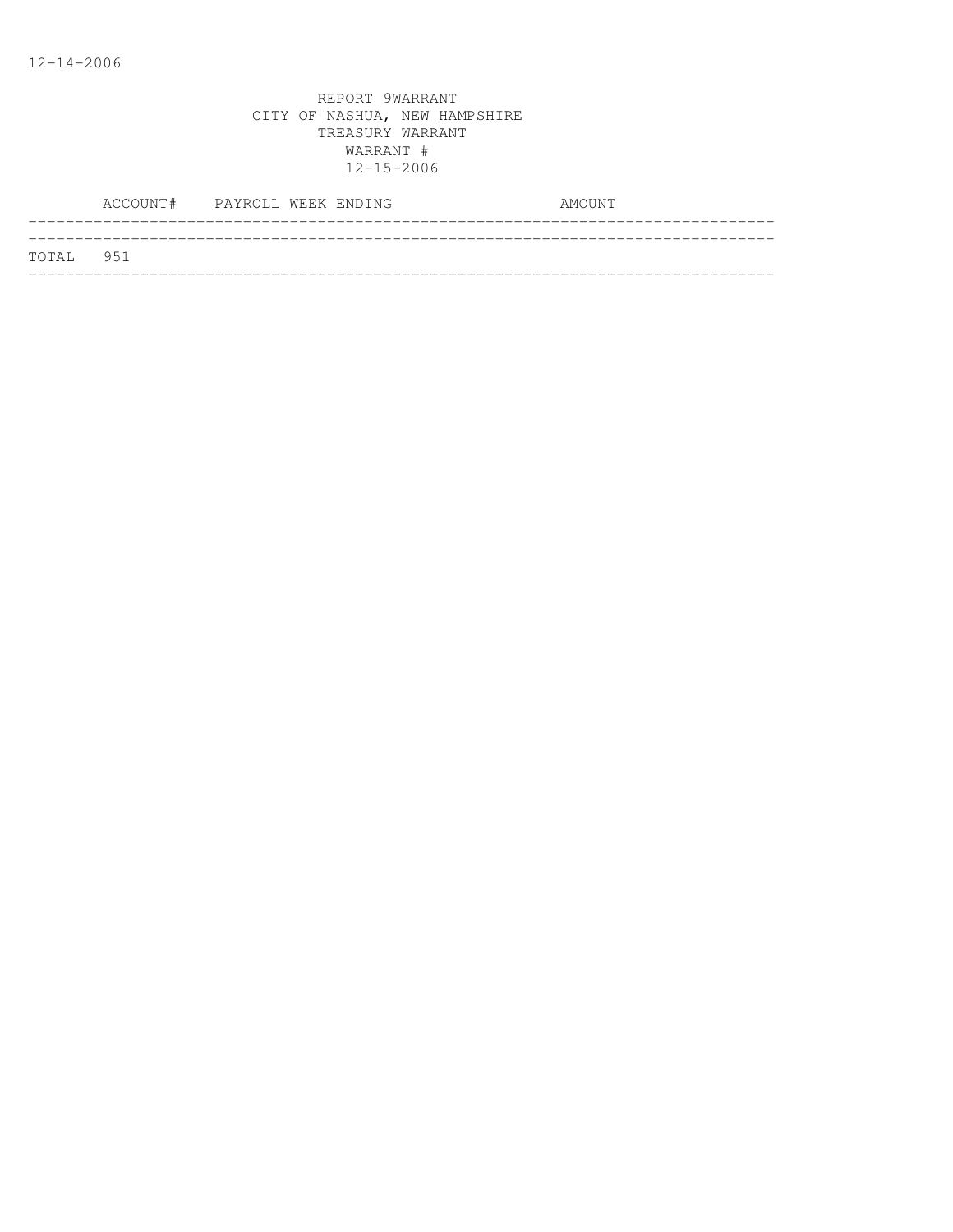| ACCOUNT#  | PAYROLL WEEK ENDING | AMOUNT    |  |
|-----------|---------------------|-----------|--|
| 801-11008 | $02 - DEC - 2006$   | 509.14    |  |
| 801-11008 | 09-DEC-2006         | 509.14    |  |
| 801-11094 | 09-DEC-2006         | 88.91     |  |
| 801-11101 | 02-DEC-2006         | 1,754.27  |  |
| 801-11101 | 09-DEC-2006         | 1,732.80  |  |
| 801-11193 | 02-DEC-2006         | 871.65    |  |
| 801-11193 | 09-DEC-2006         | 871.65    |  |
| 801-11208 | $02 - DEC - 2006$   | 62.21     |  |
| 801-11208 | 09-DEC-2006         | 88.87     |  |
| 801-11211 | $02 - DEC - 2006$   | 65.52     |  |
| 801-11211 | 09-DEC-2006         | 65.52     |  |
| 801-11222 | 02-DEC-2006         | 191.32    |  |
| 801-11222 | 09-DEC-2006         | 191.32    |  |
| 801-11249 | 02-DEC-2006         | 127.18    |  |
| 801-11249 | 09-DEC-2006         | 127.18    |  |
| 801-11271 | $02-DEC-2006$       | 942.44    |  |
| 801-11271 | 09-DEC-2006         | 942.44    |  |
| 801-11276 | 02-DEC-2006         | 1,881.60  |  |
| 801-11276 | 09-DEC-2006         | 1,568.00  |  |
| 801-11321 | 02-DEC-2006         | 1,033.09  |  |
| 801-11321 | 09-DEC-2006         | 1,033.09  |  |
| 801-11334 | 02-DEC-2006         | 901.23    |  |
| 801-11334 | 09-DEC-2006         | 901.23    |  |
| 801-11383 | 02-DEC-2006         | 954.40    |  |
| 801-11383 | 09-DEC-2006         | 954.40    |  |
| 801-11435 | 02-DEC-2006         | 82.59     |  |
| 801-11435 | 09-DEC-2006         | 247.76    |  |
| 801-11595 | 02-DEC-2006         | 6,027.28  |  |
| 801-11595 | 02-DEC-2006         | 3,116.40  |  |
| 801-11595 | 09-DEC-2006         | 5,986.40  |  |
| 801-11595 | 09-DEC-2006         | 2,968.00  |  |
| 801-11596 | 02-DEC-2006         | 3,136.00  |  |
| 801-11596 | 09-DEC-2006         | 3, 223.39 |  |
| 801-11598 | $02-DEC-2006$       | 776.80    |  |
| 801-11598 | 09-DEC-2006         | 776.80    |  |
| 801-11606 | $02 - DEC - 2006$   | 629.46    |  |
| 801-11606 | 09-DEC-2006         | 629.46    |  |
| 801-11618 | $02 - DEC - 2006$   | 534.44    |  |
| 801-11618 | 09-DEC-2006         | 534.44    |  |
| 801-11647 | $02 - DEC - 2006$   | 208.54    |  |
| 801-11647 | 09-DEC-2006         | 208.54    |  |
| 801-11765 | $02 - DEC - 2006$   | 713.60    |  |
| 801-11765 | 09-DEC-2006         | 713.60    |  |
| 801-12085 | $02 - DEC - 2006$   | 160.00    |  |
| 801-13004 | $02 - DEC - 2006$   | 3,205.74  |  |
| 801-13004 | $02 - DEC - 2006$   | 822.52    |  |
| 801-13004 | $02 - DEC - 2006$   | 236.52    |  |
| 801-13004 | 09-DEC-2006         | 5,228.55  |  |
|           |                     |           |  |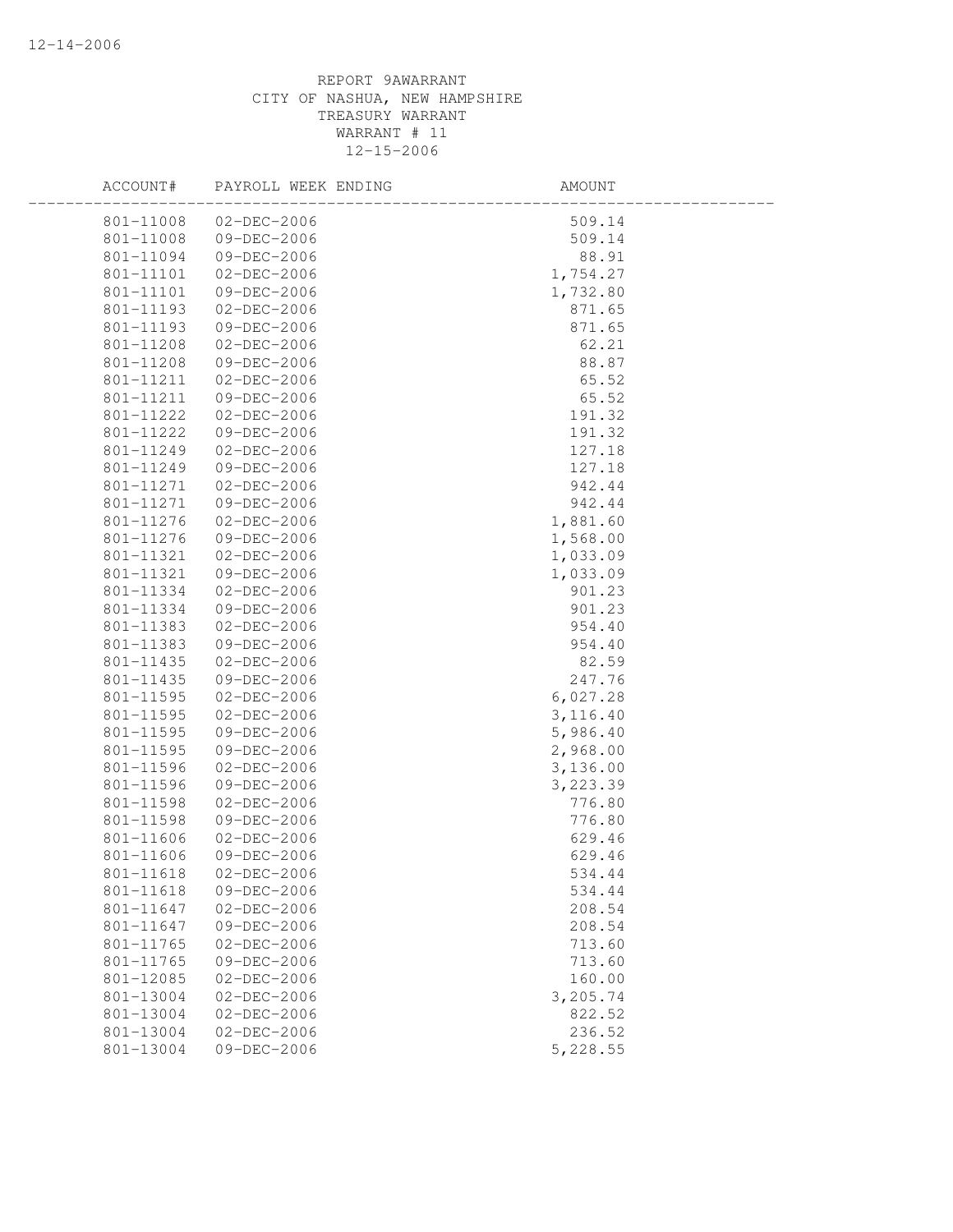|       | ACCOUNT#  | PAYROLL WEEK ENDING  | AMOUNT   |           |
|-------|-----------|----------------------|----------|-----------|
|       | 801-13004 | 09-DEC-2006          | 1,310.62 |           |
|       | 801-13004 | 09-DEC-2006          | 115.24   |           |
|       | 801-13004 | 09-DEC-2006          | 389.56   |           |
|       | 801-17001 | 09-DEC-2006          | 300.00   |           |
|       | 801-17004 | $02 - DEC - 2006$    | 700.00   |           |
|       | 801-59236 | $02 - DEC - 2006$    | 350.34   |           |
|       | 801-59236 | 09-DEC-2006          | 350.34   |           |
|       | 801-59237 | $02 - DEC - 2006$    | 337.45   |           |
|       | 801-59237 | 09-DEC-2006          | 337.45   |           |
|       | 801-59240 | 02-DEC-2006          | 131.05   |           |
|       | 801-59240 | 09-DEC-2006          | 131.05   |           |
| TOTAL | 801       | SOLID WASTE DISPOSAL |          | 62,988.53 |
|       |           |                      |          |           |
|       | 802-11028 | 02-DEC-2006          | 358.26   |           |
|       | 802-11028 | 02-DEC-2006          | 168.59   |           |
|       | 802-11028 | 09-DEC-2006          | 358.26   |           |
|       | 802-11028 | 09-DEC-2006          | 168.59   |           |
|       | 802-11064 | 02-DEC-2006          | 131.05   |           |
|       | 802-11064 | 02-DEC-2006          | 131.05   |           |
|       | 802-11064 | 09-DEC-2006          | 131.05   |           |
|       | 802-11064 | 09-DEC-2006          | 131.05   |           |
|       | 802-11091 | $02 - DEC - 2006$    | 999.84   |           |
|       | 802-11091 | 09-DEC-2006          | 999.84   |           |
|       | 802-11092 | 02-DEC-2006          | 739.60   |           |
|       | 802-11092 | 09-DEC-2006          | 580.48   |           |
|       | 802-11094 | 02-DEC-2006          | 266.72   |           |
|       | 802-11094 | $02 - DEC - 2006$    | 266.72   |           |
|       | 802-11094 | 09-DEC-2006          | 266.71   |           |
|       | 802-11094 | 09-DEC-2006          | 266.72   |           |
|       | 802-11095 | $02 - DEC - 2006$    | 816.65   |           |
|       | 802-11096 | 09-DEC-2006          | 816.65   |           |
|       | 802-11102 | $02 - DEC - 2006$    | 789.31   |           |
|       | 802-11102 | 09-DEC-2006          | 789.31   |           |
|       | 802-11105 | 02-DEC-2006          | 879.36   |           |
|       | 802-11105 | 09-DEC-2006          | 879.36   |           |
|       | 802-11155 | $02 - DEC - 2006$    | 905.51   |           |
|       | 802-11155 | 09-DEC-2006          | 892.02   |           |
|       | 802-11157 | $02 - DEC - 2006$    | 2,195.20 |           |
|       | 802-11157 | 09-DEC-2006          | 2,363.52 |           |
|       | 802-11158 | $02 - DEC - 2006$    | 1,683.20 |           |
|       | 802-11158 | 09-DEC-2006          | 1,683.20 |           |
|       | 802-11208 | $02 - DEC - 2006$    | 35.55    |           |
|       | 802-11208 | $02 - DEC - 2006$    | 35.55    |           |
|       | 802-11208 | 09-DEC-2006          | 35.55    |           |
|       | 802-11208 | 09-DEC-2006          | 35.55    |           |
|       | 802-11211 | $02 - DEC - 2006$    | 393.14   |           |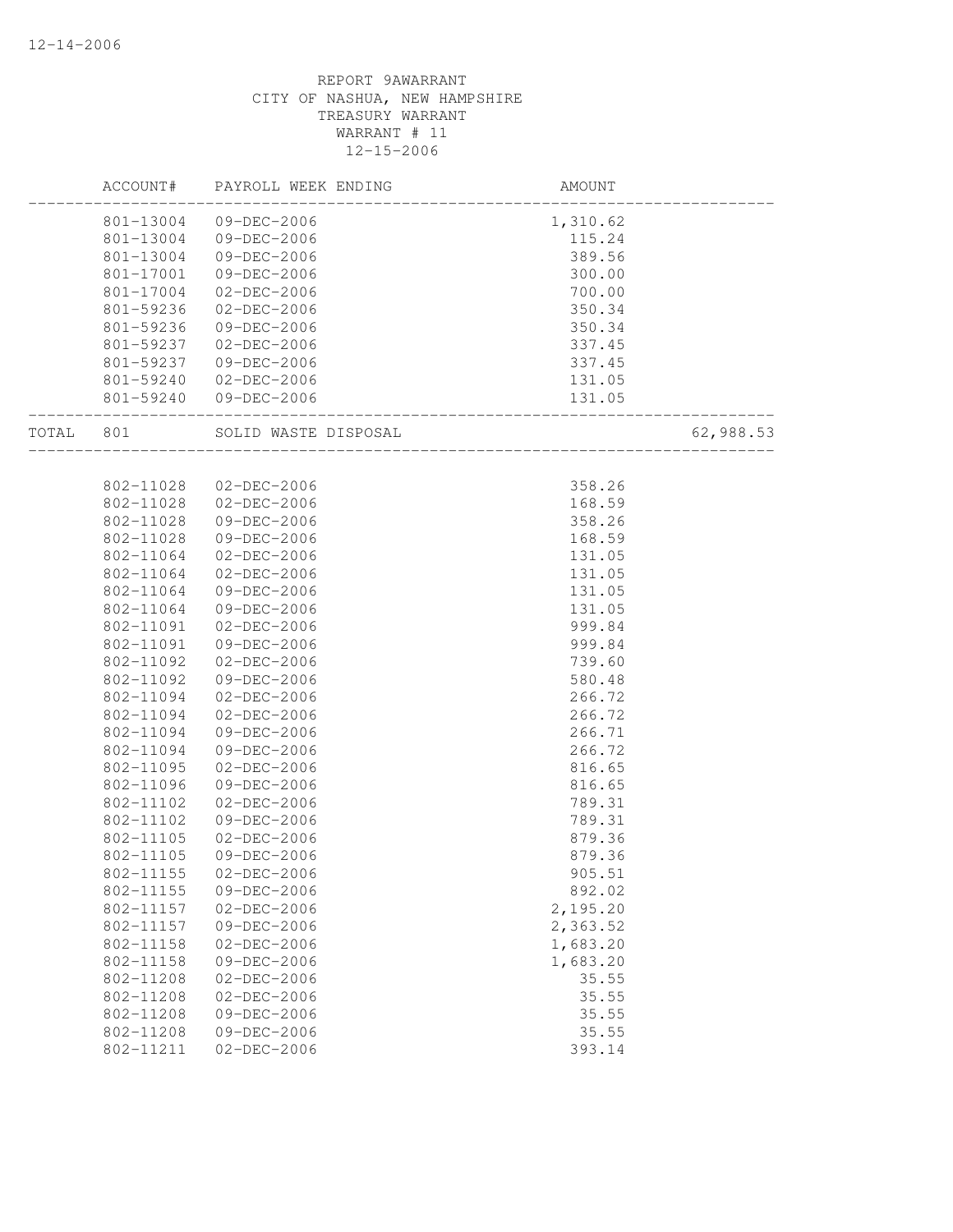| ACCOUNT#      | PAYROLL WEEK ENDING | AMOUNT    |
|---------------|---------------------|-----------|
| 802-11211     | 02-DEC-2006         | 393.14    |
| 802-11211     | 09-DEC-2006         | 393.14    |
| 802-11211     | 09-DEC-2006         | 393.14    |
| 802-11222     | 02-DEC-2006         | 191.32    |
| 802-11222     | 09-DEC-2006         | 191.32    |
| 802-11249     | $02 - DEC - 2006$   | 72.67     |
| 802-11249     | $02-DEC-2006$       | 72.67     |
| 802-11249     | 09-DEC-2006         | 72.67     |
| 802-11249     | 09-DEC-2006         | 72.67     |
| 802-11260     | 02-DEC-2006         | 880.00    |
| 802-11260     | 09-DEC-2006         | 880.00    |
| 802-11270     | 02-DEC-2006         | 944.44    |
| 802-11270     | 09-DEC-2006         | 944.44    |
| 802-11330     | 02-DEC-2006         | 967.45    |
| 802-11330     | 09-DEC-2006         | 967.44    |
| 802-11333     | $02-DEC-2006$       | 948.48    |
| 802-11333     | 09-DEC-2006         | 948.48    |
| 802-11435     | 02-DEC-2006         | 412.94    |
| $802 - 11435$ | $02 - DEC - 2006$   | 165.17    |
| 802-11435     | 09-DEC-2006         | 412.94    |
| 802-11435     | 09-DEC-2006         | 165.17    |
| 802-11480     | 02-DEC-2006         | 3, 145.48 |
| 802-11480     | 09-DEC-2006         | 3,329.58  |
| 802-11507     | $02 - DEC - 2006$   | 746.80    |
| 802-11507     | 09-DEC-2006         | 746.81    |
| 802-11513     | 02-DEC-2006         | 5,951.20  |
| 802-11513     | 09-DEC-2006         | 5,951.20  |
| 802-11514     | 02-DEC-2006         | 1,764.80  |
| 802-11514     | 09-DEC-2006         | 1,776.90  |
| 802-11681     | 02-DEC-2006         | 285.68    |
| 802-11681     | 02-DEC-2006         | 1,142.73  |
| 802-11681     | 09-DEC-2006         | 285.68    |
| 802-11681     | 09-DEC-2006         | 1,142.73  |
| 802-11693     | $02-DEC-2006$       | 1,046.17  |
| 802-11693     | 09-DEC-2006         | 1,046.17  |
| 802-11763     | 02-DEC-2006         | 159.11    |
| 802-11763     | 02-DEC-2006         | 636.45    |
| 802-11763     | 09-DEC-2006         | 159.11    |
| 802-11763     | 09-DEC-2006         | 636.45    |
| 802-11764     | $02 - DEC - 2006$   | 1,070.88  |
| 802-11764     | 09-DEC-2006         | 1,070.89  |
| 802-13004     | $02 - DEC - 2006$   | 610.78    |
| 802-13004     | $02 - DEC - 2006$   | 1,350.57  |
| 802-13004     | 09-DEC-2006         | 492.85    |
| 802-13004     | 09-DEC-2006         | 2,155.71  |
| 802-17008     | 09-DEC-2006         | 900.00    |
| 802-59236     | $02 - DEC - 2006$   | 350.33    |
| 802-59236     | 09-DEC-2006         | 350.33    |